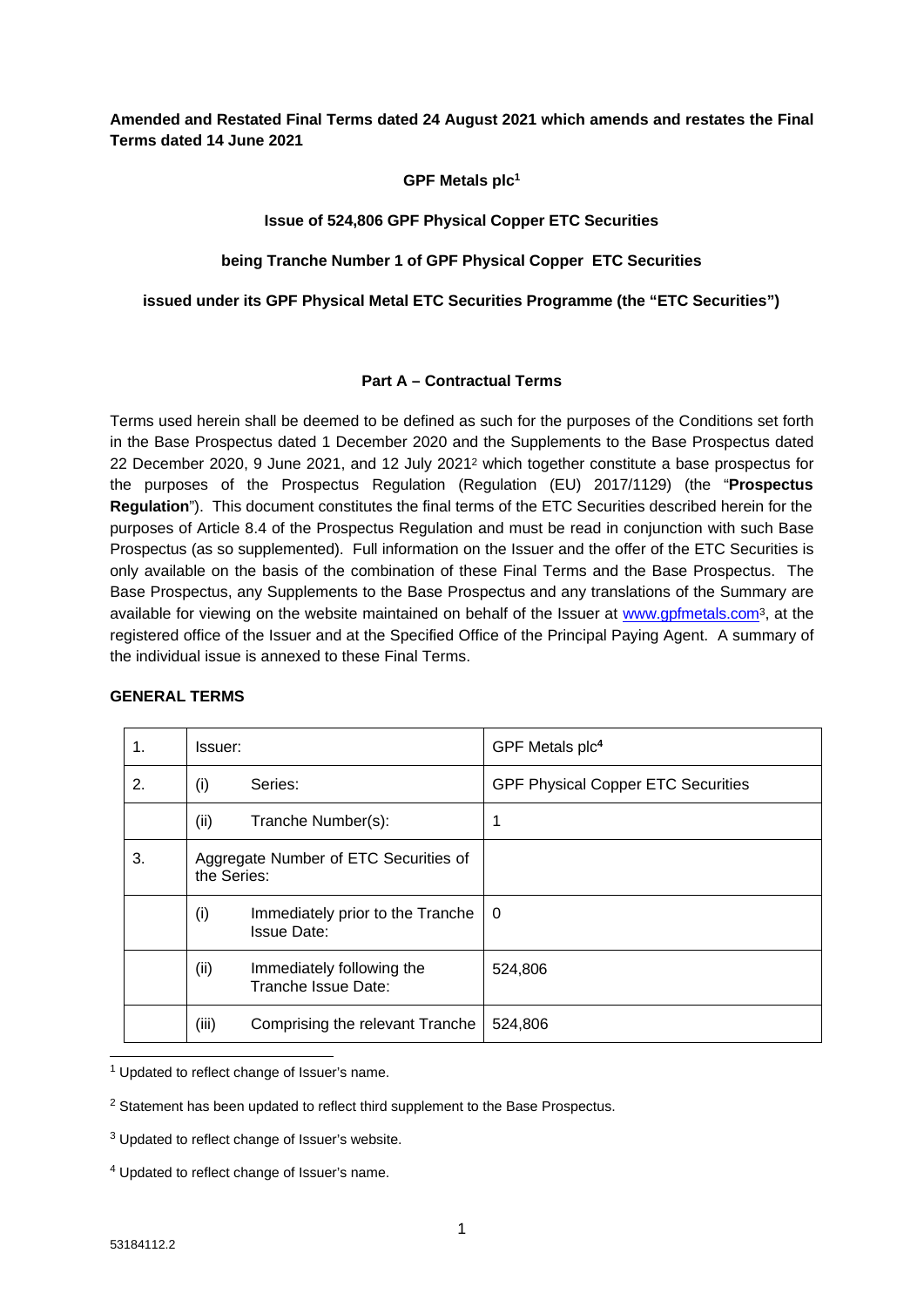|     | of the Series:                                                                                                                                                                                                  |                                                             |
|-----|-----------------------------------------------------------------------------------------------------------------------------------------------------------------------------------------------------------------|-------------------------------------------------------------|
|     | (iv)<br>Maximum<br><b>Issue</b><br>Size<br>(and<br><b>ETC</b><br>number<br>maximum<br>οf<br>Securities to be admitted and<br>introduced to trading):                                                            | 200,000,000                                                 |
| 4.  | Issue Price per ETC Security as at Series<br><b>Issue Date:</b>                                                                                                                                                 | <b>USD 9.877</b>                                            |
| 5.  | Issue Price per ETC Security as at<br><b>Subscription Trade Date:</b>                                                                                                                                           | <b>USD 9.877</b>                                            |
| 6.  | <b>Metal Entitlement:</b>                                                                                                                                                                                       |                                                             |
|     | Metal:<br>(i)                                                                                                                                                                                                   | Copper                                                      |
|     | (ii)<br>Initial Metal Entitlement per ETC<br>Security as at Series Issue Date:                                                                                                                                  | 0.001 metric tonne lots                                     |
|     | (iii)<br>Metal Entitlement per ETC<br>Security as at the Subscription<br>Trade Date of the relevant<br>Tranche of ETC Securities (if not<br>of<br><b>ETC</b><br>the first Tranche<br>Securities of the Series): | 0.001 metric tonne lots                                     |
| 7.  | <b>Issue Date:</b>                                                                                                                                                                                              |                                                             |
|     | Series Issue Date:<br>(i)                                                                                                                                                                                       | 14 June 2021                                                |
|     | (ii)<br>Tranche Issue Date (if not the<br>first Tranche of ETC Securities<br>of the Series):                                                                                                                    | Not applicable                                              |
|     | (iii)<br>Subscription Trade Date of<br>Tranche:                                                                                                                                                                 | 10 June 2021                                                |
|     | (iv)<br>Date on which Board approval<br>for issuance of ETC Securities<br>obtained:                                                                                                                             | 9 June 2021                                                 |
| 8.  | <b>Scheduled Maturity Date:</b>                                                                                                                                                                                 | 14 June 2081                                                |
| 9.  | Relevant Regulatory Law Reference<br>Date:                                                                                                                                                                      | 10 June 2021                                                |
| 10. | Name and address of Relevant Clearing<br>System(s):                                                                                                                                                             | Euroclear/Clearstream, Luxembourg                           |
|     | <b>TRANSACTION PARTIES AS AT TRANCHE ISSUE DATE</b>                                                                                                                                                             |                                                             |
| 11. | Additional Paying Agent(s):                                                                                                                                                                                     | Not applicable                                              |
| 12. | <b>Account Bank:</b>                                                                                                                                                                                            | The Bank of New York Mellon, London Branch                  |
| 13. | Registrar and Transfer Agent:                                                                                                                                                                                   | The Bank of New York Mellon,<br>SA/NV,<br>Luxembourg Branch |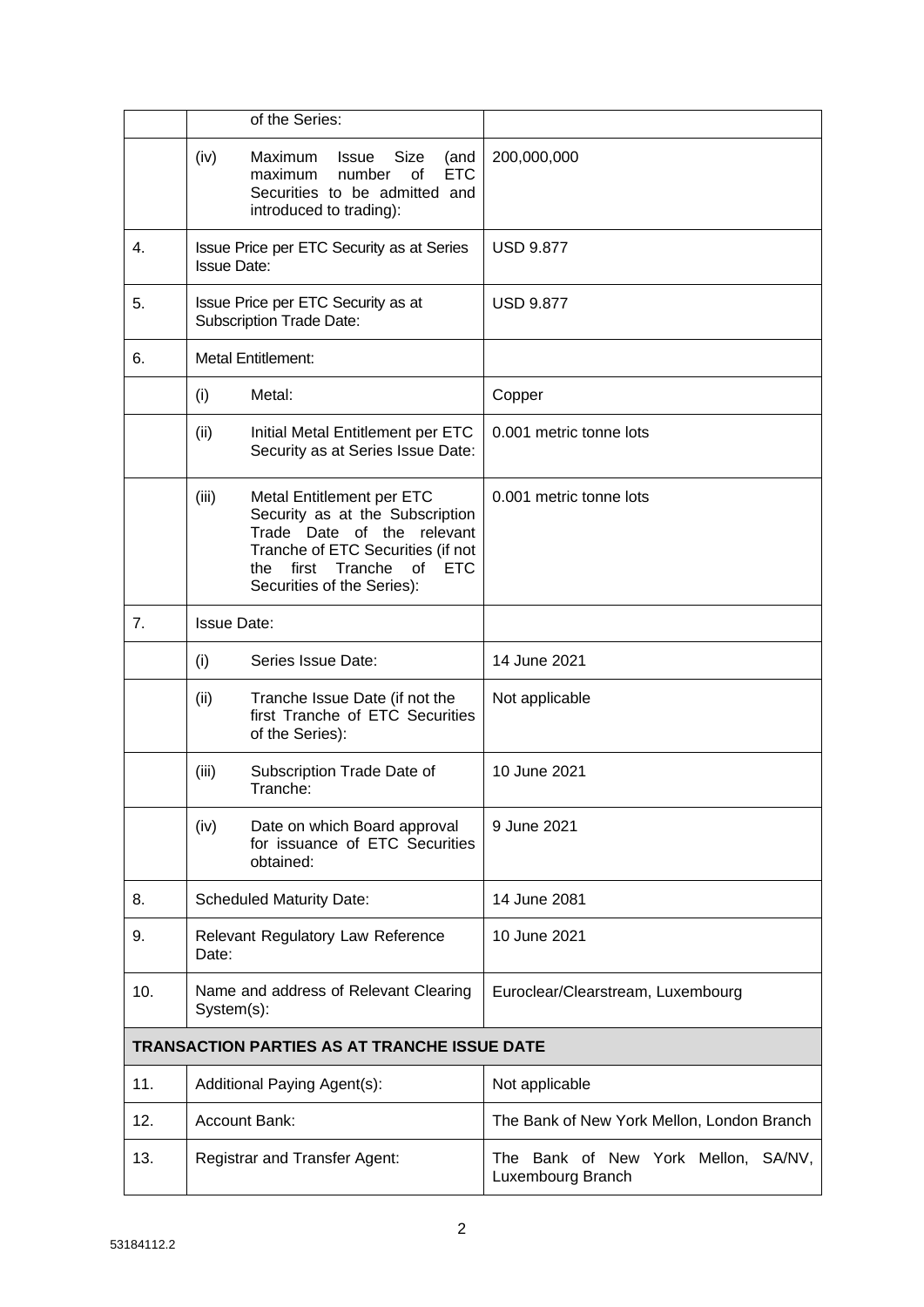| 14.                                                 | Metals Counterparty/ies:                                                              | Global Palladium Fund, L.P.                                                                                                                                                                                                                                                                                                                                                                                                       |  |  |
|-----------------------------------------------------|---------------------------------------------------------------------------------------|-----------------------------------------------------------------------------------------------------------------------------------------------------------------------------------------------------------------------------------------------------------------------------------------------------------------------------------------------------------------------------------------------------------------------------------|--|--|
| 15.                                                 | Primary Sub-Custodian(s):                                                             | Metaal Transport B.V.                                                                                                                                                                                                                                                                                                                                                                                                             |  |  |
| 16.                                                 | Location of Primary Sub-Custodian vault<br>[(s) or LME Approved Warehouse(s):]        | LME Approved Warehouse in The<br><b>Netherlands</b>                                                                                                                                                                                                                                                                                                                                                                               |  |  |
| 17.                                                 | Additional Sub-Custodian(s):                                                          | Metaal Transport B.V.                                                                                                                                                                                                                                                                                                                                                                                                             |  |  |
| 18.                                                 | Location of Additional Sub-Custodian<br>vault(s) or LME Approved Warehouse<br>$(s)$ : | LME Approved Warehouse in The<br>Netherlands                                                                                                                                                                                                                                                                                                                                                                                      |  |  |
| 19.                                                 | Authorised Participant(s) for the<br>relevant Series:                                 | Flow Traders B.V. and Goldenberg Hehmeyer<br><b>LLP</b>                                                                                                                                                                                                                                                                                                                                                                           |  |  |
|                                                     | <b>PROVISIONS RELATING TO FEES</b>                                                    |                                                                                                                                                                                                                                                                                                                                                                                                                                   |  |  |
| 20.                                                 | Total Expenses Ratio (as at the Series<br>Issue Date):                                | 0.85% per annum                                                                                                                                                                                                                                                                                                                                                                                                                   |  |  |
| 21.                                                 | Total Expenses Ratio (as at the date of<br>these Final Terms):                        | 0.85% per annum                                                                                                                                                                                                                                                                                                                                                                                                                   |  |  |
| 22.                                                 | Maximum Physical Delivery Fee:                                                        | Not Applicable                                                                                                                                                                                                                                                                                                                                                                                                                    |  |  |
|                                                     | PROVISIONS RELATING TO REDEMPTION                                                     |                                                                                                                                                                                                                                                                                                                                                                                                                                   |  |  |
| 23.                                                 | <b>Nominal Amount:</b>                                                                | USD 0.9877, being an amount equal to 10<br>per cent. of the Issue Price per ETC Security<br>as at the Series Issue Date                                                                                                                                                                                                                                                                                                           |  |  |
| 24.                                                 | <b>Specified Interest Amount:</b>                                                     | USD 0.0099, being an amount equal to 1 per<br>cent. of the Nominal Amount                                                                                                                                                                                                                                                                                                                                                         |  |  |
| 25.                                                 | Final Redemption Valuation Date:                                                      | 17 April 2081                                                                                                                                                                                                                                                                                                                                                                                                                     |  |  |
|                                                     | <b>GENERAL PROVISIONS APPLICABLE TO THE ETC SECURITIES</b>                            |                                                                                                                                                                                                                                                                                                                                                                                                                                   |  |  |
|                                                     | Non-exempt Offer:                                                                     | An offer of the ETC Securities may be made<br>by any Authorised Offeror(s) or Authorised<br>Participants other than pursuant to Article 3(2)<br>of the Prospectus Regulation in Germany and<br>any other Relevant Member State where the<br>Base Prospectus (and any supplements) have<br>been notified to the competent authority in that<br>Relevant Member State and published in<br>accordance with the Prospectus Regulation |  |  |
| <b>LISTING AND ADMISSION TO TRADING APPLICATION</b> |                                                                                       |                                                                                                                                                                                                                                                                                                                                                                                                                                   |  |  |
|                                                     |                                                                                       |                                                                                                                                                                                                                                                                                                                                                                                                                                   |  |  |

These Final Terms comprise the final terms required to list and have admitted to trading the Tranche(s) of ETC Securities described herein pursuant to GPF Metals plc's**<sup>5</sup>** GPF Physical Metal ETC Securities Programme.

<sup>&</sup>lt;sup>5</sup> Updated to reflect change of Issuer's name.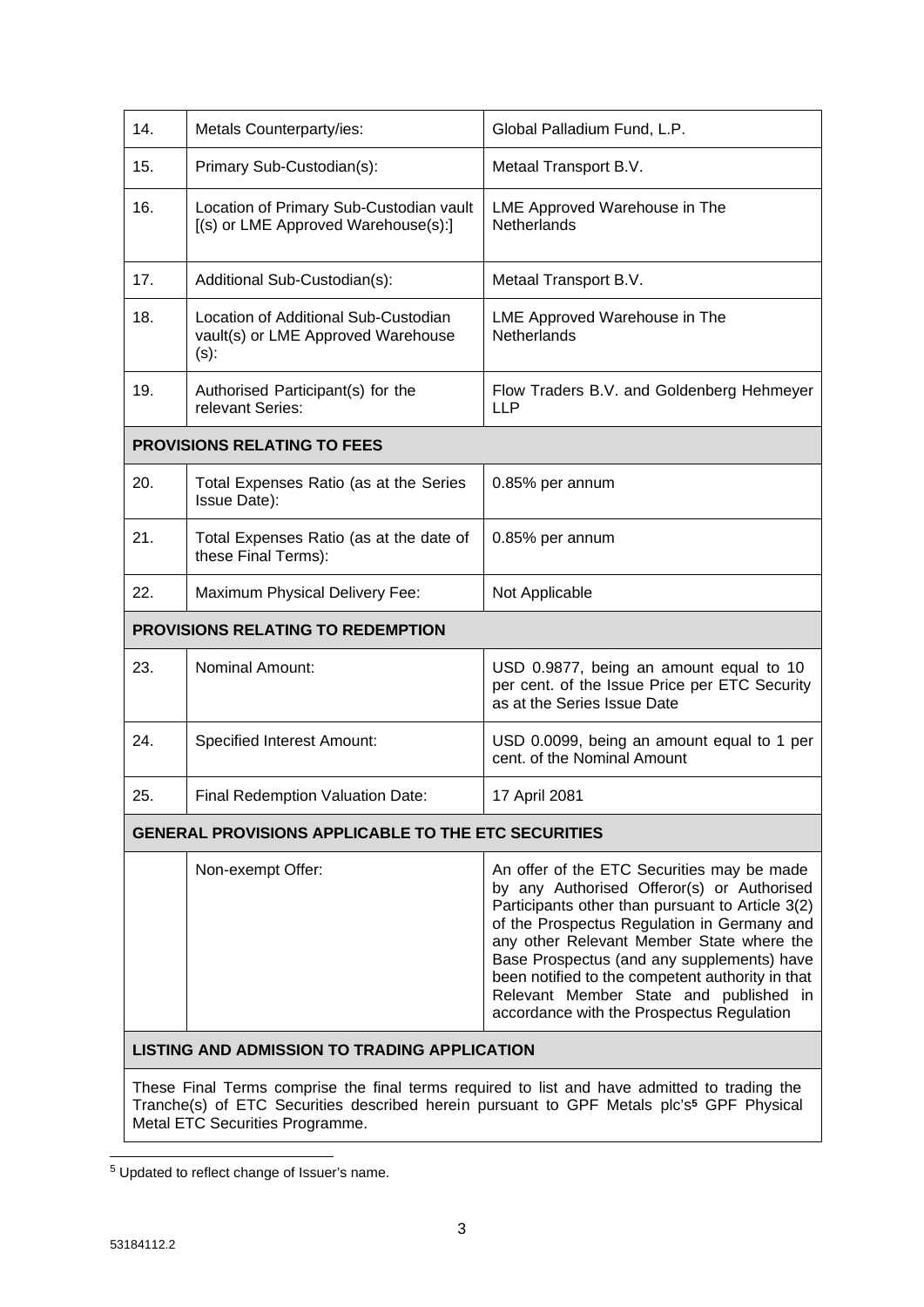Signed on behalf of the Issuer<br>By: Michael Carroll

Duly authorised

minnico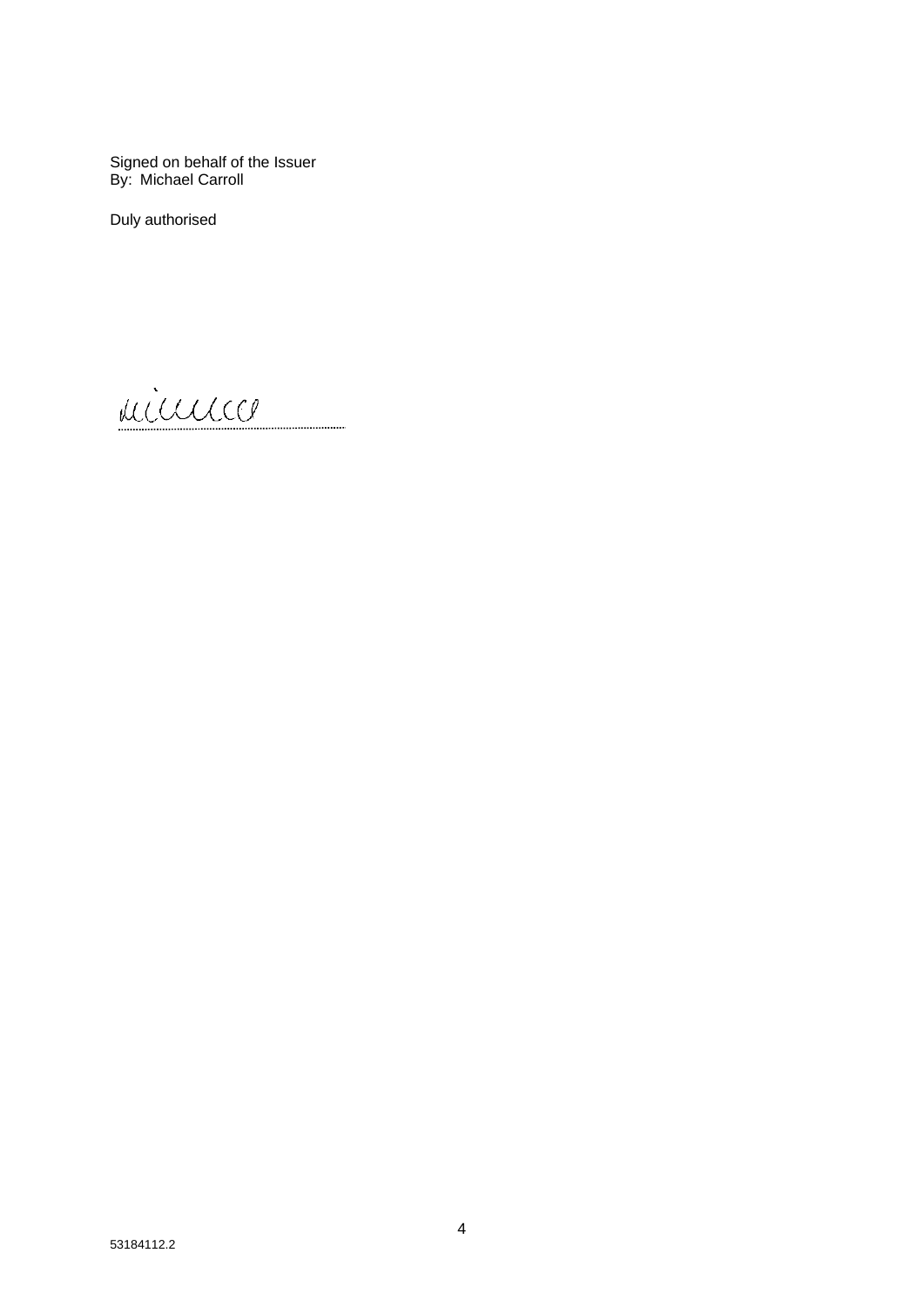# **Part B – Other Information**

# 1 **LISTING**

(i) Listing and admission to trading: Application has been made for the ETC Securities to be admitted to The London Stock Exchange and the *Borsa Italiana* for the ETC Securities to be admitted to trading on the regulated market thereof with effect from or around 17 June 2021. Application has also been made for the ETC Securities to be admitted to the *Deutsche Börse* for the ETC Securities to be admitted to trading on the regulated market and/or main market thereof with effect from or around 26 August 20216.

> Application may be made for the ETC Securities to be listed on additional stock exchanges and admitted to trading on additional markets from time to time

- (ii) Estimate of total net proceeds of the issue: USD 5,184,000
- (iii) Estimate of total expenses of the issue: USD 20,000
- (iv) Estimate of total expenses related to admission to trading for the relevant Tranche: USD 20,000

2 **NOTIFICATION** The Central Bank has provided the competent authorities of Austria, Belgium, Denmark, Finland, Germany, Italy, Liechtenstein, Luxembourg, The Netherlands, Norway, Sweden, and the United Kingdom with a certificate of approval attesting that the Base Prospectus has been drawn up in accordance with the Prospectus Regulation.

# 3 **INTERESTS OF NATURAL AND LEGAL PERSONS INVOLVED IN THE ISSUE**

Save as discussed in "*Subscription and Sale*", so far as the Issuer is aware, no person involved in the offer of the ETC Securities has an interest material to the offer.

# 4 **REASONS FOR THE OFFER**

Reasons for the offer: See section headed "*Reasons for the offer and use of proceeds*" in the Base Prospectus.

# 5 **OPERATIONAL INFORMATION**

| ISIN:  | XS2314659447                        |
|--------|-------------------------------------|
| Common | 231465944                           |
| Code:  |                                     |
| CFI:   | <b>DEXYRX</b>                       |
| FISN:  | GPF METALS PLC/ZERO CPNUT 208106147 |
| SEDOL: | Not applicable                      |

 $6$  Statement has been updated to reflect new effective date.

<sup>&</sup>lt;sup>7</sup> Updated following change of Issuer's name.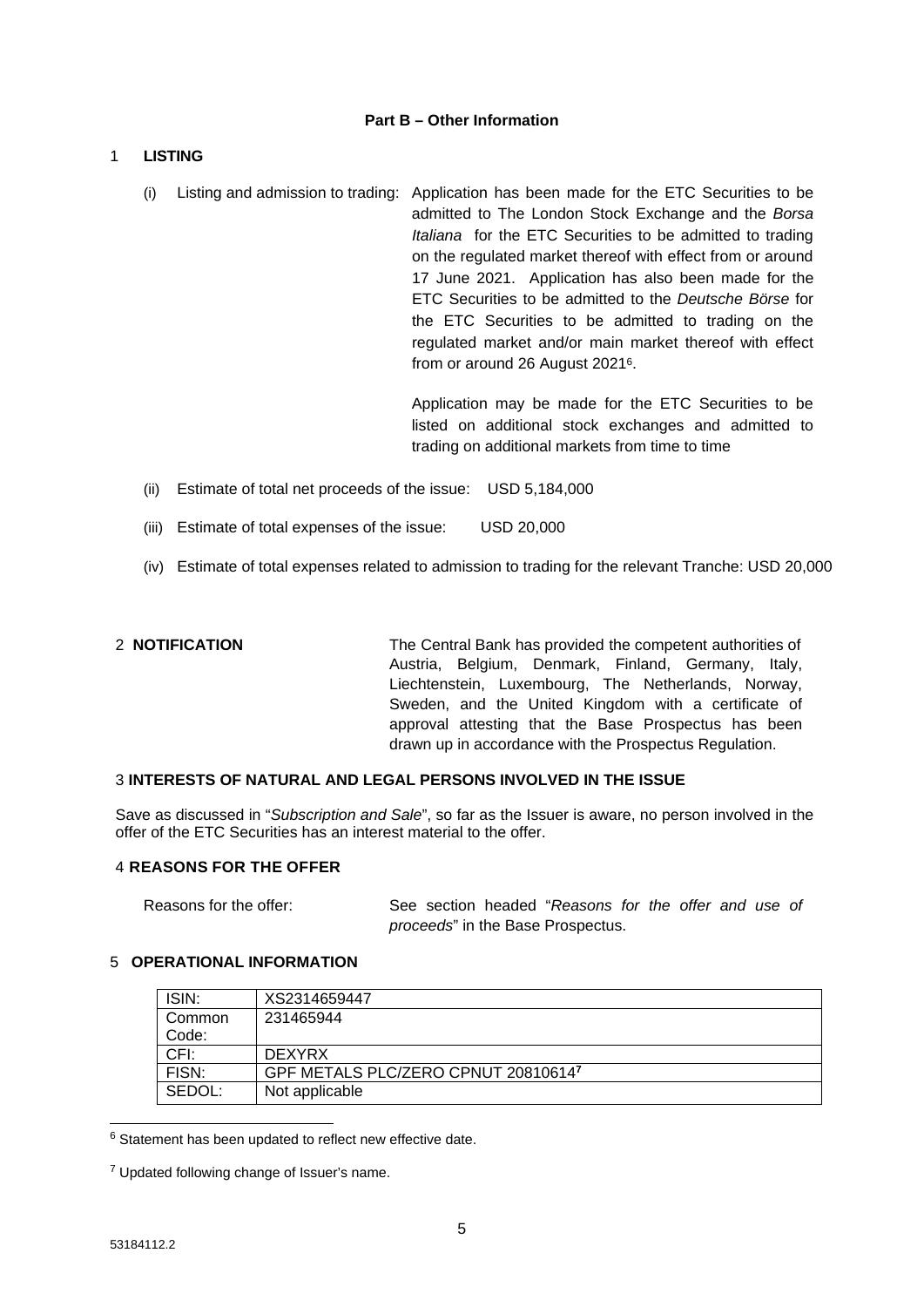| <b>WKN</b><br>(if                                                                           | Not applicable                                                                                                                                                                                                                                                                                                                                                                                                                                                                                                                                                                                                                                                                                                                                         |
|---------------------------------------------------------------------------------------------|--------------------------------------------------------------------------------------------------------------------------------------------------------------------------------------------------------------------------------------------------------------------------------------------------------------------------------------------------------------------------------------------------------------------------------------------------------------------------------------------------------------------------------------------------------------------------------------------------------------------------------------------------------------------------------------------------------------------------------------------------------|
| applicable):                                                                                |                                                                                                                                                                                                                                                                                                                                                                                                                                                                                                                                                                                                                                                                                                                                                        |
| Trading                                                                                     | Unit                                                                                                                                                                                                                                                                                                                                                                                                                                                                                                                                                                                                                                                                                                                                                   |
| Method:                                                                                     |                                                                                                                                                                                                                                                                                                                                                                                                                                                                                                                                                                                                                                                                                                                                                        |
| Delivery:                                                                                   | Delivery free of payment                                                                                                                                                                                                                                                                                                                                                                                                                                                                                                                                                                                                                                                                                                                               |
| Settlement<br>Date:                                                                         | 14 June 2021 (same as Issue Date)                                                                                                                                                                                                                                                                                                                                                                                                                                                                                                                                                                                                                                                                                                                      |
| Form:                                                                                       | Registered Notes: The Global Notes will be registered in the name of a<br>depositary for Euroclear and Clearstream, Luxembourg                                                                                                                                                                                                                                                                                                                                                                                                                                                                                                                                                                                                                         |
| Intended to<br>be held in a<br>manner<br>which<br>would allow<br>Eurosystem<br>eligibility: | No. Whilst the designation is specified as "No" at the date of these Final Terms,<br>should the Eurosystem eligibility criteria be amended in the future such that the<br>securities are capable of meeting them the securities may then be deposited<br>with one of the ICSDs as common safekeeper (and registered in the name of a<br>nominee of one of the ICSDs acting as common safekeeper). Note that this<br>does not necessarily mean that the securities will then be recognised as eligible<br>collateral for Eurosystem monetary policy and intraday credit operations by the<br>Eurosystem at any time during their life. Such recognition will depend upon the<br>ECB being satisfied that Eurosystem eligibility criteria have been met. |
| Countries<br>where<br>the<br>Base<br><b>Prospectus</b><br>has<br>been<br>notified:          | The Central Bank has provided the competent authorities of Austria, Belgium,<br>Denmark, Finland, Germany, Italy, Liechtenstein, Luxembourg, The<br>Netherlands, Norway, Sweden and the United Kingdom with a certificate of<br>approval attesting that the Prospectus has been drawn up in accordance with<br>the Prospectus Regulation.                                                                                                                                                                                                                                                                                                                                                                                                              |

# 6 **TERMS OF ANY OFFER**

| Offer Price:                                | Such price as is individually agreed between              |
|---------------------------------------------|-----------------------------------------------------------|
|                                             | Authorised<br>Offeror<br>Authorised<br>or<br>an           |
|                                             | Participant and the relevant purchaser.                   |
| Conditions to which the offer is subject:   | In the event of an offer being made by an                 |
|                                             | Authorised Offeror or Authorised Participant,             |
|                                             | Offeror<br>Authorised<br>Authorised<br>$\alpha$ r<br>the. |
|                                             | Participant will provide information to investors         |
|                                             | on the terms and conditions of the offer at the           |
|                                             | time the offer is made.                                   |
| Description of the time period, including   | In respect of any ETC Securities, offers may              |
| any possible amendments during which        | be made at any time during the period from                |
| the offer will be open and a description of | and including the date of the Base Prospectus             |
| the application process:                    | to (but excluding) the date falling 12 months             |
|                                             | after the date of the Base Prospectus. There is           |
|                                             | application<br>for<br>process<br>potential<br>no          |
|                                             | purchasers. Instead, each Authorised Offeror              |
|                                             | Authorised Participant may<br>offer to<br>or              |
|                                             | investors in agreed transactions.                         |
| Subscription Order Cut-Off Time:            | 3.00 p.m. London.                                         |
| Buy-Back Order Cut-Off Time:                | 3.00 p.m. London.                                         |
| Description of possibility<br>to<br>reduce  | Not applicable given the manner in which ETC              |
|                                             | Securities will be offered. The ETC Securities            |
| Subscriptions and manner for refunding      |                                                           |
| excess amount paid by applicants:           | will not be the subject of an offer that asks for         |
|                                             | applications from potential purchasers and                |
|                                             | then reduces subscriptions and refunds any                |
|                                             | should<br>amount<br>those<br>potential<br>excess          |
|                                             | purchasers not be allocated ETC Securities.               |
| Details of the minimum and/or maximum       |                                                           |
| amount of application:                      |                                                           |
| (i)<br>Minimum Subscription Amount:         | The minimum number of ETC Securities that                 |
|                                             | may be subscribed is such number of ETC                   |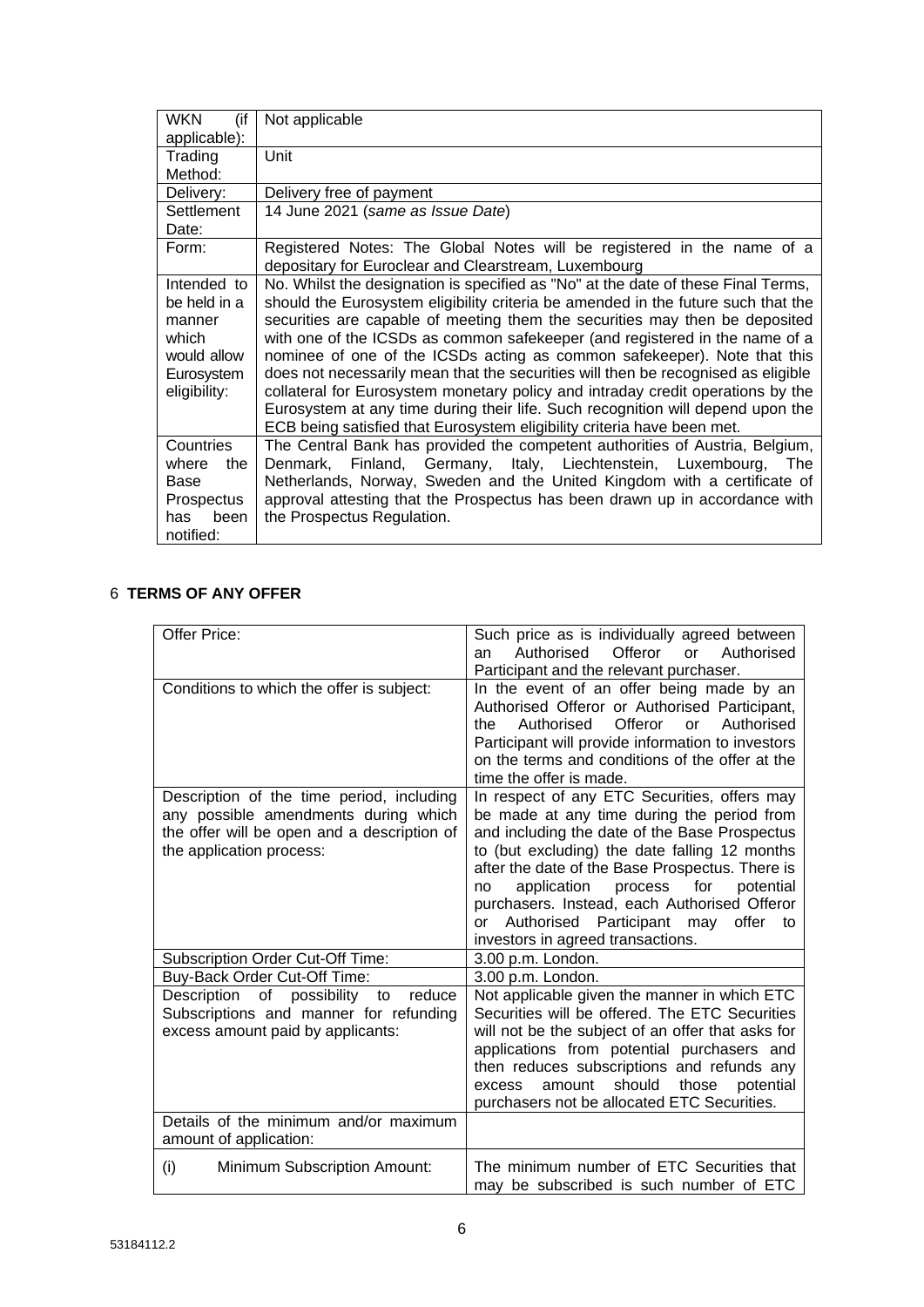|                                                                                                                                                        | Securities as would, as of the<br>relevant<br>Subscription Trade Date, have an aggregate<br>Metal Entitlement equal to no less than 25<br>metric tonnes.                                                                                                                                                                                                                                                                                                                                                                                                                                                                                                                                  |
|--------------------------------------------------------------------------------------------------------------------------------------------------------|-------------------------------------------------------------------------------------------------------------------------------------------------------------------------------------------------------------------------------------------------------------------------------------------------------------------------------------------------------------------------------------------------------------------------------------------------------------------------------------------------------------------------------------------------------------------------------------------------------------------------------------------------------------------------------------------|
| (ii)<br>Minimum Buy-Back Amount:                                                                                                                       | The minimum number of ETC Securities that<br>may be the subject of a Buy-Back Order is<br>such number of ETC Securities as would, as<br>of the relevant Buy-Back Trade Date, have an<br>aggregate Metal Entitlement equal to no less<br>than 25 metric tonnes and must be an integral<br>multiple of such number.                                                                                                                                                                                                                                                                                                                                                                         |
| (iii)<br>Minimum Trading Amount:                                                                                                                       | The minimum number of ETC Securities that<br>may be traded is 1.                                                                                                                                                                                                                                                                                                                                                                                                                                                                                                                                                                                                                          |
| Details of the method and time limits for<br><b>ETC</b><br>and<br>delivering<br>the<br>paying<br>up<br>Securities:                                     | As individually agreed between a purchaser<br>relevant Authorised Offeror<br>and<br>the<br>or<br>Authorised Participant.                                                                                                                                                                                                                                                                                                                                                                                                                                                                                                                                                                  |
| Manner in and date on which results of the<br>offer are to be made public:                                                                             | The Issuer will sell all ETC Securities of a<br>Series to one or more Authorised Participants<br>The Authorised Participants<br>on their issue.<br>market<br>makers<br>may act<br>as<br>on<br>stock<br>exchanges and may also offer to the public in<br>the EU (and the United Kingdom) in over-the-<br>counter transactions during the offer period.<br>The Authorised Participants are likely to hold<br>ETC Securities in inventory. The number of<br>ETC Securities issued will not vary based on<br>the results of any offer (with any offer being<br>agreed on an individual basis) and, as a result,<br>there is no necessity to notify the public of the<br>results of any offer. |
| Procedure for exercise of any right of pre-<br>emption, negotiability of subscription rights<br>and treatment of subscription rights not<br>exercised: | Not applicable given the manner in which ETC<br>Securities will be offered.                                                                                                                                                                                                                                                                                                                                                                                                                                                                                                                                                                                                               |
| Tranche(s) which has/have been reserved<br>for certain countries:                                                                                      | Not applicable given the manner in which ETC<br>Securities will be offered.                                                                                                                                                                                                                                                                                                                                                                                                                                                                                                                                                                                                               |
| Process for notification to applicants of the<br>amount allotted and the indication whether<br>dealing may begin before notification is<br>made:       | As described above, there will be no formal<br>offer period prior to issue and there will be no<br>applications process whereby allotments are<br>required to be made. As a result,<br>no<br>notification of allotments is required.<br>No.<br>dealing by an investor may take place until<br>such investor has been delivered the relevant<br><b>ETC Securities.</b>                                                                                                                                                                                                                                                                                                                     |
| Amount of any expenses<br>and<br>taxes<br>specifically charged to the subscriber or<br>purchaser:                                                      | Not applicable.                                                                                                                                                                                                                                                                                                                                                                                                                                                                                                                                                                                                                                                                           |
| Name(s) and address(es), to the extent<br>known to the Issuer, of the placers in the<br>various countries where the offer takes<br>place:              | Offeror<br>Authorised<br>Authorised<br>Any<br>or<br>Participant is entitled to make an offer in<br>Austria, Belgium, Denmark, Finland, Germany,<br>Ireland, Italy, Liechtenstein, Luxembourg, The<br>Netherlands, Norway, Sweden and the United<br>Kingdom subject to the conditions set out in<br>the Base Prospectus.                                                                                                                                                                                                                                                                                                                                                                   |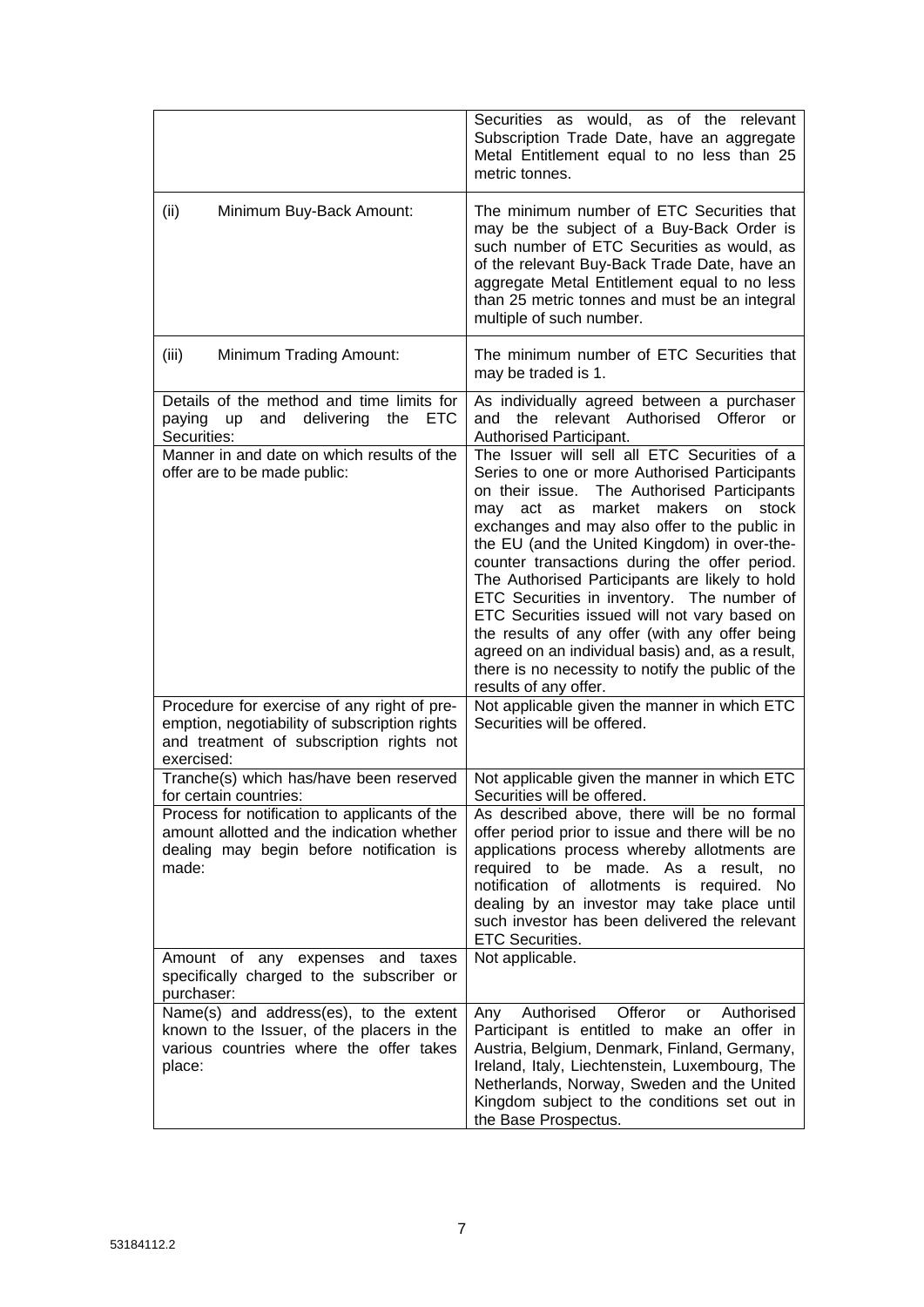# **ANNEX – SUMMARY OF THE INDIVIDUAL ISSUE**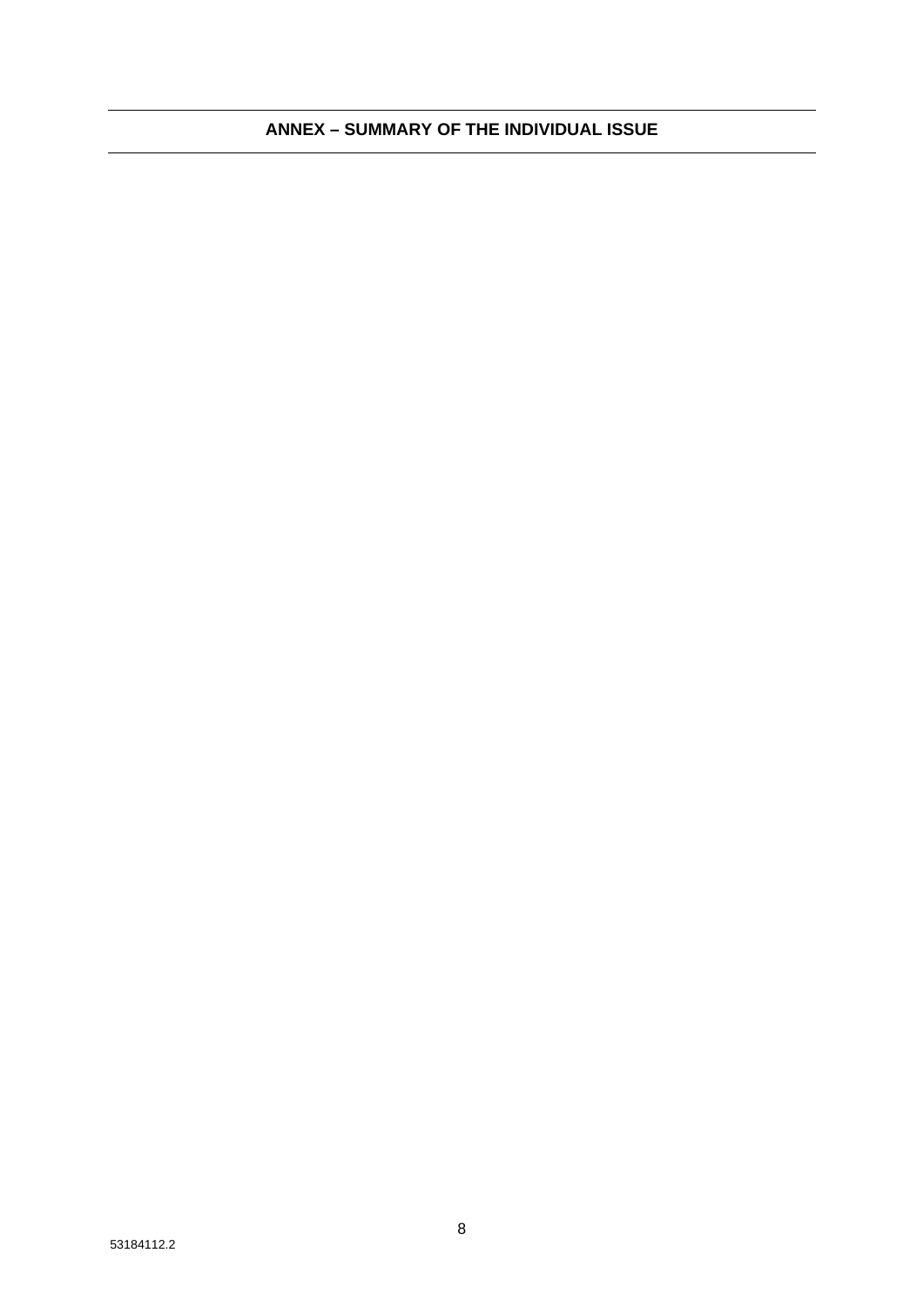# **SUMMARY OF THE INDIVIDUAL ISSUE**

| Summary                                                                                                                                                                                                                                                                                                                                                                                                                                                                                                                                                                                                                                                                                                                                                                                                                                                                                                                                                                                                                                                                                                                                                                                                                                                                                                                                                                                                                                                       |                                                                                                                                                                                                                                                                                                                         |  |
|---------------------------------------------------------------------------------------------------------------------------------------------------------------------------------------------------------------------------------------------------------------------------------------------------------------------------------------------------------------------------------------------------------------------------------------------------------------------------------------------------------------------------------------------------------------------------------------------------------------------------------------------------------------------------------------------------------------------------------------------------------------------------------------------------------------------------------------------------------------------------------------------------------------------------------------------------------------------------------------------------------------------------------------------------------------------------------------------------------------------------------------------------------------------------------------------------------------------------------------------------------------------------------------------------------------------------------------------------------------------------------------------------------------------------------------------------------------|-------------------------------------------------------------------------------------------------------------------------------------------------------------------------------------------------------------------------------------------------------------------------------------------------------------------------|--|
| A                                                                                                                                                                                                                                                                                                                                                                                                                                                                                                                                                                                                                                                                                                                                                                                                                                                                                                                                                                                                                                                                                                                                                                                                                                                                                                                                                                                                                                                             | <b>Introduction and Warnings</b>                                                                                                                                                                                                                                                                                        |  |
| A.1.1                                                                                                                                                                                                                                                                                                                                                                                                                                                                                                                                                                                                                                                                                                                                                                                                                                                                                                                                                                                                                                                                                                                                                                                                                                                                                                                                                                                                                                                         | Name and international securities identifier number (ISIN) of the Securities                                                                                                                                                                                                                                            |  |
|                                                                                                                                                                                                                                                                                                                                                                                                                                                                                                                                                                                                                                                                                                                                                                                                                                                                                                                                                                                                                                                                                                                                                                                                                                                                                                                                                                                                                                                               | Tranche 1 of up to 200,000,000 GPF Physical Copper ETC Securities due 14 June 2081 (the "ETC Securities")                                                                                                                                                                                                               |  |
|                                                                                                                                                                                                                                                                                                                                                                                                                                                                                                                                                                                                                                                                                                                                                                                                                                                                                                                                                                                                                                                                                                                                                                                                                                                                                                                                                                                                                                                               | ISIN Code: XS2314659447                                                                                                                                                                                                                                                                                                 |  |
| A.1.2                                                                                                                                                                                                                                                                                                                                                                                                                                                                                                                                                                                                                                                                                                                                                                                                                                                                                                                                                                                                                                                                                                                                                                                                                                                                                                                                                                                                                                                         | Identity and contact details of the issuer, including its legal entity identifier (LEI)                                                                                                                                                                                                                                 |  |
|                                                                                                                                                                                                                                                                                                                                                                                                                                                                                                                                                                                                                                                                                                                                                                                                                                                                                                                                                                                                                                                                                                                                                                                                                                                                                                                                                                                                                                                               | GPF Metals plc (the "Issuer") is a public limited company incorporated in Ireland. Its registered address is 2nd Floor, Block<br>5, Irish Life Centre, Abbey Street Lower, Dublin 1, D01 P767. The Issuer's telephone number is +353 1 411 2949 and its<br>legal entity identifier is 635400GOSP3D7JDGKZ62.             |  |
| A.1.3                                                                                                                                                                                                                                                                                                                                                                                                                                                                                                                                                                                                                                                                                                                                                                                                                                                                                                                                                                                                                                                                                                                                                                                                                                                                                                                                                                                                                                                         | Identity and contact details of the competent authority approving the Base Prospectus                                                                                                                                                                                                                                   |  |
|                                                                                                                                                                                                                                                                                                                                                                                                                                                                                                                                                                                                                                                                                                                                                                                                                                                                                                                                                                                                                                                                                                                                                                                                                                                                                                                                                                                                                                                               | The Base Prospectus has been approved by the Central Bank of Ireland (the "Central Bank") as competent authority,<br>with its head office at Central Bank of Ireland, New Wapping Street, North Wall Quay, Dublin 1 D01 F7X3 and telephone<br>number: +353 (0)1 224 6000, in accordance with Regulation (EU) 2017/1129. |  |
| A.1.4                                                                                                                                                                                                                                                                                                                                                                                                                                                                                                                                                                                                                                                                                                                                                                                                                                                                                                                                                                                                                                                                                                                                                                                                                                                                                                                                                                                                                                                         | Date of approval of the Base Prospectus                                                                                                                                                                                                                                                                                 |  |
|                                                                                                                                                                                                                                                                                                                                                                                                                                                                                                                                                                                                                                                                                                                                                                                                                                                                                                                                                                                                                                                                                                                                                                                                                                                                                                                                                                                                                                                               | The Base Prospectus was approved on 1 December 2020, supplemented on 22 December 2020, 9 June 2021, and 12 July<br>2021 and may be amended and/or supplemented from time to time.                                                                                                                                       |  |
| A.1.5                                                                                                                                                                                                                                                                                                                                                                                                                                                                                                                                                                                                                                                                                                                                                                                                                                                                                                                                                                                                                                                                                                                                                                                                                                                                                                                                                                                                                                                         | Warning                                                                                                                                                                                                                                                                                                                 |  |
| This summary has been prepared in accordance with Article 7 of Regulation (EU) 2017/1129 and should be read as an<br>introduction to the Base Prospectus ("Base Prospectus"). Any decision to invest in the ETC Securities should be based<br>on consideration of the Base Prospectus as a whole by the investor. An investment in ETC Securities involves a significant<br>degree of risk and any investor could lose all or part of their invested capital. Where a claim relating to the information<br>contained in the Base Prospectus is brought before a court, the plaintiff investor might, under the national legislation of<br>the Member States, have to bear the costs of translating the Base Prospectus before the legal proceedings are initiated.<br>Civil liability attaches only to those persons who have tabled the summary including any translation thereof, but only if the<br>summary is misleading, inaccurate or inconsistent when read together with the other parts of the Base Prospectus or it<br>does not provide, when read together with the other parts of the Base Prospectus, key information in order to aid investors<br>when considering whether to invest in the ETC Securities. This document does not constitute an offer or invitation to any<br>person to subscribe for or purchase any ETC Securities. It has been prepared in connection with the related final terms<br>for this tranche (the "Final Terms".) |                                                                                                                                                                                                                                                                                                                         |  |
| You are about to purchase a product that is not simple and may be difficult to understand.                                                                                                                                                                                                                                                                                                                                                                                                                                                                                                                                                                                                                                                                                                                                                                                                                                                                                                                                                                                                                                                                                                                                                                                                                                                                                                                                                                    |                                                                                                                                                                                                                                                                                                                         |  |
| в                                                                                                                                                                                                                                                                                                                                                                                                                                                                                                                                                                                                                                                                                                                                                                                                                                                                                                                                                                                                                                                                                                                                                                                                                                                                                                                                                                                                                                                             | Key Information on the Issuer                                                                                                                                                                                                                                                                                           |  |
| B.1                                                                                                                                                                                                                                                                                                                                                                                                                                                                                                                                                                                                                                                                                                                                                                                                                                                                                                                                                                                                                                                                                                                                                                                                                                                                                                                                                                                                                                                           | Who is the issuer of the securities?                                                                                                                                                                                                                                                                                    |  |
| B.1.1                                                                                                                                                                                                                                                                                                                                                                                                                                                                                                                                                                                                                                                                                                                                                                                                                                                                                                                                                                                                                                                                                                                                                                                                                                                                                                                                                                                                                                                         | Domicile, legal form, LEI, jurisdiction of incorporation and country of operation                                                                                                                                                                                                                                       |  |
| The Issuer is incorporated and has its registered address in Ireland. Its legal entity identifier is 635400GOSP3D7JDGKZ62.<br>The Issuer was registered and incorporated in Ireland as a public limited company on 15 July 2020 under the Irish<br>Companies Act 2014, registration number 673920.                                                                                                                                                                                                                                                                                                                                                                                                                                                                                                                                                                                                                                                                                                                                                                                                                                                                                                                                                                                                                                                                                                                                                            |                                                                                                                                                                                                                                                                                                                         |  |
| <b>B.1.2</b>                                                                                                                                                                                                                                                                                                                                                                                                                                                                                                                                                                                                                                                                                                                                                                                                                                                                                                                                                                                                                                                                                                                                                                                                                                                                                                                                                                                                                                                  | Principal activities                                                                                                                                                                                                                                                                                                    |  |
| The Issuer has been established as a special purpose vehicle for the purpose of issuing ETC securities backed by metals.<br>The Issuer has established a programme (the "Programme") under which it can, from time to time, issue series (each, a<br>"Series") of secured exchange traded ETC Securities linked to certain base and precious metals (each a "Metal") (the "ETC<br>Securities"). Each Series being offered may be issued in tranches (each a "Tranche") and/or admitted on the same or<br>different issue dates to trading.                                                                                                                                                                                                                                                                                                                                                                                                                                                                                                                                                                                                                                                                                                                                                                                                                                                                                                                    |                                                                                                                                                                                                                                                                                                                         |  |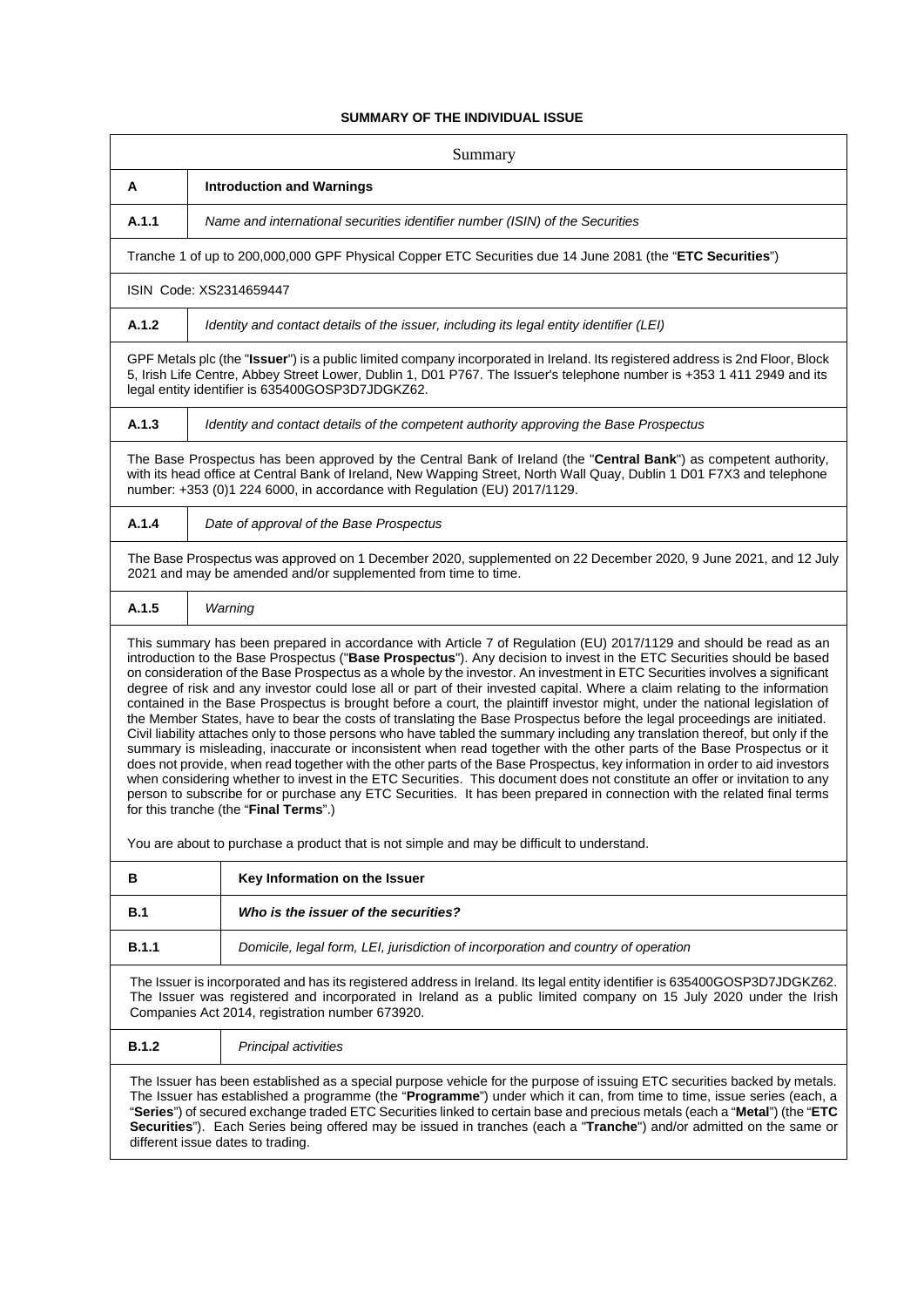| <b>B.1.3</b> | <b>Major Shareholders</b>                                                                                                                                                                                                                                                                                                                                                                                                                                                                                                                                                                                                                                                                                                                                                                                                                                                                                                                                                                                                                                                                                                                                                                                                                                                                                                                                                                                                                                                                                                                                                                                                                                                                                                                                                                                                                                                                                                                                                                                                                                                                                                                                                                                                                                                                                                                                                                                                                                                                                                                                                                                                                                                                                                                                                                                                                                                                                                                                                                                                                                               |
|--------------|-------------------------------------------------------------------------------------------------------------------------------------------------------------------------------------------------------------------------------------------------------------------------------------------------------------------------------------------------------------------------------------------------------------------------------------------------------------------------------------------------------------------------------------------------------------------------------------------------------------------------------------------------------------------------------------------------------------------------------------------------------------------------------------------------------------------------------------------------------------------------------------------------------------------------------------------------------------------------------------------------------------------------------------------------------------------------------------------------------------------------------------------------------------------------------------------------------------------------------------------------------------------------------------------------------------------------------------------------------------------------------------------------------------------------------------------------------------------------------------------------------------------------------------------------------------------------------------------------------------------------------------------------------------------------------------------------------------------------------------------------------------------------------------------------------------------------------------------------------------------------------------------------------------------------------------------------------------------------------------------------------------------------------------------------------------------------------------------------------------------------------------------------------------------------------------------------------------------------------------------------------------------------------------------------------------------------------------------------------------------------------------------------------------------------------------------------------------------------------------------------------------------------------------------------------------------------------------------------------------------------------------------------------------------------------------------------------------------------------------------------------------------------------------------------------------------------------------------------------------------------------------------------------------------------------------------------------------------------------------------------------------------------------------------------------------------------|
|              | The Issuer has an authorised share capital of $E$ 5,000. The Issuer has issued 25,000 ordinary shares, all of which are fully<br>paid. All such issued ordinary shares are held by Apex TSI Limited (the "Share Trustee") under the terms of a declaration<br>of trust dated 2 November 2020, under which the Share Trustee holds them on trust for charitable purposes. The Share<br>Trustee has no beneficial interest in and derives no benefit (other than its fees for acting as Share Trustee) from its holding<br>of the shares in the Issuer.                                                                                                                                                                                                                                                                                                                                                                                                                                                                                                                                                                                                                                                                                                                                                                                                                                                                                                                                                                                                                                                                                                                                                                                                                                                                                                                                                                                                                                                                                                                                                                                                                                                                                                                                                                                                                                                                                                                                                                                                                                                                                                                                                                                                                                                                                                                                                                                                                                                                                                                   |
| <b>B.1.4</b> | Key managing directors                                                                                                                                                                                                                                                                                                                                                                                                                                                                                                                                                                                                                                                                                                                                                                                                                                                                                                                                                                                                                                                                                                                                                                                                                                                                                                                                                                                                                                                                                                                                                                                                                                                                                                                                                                                                                                                                                                                                                                                                                                                                                                                                                                                                                                                                                                                                                                                                                                                                                                                                                                                                                                                                                                                                                                                                                                                                                                                                                                                                                                                  |
|              | Michael Carroll, Rhys Owens                                                                                                                                                                                                                                                                                                                                                                                                                                                                                                                                                                                                                                                                                                                                                                                                                                                                                                                                                                                                                                                                                                                                                                                                                                                                                                                                                                                                                                                                                                                                                                                                                                                                                                                                                                                                                                                                                                                                                                                                                                                                                                                                                                                                                                                                                                                                                                                                                                                                                                                                                                                                                                                                                                                                                                                                                                                                                                                                                                                                                                             |
| <b>B.1.5</b> | Identity of the statutory auditors                                                                                                                                                                                                                                                                                                                                                                                                                                                                                                                                                                                                                                                                                                                                                                                                                                                                                                                                                                                                                                                                                                                                                                                                                                                                                                                                                                                                                                                                                                                                                                                                                                                                                                                                                                                                                                                                                                                                                                                                                                                                                                                                                                                                                                                                                                                                                                                                                                                                                                                                                                                                                                                                                                                                                                                                                                                                                                                                                                                                                                      |
|              | Grant Thornton Ireland, 13-18, City Quay, Dublin Docklands, Dublin, D02 ED70                                                                                                                                                                                                                                                                                                                                                                                                                                                                                                                                                                                                                                                                                                                                                                                                                                                                                                                                                                                                                                                                                                                                                                                                                                                                                                                                                                                                                                                                                                                                                                                                                                                                                                                                                                                                                                                                                                                                                                                                                                                                                                                                                                                                                                                                                                                                                                                                                                                                                                                                                                                                                                                                                                                                                                                                                                                                                                                                                                                            |
| B.2          | What is the key financial information regarding the Issuer?                                                                                                                                                                                                                                                                                                                                                                                                                                                                                                                                                                                                                                                                                                                                                                                                                                                                                                                                                                                                                                                                                                                                                                                                                                                                                                                                                                                                                                                                                                                                                                                                                                                                                                                                                                                                                                                                                                                                                                                                                                                                                                                                                                                                                                                                                                                                                                                                                                                                                                                                                                                                                                                                                                                                                                                                                                                                                                                                                                                                             |
| statements.  | Financial statements are not yet available. As at the date of this summary, the Issuer has not published audited financial                                                                                                                                                                                                                                                                                                                                                                                                                                                                                                                                                                                                                                                                                                                                                                                                                                                                                                                                                                                                                                                                                                                                                                                                                                                                                                                                                                                                                                                                                                                                                                                                                                                                                                                                                                                                                                                                                                                                                                                                                                                                                                                                                                                                                                                                                                                                                                                                                                                                                                                                                                                                                                                                                                                                                                                                                                                                                                                                              |
| <b>B.3</b>   | What are the key risks that are specific to the Issuer?                                                                                                                                                                                                                                                                                                                                                                                                                                                                                                                                                                                                                                                                                                                                                                                                                                                                                                                                                                                                                                                                                                                                                                                                                                                                                                                                                                                                                                                                                                                                                                                                                                                                                                                                                                                                                                                                                                                                                                                                                                                                                                                                                                                                                                                                                                                                                                                                                                                                                                                                                                                                                                                                                                                                                                                                                                                                                                                                                                                                                 |
| 2.<br>3.     | 1. Special Purpose Vehicle. The Issuer is a special purpose vehicle with the sole business of establishing the<br>Programme, issuing the ETC Securities, holding the Underlying Metal for each Series through the Custodian and<br>entering into and performing its obligations under the Transaction Documents. As such, the Issuer has, and will have, no assets<br>other than (i) the small sums of money raised by issuing shares, (ii) such fees (if any) as are payable to it in<br>connection with the issue of any Series of ETC Securities from time to time and (iii) any rights, property or other assets<br>on which Series of ETC Securities issued under the Programme are secured. If the assets on which a Series of ETC Securities are<br>secured are not sufficient to meet sums payable by the Issuer in respect of that Series, there are no other assets that are available to<br>the Issuer to make those payments. In such circumstances, the ETC Holders would not receive the full amounts owing to them<br>under the ETC Securities, which may result in ETC Holders receiving less, or substantially less, than their initial investment.<br>No regulation of the Issuer by any regulatory authority. The Issuer is not required to be licensed, registered or<br>authorised under any current securities, commodities, insurance or banking laws of its jurisdiction of incorporation and will<br>operate without supervision by any regulatory authority in any jurisdiction. In particular, the Issuer is not and will not be<br>regulated by the Central Bank as a result of issuing the ETC Securities. Therefore, many of the requirements attendant to such<br>licensing, registration or authorisation (which may be viewed as providing additional investor protection) will not apply to the<br>Issuer or the ETC Securities.<br>Insolvency. Notwithstanding the restrictions described in Condition 6 (Restrictions) of the ETC Securities and the<br>limited recourse and non-petition provisions, should the Issuer have outstanding liabilities to third parties which it is unable to<br>discharge or should the limited recourse or non-petition provisions be found to be unenforceable in a particular jurisdiction and as<br>a result the Issuer becomes or is declared insolvent according to the law of any country having jurisdiction over it or any of its<br>assets, the insolvency laws of that country may determine the validity of the claims of ETC Holders and may prevent ETC<br>Holders from enforcing their rights or delay such enforcement. In particular, depending on the jurisdiction concerned and the<br>nature of the assets and security, the security created in favour of the Security Trustee may be set aside or ranked behind certain<br>other creditors and the assets subject to such security may be transferred to another person free of such security, with the result<br>that the Issuer has insufficient assets remaining to fully satisfy its obligations under the ETC Securities. |
| 4.           | Not a bank deposit. The Issuer is not regulated by the Central Bank by virtue of the issue of the ETC Securities. Any<br>investment in the ETC Securities does not have the status of a bank deposit in Ireland and is not within the scope of<br>the deposit protection scheme operated by the Central Bank.                                                                                                                                                                                                                                                                                                                                                                                                                                                                                                                                                                                                                                                                                                                                                                                                                                                                                                                                                                                                                                                                                                                                                                                                                                                                                                                                                                                                                                                                                                                                                                                                                                                                                                                                                                                                                                                                                                                                                                                                                                                                                                                                                                                                                                                                                                                                                                                                                                                                                                                                                                                                                                                                                                                                                           |
| C            | Key Information on the Securities                                                                                                                                                                                                                                                                                                                                                                                                                                                                                                                                                                                                                                                                                                                                                                                                                                                                                                                                                                                                                                                                                                                                                                                                                                                                                                                                                                                                                                                                                                                                                                                                                                                                                                                                                                                                                                                                                                                                                                                                                                                                                                                                                                                                                                                                                                                                                                                                                                                                                                                                                                                                                                                                                                                                                                                                                                                                                                                                                                                                                                       |
| C.1          | What are the main features of the Securities?                                                                                                                                                                                                                                                                                                                                                                                                                                                                                                                                                                                                                                                                                                                                                                                                                                                                                                                                                                                                                                                                                                                                                                                                                                                                                                                                                                                                                                                                                                                                                                                                                                                                                                                                                                                                                                                                                                                                                                                                                                                                                                                                                                                                                                                                                                                                                                                                                                                                                                                                                                                                                                                                                                                                                                                                                                                                                                                                                                                                                           |
| C.1.1        | Type, class and ISIN                                                                                                                                                                                                                                                                                                                                                                                                                                                                                                                                                                                                                                                                                                                                                                                                                                                                                                                                                                                                                                                                                                                                                                                                                                                                                                                                                                                                                                                                                                                                                                                                                                                                                                                                                                                                                                                                                                                                                                                                                                                                                                                                                                                                                                                                                                                                                                                                                                                                                                                                                                                                                                                                                                                                                                                                                                                                                                                                                                                                                                                    |
|              | The ETC Securities are secured, limited recourse obligations backed by metals. Each Series will initially be represented by<br>a global registered security which will be registered in the name of a nominee for the common depository as nominee for,<br>and deposited with, the common depository for Euroclear and Clearstream, Luxembourg. Individual securities will only be<br>available in limited circumstances. The ISIN Code of the ETC Securities is XS2314659447.                                                                                                                                                                                                                                                                                                                                                                                                                                                                                                                                                                                                                                                                                                                                                                                                                                                                                                                                                                                                                                                                                                                                                                                                                                                                                                                                                                                                                                                                                                                                                                                                                                                                                                                                                                                                                                                                                                                                                                                                                                                                                                                                                                                                                                                                                                                                                                                                                                                                                                                                                                                          |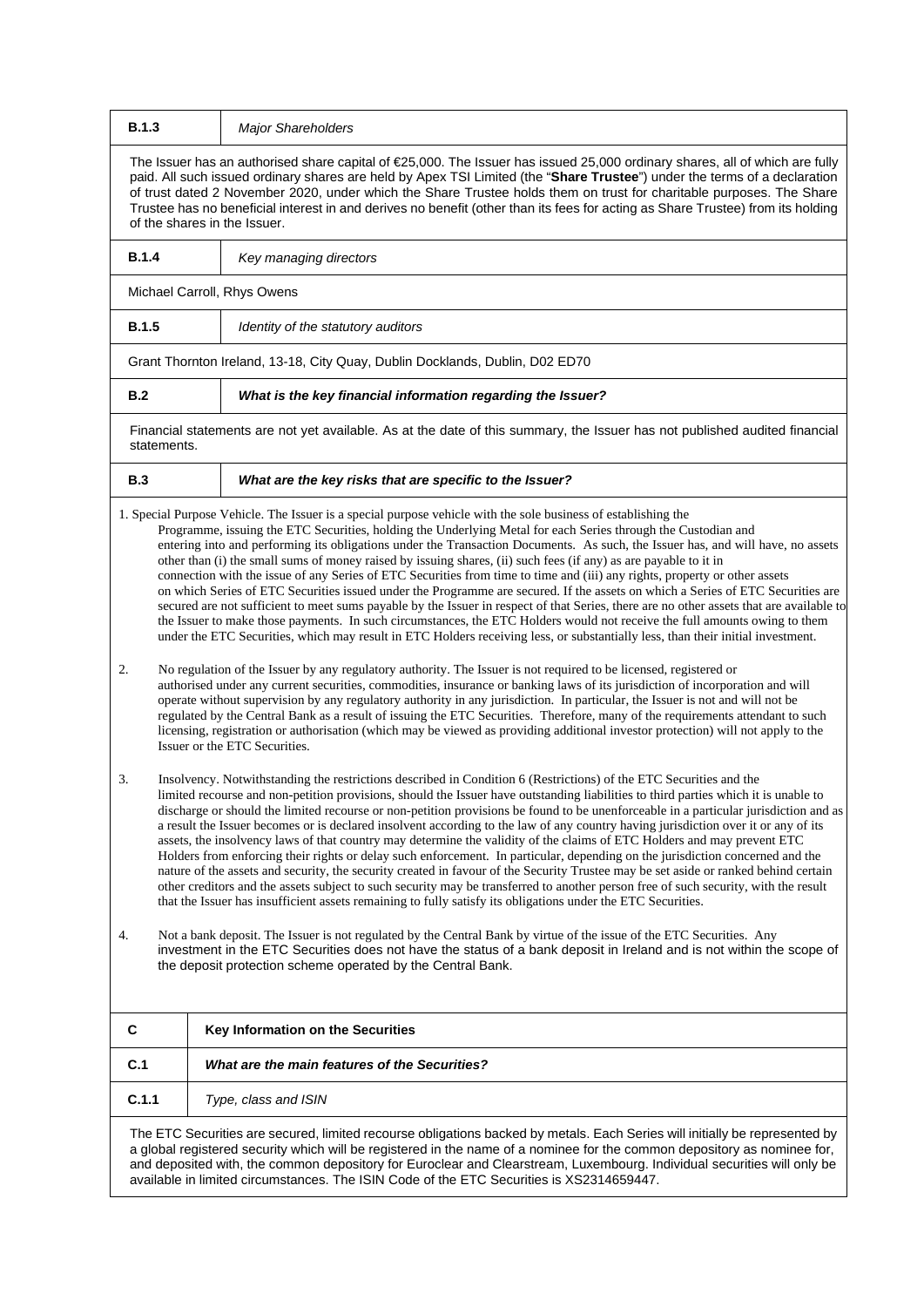**C.1.2** *Currency, denomination, par value, number of securities issued and duration*

The ETC Securities are denominated in U.S. dollars. The scheduled maturity date of the ETC Securities (the "**Scheduled Maturity Date**") is 14 June 2081. As of the issue date of this Tranche of ETC Securities, there will be 524,806 ETC Securities of the Series in issue. The ETC Securities are being treated by the Issuer as having a minimum denomination of less than EUR 100,000.

# **C.1.3** *Rights attached to the Securities*

#### *Overview*

The ETC Securities are designed to provide investors with exposure to a metal without having to take physical delivery of the metal. The underlying assets for the ETC Securities is the specified pool of copper (the "**Metal**") recorded in the relevant custody accounts of the Issuer with the Programme's custodian from time to time. Each ETC Security relates to a specific amount in weight of Metal, specified in the Final Terms, known as the "**Metal Entitlement**" per ETC Security. On any date, such pool is expected to comprise an amount of Metal no less than the aggregate of the Metal Entitlement for all outstanding ETC Securities of the Series. The Metal Entitlement specified in the Final Terms for the first Tranche of the Series (the "**Initial Metal Entitlement**") is reduced on a daily basis by a ratio (the "**Total Expenses Ratio**"), being the percentage rate determined by Apex Fund Services (Ireland) Limited (the "**Administrator**") required to fund payment by the Issuer of the operational fee to the Arranger in respect of the fees and expenses payable by the Issuer to its service providers in respect of the Series (the "**Operational Fee**"), on the assumption that the daily rate will be the per annum rate specified in the Final Terms divided by 365 (or 366 in a leap year) and applied accordingly.

The Metal will be held for the Issuer by Atomyze AG (or any successor or replacement) (the "**Custodian**") and stored in segregated off-warrant metal storage accounts (the "**Off-Warrant Accounts**") in the name of the Issuer with the Custodian, in the name of the Custodian on behalf of the Issuer with Metaal Transport B.V. (the "**Primary Sub-Custodian**") or in the name of the Custodian or a Primary Sub-Custodian with any other sub-custodians appointed by the Custodian or a Primary Sub-Custodian (which may be another Primary Sub-Custodian) (each, a "**Sub-Custodian**") and will be held on a "near storage" basis. This means that each specifically identified physical bundle of Base Metal held for the Issuer is of an LME approved brand which meets the applicable LME Physical Contract Specifications for the relevant Base Metal, and is stored off-warrant pursuant to an agreement with an LME Approved Warehouse which includes provisions pursuant to which the metal owner may instruct the warehouse to place the Metal on warrant at any time. Bills of Lading evidencing Metal in transit or LME Warrants representing LME lots of the Metal may also be delivered on settlement of subscriptions for the ETC Securities and held temporarily by the Custodian with a Primary Sub-Custodian or Sub-Custodian on behalf of the Issuer from time to time until such Bills of Lading or LME Warrants can be exchanged for physical Metal.

A portion of the underlying Metal will be periodically withdrawn from the Off-Warrant Accounts and sold by Global Palladium Fund, LP or any other entity acting as metals counterparty in respect of the Series (each, a "**Metals Counterparty**") on behalf of the Issuer and the proceeds thereof paid to the Issuer or to its order to fund payment of the Operational Fee.

#### *Interest*

The ETC Securities will not pay periodic interest. The Early Redemption Amount or Final Redemption Amount, as applicable (each as defined below), may incorporate an interest redemption premium to the extent such Early Redemption Amount or Final Redemption Amount, as applicable, exceeds the price per ETC Security specified in the Final Terms (the "**Issue Price**") for the first Tranche of the relevant Series on the date of issue of such Tranche (the "**Series Issue Date**").

#### *Redemption*

Each ETC Security gives the holder (each, an "**ETC Holder**") the right to receive the applicable payment on its redemption. The relevant Metals Counterparty will be instructed to liquidate the Underlying Metal during the disposal period as specified in the Conditions (the "**Redemption Disposal Period**") on behalf of the Issuer and will pay the net proceeds of disposal of the Underlying Metal to the cash account for the Series (the "**Issuer Cash Account**") maintained by The Bank of New York Mellon, London Branch as account bank (the "**Account Bank**") as directed by Apex Fund Services (Ireland) Limited as programme administrator (the "**Administrator**") for onward payment to the ETC Holders.

#### *Final Redemption*

All ETC Securities that have not been previously redeemed or purchased or cancelled will be redeemed on the Scheduled Maturity Date by payment of the "**Final Redemption Amount**" in respect of such ETC Securities (being an amount in US dollars per ETC Security as determined by the Administrator, equal to the product of (a) the Metal Entitlement as at the date falling 40 business days prior to the Scheduled Maturity Date (the "**Final Redemption Valuation Date**") and (b) the average price (expressed in USD) ascribed by the Administrator to each metric tonne of Metal held in the Off-Warrant Accounts and any Metal represented by a Bill of Lading or LME Warrants held on behalf of the Issuer (the "**Underlying Metal**") on the Final Redemption Valuation Date based on: (1) the proceeds received on any Underlying Metal sold during the Redemption Disposal Period, plus a pro rata amount of any interest received on the proceeds of such disposal less any negative interest, less all expenses, fees and charges incurred or to be incurred by the Issuer in respect of such redemption and (2) the reference price for the Metal as published on the relevant price source for such Series (or any successor or replacement price source) in respect of any Underlying Metal not sold during such period (the "**Average Metal Sale Price**") and subject to a minimum amount of 10 per cent. of the Issue Price per ETC Security on the Series Issue Date (the "**Nominal Amount**"), plus an amount equal to 1 per cent. of the nominal amount (the "**Specified Interest Amount**").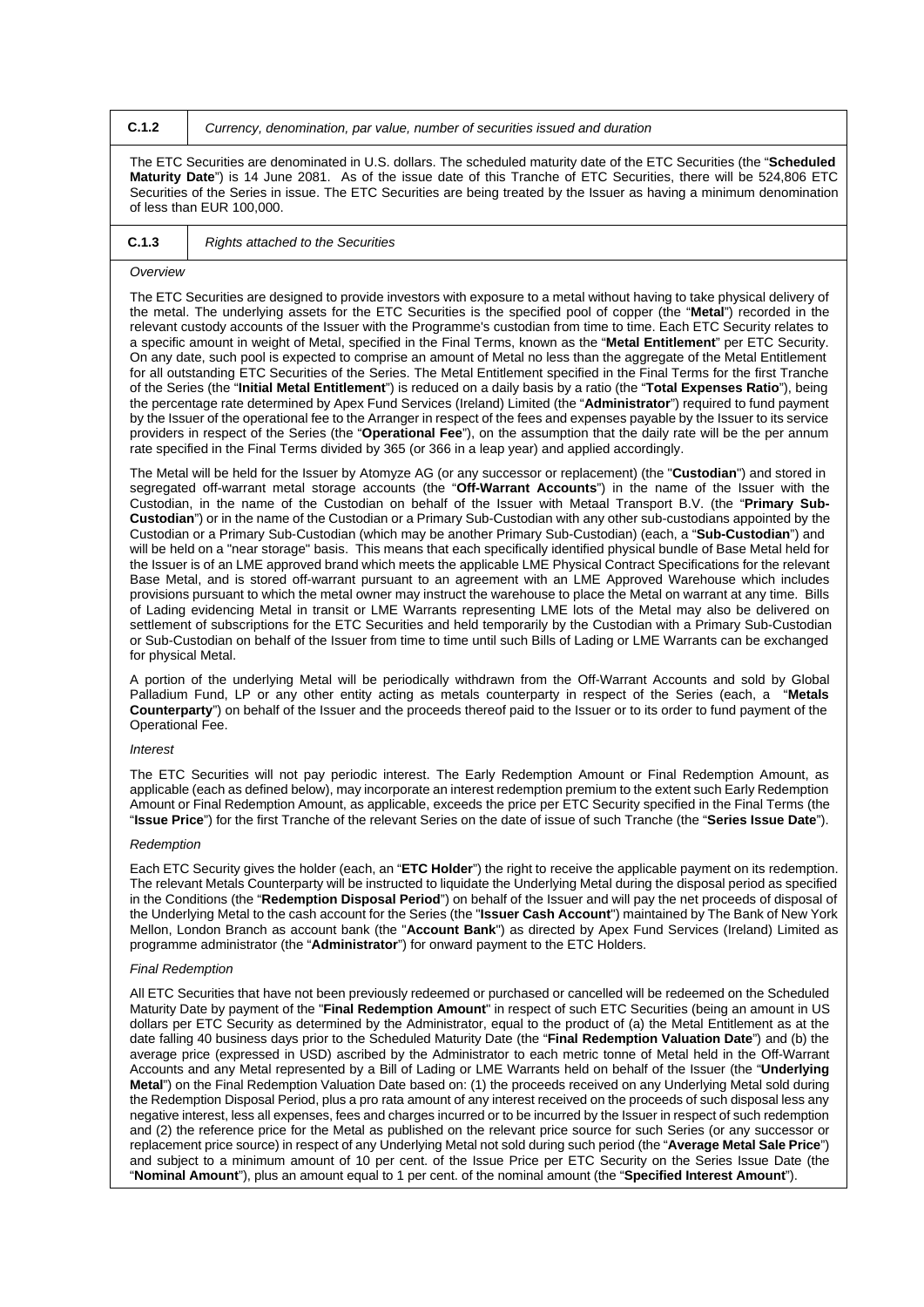*Optional Redemption in Whole*

The ETC Securities of any Series may also be redeemed at the option of the Issuer at any time and for any reason, in whole but not in part on giving not less than 30 calendar days' notice to the ETC Holders (an "**Issuer Call Redemption Event**").

## *Early Redemption*

Events which may give rise to an early redemption of the ETC Securities (each, and including an Issuer Call Redemption Event, an "**Early Redemption Event**") are:

(1) a VAT Redemption Event (where the Issuer is, or there is a substantial likelihood that it will be, required by any applicable law to make a payment in respect of VAT or register for VAT or otherwise account for VAT);

(2) a Service Provider Non-Replacement Event (where any of the Administrator, the Custodian, any of the Primary Sub-Custodians, the Principal Paying Agent, all of the Authorised Participants and/or each of the Metals Counterparties resigns or their appointment in relation to the ETC Securities is terminated for any reason and no successor or replacement has been appointed within a specified period); or

(3) a Market Value Redemption Event (where the prevailing cash value per ETC Security is less than or equal to 20 per cent. of the Issue Price per ETC Security as at the Series Issue Date during a specified period).

If an Early Redemption Event occurs (including an Issuer Call Redemption Event), all ETC Securities that have not been previously redeemed or purchased or cancelled will be redeemed on the Early Redemption Settlement Date by payment of the relevant "**Early Redemption Amount**" in respect of such ETC Securities, being an amount denominated in USD per ETC Security as determined by the Administrator equal to the product of: (a) the Metal Entitlement as at the "**Early Redemption Trade Date**" (being, subject to any applicable postponement, the earlier of (i) the date of occurrence of an Early Redemption Event and (ii) the date of an Event of Default Redemption Notice (as defined below)), and (b) the Average Metal Sale Price for the Redemption Disposal Period, subject to a minimum amount of the Nominal Amount plus the Specified Interest Amount.

#### *Authorised Participant Buy-Back option*

Where an Authorised Participant exercises its option to require the Issuer to repurchase ETC Securities by submitting a Buy-Back Order to the Administrator in accordance with the applicable procedures, the Issuer shall repurchase those ETC Securities from such Authorised Participant by instructing the delivery by a Metals Counterparty of (at the option of the Issuer and as notified to the Authorised Participant upon acceptance of the related Buy-Back Order) either: (i) an amount in USD equal to the value of the aggregate Metal Entitlement (rounded down to the nearest 0.001 trading unit) of the ETC Securities being repurchased, as determined by the Administrator on the basis of the relevant Metal Reference Price as of the Buy-Back Trade Date to the specified cash account of the Authorised Participant; or (ii) the highest reasonably practicable whole number of LME Warrants evidencing an amount of Metal having an aggregate weight up to the aggregate Metal Entitlement (rounded down to the nearest 0.001 Trading Unit) of the ETC Securities being repurchased as at the Buy-Back Trade Date and a cash payment in USD equal to the value of any portion of the Metal Entitlement due to the Authorised Participant which cannot be delivered as a whole LME Warrant (as determined by the Metals Counterparty on the basis of the relevant Metal Reference Price as of the Buy-Back Trade Date), plus an amount in respect of any Accrued Rent for the LME Warrants delivered, up to and including the Buy-Back Settlement Date, to the specified cash account of the Authorised Participant.

## *Events of Default*

If any of the following events ("**Events of Default**") occurs, the trustee shall, if so directed and may, at its discretion, give notice to the Issuer (an "**Event of Default Redemption Notice**") that the ETC Securities are, and they shall immediately become, due and payable: (i) the Issuer does not perform or comply with any one or more of its material obligations (other than a payment obligation) under the ETC Securities, the Security Documents or the Trust Deed, which default is incapable of remedy or, if in the opinion of the Trustee capable of remedy, is not in the opinion of the Trustee remedied within 30 calendar days; (ii) any order shall be made by any competent court or any resolution passed for the winding-up or dissolution of the Issuer, save for the purposes of amalgamation, merger, consolidation, reorganisation or other similar arrangement on terms previously approved in writing by the Trustee or by an Extraordinary Resolution; or (iii) an examiner is appointed in respect of the Issuer.

#### *Withholding Tax*

All payments in respect of the ETC Securities shall be made net of and after allowance for any withholding or deduction for, or on account of, any Taxes. In the event that any withholding, reduction or deduction for, or on account of, any Tax applies to payments in respect of the ETC Securities, the ETC Holders will be subject to such Tax or reduction or deduction and shall not be entitled to receive amounts to compensate for any such Tax or reduction or deduction. No Event of Default shall occur as a result of any such withholding or reduction or deduction.

#### *Governing law*

The ETC Securities will be governed by the laws of Ireland. The English Law Security Trust Deed and the Account Bank Agreement will be governed by English law. All other transaction documents relating to the Programme will be governed by Irish law.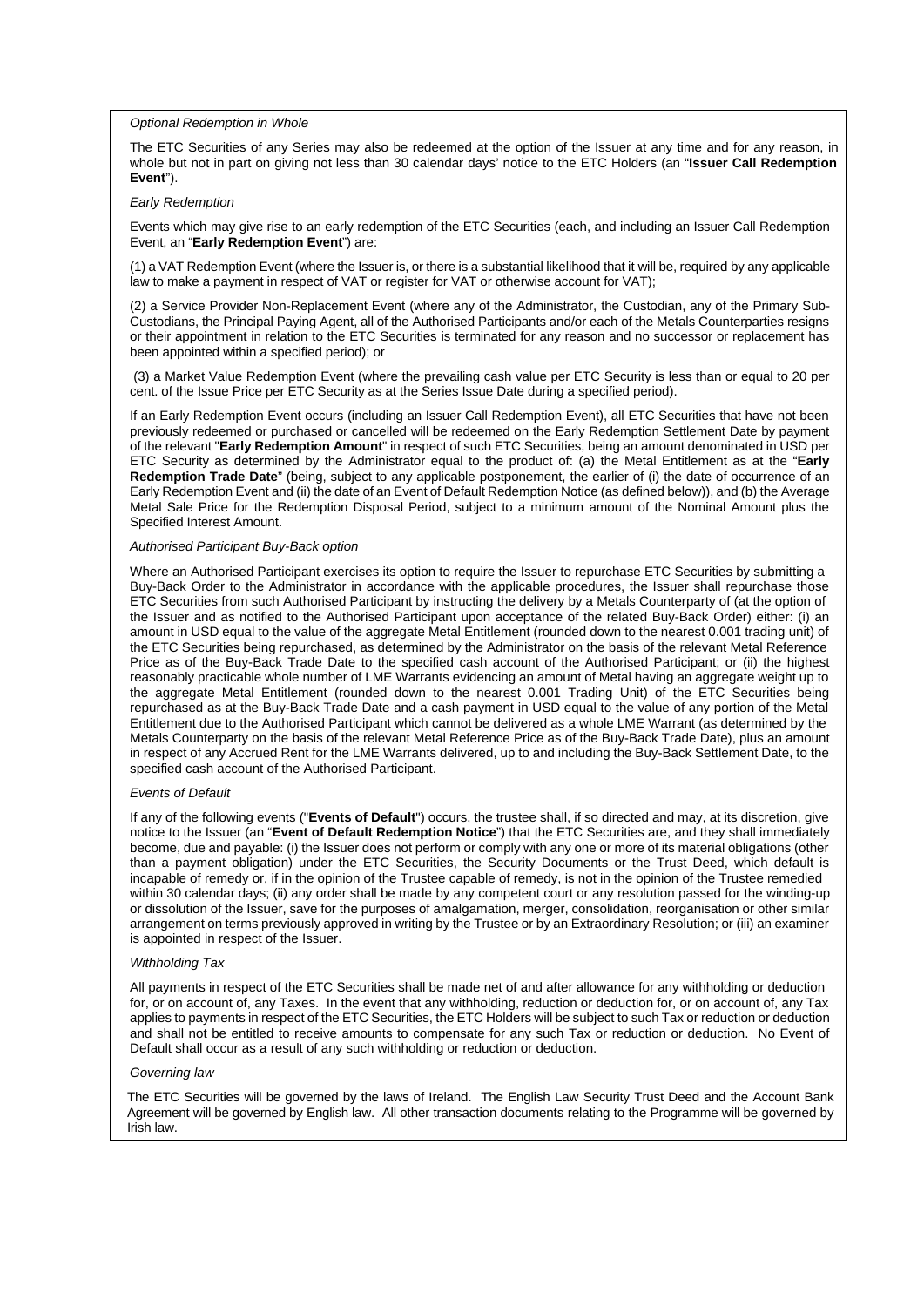**C.1.4** *Rank of the Securities in the Issuer's capital structure upon insolvency*

The ETC Securities are secured, limited recourse obligations of the Issuer and the ETC Securities of a Series rank at all times pari passu and without any preference amongst themselves. The Issuer's obligations thereunder are secured by the Security.

#### **Security**

The ETC Securities of each Series will be secured by security interests granted pursuant to an Irish law security trust deed (the "Irish Law Security Trust Deed") and an English law security trust deed (the "English Law Security Trust Deed"), each in favor of APEX Corporate Trustees (UK) Limited (the "Security Trustee") for itself and for the other parties listed and entitled to payment in the Payment Priorities (defined below) (the "Secured Creditors"), as set out in the Conditions of the ETC Securities (the "Conditions").

Under the Irish Law Security Trust Deed, such security interest includes:

- i. an assignment by way of security of all of the Issuer's rights (but not obligations), title, interest and benefit present and future against the Custodian, the Primary Sub-Custodians and each of the Sub-Custodian(s) (if any) and the Metals Counterparties relating to the Underlying Metal under the Custody Agreement, the Primary Sub-Custody Agreements and any Sub-Custody Agreement(s), the Metals Counterparty Agreement(s) and otherwise;
- ii. a first fixed charge over and to the extent of the Issuer's title in each Allocated Account (in the case of a Series backed by a Precious Metal) or Off-Warrant Account (in the case of a Series backed by a Base Metal), all of the Underlying Metal held in the Allocated Accounts (in the case of a Series backed by a Precious Metal) or Off-Warrant Accounts (in the case of a Series backed by a Base Metal), each Warehouse Receipt, each LME Warrant and each Bill of Lading held by the Custodian or a Primary Sub-Custodian on behalf of the Issuer from time to time,

and all sums and assets derived therefrom;

- iii. an assignment by way of security of all of the Issuer's rights (but not obligations), title, interest and benefit present and future in, to and under the Administration Agreement, the Authorised Participant Agreements, the Agency Agreement, the Custody Agreement and the Metals Counterparty Agreement(s); and
- iv. a first fixed charge over and to the extent of the Issuer's title in (I) all sums, Metal and/or any other property held now or in the future by the Principal Paying Agent, the Custodian, the Primary Sub-Custodians and/or any Sub-Custodian(s) or the Metals Counterparties to meet payments and/or deliveries due in respect of any Secured Issuer Obligation or Other Issuer Obligation relating to the ETC Securities and (II) all sums, Metal and any other property held or received now or in the future by the Metals Counterparties relating to the sale of TER Metal or Underlying Metal pursuant to the Metals Counterparty Agreement(s),

Under the English Law Security Trust Deed, such security interest includes:

- i. an assignment by way of security of all of the Issuer's rights (but not obligations), title, interest and benefit present and future in, to and under the Account Bank Agreement; and
- ii. a first fixed charge over the Issuer Cash Account and all amounts from time to time standing to the credit thereof (together with all interest accruing from time to time thereon and the debts represented thereby),

(such security interests collectively, the "**Security**").

ETC Holders will not, by reason of holding ETC Securities, have any claim against the Secured Property with respect to any other Series of ETC Securities. The Security will become enforceable only if payment of the redemption amount in respect of such ETC Securities is not made when due on any Early Redemption Settlement Date or the Scheduled Maturity Date.

#### *Limited Recourse*

In respect of any Series of ETC Securities, the Transaction Parties and the ETC Holders shall have recourse only to the property of the Issuer which is subject to the Security (the "**Secured Property**") in respect of that Series, subject always to the Security and not to any other assets of the Issuer. If, following realisation in full of the Secured Property of such Series and application of available assets, any outstanding claim against, or debt, liability or obligation of, the Issuer relating to such Series remains unpaid, then such outstanding claim, debt, liability or obligation shall be extinguished and no debt shall be owed by the Issuer in respect thereof. once the Secured Property has been realised and the net proceeds distributed, none of the parties or anyone acting on their behalves may take further steps against the Issuer to recover any further sum and no debt will be owed by the Issuer in respect of such sum.

#### *Payment Priorities*

Upon any enforcement of the Security, the claims of the holders of ETC Securities and the other Secured Creditors in respect of the ETC Securities of a Series will rank in accordance with the payment priorities set out in the Conditions of the ETC Securities (the "**Payment Priorities**"), therefore, the rights of the ETC Holders will rank in accordance therewith. As a result of such provisions, the ETC Holders may not receive in full the Final Redemption Amount or Early Redemption Amount payable in respect of an ETC Security.

**C.1.5** *Restrictions on free transferability of the securities*

The distribution of the Base Prospectus and the offering or sale of the ETC Securities in certain jurisdictions may be restricted by law. Persons into whose possession the Base Prospectus or any Final Terms comes are required to inform themselves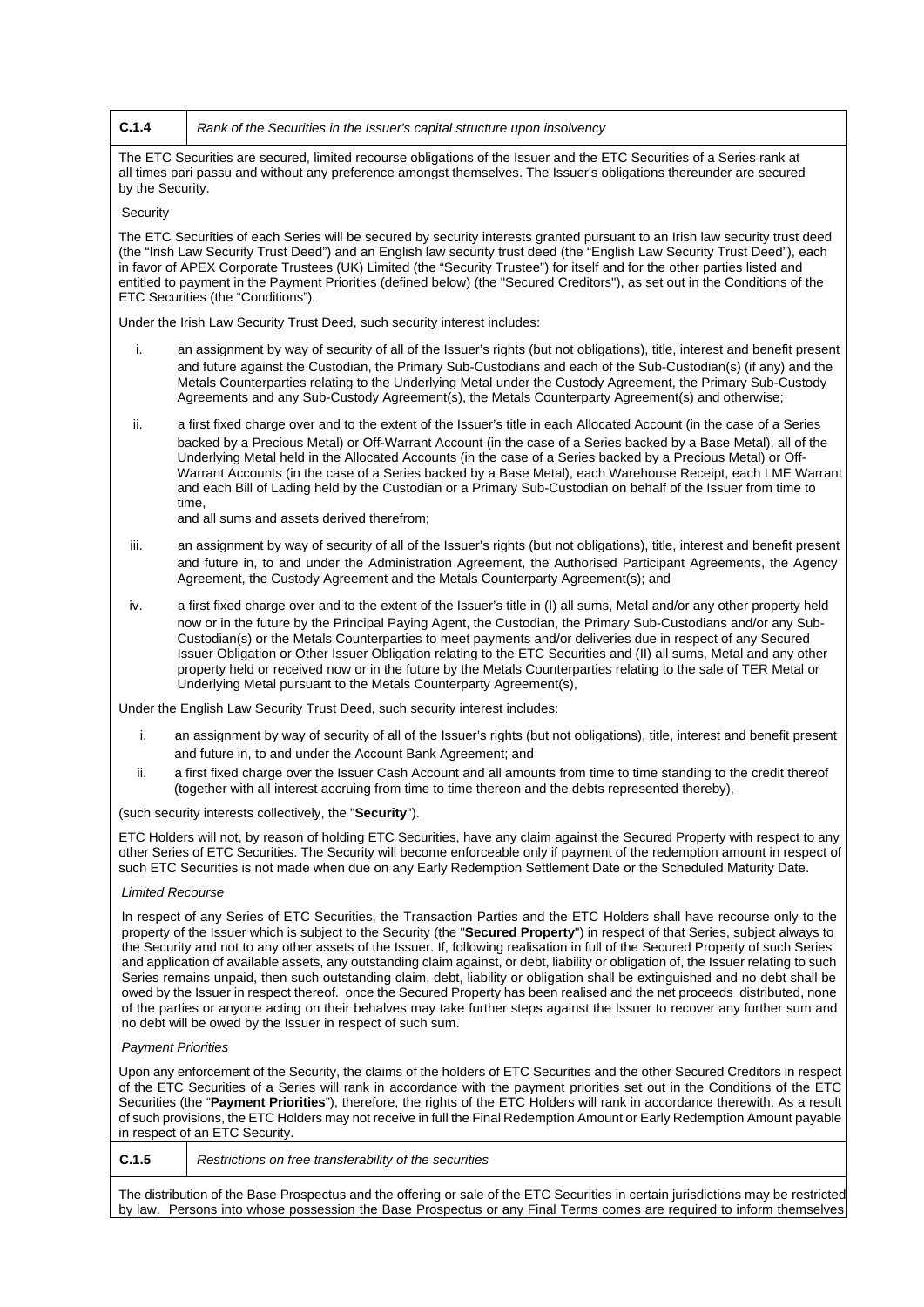about and to observe any such restrictions. Interests in ETC Securities traded in any clearing system will be transferred in accordance with the procedures and regulations of that clearing system. The ETC Securities have not been and will not be registered under the United States Securities Act of 1933, as amended (the "**Securities Act**"). Subject to certain exceptions, ETC Securities may not be offered, sold or delivered within the United States or to U.S. persons.

# **C.2** *Where will the Securities be traded?*

Application has been made for the ETC Securities to be admitted to the London Stock Exchange, Deutsche Börse, and Borsa Italiana for the ETC Securities to be admitted to trading on the regulated markets and / or main markets thereof. Application may be made for the ETC Securities to be listed on additional stock exchanges and admitted to trading on additional markets from time to time.

# **C.3** *What are the key risks that are specific to the Securities?*

The ETC Securities are not principal protected and are a high-risk investment. ETC Holders are neither assured of repayment of the capital invested, nor are they assured of payment of any interest.

ii. The Final Redemption Amount and Early Redemption Amount payable on the ETC Securities will depend upon (a) the prices at which the relevant Metals Counterparty, on behalf of the Issuer, is able to sell the Underlying Metal following the Final Redemption Valuation Date or an Early Redemption Trade Date, as applicable and (b) in respect of any Underlying Metal that could not be sold during the relevant Redemption Disposal Period, the relevant Metal Reference Price for such Underlying Metal at such time.

iii. The Metal Entitlement per ETC Security is subject to the deduction of the Total Expenses Ratio. There can be no assurance that increases in the market price of the Underlying Metal for a Series will exceed the Total Expenses Ratio by which the Metal Entitlement is reduced, meaning that the value of an ETC Holder's investment could decrease over time.

iv. The ETC Securities of each Series are secured, limited recourse obligations of the Issuer. The ETC Holders and other transaction parties will have recourse only to the Secured Property in respect of the ETC Securities and not to any other assets of the Issuer. If, following realisation in full of the Secured Property relating to the ETC Securities and application of the available proceeds in accordance with the Priorities of Payment any outstanding claim remains unpaid, then such claim will be extinguished and no debt will be owed by the Issuer in respect thereof.

 $\sqrt{v}$ . The ability of the Issuer to meet its obligations under the ETC Securities will be dependent on the payment of all sums due from and delivery of all amounts of the underlying Metal deliverable by the Metals Counterparty and any other service providers to the Issuer in respect of the ETC Securities making the relevant payments and/or deliveries to the Issuer. The Issuer and the ETC Holders are exposed to the credit risk of the Metals Counterparty, the Custodian, the Primary Sub-Custodians, any Sub-Custodians and the Account Bank.

vi. The value of the ETC Securities and the amount payable in respect of the ETC Securities are linked to the performance of the underlying Metal. The price of the underlying Metal may fall as rapidly as it may rise and investors may not get back the amount invested and risk losing all of their investment. Metal prices are generally more volatile than prices in other asset classes. The past performance of the relevant Metal should not be taken as an indication of the future performance of that Metal during the term of any Series of ETC Securities linked to such Metal. If the value of such underlying Metal falls, that will reduce amounts payable in respect of the ETC Securities. In the event that the underlying Metal prices fall to zero or close to zero, ETC Holders may lose some or all of their investment.

vii. The ETC Securities issued under the Programme will not be guaranteed by any entity and no person other than the Issuer will be obliged to make payments on the ETC Securities of any Series. The ETC Securities will not have the status of a bank deposit and will not be within the scope of any deposit protection scheme or any client money protection scheme and are not insured or guaranteed by any government, government agency or other body.

viii. In certain circumstances, an early redemption of the ETC Securities may be imposed on investors which may result in the ETC Securities being redeemed earlier than desired. Redemption due to an Event of Default or Early Redemption Event would occur irrespective of the then current price of the underlying Metal. There can be no assurance that the Early Redemption Amount will be greater than or equal to the amount invested by any ETC Holder.

ix. Any underlying Metal will be stored by or on behalf of the Custodian in an account at the LME Approved Warehouse premises of a Primary Sub-Custodian or Sub-Custodian. There is a risk that the underlying Metal for a Series of ETC Securities could be lost, stolen or damaged and the Issuer would not be able to satisfy its obligations in respect of the ETC Securities. There can be no assurance that the Issuer will be able to obtain delivery of and/or realise such underlying Metal (whether in full or in part) on a timely basis. In the case of the insolvency of the Custodian, a Primary Sub-Custodian or Sub-Custodian, a liquidator may seek to freeze access to the underlying Metals held in all of the accounts maintained by the Custodian, Primary Sub-Custodian or Sub-Custodian. Although the Issuer would be able to claim ownership of properly allocated underlying Metals, the Issuer could incur expenses in connection with asserting such claims, and the assertion of such a claim by the liquidator could delay redemptions and settlement of ETC Securities.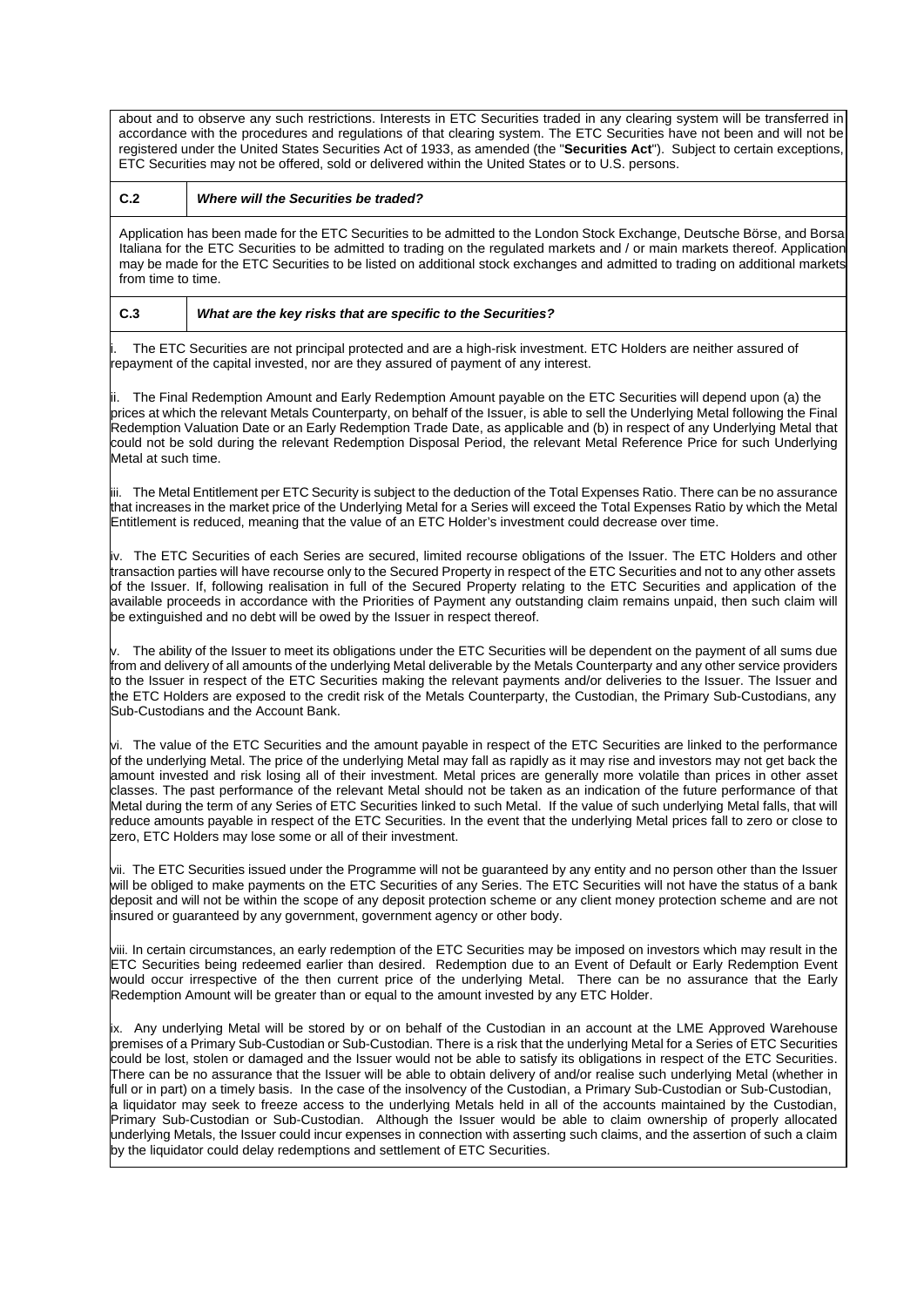ETC Securities may have a long term and the only means through which an investor can realise value from an ETC Security prior to its Scheduled Maturity Date may be to sell it at its then market price in a secondary market transaction or (subject to satisfaction of certain conditions, including payment of applicable fees) to submit a Buy-Back Order to the Issuer.

xi. Metal in transit evidenced by a Bill of Lading held for the Issuer could be lost, stolen or damaged while en route to an LME Approved Warehouse, as a result of natural events, such as storms or other severe weather events, human error or other human actions, such as terrorist attack. In the event of such an occurrence, the Issuer (or the Custodian on the Issuer's behalf) would need to seek recovery of the value of any Metal lost against the shipper of the Metal, which losses may be covered under the shipper's insurance policy. Such proceedings may be costly and time-consuming and there can be no quarantee that the Issuer will fully recover the value of the Metal.

| D   | Key Information on the Offer of Securities to the Public and the Admission to Trading on a<br><b>Regulated Market</b> |
|-----|-----------------------------------------------------------------------------------------------------------------------|
| D.1 | Under which conditions and timetable can I invest in this security?                                                   |

Any offer or sale of ETC Securities to an investor by an Authorised Participant or other distributor or broker authorised to use the Base Prospectus (each, an "**Authorised Offeror**") will be made in accordance with any terms and other arrangements in place between such Authorised Participant or Authorised Offeror and such investor including as to price, allocations and settlement arrangements. It will be the responsibility of the applicable financial intermediary at the time of such offer to provide the investor with that information and neither the Issuer nor any other person has any responsibility or liability for such information.

Investors should however note the following:

**Amount of the offer**: The number of ETC Securities subject to the offer is 524,806.

**Offer Price:** Upon initial issue, the offer price per ETC Security will be equal to the Issue Price specified in the Final Terms.

**Offer Period:** ETC Securities may be offered to an investor at any time between the Issue Date of the first Tranche of a Series of ETC Securities and the Scheduled Maturity Date of such Series.

**Conflicts of interest:** The arranger, trustee, security trustee, paying agent, authorised participants, metals counterparties and/or their affiliates may actively trade or hold positions in the relevant Metal and may issue or enter into other financial instruments based on or related to the Metal. Such activities present conflicts of interest and could adversely affect the price and liquidity of ETC Securities and/or the value of the underlying Metal relating to the ETC Securities.

# **D.2** *Why has the prospectus been produced?*

The ETC securities are designed to provide investors with exposure to the underlying Metal without having to take physical delivery of the Metal and to enable investors to buy and sell that interest through trading of a security on a stock exchange. The Base Prospectus gives information on the Issuer and its Programme for the issue of ETC Securities. The Base Prospectus constitutes a base prospectus for the purposes of the Prospectus Regulation and for the purpose of giving information with regard to the Issuer and the ETC Securities which, according to the particular nature of the Issuer and the ETC Securities, is necessary to enable investors to make an informed assessment of the assets and liabilities, financial position, profits and losses and prospects of the Issuer and of the rights attaching to the ETC Securities.

#### *Use and estimated net amount of proceeds*

The net proceeds from the issue of the ETC Securities will be an amount of physical Metal which will be held in the Off-Warrant Accounts in respect of the Series or evidenced by a Bill of Lading or LME Warrant held with a Primary Sub-Custodian or Sub-Custodian. Such Metal shall be used to meet the Issuer's obligations under the ETC Securities.

## *Material conflicts of interest pertaining to the offer or admission to trading*

So far as the Issuer is aware, no person involved in the offer of the ETC Securities has an interest material to the offer.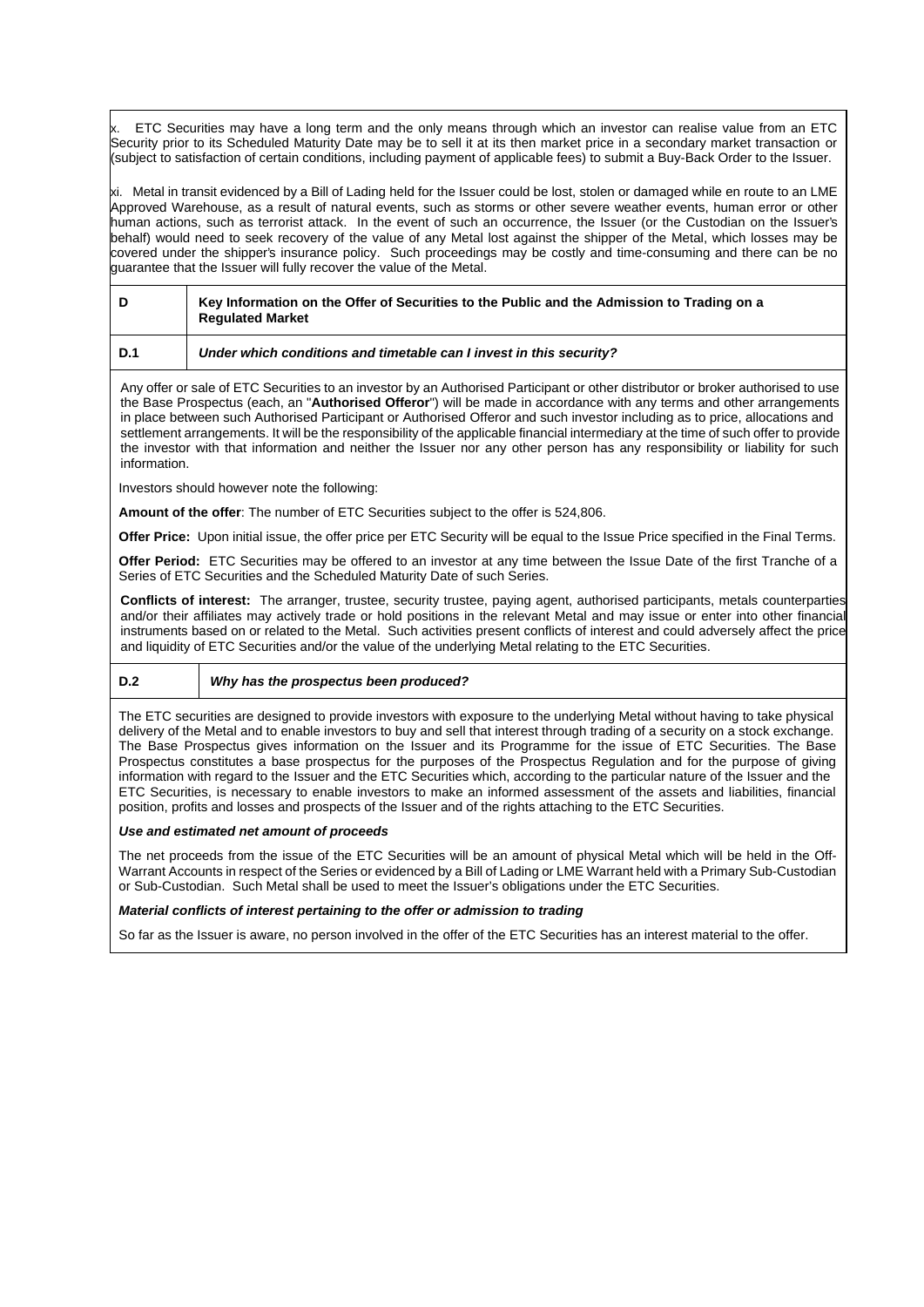# **RESUMÉ AF DEN INDIVIDUELLE UDSTEDELSE**

| Resumé                                                                                                                                                                                                                                                                                                                                                                                                                                                                                                                                                                                                                                                                                                                                                                                                                                                                                                                                                                                                                                                                                                                                                                                                                                                                                                                                                                                                                                                |                                                                                                                                                                                                                                                                                                      |  |
|-------------------------------------------------------------------------------------------------------------------------------------------------------------------------------------------------------------------------------------------------------------------------------------------------------------------------------------------------------------------------------------------------------------------------------------------------------------------------------------------------------------------------------------------------------------------------------------------------------------------------------------------------------------------------------------------------------------------------------------------------------------------------------------------------------------------------------------------------------------------------------------------------------------------------------------------------------------------------------------------------------------------------------------------------------------------------------------------------------------------------------------------------------------------------------------------------------------------------------------------------------------------------------------------------------------------------------------------------------------------------------------------------------------------------------------------------------|------------------------------------------------------------------------------------------------------------------------------------------------------------------------------------------------------------------------------------------------------------------------------------------------------|--|
| Α                                                                                                                                                                                                                                                                                                                                                                                                                                                                                                                                                                                                                                                                                                                                                                                                                                                                                                                                                                                                                                                                                                                                                                                                                                                                                                                                                                                                                                                     | Introduktion og advarsler                                                                                                                                                                                                                                                                            |  |
| A.1.1                                                                                                                                                                                                                                                                                                                                                                                                                                                                                                                                                                                                                                                                                                                                                                                                                                                                                                                                                                                                                                                                                                                                                                                                                                                                                                                                                                                                                                                 | Værdipapirnavn og internationalt identifikationsnummer (ISIN)                                                                                                                                                                                                                                        |  |
| værdipapirerne)                                                                                                                                                                                                                                                                                                                                                                                                                                                                                                                                                                                                                                                                                                                                                                                                                                                                                                                                                                                                                                                                                                                                                                                                                                                                                                                                                                                                                                       | Tranche 1 af op til 200.000.000 GPF Physical Copper ETC-værdipapirer med udløbsdatoen 14. juni 2081 (ETC-                                                                                                                                                                                            |  |
|                                                                                                                                                                                                                                                                                                                                                                                                                                                                                                                                                                                                                                                                                                                                                                                                                                                                                                                                                                                                                                                                                                                                                                                                                                                                                                                                                                                                                                                       | ISIN-kode: XS2314659447                                                                                                                                                                                                                                                                              |  |
| A.1.2                                                                                                                                                                                                                                                                                                                                                                                                                                                                                                                                                                                                                                                                                                                                                                                                                                                                                                                                                                                                                                                                                                                                                                                                                                                                                                                                                                                                                                                 | Udstederens identitet og kontaktoplysninger, herunder juridisk enhedsidentifikator (LEI)                                                                                                                                                                                                             |  |
|                                                                                                                                                                                                                                                                                                                                                                                                                                                                                                                                                                                                                                                                                                                                                                                                                                                                                                                                                                                                                                                                                                                                                                                                                                                                                                                                                                                                                                                       | GPF Metals plc (Udsteder) er et aktieselskab, der er stiftet i Irland. Dens registrerede adresse er 2nd Floor, Block 5,<br>Irish Life Centre, Abbey Street Lower, Dublin 1, D01 P767. Udstederens telefonnummer er +353 1411 2949, og dens<br>juridiske enhedsidentifikator er 635400GOSP3D7JDGKZ62. |  |
| A.1.3                                                                                                                                                                                                                                                                                                                                                                                                                                                                                                                                                                                                                                                                                                                                                                                                                                                                                                                                                                                                                                                                                                                                                                                                                                                                                                                                                                                                                                                 | Identitet og kontaktoplysninger på den kompetente myndighed, der godkender Basisprospektet                                                                                                                                                                                                           |  |
|                                                                                                                                                                                                                                                                                                                                                                                                                                                                                                                                                                                                                                                                                                                                                                                                                                                                                                                                                                                                                                                                                                                                                                                                                                                                                                                                                                                                                                                       | Basisprospektet er godkendt af Central Bank of Ireland (Centralbanken) som kompetent myndighed, med hovedkontor<br>på Central Bank of Ireland, New Wapping Street, North Wall Quay, Dublin 1 D01 F7X3 og telefonnummer: +353 (0)<br>1224 6000, i overensstemmelse med forordning (EU) 2017/1129.     |  |
| A.1.4                                                                                                                                                                                                                                                                                                                                                                                                                                                                                                                                                                                                                                                                                                                                                                                                                                                                                                                                                                                                                                                                                                                                                                                                                                                                                                                                                                                                                                                 | Dato for godkendelse af Basisprospektet                                                                                                                                                                                                                                                              |  |
|                                                                                                                                                                                                                                                                                                                                                                                                                                                                                                                                                                                                                                                                                                                                                                                                                                                                                                                                                                                                                                                                                                                                                                                                                                                                                                                                                                                                                                                       | Basisprospektet blev godkendt den 1. december 2020 og suppleret den 22. december 2020, 9 juni 2021, og 12 juli 2021,<br>og det kan ændres og/eller suppleres fra tid til anden.                                                                                                                      |  |
| A.1.5                                                                                                                                                                                                                                                                                                                                                                                                                                                                                                                                                                                                                                                                                                                                                                                                                                                                                                                                                                                                                                                                                                                                                                                                                                                                                                                                                                                                                                                 | Advarsel                                                                                                                                                                                                                                                                                             |  |
| Dette resumé er udarbejdet i overensstemmelse med artikel 7 i forordning (EU) 2017/1129 og skal læses som en<br>introduktion til basisprospektet (Basisprospektet). Enhver beslutning om at investere i ETC-værdipapirerne bør baseres<br>på investorens vurdering af Basisprospektet i dens helhed. En investering i ETC-værdipapirer indebærer en betydelig<br>risiko, og enhver investor kan miste hele eller en del af sin investerede kapital. Hvis et krav vedrørende oplysningerne i<br>Basisprospektet indbringes for en domstol, kan den sagsøgende investor i henhold til medlemsstaternes nationale<br>lovgivning muligvis blive pålagt at betale omkostningerne for oversættelse af Basisprospektet, før retsprocessen<br>indledes. Civilretligt ansvar er kun pålagt de personer, der har fremlagt resuméet inklusive oversættelse af denne, men<br>kun hvis resuméet er vildledende, ukorrekt eller ikke stemmer overens, når det læses sammen med andre dele af<br>Basisprospektet, eller hvis det, læst i sammenhæng med andre dele af Basisprospektet, ikke indeholder vigtige<br>oplysninger, der skal hjælpe investorer til at vurdere, om de ønsker at investere i ETC-værdipapirerne. Dette dokument<br>udgør ikke et tilbud eller en invitation til nogen person med henblik på at tegne eller købe ETC-værdipapirer. Det er<br>udarbejdet i forbindelse med de tilhørende endelige vilkår for denne tranche (Endelige Vilkår.) |                                                                                                                                                                                                                                                                                                      |  |
|                                                                                                                                                                                                                                                                                                                                                                                                                                                                                                                                                                                                                                                                                                                                                                                                                                                                                                                                                                                                                                                                                                                                                                                                                                                                                                                                                                                                                                                       | Du er ved at købe et produkt, der ikke er simpelt og kan være svært at forstå.                                                                                                                                                                                                                       |  |
| в                                                                                                                                                                                                                                                                                                                                                                                                                                                                                                                                                                                                                                                                                                                                                                                                                                                                                                                                                                                                                                                                                                                                                                                                                                                                                                                                                                                                                                                     | Vigtige oplysninger om Udsteder                                                                                                                                                                                                                                                                      |  |
| B.1                                                                                                                                                                                                                                                                                                                                                                                                                                                                                                                                                                                                                                                                                                                                                                                                                                                                                                                                                                                                                                                                                                                                                                                                                                                                                                                                                                                                                                                   | Hvem er udstederen af værdipapirerne?                                                                                                                                                                                                                                                                |  |
| B.1.1                                                                                                                                                                                                                                                                                                                                                                                                                                                                                                                                                                                                                                                                                                                                                                                                                                                                                                                                                                                                                                                                                                                                                                                                                                                                                                                                                                                                                                                 | Domicil, juridisk form, LEI, jurisdiktion for stiftelse og land, hvorfra der drives virksomhed                                                                                                                                                                                                       |  |
| Udsteder er registreret og har sin registrerede adresse i Irland. Dens juridiske enhedsidentifikator er<br>635400GOSP3D7JDGKZ62. Udsteder blev registreret og stiftet i Irland som et aktieselskab den 15. juli 2020 i henhold til<br>den irske selskabslov, Irish Companies Act 2014, registreringsnummer 673920.                                                                                                                                                                                                                                                                                                                                                                                                                                                                                                                                                                                                                                                                                                                                                                                                                                                                                                                                                                                                                                                                                                                                    |                                                                                                                                                                                                                                                                                                      |  |
| <b>B.1.2</b>                                                                                                                                                                                                                                                                                                                                                                                                                                                                                                                                                                                                                                                                                                                                                                                                                                                                                                                                                                                                                                                                                                                                                                                                                                                                                                                                                                                                                                          | Hovedaktiviteter                                                                                                                                                                                                                                                                                     |  |
| Udsteder er etableret med det særlige formål at udstede ETC-værdipapirer med sikkerhed i metaller. Udsteder har<br>oprettet et program (Programmet) hvorunder denne fra tid til anden kan udstede serier (hver især benævnt Serie) af<br>sikrede børshandlede ETC-værdipapirer, der er knyttet til visse uædle og ædle metaller (hver især et Metal) (ETC-<br>værdipapirerne). Hver Serie, der tilbydes, kan udstedes i trancher (hver især benævnt Tranche) og/eller optaget på<br>samme eller forskellige udstedelsesdatoer til handel.                                                                                                                                                                                                                                                                                                                                                                                                                                                                                                                                                                                                                                                                                                                                                                                                                                                                                                             |                                                                                                                                                                                                                                                                                                      |  |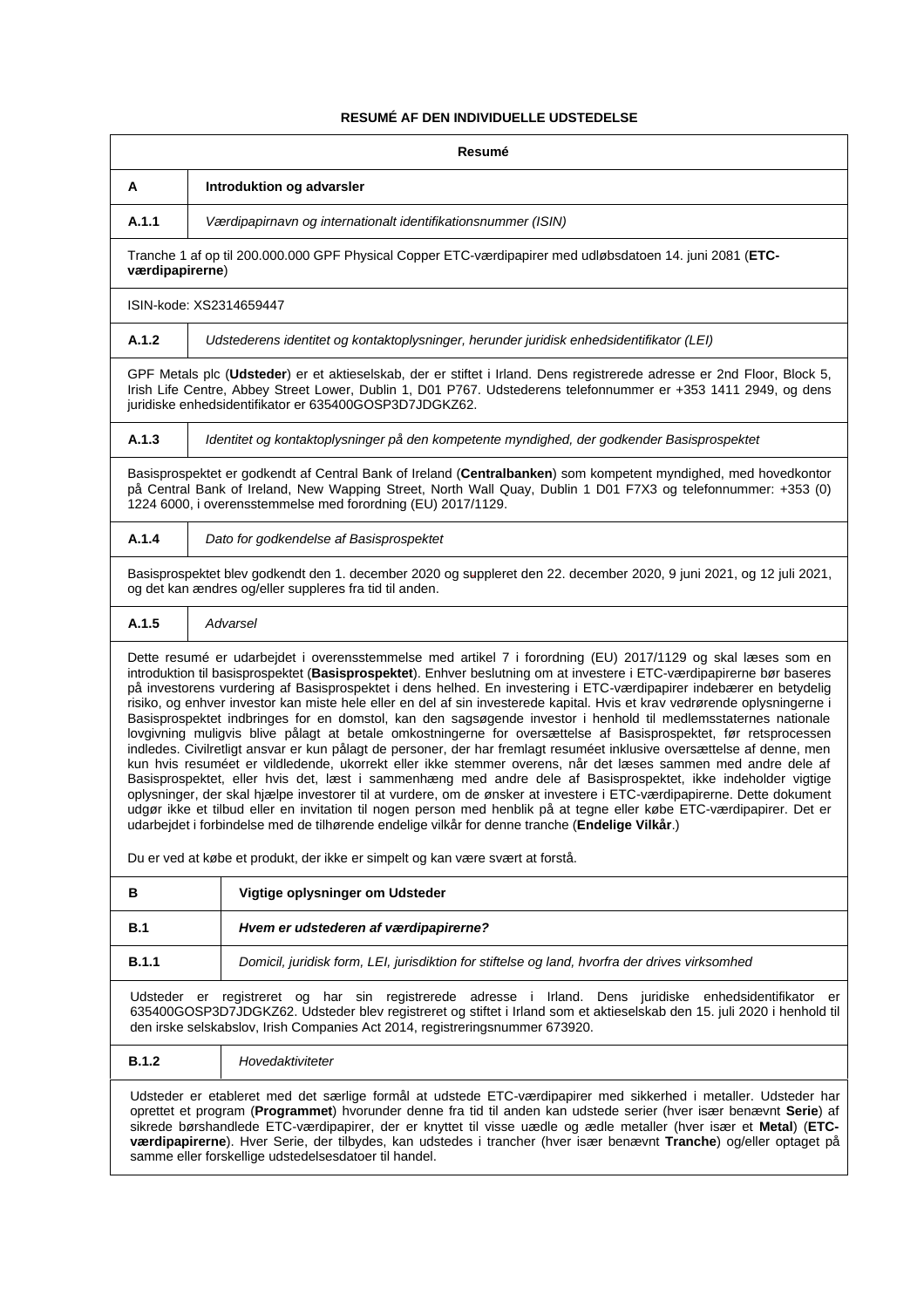| <b>B.1.3</b>                                                                                                                                                                                                                                                                                                                                                                                                                                                                                                                                                                                                                                                                                                                                                                                                                                                                                                                                                                                                                                                                                                                                                                                                                                                                                                                  | Større aktionærer                                                                                                                                                                                                                                                                                                                                                                                                                                                                                                                                                                                                                                                                                                                                                                                                                                                                                                                                                                                                                                                                                                                                                                                                                                  |  |
|-------------------------------------------------------------------------------------------------------------------------------------------------------------------------------------------------------------------------------------------------------------------------------------------------------------------------------------------------------------------------------------------------------------------------------------------------------------------------------------------------------------------------------------------------------------------------------------------------------------------------------------------------------------------------------------------------------------------------------------------------------------------------------------------------------------------------------------------------------------------------------------------------------------------------------------------------------------------------------------------------------------------------------------------------------------------------------------------------------------------------------------------------------------------------------------------------------------------------------------------------------------------------------------------------------------------------------|----------------------------------------------------------------------------------------------------------------------------------------------------------------------------------------------------------------------------------------------------------------------------------------------------------------------------------------------------------------------------------------------------------------------------------------------------------------------------------------------------------------------------------------------------------------------------------------------------------------------------------------------------------------------------------------------------------------------------------------------------------------------------------------------------------------------------------------------------------------------------------------------------------------------------------------------------------------------------------------------------------------------------------------------------------------------------------------------------------------------------------------------------------------------------------------------------------------------------------------------------|--|
|                                                                                                                                                                                                                                                                                                                                                                                                                                                                                                                                                                                                                                                                                                                                                                                                                                                                                                                                                                                                                                                                                                                                                                                                                                                                                                                               | Udsteder har en autoriseret aktiekapital på € 25.000. Udsteder har udstedt 25.000 ordinære aktier, som alle er fuldt<br>betalt. Alle sådanne udstedte ordinære aktier forvaltes af Apex TSI Limited ("Share Trustee") i henhold til vilkårene i en<br>"Declaration of trust" dateret 2. november 2020, hvorefter Share Trustee placerer dem i en fond til velgørende formål.<br>Aktieforvalteren har ingen økonomisk interesse i og opnår ingen fordel (bortset fra honoraret for at fungere som<br>aktieforvalter) gennem sin forvaltning af aktierne i Udsteder.                                                                                                                                                                                                                                                                                                                                                                                                                                                                                                                                                                                                                                                                                 |  |
| <b>B.1.4</b>                                                                                                                                                                                                                                                                                                                                                                                                                                                                                                                                                                                                                                                                                                                                                                                                                                                                                                                                                                                                                                                                                                                                                                                                                                                                                                                  | Afgørende administrerende direktører                                                                                                                                                                                                                                                                                                                                                                                                                                                                                                                                                                                                                                                                                                                                                                                                                                                                                                                                                                                                                                                                                                                                                                                                               |  |
|                                                                                                                                                                                                                                                                                                                                                                                                                                                                                                                                                                                                                                                                                                                                                                                                                                                                                                                                                                                                                                                                                                                                                                                                                                                                                                                               | Michael Carroll, Rhys Owens                                                                                                                                                                                                                                                                                                                                                                                                                                                                                                                                                                                                                                                                                                                                                                                                                                                                                                                                                                                                                                                                                                                                                                                                                        |  |
| <b>B.1.5</b>                                                                                                                                                                                                                                                                                                                                                                                                                                                                                                                                                                                                                                                                                                                                                                                                                                                                                                                                                                                                                                                                                                                                                                                                                                                                                                                  | Revisorernes identitet                                                                                                                                                                                                                                                                                                                                                                                                                                                                                                                                                                                                                                                                                                                                                                                                                                                                                                                                                                                                                                                                                                                                                                                                                             |  |
|                                                                                                                                                                                                                                                                                                                                                                                                                                                                                                                                                                                                                                                                                                                                                                                                                                                                                                                                                                                                                                                                                                                                                                                                                                                                                                                               | Grant Thornton Ireland, 13-18, City Quay, Dublin Docklands, Dublin, D02 ED70                                                                                                                                                                                                                                                                                                                                                                                                                                                                                                                                                                                                                                                                                                                                                                                                                                                                                                                                                                                                                                                                                                                                                                       |  |
| B.2                                                                                                                                                                                                                                                                                                                                                                                                                                                                                                                                                                                                                                                                                                                                                                                                                                                                                                                                                                                                                                                                                                                                                                                                                                                                                                                           | Hvad er de vigtigste økonomiske oplysninger vedrørende Udsteder?                                                                                                                                                                                                                                                                                                                                                                                                                                                                                                                                                                                                                                                                                                                                                                                                                                                                                                                                                                                                                                                                                                                                                                                   |  |
|                                                                                                                                                                                                                                                                                                                                                                                                                                                                                                                                                                                                                                                                                                                                                                                                                                                                                                                                                                                                                                                                                                                                                                                                                                                                                                                               | Der foreligger endnu ingen regnskaber. Udsteder har frem til resuméets datering ikke offentliggjort reviderede regnskaber.                                                                                                                                                                                                                                                                                                                                                                                                                                                                                                                                                                                                                                                                                                                                                                                                                                                                                                                                                                                                                                                                                                                         |  |
| B.3                                                                                                                                                                                                                                                                                                                                                                                                                                                                                                                                                                                                                                                                                                                                                                                                                                                                                                                                                                                                                                                                                                                                                                                                                                                                                                                           | Hvad er de vigtigste risici, der gælder specifikt for Udsteder?                                                                                                                                                                                                                                                                                                                                                                                                                                                                                                                                                                                                                                                                                                                                                                                                                                                                                                                                                                                                                                                                                                                                                                                    |  |
|                                                                                                                                                                                                                                                                                                                                                                                                                                                                                                                                                                                                                                                                                                                                                                                                                                                                                                                                                                                                                                                                                                                                                                                                                                                                                                                               | 1. Instrument til særligt formål Udsteder er et instrument med ét særligt formål, som består i at etablere Programmet,<br>udstede ETC-værdipapirerne, forvalte det underliggende Metal for hver Serie gennem Depotforvalterenen og<br>indtræde i og udføre sine forpligtelser i henhold til Transaktionsdokumenterne. I sig selv har Udsteder ikke, hverken nu eller<br>fremover, andre aktiver end (i) de små pengebeløb, der er rejst ved udstedelse af aktier, (ii) gebyrer (hvis der er nogen), der<br>betales til denne i forbindelse med udstedelsen af en Serie af ETC-værdipapirer fra tid til anden og (iii) rettigheder, ejendom eller<br>andre aktiver, hvori Serier af ETC-værdipapirer, der er udstedt under programmet, er sikret. Hvis de aktiver, hvori en Serie af<br>ETC-værdipapirer er sikret, ikke er tilstrækkelige til at honorere beløb, der skal betales af Udsteder for denne Serie, har Udsteder<br>ingen andre aktiver til rådighed til at foretage disse betalinger. Under sådanne omstændigheder modtager ETC-indehaverne ikke<br>de fulde beløb, som skyldes dem under ETC-værdipapirerne, hvilket kan resultere i, at ETC-indehavere modtager mindre eller<br>væsentligt mindre end deres oprindelige investering. |  |
| 2.                                                                                                                                                                                                                                                                                                                                                                                                                                                                                                                                                                                                                                                                                                                                                                                                                                                                                                                                                                                                                                                                                                                                                                                                                                                                                                                            | Ingen regulering af Udsteder af nogen regulerende myndighed Udsteder er ikke forpligtet til at være licenseret,<br>registreret eller autoriseret i henhold til gældende værdipapirer, råvarer, forsikrings- eller banklove i dets jurisdiktion<br>for inkorporering og vil drive virksomhed uden tilsyn fra nogen regulerende myndighed i nogen jurisdiktion. Særligt er Udsteder<br>ikke, hverken nu eller fremover, underlagt regulering fra Centralbanken som følge af udstedelsen af ETC- værdipapirerne. Derfor<br>gælder mange af kravene til sådan licensering, registrering eller autorisation (som kan anses som yderligere investorbeskyttelse)<br>ikke for Udsteder eller ETC-værdipapirerne.                                                                                                                                                                                                                                                                                                                                                                                                                                                                                                                                           |  |
| Insolvens Trods de begrænsninger, der er beskrevet i Vilkår 6 (Begrænsninger) for ETC-værdipapirerne og<br>3.<br>bestemmelserne om begrænset regres og ikke-andragende, gælder følgende: Hvis udsteder har udestående forpligtelser over for<br>tredjeparter, som den ikke er i stand til at opfylde, eller i tilfælde, hvor bestemmelserne om begrænset regres eller ikke-<br>andragende ikke kan håndhæves i en bestemt jurisdiktion, og det medfører, at Udsteder bliver eller erklæres insolvent i henhold til<br>lovgivningen i det land, der har jurisdiktion over Udsteder eller nogen af dennes aktiver, kan insolvensloven i det land bestemme<br>gyldigheden af krav fra ETC-indehavere og kan forhindre<br>ETC-indehavere i at håndhæve deres rettigheder eller forsinke en sådan håndhævelse. Afhængig af den pågældende jurisdiktion<br>og arten af aktiverne og sikkerheden, kan den sikkerhed, der er skabt til fordel for Security Trustee (sikkerhedsadministrator),<br>tilsidesættes eller rangordnes under visse andre kreditorer, og de aktiver, der er underlagt en sådan sikkerhed, kan overføres til en<br>anden person uden en sådan sikkerhed med det resultat, at Udsteder ikke har tilstrækkelige aktiver tilbage til fuldt ud at opfylde<br>sine forpligtelser i henhold til ETC- værdipapirerne. |                                                                                                                                                                                                                                                                                                                                                                                                                                                                                                                                                                                                                                                                                                                                                                                                                                                                                                                                                                                                                                                                                                                                                                                                                                                    |  |
| 4.                                                                                                                                                                                                                                                                                                                                                                                                                                                                                                                                                                                                                                                                                                                                                                                                                                                                                                                                                                                                                                                                                                                                                                                                                                                                                                                            | Ikke et bankindskud Udsteder er ikke reguleret af Centralbanken gennem udstedelsen af ETC-værdipapirerne.<br>Enhver investering i ETC-værdipapirerne har ikke status som bankindskud i Irland og er ikke omfattet af<br>Centralbankens indskudsbeskyttelsesordning.                                                                                                                                                                                                                                                                                                                                                                                                                                                                                                                                                                                                                                                                                                                                                                                                                                                                                                                                                                                |  |
| C                                                                                                                                                                                                                                                                                                                                                                                                                                                                                                                                                                                                                                                                                                                                                                                                                                                                                                                                                                                                                                                                                                                                                                                                                                                                                                                             | Vigtig information om værdipapirerne                                                                                                                                                                                                                                                                                                                                                                                                                                                                                                                                                                                                                                                                                                                                                                                                                                                                                                                                                                                                                                                                                                                                                                                                               |  |
| C.1                                                                                                                                                                                                                                                                                                                                                                                                                                                                                                                                                                                                                                                                                                                                                                                                                                                                                                                                                                                                                                                                                                                                                                                                                                                                                                                           | Hvad er værdipapirernes primære egenskaber?                                                                                                                                                                                                                                                                                                                                                                                                                                                                                                                                                                                                                                                                                                                                                                                                                                                                                                                                                                                                                                                                                                                                                                                                        |  |
| C.1.1                                                                                                                                                                                                                                                                                                                                                                                                                                                                                                                                                                                                                                                                                                                                                                                                                                                                                                                                                                                                                                                                                                                                                                                                                                                                                                                         | Type, klasse og ISIN                                                                                                                                                                                                                                                                                                                                                                                                                                                                                                                                                                                                                                                                                                                                                                                                                                                                                                                                                                                                                                                                                                                                                                                                                               |  |
| ETC-værdipapirerne er sikrede, begrænsede regresforpligtelser, der er sikret i metaller. Hver Serie vil oprindeligt blive<br>repræsenteret af et globalt registreret værdipapir, der vil blive registreret til en nomineret hos værdipapircentralen,<br>nomineret til og deponeret hos værdipapircentralen for Euroclear og Clearstream, Luxembourg. Individuelle værdipapirer<br>vil kun være tilgængelige under begrænsede omstændigheder. ISIN-koden for ETC-værdipapirerne er XS2314659447.                                                                                                                                                                                                                                                                                                                                                                                                                                                                                                                                                                                                                                                                                                                                                                                                                               |                                                                                                                                                                                                                                                                                                                                                                                                                                                                                                                                                                                                                                                                                                                                                                                                                                                                                                                                                                                                                                                                                                                                                                                                                                                    |  |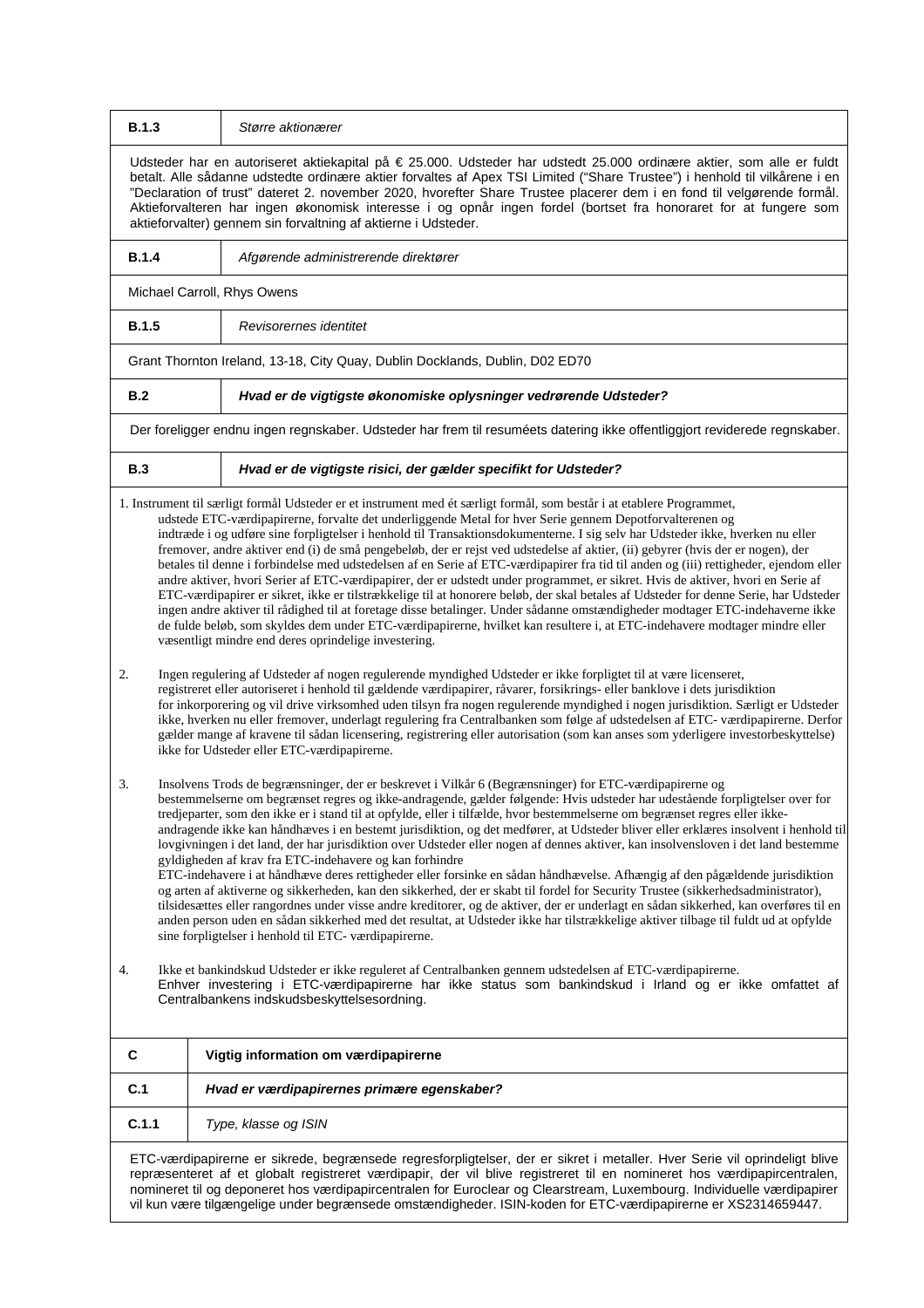**C.1.2** *Valuta, pålydende værdi, pari, antal udstedte værdipapirer og varighed*

ETC-værdipapirernes pålydende værdi er i amerikanske dollars. Den planlagte udløbsdato for ETC-værdipapirerne (**Planlagt Udløbsdato**) er 14. juni 2081. Med virkning fra denne Tranches udstedelsesdato vil der være 524,806 ETCværdipapirer i den udstedte serie. ETC-værdipapirerne behandles af Udsteder efter en minimumsværdi på mindre end EUR 100.000.

| າ 1 | Rettiahe |
|-----|----------|

**C.1.3** *Rettigheder knyttet til værdipapirerne*

## *Oversigt*

ETC-værdipapirerne er designet til at give investorer eksponering for et Metal, uden at der skal ske fysisk levering af metallet. De underliggende aktiver for ETC-værdipapirer er den specificerede pulje af kobber (**Metallet**) registreres på Udsteders relevante depotkonti hos programmets Depotforvalter fra tid til anden. Hvert ETC-værdipapir vedrører en bestemt vægt af metal, som er specificeret i de Endelige vilkår, kendt som **Metalret** pr. ETC-værdipapir. Enhver pulje forventes på enhver dato at omfatte en mængde af Metal, der ikke er mindre end de samlede Metalrettigheder for alle udestående ETC-værdipapirer i Serien. Metalretten, der er specificeret i de Endelige vilkår for Seriens første Tranche (**Oprindelig Metalret**") reduceres dagligt med et forhold (**Samlet udgiftsforhold**), som er den procentvise sats, der er bestemt af Apex Fund Services (Irland) Limited (**Administratoren**), der kræves for at finansiere Udsteders betaling af driftsgebyrer til Arrangøren i forhold til de gebyrer og udgifter, som Udsteder skal betale til sine tjenesteudbydere i forbindelse med Serien (**Driftsgebyret**), forudsat at den daglige sats svarer til den årlige sats, der er specificeret i de Endelige vilkår, divideret med 365 (eller 366 i et skudår) og anvendes i overensstemmelse hermed.

Metallet forvaltes for Udsteder af Atomyze AG. (eller enhver efterfølger eller erstatning) (**Depotforvalteren**) og opbevares off-warrant på særskilte metalopbevaringskonti uden tegningsoptioner (**Off-Warrant-konti**) i Udstederens navn hos hos Depotforvalteren, i Depotforvalterens navn på vegne af Udsteder hos Metaal Transport B.V. (**Primær Sub-custodian**), eller i Depotforvalterens eller en Primær Sub-custodian navn hos enhver underforvalter, som kan være en anden Primær Sub-custodian) (en især en "Sub-custodian"), og blive opbevaret på "near-storage"-basis. Dette betyder, at hvert specifikt identificeret fysisk bundt af uædle metaller, som forvaltes for udsteder, er af et LME-godkendt fabrikat, som efterkommer de gældende kontraktlige LME Physical-forskrifter for det relevante uædle metal, og at det bliver opbevaret off-warrant efter aftale med et LMEgodkendt lager, inklusive foranstaltninger, hvorefter metalejeren når som helst kan instruere lageret om at placere Metallet på warrant. Handelsdokumenter, som dokumenterer Metal i transit eller LME-warrants, der repræsenterer LMEpartier af metallet, kan også leveres ved afregning for tegning af ETC-værdipapirer og opbevares midlertidigt af Depotforvalteren med en Primær Sub-custodian eller underforvalter på vegne af Udsteder fra tid til anden, indtil sådanne Handelsdokumenter eller LME-warrants kan veksles til fysisk Metal.

En del af det underliggende Metal udtrækkes med jævne mellemrum fra Off-Warrant-konti og sælges af Global Palladium Fund, LP eller enhver anden enhed, der fungerer som metalmodpart i forhold til Serien (hver især benævnt **Metalmodpart**) på vegne af Udstederen, og provenuet deraf betales til Udsteder eller finansierer efter dennes ordre betaling af driftsgebyret.

#### *Rente*

ETC-værdipapirerne yder ingen periodisk rente. Indløsningsbeløbet for henholdsvis Førtidig Indløsning og på den Endelige Indløsningsdato (begge tilfælde som defineret nedenfor) kan indbefatte en renteindfrielsespræmie, i det omfang et sådant Førtidig Indløsningsbeløb eller Endeligt Indløsningsbeløb overstiger prisen pr. ETC-værdipapir i henhold til de Endelige Vilkår (**Udstedelsesprisen**) i den første Tranche for den relevante Serie på Tranchens udstedelsesdato (**Serieudstedelsesdatoen**).

#### *Indløsning*

Hvert ETC-værdipapir giver indehaveren (en **ETC-indehaver**) retten til at modtage den gældende betaling ved Indløsning. Den relevante Metalmodpart vil blive instrueret i at foretage likvidation af det underliggende Metal indenfor afviklingsfristen, som specificeret i Betingelserne (**Afviklingsfrist**), på vegne af Udstederen og overføre nettoprovenuet ved afhændelse af det underliggende Metal til Seriens kontantkonto (**Udsteders kontantkonto**) hos The Bank of New York Mellon i London, som er kontoførende bank (Kontobank), efter anvisning fra Apex Fund Services Limited (Irland), der er programadministrator (**Administrator**), til videre betaling til ETC-indehaverne.

## *Endelig Indløsning*

Alle ETC-værdipapirer, der ikke tidligere er blevet indløst eller købt eller annulleret, indløses på den fastsatte Udløbsdato ved betaling af det "**Endelige Indløsningsbeløb**" for ETC-værdipapirerne (et beløb i amerikanske dollars pr. ETC-værdipapir som bestemt af Administratoren, svarende til summen af (a) Metalretten på datoen, der falder 40 arbejdsdage før den fastsatte Udløbsdato (**Endelig Værdiansættelsesdato**) og (b) gennemsnitsprisen (udtrykt i USD) tilskrevet af Administratoren for hvert ton Metal, der opbevares på Off-Warrant-konti og ethvert metal, der er repræsenteret ved et Handelsdokument eller LME-warrants, som forvaltes på vegne af Udsteder (det **Underliggende Metal**) på den endelige værdiansættelsesdato, baseret på: (1) provenuet fra ethvert salg af Metal indenfor Afviklingsfristen plus et pro rata beløb for renteindtægt fra provenuet fra en sådan afhændelse med fradrag af negativ rente og fratrukket omkostninger og gebyrer, som Udsteder har afholdt eller vil få pålagt i forbindelse med en sådan indløsning, og og (2) referenceprisen for Metallet, som offentliggjort på den relevante priskilde for

for en sådan Serie (eller en efterfølger eller erstatning til priskilden) for ethvert Underliggende Metal, der ikke er solgt indenfor en sådan frist (**Gennemsnitlig Salgspris på Metal**) og med tillæg af minimum 10 procent af Udstedelsesprisen pr. ETC-værdipapir på Serieudstedelsesdatoen (**Nominelt Beløb**) plus et beløb svarende til 1 procent af det nominelle beløb (**Specificeret Rentebeløb**).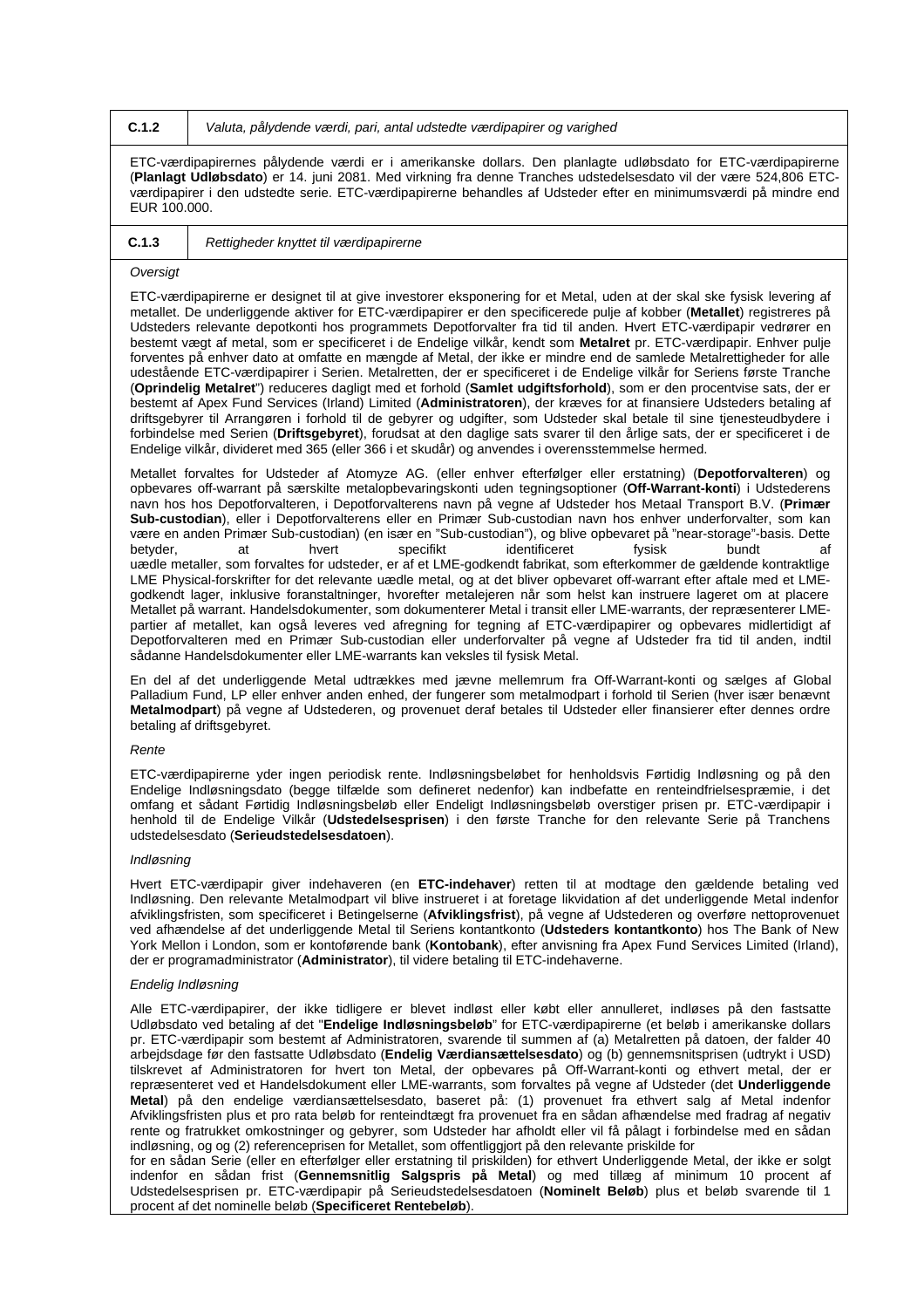#### *Valgfri fuld indfrielse*

ETC-værdipapirerne i en hvilken som helst Serie kan også indfries efter Udsteders valg til enhver tid og af en hvilken som helst årsag, helt, men ikke delvist, ved at give ETC-indehaverne mindst 30 kalenderdages varsel (en Udstederbestemt indfrielsesbegivenhed).

#### *Førtidig Indløsning*

Begivenheder, der kan give anledning til en Førtidig Indløsning af ETC-værdipapirerne (en Førtidig Indløsningsbegivenhed, herunder en Udstederbestemt Indløsningsbegivenhed) er:

en momsindfrielseshændelse (hvor Udsteder i henhold til gældende love skal, eller højst sandsynligvis vil blive pålagt at foretage en momsbetaling, registrere moms eller på anden måde stå til regnskab for moms);

(2) en tjenesteudbyder, der ikke erstattes (hvor enten Administratoren, Depotforvalteren, en af de Primære underforvaltere, den primære betalingsagent, alle de autoriserede deltagere og/eller hver af Metalmodparterne fratræder eller deres udnævnelse i forhold til ETC-værdipapirerne ophører af hvilken som helst grund, og der er ikke udpeget nogen efterfølger eller erstatning inden for en bestemt periode); eller

(3) en Markedsværdi-Indløsningsbegivenhed (hvor den stående kontantværdi pr. ETC-værdipapir er mindre end eller lig med 20 procent af udstedelsesværdien pr. ETC-værdipapir på Serieudstedelsesdatoen indenfor en bestemt periode).

Skulle en Førtidig Indløsningsbegivenhed indtræffe (inklusive en Udstederbestemt Indløsningsbegivenhed), vil alle ETCværdipapirer, der ikke tidligere er blevet indløst eller købt eller annulleret, blive indløst på den aftalte afviklingsdato for Førtidig Indløsning ved betaling af det relevante **Førtidige Indløsningsbeløb** for sådanne ETC-værdipapirer, med et beløb nomineret i USD pr. ETC-værdipapir som fastsat af Administratoren, svarende til summen af: (a) Metalretten på **Handelsdatoen for Førtidig Indløsning** (som er, med forbehold for enhver relevant udsættelse, den først indtrufne af (i) datoen for en Førtidig Indløsningsbegivenhed og (ii) datoen for en Meddelelse om Indløsning grundet Misligholdelsesbegivenhed, som defineret nedenfor) og (b) gennemsnitlig salgspris for Metal indenfor afviklingsfristen, som er underlagt et minimumsbeløb ud fra det Nominelle Beløb plus det specificeret rentebeløb.

#### *Tilbagekøbsmulighed for Autoriserede Deltagere*

Hvis en Autoriseret Deltager udøver sin ret til at kræve, at Udstederen tilbagekøber ETC-værdipapirer ved at afgive en tilbagekøbsordre til Administratoren i overensstemmelse med de gældende procedurer, skal Udstederen tilbagekøbe disse ETC-værdipapirer fra en sådan Autoriseret Deltager ved instruere levering fra en Metalmodpart til (efter Udstederens valg og som underrettet til den Autoriserede Deltager efter accept af den relaterede tilbagekøbsordre) enten: (i) et beløb i USD svarende til værdien af den samlede Metalret (nedrundet til nærmeste 0,001 handelsenhed) af de ETC-værdipapirer, der tilbagekøbes, som fastsat af Administratoren på baggrund af den relevante metalreferencepris på handelsdatoen for tilbagekøb til den specificerede kontantkonto tilhørende den Autoriserede Deltager; eller (ii) det højeste rimeligt gennemførlige antal LME-warrants til bevis for en mængde Metal med en samlet vægt op til den af den samlede Metalret (nedrundet til nærmeste 0,001 handelsenhed) af de ETC-værdipapirer for de ETC-værdipapirer, der tilbagekøbes på tilbagekøbshandelsdatoen og et kontant betaling i USD svarende til værdien af enhver portion af Metalretten, som skyldes den Autoriserede Deltager, som ikke kan leveres som en hel LME-warrant (som fastsat af Metalmodpart baseret på den relevante metalreferencepris på tilbagekøbshandelsdatoen) plus et beløb til dækning af enhver leje for LME-warrants, der leveres, op til og inklusive tilbagekøbshandelsdatoen, til den angivne kontantkonto tilhørende den Autoriserede Deltager.

### *Misligholdelsesbegivenheder*

Hvis nogen af følgende begivenheder (Misligholdelsesbegivenheder) indtræffer, skal Trustee, hvis denne anmodes og gives tilladelse, efter eget skøn give meddelelse til Udsteder (Meddelelse om Indløsning grundet Misligholdelsesbegivenhed) om, at ETC-værdipapirerne omgående forfalder til betaling: (i) Udsteder opfylder eller overholder ikke en eller flere af sine materielle forpligtelser (bortset fra en betalingsforpligtelse) i henhold til ETCværdipapirerne, sikkerhedsdokumenterne eller en Trust Deed og denne misligholdelse ikke kan berigtiges, eller hvis det efter den hertil kompetente Trustees vurdering ikke er muligt at afhjælpe dette inden for 30 kalenderdage; (ii) en kendelse, der afsiges af en kompetent domstol eller en resolution, der vedtages med henblik på likvidation eller opløsning af Udsteder, undtagen med henblik på sammenlægning, fusion, konsolidering, omorganisering eller anden lignende ordning på vilkår, der tidligere er godkendt skriftligt af kuratoren eller ved en ekstraordinær opløsning; eller (iii) iii.eller en undersøger udpeges i forhold til Udstederen.

#### *Tilbageholdelse af skat*

Alle betalinger i forbindelse med ETC-værdipapirerne foretages netto og efter godtgørelse for tilbageholdelse eller fradrag for, eller på grund af, skatter. I tilfælde af, at tilbageholdelse, nedsættelse eller fradrag for, eller på grund af, skat gælder for betalinger i forbindelse med ETC-værdipapirerne, er ETC-indehaverne underlagt en sådan skat eller nedsættelse eller fradrag og er ikke berettiget til at modtage beløb som kompensation for en sådan skat eller nedsættelse eller fradrag. Ingen Misligholdelsesbegivenhed må indtræffe som følge af en sådan tilbageholdelse eller nedsættelse eller fradrag.

#### *Lovvalg*

ETC-værdipapirerne vil være underlagt Irsk lov. Den engelske Law Security Trust Deed og Kontobankaftalen er underlagt engelsk lov. Alle andre transaktionsdokumenter, der vedrører programmet, vil være underlagt irsk lov.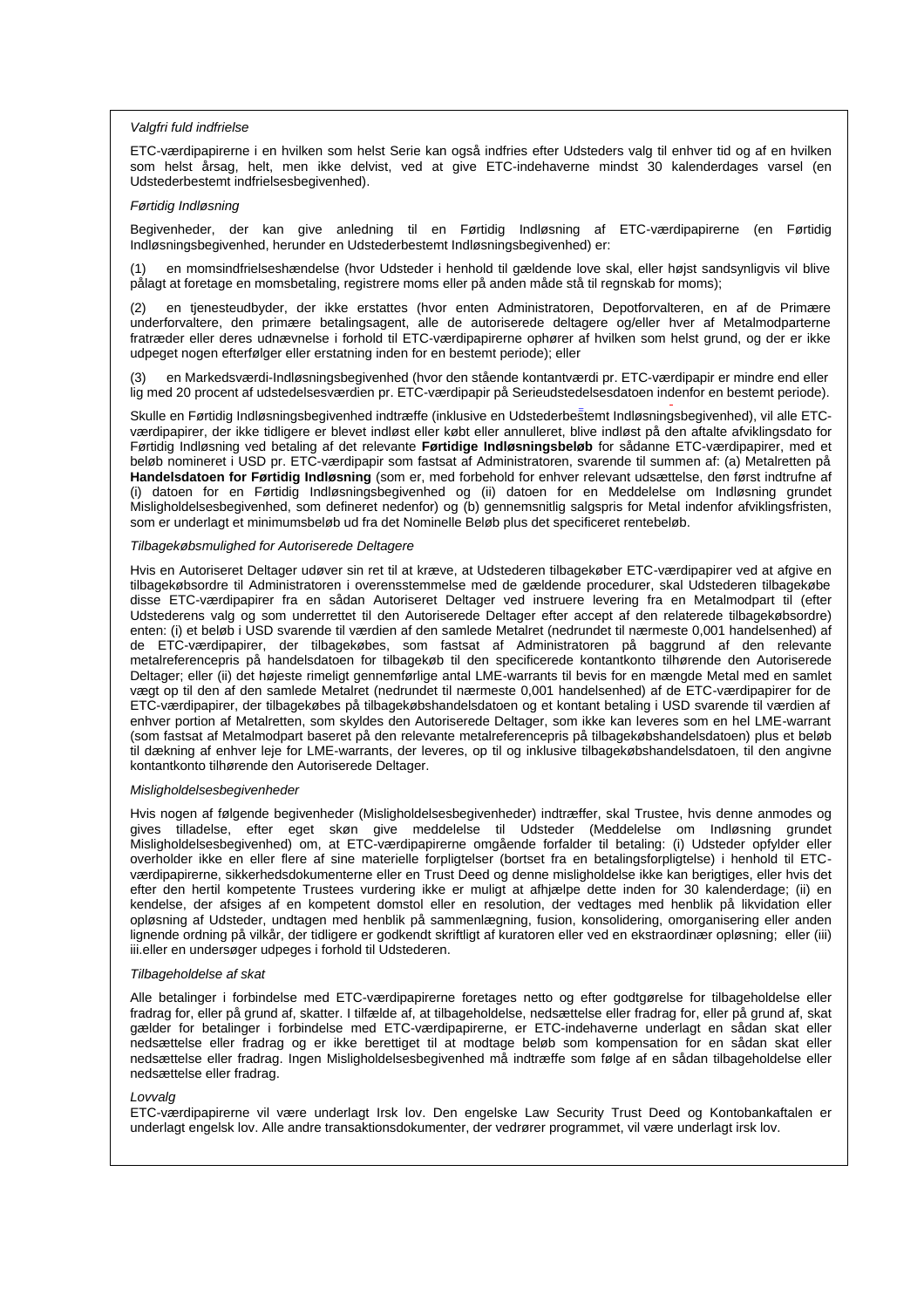#### **C.1.4** *Værdipapirernes rang i Udsteders kapitalstruktur efter insolvens*

ETC-værdipapirerne er sikrede limited-recourse (begrænset regres) forpligtelser for Udstederen, og ETCværdipapirer i en Serie rangerer til enhver tid *pari passu* og uden nogen indbyrdes præference. Udsteders forpligtelser i henhold hertil er sikret af Sikkerheden.

#### *Sikkerhed*

ETC-værdipapirerne i hver Serie vil blive sikret af sikkerhedsinteresser, der er tildelt i henhold til en sikkerhedsforpligtelse efter irsk lov (**Security Trust Deed** efter irsk lov) og en sikkerhedsforpligtelse efter engelsk lov (**Security Trust Deed** efter engelsk lov), hver især til fordel for APEX Corporate Trustees (UK) Limited (Sikkerhedsadministrator) for sig selv og for de andre anførte parter, der er berettiget til betaling i betalingsprioriteterne (defineret nedenfor) (**Sikrede kreditorer**), som beskrevet i Betingelserne for ETC-værdipapirerne (**Betingelserne**).

I henhold til Security Trust Deed efter irsk lov inkluderer en sådan sikkerhedsinteresse:

- i. en overdragelse, som sikkerhed, af alle Udsteders rettigheder (men ikke forpligtelser), ejendomsret, renter og fordele, både bestående og fremtidige, overfor Depotforvalteren, de Primære "Sub-custodians" og eventuelle "Sub-custodians" og Metalmodparterne vedrørende det underliggende Metal i henhold til Forvaltningsaftalen, de primære underforvaltningsaftaler, enhver underordnet forvaltningsaftale og Metalmodpartaftaler og øvrige;
- ii. en første fast afgift på, og efter omfanget af, Udsteders ejendomsret på hver allokeret konto (ved Serier, der er sikret af ædle metaller) eller konto udenfor garantiordningen (ved Serier, der er sikret af uædle metaller), alt underliggende Metal, der er placeret på de allokerede konti (ved Serier, der er sikret af ædle metaller) eller konti udenfor garantiordningen (ved Serier, der er sikret af uædle metaller), hver lagermodtagelse, hver LME-garanti og hvert handelsdokument, der fra tid til anden varetages af Depotforvalteren eller en Primær "Sub-custodian" på vegne af Udstederen, og alle beløb og aktiver afledt deraf;
- iii. en overdragelse, til sikkerhed, af alle Udsteders rettigheder (men ikke forpligtelser), ejendomsret, renter og fordele, både bestående og fremtidige, indeholdt i Administrationsaftalen, autoriserede deltageraftaler, Agenturaftalen, Forvaltningsaftalen og Metalmodpartsaftaler; og
- iv. et første fast gebyr på, og i omfang af, Udsteders ejendomsret i (I) alle beløb, Metal og/eller enhver anden ejendom, der forvaltes nu eller i fremtiden af den primære betalingsagent, Depotforvalteren, de Primære Subcustodians og/eller enhver underforvalter eller Metalmodpart, til at overholde betalinger og/eller leveringer, der skal ydes i forbindelse med enhver sikret udstederforpligtelse eller anden udstederforpligtelse i forbindelse med ETC-værdipapirerne og (II) alle beløb, Metal og enhver anden ejendom, der ejes eller modtages nu eller i fremtiden af Metalmodparterne vedrørende salg af TER-Metal eller underliggende Metal i henhold til Metalmodpartsaftale(r),

I henhold til Security Trust Deed efter engelsk lov inkluderer en sådan sikkerhedsinteresse:

- i. en overdragelse, til sikkerhed, af alle Udsteders rettigheder (men ikke forpligtelser), ejendomsret, renter og fordele, både bestående og fremtidige, indeholdt i Kontobankaftalen; og
- ii. en første fast afgift på Udsteders kontantkonto og alle dertil henførbare beløb, der fra tid til anden står til kredit, sammen med alle renter, der fra tid til anden påløber dem og den gæld, de repræsenterer

## (sådanne sikkerhedsinteresser betegnes kollektivt som **Sikkerheden**).

ETC-indehavere vil ikke gennem deres ejerskab af ETC-værdipapirer have krav overfor den sikrede ejendom, der vedrører nogen anden Serie af ETC-værdipapirer. Sikkerheden vil kun kunne håndhæves, hvis betaling af Indløsningsbeløbet for sådanne ETC-værdipapirer ikke sker, når den forfalder på en Førtidig Indløsningsdato eller den Fastsatte Udløbsdato.

#### *Begrænset regres*

For enhver Serie af ETC-værdipapirer gælder, at Transaktionsparterne og ETC-indehaverne udelukkende kan rette regreskrav mod den af Udsteders ejendom, der er omfattet af Sikkerheden (**Sikret Ejendom**) for denne Serie - altid underlagt Sikkerheden og ikke andre af Udsteders aktiver. Ved manglende betaling og fyldestgørelse af udestående krav, gæld, ansvar eller forpligtelser efter realisering af den sikrede Ejendom tilhørende en sådan Serie og anvendelsen af til rådighed stående aktiver, ophæves et sådant udestående krav, gæld, ansvar eller forpligtelse, og Udsteder hæfter ikke for gæld i forbindelse hermed. Når den Sikrede Ejendom er realiseret, og nettoprovenuet er fordelt, kan ingen af parterne eller andre, der handler på deres vegne, tage yderligere skridt over for Udstederen for at inddrive yderligere beløb, og Udstederen hæfter ikke for et sådant beløb.

#### *Betalingsprioriteter*

Efter enhver håndhævelse af Sikkerheden vil kravene fra ejere af ETC-værdipapirer og andre Sikrede Kreditorer til ETCværdipapirerne rangordnes i overensstemmelse med betalingsprioriteterne, der er angivet i Betingelserne for ETCværdipapirerne (**Betalingsprioriteter**), hvorfor ETC-indehavernes rettigheder rangordnes i overensstemmelse hermed. Som et resultat af sådanne bestemmelser modtager ETC-indehaverne muligvis ikke hele det Endelige Indløsningsbeløb eller det fulde Førtidige Indløsningsbeløb, der skal betales for et ETC-værdipapir.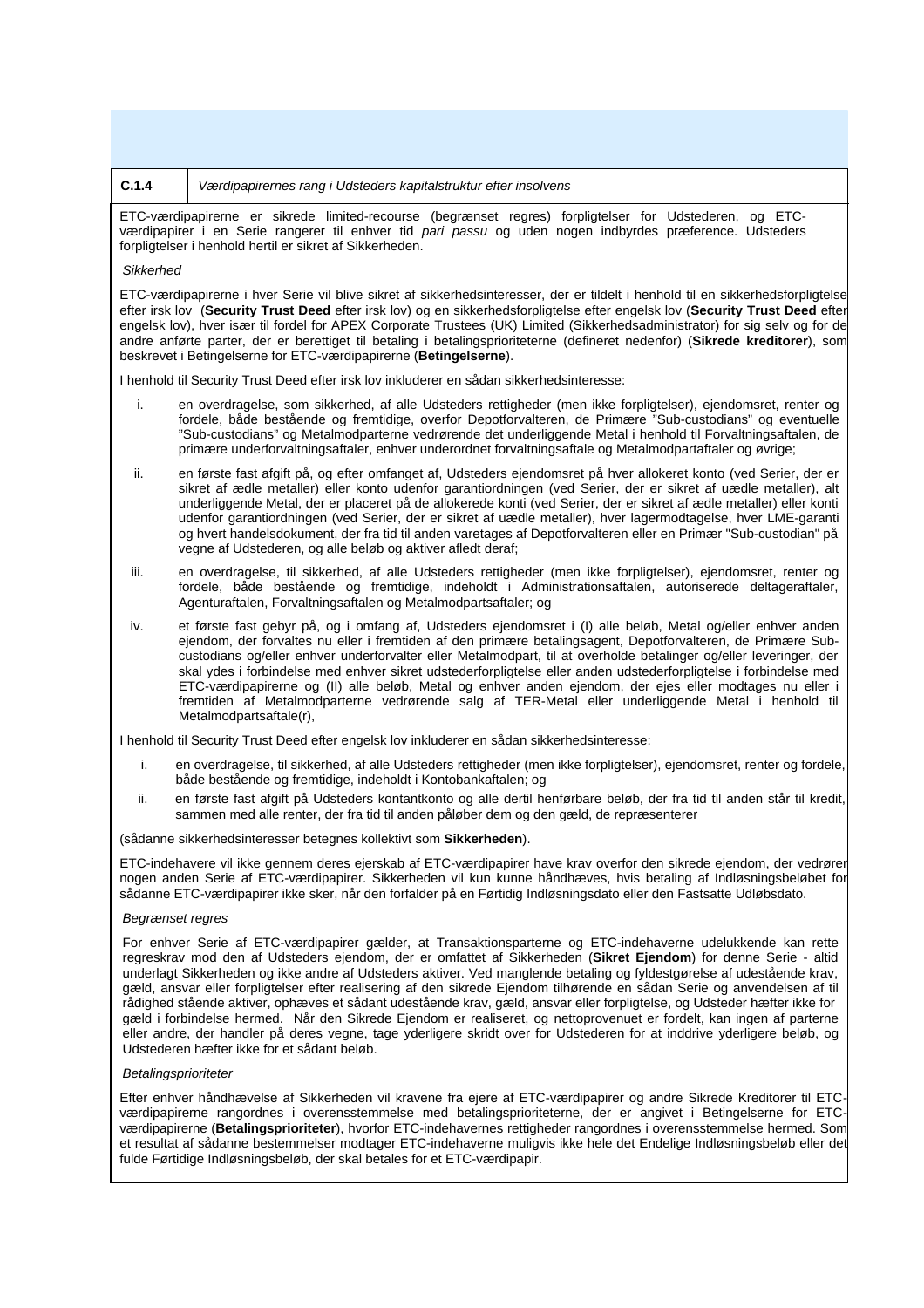**C.1.5** *Begrænsninger i fri overdragelse af værdipapirerne*

Distributionen af Basisprospektet og udbuddet eller salget af ETC-værdipapirerne i visse jurisdiktioner kan være begrænset af loven. Personer, som er kommet i besiddelse af Basisprospektet eller eventuelle Endelige Vilkår skal gøre sig bekendt med og overholde sådanne begrænsninger. Interesser i ETC-værdipapirer, der handles i ethvert clearingsystem, overføres i overensstemmelse med procedurerne og reglerne i dette clearingsystem. ETC-værdipapirerne er og bliver ikke blive registreret i henhold til United States Securities Act af 1933, med ændringer (**Securities Act**). Med forbehold af visse undtagelser kan ETC-værdipapirer muligvis ikke tilbydes, sælges eller leveres i USA eller til USA-borgere.

**C.2** *Hvor handles værdipapirerne?*

Der er ansøgt om optagelse af ETC-værdipapirerne til handel på London Stock Exchange, Deutsche Börse og Borsa Italiana for at ETC-værdipapirerne kan handles på disse regulerede markeder og/eller deres primære markeder. Der kan ansøges om, at ETC-værdipapirerne børsnoteres på yderligere børser og optages til handel på yderligere markeder fra tid til anden.

**C.3** *Hvad er de væsentligste risici, der gælder specifikt for værdipapirerne?*

i. ETC-værdipapirerne er ikke højt beskyttet og er en højrisikoinvestering. ETC-indehavere er hverken sikre på tilbagebetaling af den investerede kapital, og de er heller ikke sikret betaling af nogen renter.

Det Endelige Indløsningsbeløb og Førtidige Indløsningsbeløb, der skal betales for ETC-værdipapirerne, afhænger af (a) de priser, som den relevante Metalmodpart på Udstederens vegne er i stand til at sælge det underliggende Metal til, når den Endelige Værdiansættelsesdato eller Handelsdatoen for Førtidig Indløsning er indtruffet (efter hvad der er relevant) og (b) den relevante metalreferencepris for underliggende Metal, der ikke kunne sælges indenfor den relevante Afviklingsfrist.

iii. Metalrettighederne pr. ETC-værdipapir er trukket fra det samlede udgiftsforhold. Der kan ikke være sikkerhed for, at stigninger i markedsprisen på det underliggende metal til en Serie vil overstige den samlede udgiftsforhold, hvormed metalretten reduceres, hvilket betyder, at værdien af en ETC-indehavers investering kan falde over tid.

iv. ETC-værdipapirerne i hver Serie er sikrede, begrænsede regressionsforpligtelser for Udstederen. ETC-indehaverne og andre transaktionsparter vil kun benytte sig af den sikrede ejendom med hensyn til ETC-værdipapirerne og ikke til andre aktiver hos Udstederen. Hvis et udestående krav, efter fuld realisering af den sikrede ejendom i forbindelse med ETCværdipapirer og anvendelse af det tilgængelige provenu i overensstemmelse med betalingsprioriteterne, forbliver ubetalt, vil en sådan fordring blive ophævet, og Udstederen hæfter ikke for derved opstået gæld.

v. Udsteders evne til at opfylde sine forpligtelser i henhold til ETC-værdipapirerne vil afhænge af, at Udsteder modtager betaling af alle forfaldne beløb fra, og levering af alle mængder af, det underliggende Metal, som skal leveres af Metalmodparten og enhver anden tjenesteudbyder, som således foretager de relevante betalinger og/eller leveringer til Udstederen i relation til ETC-værdipapirerne. Udstederen og ETC-indehaverne er eksponeret for kreditrisikoen hos Metalmodparten, Depotforvalteren, de Primære Sub-custodians, eventuelle underforvaltere og Kontobanken.

vi. Værdien af ETC-værdipapirerne og det beløb, der skal betales for ETC-værdipapirerne, er knyttet til afkastet på det underliggende Metal. Prisen på det underliggende Metal kan falde lige så hurtigt, som det kan stige, og investorerne får muligvis ikke det investerede beløb tilbage og risikerer at miste hele deres investering. Metalpriser er generelt mere ustabile end priserne på aktiver i andre klassifikationer. Det hidtidige afkast fra det relevante Metal bør ikke tages som en indikation af det fremtidige afkast for dette Metal i en Serie af ETC-værdipapirer, der er knyttet til sådant metal. Hvis værdien af et sådant underliggende Metal falder, vil det reducere det beløb, der skal betales i forhold til ETC-værdipapirerne. I tilfælde af, at de underliggende metalpriser falder til nul eller tæt på nul, kan ETC-indehavere miste en del eller hele deres investering.

vii. ETC-værdipapirerne udstedt under programmet garanteres ikke af nogen enhed, og ingen anden person end Udstederen er forpligtet til at foretage betalinger på ETC-værdipapirerne i nogen Serie. ETC-værdipapirerne har ikke status som bankindskud og vil ikke være omfattet af nogen indskudsbeskyttelsesordning eller ordning om kundeformuebeskyttelse, ligesom de ikke forsikret eller garanterede af nogen stat, statsligt organ eller anden institution.

viii. Under visse omstændigheder kan investorer pålægges en tidlig indløsning af ETC-værdipapirerne, hvilket kan resultere i, at ETC-værdipapirerne indfries tidligere end ønsket. Indløsning på grund af en Misligholdelsesbegivenhed eller en Førtidig Indløsningsbegivenhed ville finde sted uanset den aktuelle pris på det underliggende Metal. Der er ingen garanti for, at Indløsningsbeløbet for Førtidig Indløsning vil være større end eller lig med det beløb, der investeres af en ETC-indehaver.

ix. Ethvert underliggende Metal opbevares af eller på vegne af Depotforvalteren på en konto hos de LME-godkendte lagerfaciliteter af en Primær Sub-custodian eller underforvalter. Der er risiko for, at det underliggende Metal tilhørende en Serie af ETC-værdipapirer kan gå tabt, stjæles eller beskadiges, og Udsteder vil ikke være i stand til at opfylde sine forpligtelser med hensyn til ETC-værdipapirerne. Der er ingen garanti for, at udsteder vil være i stand til at opnå levering af og/eller realisere et sådant underliggende Metal (enten helt eller delvist) rettidigt. I tilfælde af, at Depotforvalteren, en Primær Sub-custodian eller underforvalter bliver insolvent, kan en likvidator søge at fryse adgangen til de underliggende Metaller, der opbevares på alle de konti, der administreres af Depotforvalteren,

Primær Sub-custodian eller underforvalter. Selv om Udstederen kunne hævde ejerskab af korrekt allokerede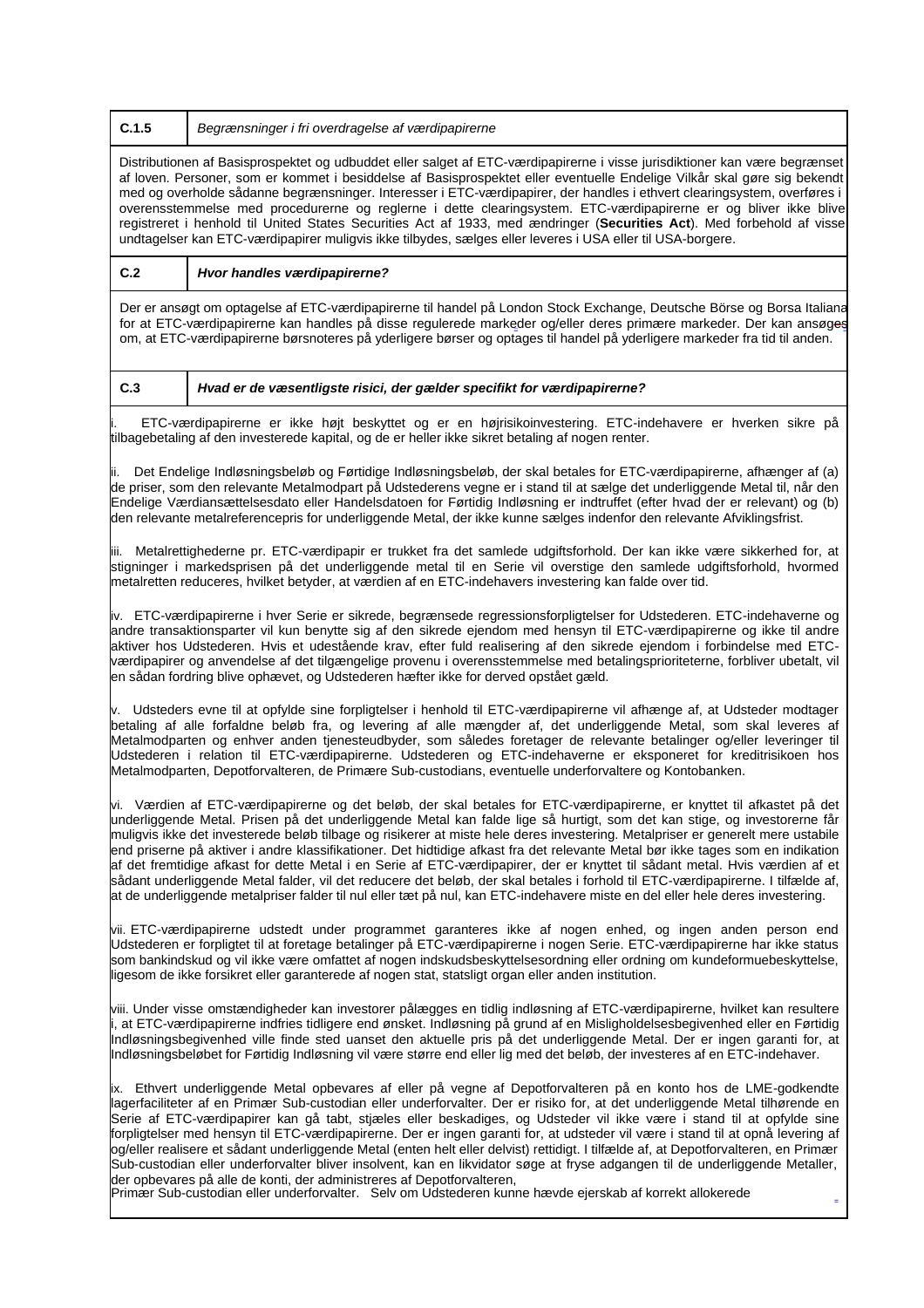underliggende Metaller, kunne Udsteder pådrage sig udgifter i forbindelse med fremsættelse af sådanne krav, og hvis likvidatoren fremsættelser et sådant krav, kunne det forsinke processen med Indløsning og Aftaler om afregning af ETCværdipapirer.

x. ETC-værdipapirer kan have en lang løbetid, og det eneste middel, hvormed en investor kan realisere værdien af et ETCværdipapir inden den fastsatte Udløbsdato kan være at sælge det til den aktuelle markedspris i en sekundær markedstransaktion eller (med forbehold for overholdelse af visse betingelser, herunder betaling af gældende gebyrer) at afgive en Tilbagekøbsordre til Udstederen.

xi. Metal i transit, som bevises af et Handelsdokument, der opbevares for Udstederen, kunne gå tabt, blive stjålet eller blive beskadiget undervejs til et LME-godkendt lager på grund af force majeure, herunder storm eller andre alvorlige vejrbegivenheder, menneskelige fejl eller andre handlinger, såsom terrorangreb. I tilfælde af en sådan begivenhed må Udstederen (eller Depotforvalteren på vegne af Udstederen) nødvendigvis søge erstatning for værdien af ethvert tabt Metal hos afsenderen af Metallet, hvilket kan være dækket af afsenderens forsikring. Sådanne procedurer kan være dyre og tidskrævende, og der er ingen garanti for, at Udsteder fuldt ud vil få erstattet Metallets værdi.

| D   | Vigtige oplysninger om offentligt udbud af værdipapirer optagelse til handel på et<br>requieret marked |
|-----|--------------------------------------------------------------------------------------------------------|
| D.1 | Under hvilke betingelser og hvilken tidshorisont kan jeg investere i dette værdipapir?                 |

Ethvert udbud eller salg af ETC-værdipapirer til en investor af en Autoriseret Deltager eller anden distributør eller mægler, der er autoriseret til at bruge Basisprospektet (en **Autoriseret Udbyder**) vil blive foretaget i overensstemmelse med de vilkår og andre ordninger, der gælder mellem en sådan Autoriseret Deltager eller Autoriseret Udbyder og en sådan investor med hensyn til pris, allokeringer og aftaler om afregning. Det påhviler den pågældende finansielle formidler på tidspunktet for et sådant tilbud at give investoren disse oplysninger, og hverken Udstederen eller nogen anden person har noget ansvar eller hæftelse for sådanne oplysninger.

Investorer skal dog være opmærksomme på følgende:

**Udbuddets størrelse**: Antallet af ETC-værdipapirer, der er omfattet af tilbuddet, er 524,806.

**Udbudspris:** Ved første udstedelse vil tilbudsprisen pr. ETC-værdipapir være lig med den Emissionskurs, der er specificeret i de Endelige Vilkår.

**Udbudsperiode:** ETC-værdipapirer kan tilbydes en investor når som helst mellem Udstedelsesdatoen for den første Tranche af en Serie af ETC-værdipapirer og den fastsatte Udløbsdato for en sådan Serie.

**Interessekonflikt:** Arrangøren, Trustee, Security Trustee, betalingsagenten, Autoriserede Deltagere, Metalmodparter og/eller deres samarbejdspartnere kunne aktivt handle med, eller være engageret i, det relevante Metal og kunne udstede eller indtræde i andre finansielle instrumenter baseret på eller relateret til Metallet. Sådanne aktiviteter udgør interessekonflikter og kan have negativ indflydelse på prisen og likviditeten på ETC-værdipapirer og/eller værdien af det underliggende Metal i forbindelse med ETC-værdipapirerne.

# **D.2** *Hvorfor er prospektet produceret?*

ETC-værdipapirerne er designet til at give investorer eksponering for det underliggende Metal uden at skulle tage fysisk levering af Metallet, og for at gøre det muligt for investorer at købe og sælge denne interesse gennem handel med et værdipapir på en børs. Basisprospektet giver oplysninger om Udstederen og dens program til udstedelse af ETCværdipapirer. Basisprospektet udgør et basisprospekt i henhold til Prospektforordningen og med det formål at give oplysninger om Udstederen og ETC-værdipapirerne, der i henhold til Udstederens og ETC-værdipapirernes særlige karakter er nødvendige, for at investorer kan foretage en informeret vurdering af aktiver og passiver, finansiel stilling, fortjeneste og tab og Udsteders fremtidsudsigter og de rettigheder, der er knyttet til ETC-værdipapirerne.

#### *Brug og anslået nettoprovenu*

Nettoprovenuet fra udstedelsen af ETC-værdipapirerne er en mængde af fysisk Metal, der opbevares i Off-Warrant-konti for Serien eller dokumenteres af et Handelsdokument eller LME-warrant, som opbevares hos en Primær Sub-custodian eller underforvalter. Sådant Metal anvendes til at overholde Udsteders forpligtelser i henhold til ETC-værdipapirerne.

# *Materielle interessekonflikter vedrørende tilbuddet eller adgang til handel*

Så vidt Udsteder ved, har ingen personer, der er involveret i tilbuddet om ETC-værdipapirer, materielle interesser i tilbuddet.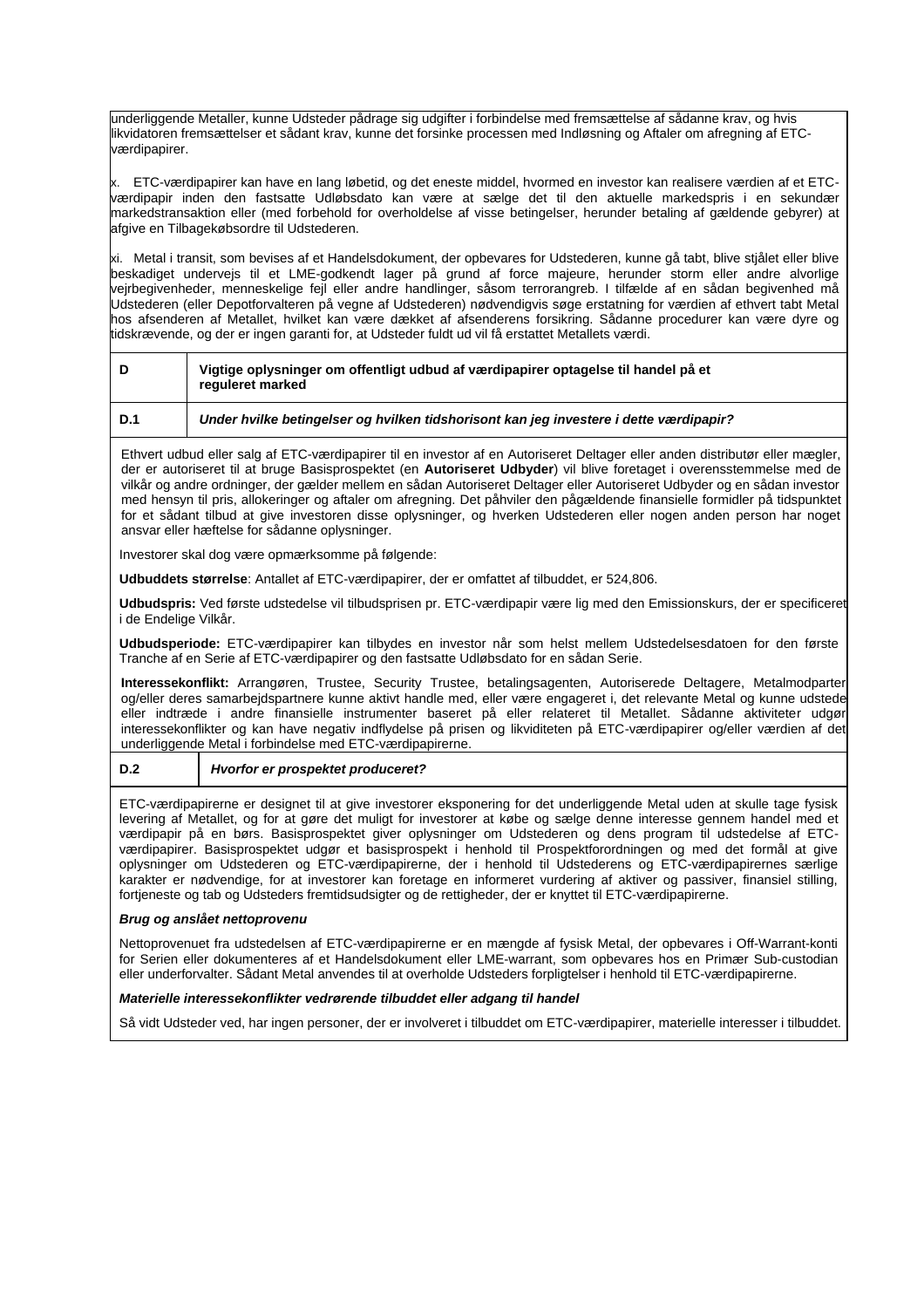# **RÉSUMÉ DE L'ÉMISSION INDIVIDUELLE**

|                                                                                                                                                                                                                                                                                                                                                                                                                                                                                                                                                                                    | Résumé                                                                                                                                                                                                                                                                                                                                                                                                                                                                                                                                                                                                                                                                                                                                                                                                                                                                                                                                                                                                                                                                                                                                                                                                                                                                                                                                                                                                                                                                                                                                                                             |
|------------------------------------------------------------------------------------------------------------------------------------------------------------------------------------------------------------------------------------------------------------------------------------------------------------------------------------------------------------------------------------------------------------------------------------------------------------------------------------------------------------------------------------------------------------------------------------|------------------------------------------------------------------------------------------------------------------------------------------------------------------------------------------------------------------------------------------------------------------------------------------------------------------------------------------------------------------------------------------------------------------------------------------------------------------------------------------------------------------------------------------------------------------------------------------------------------------------------------------------------------------------------------------------------------------------------------------------------------------------------------------------------------------------------------------------------------------------------------------------------------------------------------------------------------------------------------------------------------------------------------------------------------------------------------------------------------------------------------------------------------------------------------------------------------------------------------------------------------------------------------------------------------------------------------------------------------------------------------------------------------------------------------------------------------------------------------------------------------------------------------------------------------------------------------|
| A                                                                                                                                                                                                                                                                                                                                                                                                                                                                                                                                                                                  | <b>Introduction et Avertissements</b>                                                                                                                                                                                                                                                                                                                                                                                                                                                                                                                                                                                                                                                                                                                                                                                                                                                                                                                                                                                                                                                                                                                                                                                                                                                                                                                                                                                                                                                                                                                                              |
| A.1.1                                                                                                                                                                                                                                                                                                                                                                                                                                                                                                                                                                              | Nom et numéro international d'identification (ISIN) des Titres                                                                                                                                                                                                                                                                                                                                                                                                                                                                                                                                                                                                                                                                                                                                                                                                                                                                                                                                                                                                                                                                                                                                                                                                                                                                                                                                                                                                                                                                                                                     |
|                                                                                                                                                                                                                                                                                                                                                                                                                                                                                                                                                                                    | Tranche 1 à 200,000,000 des GPF Physical Copper ETC Securities à échéance 14 juin 2081 (les « Titres ETC »)                                                                                                                                                                                                                                                                                                                                                                                                                                                                                                                                                                                                                                                                                                                                                                                                                                                                                                                                                                                                                                                                                                                                                                                                                                                                                                                                                                                                                                                                        |
|                                                                                                                                                                                                                                                                                                                                                                                                                                                                                                                                                                                    | Code ISIN: XS2314659447                                                                                                                                                                                                                                                                                                                                                                                                                                                                                                                                                                                                                                                                                                                                                                                                                                                                                                                                                                                                                                                                                                                                                                                                                                                                                                                                                                                                                                                                                                                                                            |
| A.1.2                                                                                                                                                                                                                                                                                                                                                                                                                                                                                                                                                                              | Identité et coordonnées de l'Émetteur, y compris son identifiant d'entité juridique (LEI)                                                                                                                                                                                                                                                                                                                                                                                                                                                                                                                                                                                                                                                                                                                                                                                                                                                                                                                                                                                                                                                                                                                                                                                                                                                                                                                                                                                                                                                                                          |
| GPF Metals plc (l'« Emetteur ») est une société anonyme constituée en Irlande. Son siège social se situe à 2nd Floor,<br>Block 5, Irish Life Centre, Abbey Street Lower, Dublin 1, D01 P767. Le numéro de téléphone de l'Émetteur est +353 1 411<br>2949 et son identifiant d'entité juridique est 635400GOSP3D7JDGKZ62.                                                                                                                                                                                                                                                           |                                                                                                                                                                                                                                                                                                                                                                                                                                                                                                                                                                                                                                                                                                                                                                                                                                                                                                                                                                                                                                                                                                                                                                                                                                                                                                                                                                                                                                                                                                                                                                                    |
| A.1.3                                                                                                                                                                                                                                                                                                                                                                                                                                                                                                                                                                              | Identité et coordonnées de l'autorité compétente ayant approuvé le Prospectus de Base                                                                                                                                                                                                                                                                                                                                                                                                                                                                                                                                                                                                                                                                                                                                                                                                                                                                                                                                                                                                                                                                                                                                                                                                                                                                                                                                                                                                                                                                                              |
|                                                                                                                                                                                                                                                                                                                                                                                                                                                                                                                                                                                    | Le Prospectus de Base a été approuvé par la Banque Centrale d'Irlande (la « Banque Centrale ») en tant qu'autorité<br>compétente, dont le siège social est situé à Central Bank of Ireland, New Wapping Street, North Wall Quay, Dublin 1 D01<br>F7X3 et dont le numéro de téléphone est +353 (0)1 224 6000, conformément au Règlement (UE) 2017/1129.                                                                                                                                                                                                                                                                                                                                                                                                                                                                                                                                                                                                                                                                                                                                                                                                                                                                                                                                                                                                                                                                                                                                                                                                                             |
| A.1.4                                                                                                                                                                                                                                                                                                                                                                                                                                                                                                                                                                              | Date d'approbation du Prospectus de Base                                                                                                                                                                                                                                                                                                                                                                                                                                                                                                                                                                                                                                                                                                                                                                                                                                                                                                                                                                                                                                                                                                                                                                                                                                                                                                                                                                                                                                                                                                                                           |
|                                                                                                                                                                                                                                                                                                                                                                                                                                                                                                                                                                                    | Le Prospectus de Base a été approuvé le 1er décembre 2020, complété le 22 décembre 2020, 9 juin 2021, et 12 juillet<br>2021 et peut être modifié et/ou complété périodiquement                                                                                                                                                                                                                                                                                                                                                                                                                                                                                                                                                                                                                                                                                                                                                                                                                                                                                                                                                                                                                                                                                                                                                                                                                                                                                                                                                                                                     |
| A.1.5                                                                                                                                                                                                                                                                                                                                                                                                                                                                                                                                                                              | Avertissement                                                                                                                                                                                                                                                                                                                                                                                                                                                                                                                                                                                                                                                                                                                                                                                                                                                                                                                                                                                                                                                                                                                                                                                                                                                                                                                                                                                                                                                                                                                                                                      |
|                                                                                                                                                                                                                                                                                                                                                                                                                                                                                                                                                                                    | au Prospectus de Base (« Prospectus de Base »). Toute décision d'investir dans les Titres ETC doit être fondée sur<br>l'examen du Prospectus de Base dans son ensemble par l'investisseur. Un investissement dans des Titres ETC comporte<br>un degré de risque important et tout investisseur pourrait perdre tout ou une partie du capital investi. Lorsqu'une<br>réclamation relative aux informations contenues dans le Prospectus de Base est portée devant un tribunal, l'investisseur<br>plaignant pourrait, en vertu de la législation nationale des États membres, avoir à supporter les frais de traduction du<br>Prospectus de Base avant l'ouverture de la procédure judiciaire. La responsabilité civile n'est engagée qu'à l'égard des<br>personnes qui ont déposé le résumé, y compris toute traduction de celui-ci, mais uniquement si le résumé est trompeur,<br>inexact ou incohérent lorsqu'il est lu conjointement avec les autres parties du Prospectus de Base ou s'il ne fournit pas,<br>lorsqu'il est lu conjointement avec les autres parties du Prospectus de Base, des informations clés destinées à aider les<br>investisseurs dans leur réflexion sur le choix d'investir ou non dans les Titres ETC. Ce document ne constitue pas une<br>offre ou une invitation à quiconque à souscrire à ou à acheter des Titres ETC. Il a été préparé en relation avec les<br>conditions finales relatives à cette tranche (les « Conditions Finales »).<br>Vous êtes sur le point d'acheter un produit qui n'est pas simple et peut être difficile à comprendre. |
| В                                                                                                                                                                                                                                                                                                                                                                                                                                                                                                                                                                                  | Informations clés sur l'Émetteur                                                                                                                                                                                                                                                                                                                                                                                                                                                                                                                                                                                                                                                                                                                                                                                                                                                                                                                                                                                                                                                                                                                                                                                                                                                                                                                                                                                                                                                                                                                                                   |
| B.1                                                                                                                                                                                                                                                                                                                                                                                                                                                                                                                                                                                | Qui est l'émetteur des Titres?                                                                                                                                                                                                                                                                                                                                                                                                                                                                                                                                                                                                                                                                                                                                                                                                                                                                                                                                                                                                                                                                                                                                                                                                                                                                                                                                                                                                                                                                                                                                                     |
| B.1.1                                                                                                                                                                                                                                                                                                                                                                                                                                                                                                                                                                              | Domicile, forme juridique, LEI, juridiction de constitution et pays d'opération                                                                                                                                                                                                                                                                                                                                                                                                                                                                                                                                                                                                                                                                                                                                                                                                                                                                                                                                                                                                                                                                                                                                                                                                                                                                                                                                                                                                                                                                                                    |
| L'Émetteur est constitué en société et a son adresse enregistrée en Irlande. Son identifiant d'entité juridique est<br>635400GOSP3D7JDGKZ62. L'Émetteur a été enregistré et constitué en Irlande en tant que société anonyme le 15 juillet<br>2020, en vertu de la loi irlandaise relative aux sociétés de 2014, sous le numéro d'enregistrement 673920.                                                                                                                                                                                                                           |                                                                                                                                                                                                                                                                                                                                                                                                                                                                                                                                                                                                                                                                                                                                                                                                                                                                                                                                                                                                                                                                                                                                                                                                                                                                                                                                                                                                                                                                                                                                                                                    |
| <b>B.1.2</b>                                                                                                                                                                                                                                                                                                                                                                                                                                                                                                                                                                       | Activités principales                                                                                                                                                                                                                                                                                                                                                                                                                                                                                                                                                                                                                                                                                                                                                                                                                                                                                                                                                                                                                                                                                                                                                                                                                                                                                                                                                                                                                                                                                                                                                              |
| L'Émetteur a été établi en tant qu'entité à vocation spécifique pour l'émission de Titres ETC adossés à des métaux.<br>L'Émetteur a établi un programme (le « Programme ») dans le cadre duquel il peut, périodiquement, émettre des séries<br>(chacune, une « Série ») de Titres ETC garantis négociés en bourse liés à certains métaux de base et précieux (chacun,<br>un « Métal ») (les « Titres ETC »). Chaque Série proposée peut être émise par tranches (chacune étant une « Tranche »)<br>et/ou admise à la négociation à des dates d'émission identiques ou différentes. |                                                                                                                                                                                                                                                                                                                                                                                                                                                                                                                                                                                                                                                                                                                                                                                                                                                                                                                                                                                                                                                                                                                                                                                                                                                                                                                                                                                                                                                                                                                                                                                    |
|                                                                                                                                                                                                                                                                                                                                                                                                                                                                                                                                                                                    |                                                                                                                                                                                                                                                                                                                                                                                                                                                                                                                                                                                                                                                                                                                                                                                                                                                                                                                                                                                                                                                                                                                                                                                                                                                                                                                                                                                                                                                                                                                                                                                    |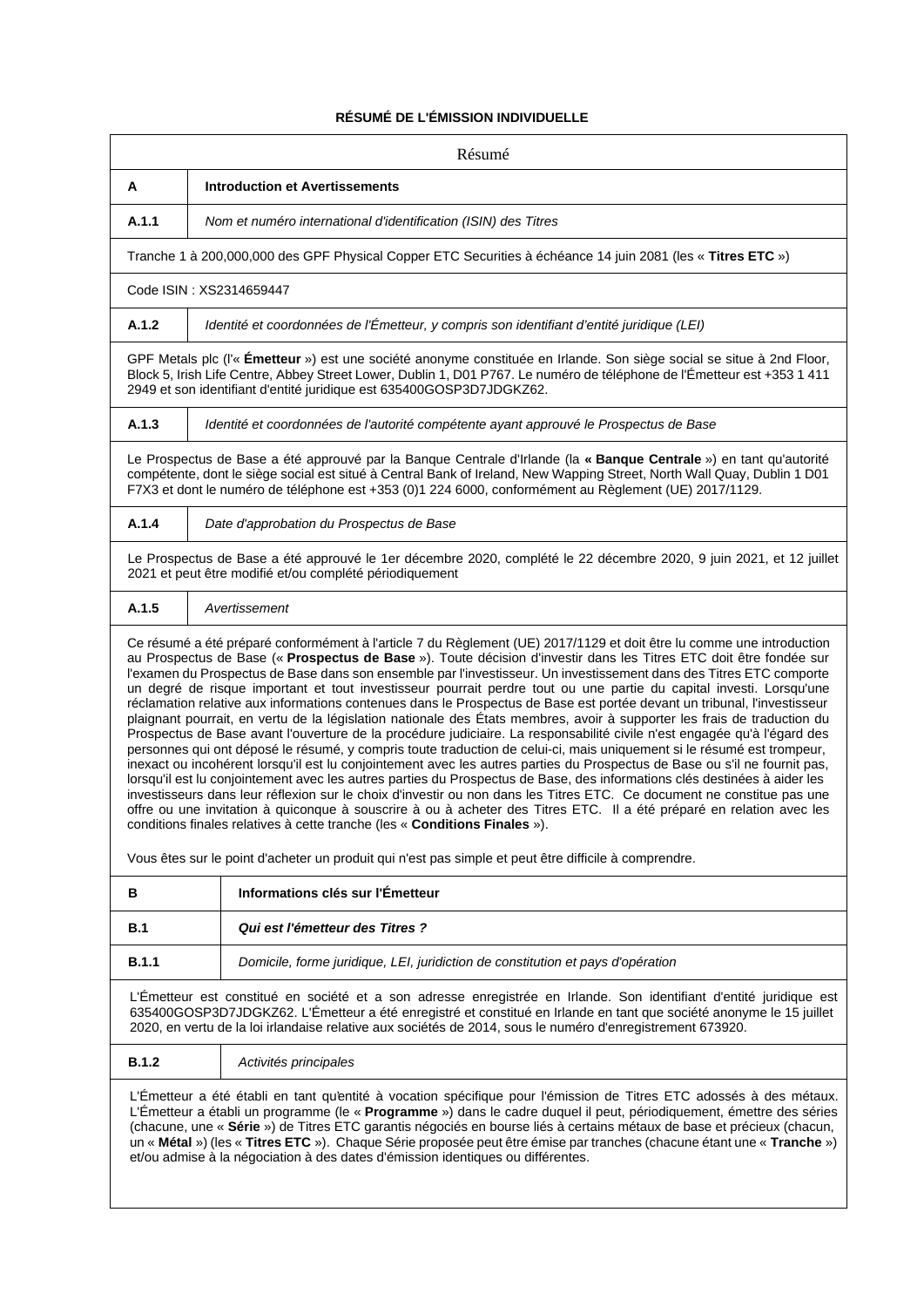| <b>B.1.3</b> | Principaux actionnaires                                                                                                                                                                                                                                                                                                                                                                                                                                                                                                                                                                                                                                                                                                                                                                                                                                                                                                                                                                                                                                                                                                                                                                                                                                                                                             |
|--------------|---------------------------------------------------------------------------------------------------------------------------------------------------------------------------------------------------------------------------------------------------------------------------------------------------------------------------------------------------------------------------------------------------------------------------------------------------------------------------------------------------------------------------------------------------------------------------------------------------------------------------------------------------------------------------------------------------------------------------------------------------------------------------------------------------------------------------------------------------------------------------------------------------------------------------------------------------------------------------------------------------------------------------------------------------------------------------------------------------------------------------------------------------------------------------------------------------------------------------------------------------------------------------------------------------------------------|
|              | L'Émetteur dispose d'un capital social autorisé de 25 000 € L'Émetteur a émis 25 000 actions ordinaires, qui sont toutes<br>entièrement libérées. Toutes ces actions ordinaires émises sont détenues par Apex TSI Limited (le « Fiduciaire des<br>Actions ») en vertu d'une déclaration de fiducie datée du 2 novembre 2020, aux termes de laquelle le Fiduciaire des<br>Actions les détient en fiducie à des fins caritatives. Le Fiduciaire des Actions n'a aucun intérêt bénéficiaire et ne tire aucun<br>avantage (autre que ses honoraires pour agir en tant que Fiduciaire des Actions) de sa détention des actions de l'Émetteur.                                                                                                                                                                                                                                                                                                                                                                                                                                                                                                                                                                                                                                                                            |
| <b>B.1.4</b> | Directeurs généraux                                                                                                                                                                                                                                                                                                                                                                                                                                                                                                                                                                                                                                                                                                                                                                                                                                                                                                                                                                                                                                                                                                                                                                                                                                                                                                 |
|              | Michael Carroll, Rhys Owens                                                                                                                                                                                                                                                                                                                                                                                                                                                                                                                                                                                                                                                                                                                                                                                                                                                                                                                                                                                                                                                                                                                                                                                                                                                                                         |
| <b>B.1.5</b> | Identité des contrôleurs légaux des comptes                                                                                                                                                                                                                                                                                                                                                                                                                                                                                                                                                                                                                                                                                                                                                                                                                                                                                                                                                                                                                                                                                                                                                                                                                                                                         |
|              | Grant Thornton Ireland, 13-18, City Quay, Dublin Docklands, Dublin, D02 ED70                                                                                                                                                                                                                                                                                                                                                                                                                                                                                                                                                                                                                                                                                                                                                                                                                                                                                                                                                                                                                                                                                                                                                                                                                                        |
| B.2          | Quelles sont les principales informations financières concernant l'Émetteur ?                                                                                                                                                                                                                                                                                                                                                                                                                                                                                                                                                                                                                                                                                                                                                                                                                                                                                                                                                                                                                                                                                                                                                                                                                                       |
| audités.     | Les états financiers ne sont pas encore disponibles. À la date du présent résumé, l'Émetteur n'a pas publié d'états financiers                                                                                                                                                                                                                                                                                                                                                                                                                                                                                                                                                                                                                                                                                                                                                                                                                                                                                                                                                                                                                                                                                                                                                                                      |
| B.3          | Quels sont les principaux risques propres à l'Émetteur ?                                                                                                                                                                                                                                                                                                                                                                                                                                                                                                                                                                                                                                                                                                                                                                                                                                                                                                                                                                                                                                                                                                                                                                                                                                                            |
|              | 1. Entité à vocation spécifique. L'émetteur est une entité à vocation spécifique dont la seule activité consiste à établir<br>le Programme, à émettre les Titres ETC, à détenir le Métal sous-jacent de chaque Série par l'intermédiaire du<br>Dépositaire et à conclure et exécuter ses obligations en vertu des Documents de Transaction. En tant que tel, l'Émetteur n'a, et<br>n'aura, aucun actif autre que (i) les petites sommes d'argent collectées par l'émission d'actions, (ii) les frais (le cas échéant) qui lui<br>sont payables en relation avec l'émission de toute Série de Titres ETC périodiquement et (iii) tous droits, biens ou autres actifs sur<br>lesquels les Séries de Titres ETC émises dans le cadre du Programme sont garanties. Si les actifs sur lesquels une Série de Titres<br>ETC est garantie ne sont pas suffisants pour couvrir les sommes payables par l'Émetteur au Titre de cette Série, l'Émetteur ne<br>dispose d'aucun autre actif pour effectuer ces paiements. Dans de telles circonstances, les détenteurs de Titres ETC ne recevraient<br>pas l'intégralité des montants qui leur sont dus en vertu des Titres ETC, ce qui pourrait avoir pour conséquence que les détenteurs<br>de Titres ETC reçoivent moins, ou beaucoup moins, que leur investissement initial. |
| 2.           | Aucune réglementation de l'émetteur par une autorité de régulation. L'Émetteur n'est pas tenu d'obtenir une<br>licence, un enregistrement ou une autorisation en vertu des lois en vigueur sur les Titres, les marchandises, l'assurance ou les<br>banques de son pays de constitution et il exercera ses activités sans la supervision d'une autorité réglementaire dans une<br>quelconque juridiction. En particulier, l'Émetteur n'est pas et ne sera pas réglementé par la Banque Centrale suite à l'émission des<br>Titres ETC. Par conséquent, nombre des exigences liées à l'octroi d'une licence, d'un enregistrement ou d'une autorisation (qui<br>peuvent être considérées comme offrant une protection supplémentaire aux investisseurs) ne s'appliqueront pas à l'Émetteur ou<br>aux Titres ETC.                                                                                                                                                                                                                                                                                                                                                                                                                                                                                                        |
| 3.           | Insolvabilité. Nonobstant les restrictions décrites à l'article 6 des Conditions (Restrictions) des Titres ETC et les<br>dispositions de recours limité et de non-recours, si l'Émetteur a des dettes envers des tiers dont il n'est pas en mesure<br>de s'acquitter ou si les dispositions de recours limité ou de non-recours sont jugées inapplicables dans une juridiction particulière<br>et qu'en conséquence l'Émetteur devient ou est déclaré insolvable conformément à la loi de tout pays ayant juridiction sur lui ou<br>sur l'un de ses actifs, la législation en matière d'insolvabilité de ce pays peut déterminer la validité des créances des Détenteurs de<br>Titre ETC et peut empêcher les Détenteurs de Titre ETC de faire valoir leurs droits ou retarder cette exécution. En particulier,<br>selon la juridiction concernée et la nature des actifs et de la garantie, la garantie créée en faveur du Fiduciaire de la garantie peut<br>être mise de côté ou avoir un rang inférieur à celui de certains autres créanciers et les actifs faisant l'objet de cette garantie<br>peuvent être transférés à une autre personne<br>libre de cette garantie, de sorte que l'Émetteur ne dispose plus d'actifs suffisants pour satisfaire pleinement à ses<br>obligations en vertu des Titres ETC.   |
| 4.           | Pas un dépôt bancaire. L'Émetteur n'est pas réglementé par la Banque Centrale en vertu de l'émission des Titres<br>ETC. Tout investissement dans les Titres ETC ne possède pas le statut de dépôt bancaire en Irlande et n'entre pas<br>dans le champ d'application du système de protection des dépôts géré par la Banque Centrale.                                                                                                                                                                                                                                                                                                                                                                                                                                                                                                                                                                                                                                                                                                                                                                                                                                                                                                                                                                                |
| C            | Informations clés sur les Titres                                                                                                                                                                                                                                                                                                                                                                                                                                                                                                                                                                                                                                                                                                                                                                                                                                                                                                                                                                                                                                                                                                                                                                                                                                                                                    |
| C.1          | Quelles sont les principales caractéristiques des Titres ?                                                                                                                                                                                                                                                                                                                                                                                                                                                                                                                                                                                                                                                                                                                                                                                                                                                                                                                                                                                                                                                                                                                                                                                                                                                          |
| C.1.1        | Type, classe et code ISIN                                                                                                                                                                                                                                                                                                                                                                                                                                                                                                                                                                                                                                                                                                                                                                                                                                                                                                                                                                                                                                                                                                                                                                                                                                                                                           |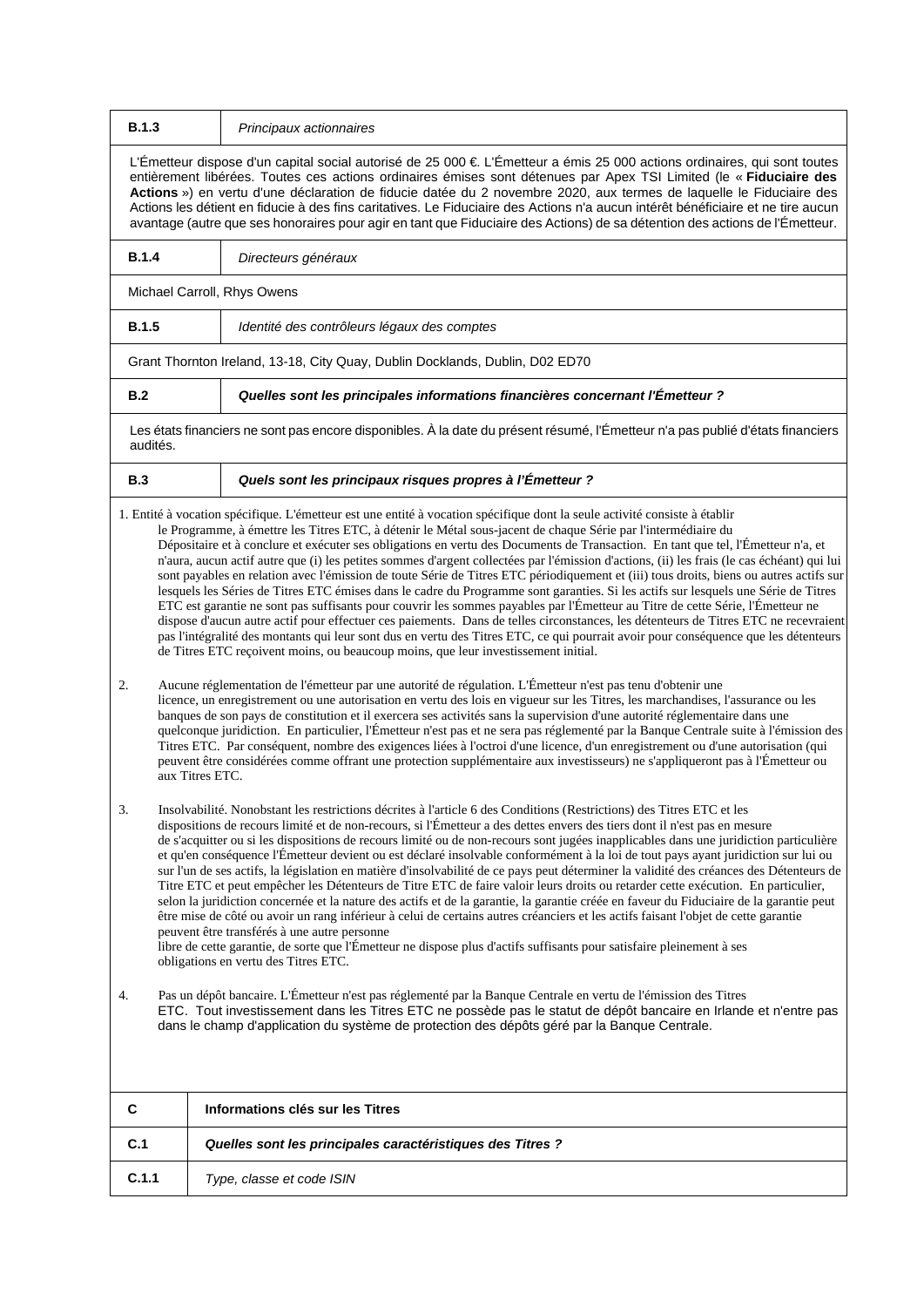Les Titres ETC sont des obligations garanties à recours limité adossées à des métaux. Chaque Série sera initialement représentée par un certificat global nominatif qui sera enregistré au nom d'un représentant du dépositaire commun et déposé auprès du dépositaire commun pour Euroclear et Clearstream, Luxembourg. Les Titres individuels ne seront disponibles que dans des circonstances limitées. Le code ISIN des Titres ETC est XS2314659447.

#### **C.1.2** *Devise, dénomination, valeur nominale, nombre de Titres émis et échéance*

Les Titres ETC sont libellés en dollars américains. La date d'échéance prévue des Titres ETC (la « **Date d'échéance prévue** ») est le 14 juin 2081. À compter de la date d'émission de cette Tranche de Titres ETC, il y aura 524,806 Titres ETC de la Série concernée. Les Titres ETC sont considérés par l'émetteur comme ayant une valeur minimale inférieure à 100 000 euros.

## **C.1.3** *Droits liés aux Titres*

#### *Aperçu*

Les Titres ETC sont conçus pour offrir aux investisseurs un accès à un métal sans avoir à en recevoir physiquement la livraison. Les actifs sous-jacents des Titres ETC sont le stock de cuivre spécifié (le « **Métal** ») enregistré dans les comptes de dépôt de l'émetteur auprès du dépositaire du Programme périodiquement. Chaque Titre ETC se rapporte à une quantité spécifique en poids de Métal, spécifiée dans les Conditions Définitives, connue sous le nom de « **Droit au Métal** » par Titre ETC. À tout moment, ce stock devrait comprendre une quantité de Métal au moins égale à la somme des Droits au Métal pour tous les Titres ETC en circulation de la Série. Le Droit au métal spécifié dans les Conditions Définitives pour la première Tranche de la Série (le « **Droit initial au métal** ») est réduit quotidiennement par un ratio (le « **Ratio des Dépenses totales** »), soit le taux déterminé par Apex Fund Services (Ireland) Limited (l' « **Administrateur** ») requis pour financer le paiement par l'Émetteur des frais opérationnels à l'Arrangeur relatifs aux frais et dépenses payables par l'Émetteur à ses prestataires de services au Titre de la Série (les « **Frais Opérationnels** »), en supposant que le taux journalier sera le taux annuel spécifié dans les Conditions Définitives divisé par 365 (ou 366 pour une année bissextile) et appliqué en conséquence.

Le Métal sera détenu pour l'Émetteur par Atomyze AG. (ou tout successeur ou remplaçant) (le « **Dépositaire** ») et entreposé sur des comptes de stockage de métaux distincts hors-warrant (les « **Comptes Hors-Warrant** ») au nom de l'Émetteur auprès du Dépositaire, au nom du Dépositaire pour le compte de l'Émetteur auprès de Metaal Transport B.V. (les « **Sous-dépositaire Primaire** ») ou au nom du Dépositaire ou d'un Sous-dépositaire Primaire auprès de tout autre Sous-dépositaire désigné par le Dépositaire ou un Sous-dépositaire primaire (qui peut être un autre Sous-dépositaire Primaire) (chacun, un « **Sous-dépositaires** ») et seront détenus sur la base d'un « entreposage proche ». Cela signifie que chaque lot physique spécifiquement identifié de Métal de Base détenu pour l'Émetteur est d'une marque approuvée par la Bourse des Métaux de Londres (LME) qui répond aux Spécifications du Contrat Physique de la LME applicables au Métal de Base concerné, et est entreposé hors-warrant conformément à un accord avec un Entrepôt Approuvé par la LME qui comprend des dispositions en vertu desquelles le propriétaire du métal peut demander à l'entrepôt de placer le Métal sous warrant à tout moment. Des Connaissements attestant du Métal en transit ou des Warrants LME représentant des lots LME du Métal peuvent également être livrés en règlement des souscriptions aux Titres ETC et détenus temporairement par le Dépositaire auprès d'un Sous-dépositaire Primaire ou d'un Sous-dépositaire pour le compte de l'Émetteur de temps à autre jusqu'à ce que ces Connaissements ou Warrants LME puissent être échangés contre du Métal physique.

Une partie du Métal sous-jacent sera périodiquement retirée des Comptes Hors-Warrant et vendue par Global Palladium Fund, LP ou toute autre entité agissant en tant que contrepartie des métaux pour la Série (chacune, une « **Contrepartie des Métaux** ») au nom de l'Émetteur et le produit de cette vente sera versé à l'Émetteur ou à son ordre pour financer le paiement des Frais Opérationnels.

#### *Intérêt*

Les Titres ETC ne paieront pas d'intérêts périodiques. Le Montant de Remboursement Anticipé ou le Montant de Remboursement Final, selon le cas (chacun tel que défini ci-dessous), peut incorporer une prime de remboursement des intérêts dans la mesure où ce Montant de Remboursement Anticipé ou ce Montant de Remboursement Final, selon le cas, excède le prix par Titre ETC spécifié dans les Conditions Définitives (le « **Prix d'Émission** ») pour la première Tranche de la Série concernée à la date d'émission de cette Tranche (la « **Date d'Émission de la Série** »).

### *Remboursement*

Chaque Titre ETC donne à son détenteur (chacun, un « **Détenteur de Titres ETC** ») le droit de recevoir le paiement applicable lors de son rachat. La Contrepartie des Métaux concernée aura pour instruction de liquider le Métal sous-jacent pendant la période de liquidation comme spécifié dans les Conditions (la « **Période de Liquidation pour le Remboursement** ») au nom de l'Émetteur et paiera le produit net de la liquidation du Métal sous-jacent sur le compte espèces de la Série (le « **Compte espèces de l'Émetteur** ») tenu par The Bank of New York Mellon, London Branch en tant que banque teneuse du compte (la « **Banque teneuse du Compte** ») selon les instructions d'Apex Fund Services (Ireland) Limited en tant qu'administrateur du programme (l' « **Administrateur** ») pour le paiement ultérieur aux Détenteurs de Titres ETC.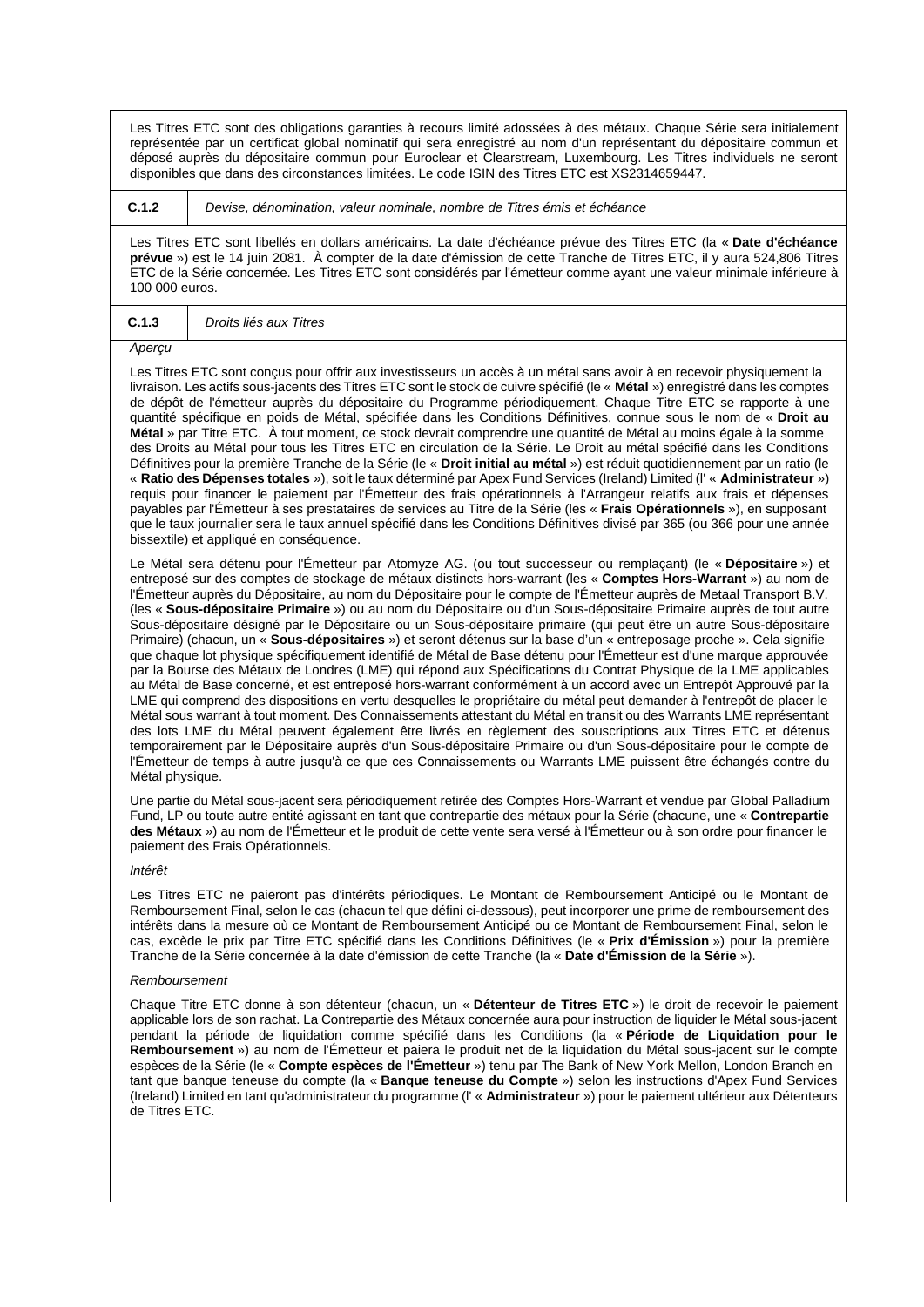#### *Remboursement final*

Tous les Titres ETC qui n'ont pas été précédemment rachetés ou achetés ou annulés seront remboursés à la Date d'échéance prévue par le paiement du « **Montant de Remboursement Final** » relatif à ces Titres ETC (soit un montant en dollars US par Titre ETC tel que déterminé par l'Administrateur, égal au produit (a) du Droit au Métal à la date tombant 40 jours ouvrables avant la Date d'Échéance prévue (la « **Date d'Évaluation de Remboursement Final** ») et (b) du prix moyen (exprimé en USD) attribué par l'Administrateur à chaque tonne métrique de Métal détenu dans les Comptes Hors-Warrant et tout Métal représenté par un Connaissement ou des Warrants LME détenus pour le compte de l'Émetteur (le « **Métal Sous-jacent** ») à la Date d'Évaluation de Remboursement Final, basé sur : (1) les recettes tirées de tout Métal Sous-jacent vendu pendant la Période de Liquidation pour le Remboursement, plus un montant proportionnel de tout intérêt reçu sur les recettes de cette liquidation moins tout intérêt négatif, moins tous les frais, droits et charges encourus ou à encourir par l'Émetteur au Titre de ce remboursement et (2) le prix de référence du Métal tel que publié sur la source de prix pertinente pour cette Série (ou toute source de prix succédant ou remplaçant) pour tout Métal Sous-jacent non vendu pendant cette période (le « **Prix de Vente Moyen du Métal** ») et sous réserve d'un montant minimum de 10 pour cent du Prix d'Émission par Titre ETC à la Date d'Émission de la Série (la « **Valeur Nominale** »), plus un montant égal à un 1 pour cent de la valeur nominale (le « **Montant des intérêts spécifiés** »).

## *Remboursement facultatif en totalité*

Les Titres ETC de toute Série peuvent également être rachetés au gré de l'émetteur à tout moment et pour toute raison, en totalité mais pas en partie, moyennant un préavis d'au moins 30 jours ouvrables aux détenteurs de Titres ETC (un « **Appel de Rachat par l'Émetteur** »).

#### *Remboursement anticipé*

Les événements qui peuvent donner lieu à un remboursement anticipé des Titres ETC (chacun, et y compris un Appel de Rachat par l'Émetteur, un « **Cas de Remboursement anticipé** ») sont :

(1) un Cas de Remboursement de la TVA (lorsque l'Émetteur est, ou il est fort probable qu'il sera, tenu par toute loi applicable d'effectuer un paiement relatif à la TVA ou de s'enregistrer à la TVA ou de rendre compte de la TVA d'une autre manière) ·

(2) un Cas de Non Remplacement du Prestataire de Services (lorsque l'un des Administrateurs, le Dépositaire, l'un des Sous-dépositaires primaires, l'Agent Payeur principal, tous les Participants Autorisés et/ou chacune des Contreparties aux Métaux démissionnent ou que leur nomination en relation avec les Titres ETC est résiliée pour une raison quelconque et qu'aucun successeur ou remplaçant n'a été nommé dans un délai déterminé) ; ou

(3) un Cas de Remboursement à la Valeur de Marché (lorsque la valeur en espèces courante par Titre ETC est inférieure ou égale à 20 pour cent du Prix d'Émission par Titre ETC à la Date d'Émission de la Série pendant une période spécifiée).

Si un Cas de Remboursement Anticipé se produit (y compris un Appel de Rachat par l'Émetteur), tous les Titres ETC qui n'ont pas été précédemment rachetés ou achetés ou annulés seront rachetés à la Date de Règlement du Remboursement Anticipé par le paiement du « **Montant de Remboursement Anticipé** » correspondant à ces Titres ETC, soit un montant exprimé en USD par Titre ETC, tel que déterminé par l'administrateur, égal au produit : (a) du Droit au Métal à la « **Date de Transaction de Remboursement Anticipé** » (étant, sous réserve de tout report applicable, la première des deux dates suivantes : (i) la date de survenance d'un Cas de Remboursement Anticipé et (ii) la date d'un Avis de Remboursement par Défaillance (tel que défini ci-dessous)), et (b) du Prix moyen de vente du Métal pour la Période de Liquidation pour le Remboursement, sous réserve d'un montant minimum de la Valeur Nominale plus le Montant des Intérêts Spécifiés.

## *Option de rachat par un Participant Autorisé*

Lorsqu'un Participant Autorisé exerce sa possibilité d'exiger de l'Émetteur qu'il rachète des Titres ETC en soumettant un Ordre de Rachat à l'Administrateur conformément aux procédures applicables, l'Émetteur rachète ces Titres ETC auprès de ce Participant Autorisé en demandant la livraison par une Contrepartie des Métaux de (au choix de l'Émetteur et tel que notifié au Participant Autorisé lors de l'acceptation de l'Ordre de Rachat correspondant) soit : (i) un montant en USD égal à la valeur du Droit au Métal total (arrondi à l'unité de négociation 0,001 la plus proche) des Titres ETC rachetés, tel que déterminé par l'Administrateur sur la base du Prix de Référence du Métal pertinent à la Date de Transaction de l'Ordre de Rachat, sur le compte en espèces spécifié du Participant Autorisé ; ou (ii) le nombre entier raisonnablement le plus élevé possible de Warrants LME attestant d'une quantité de Métal ayant un poids total maximal du Droit aux Métaux total (arrondi à l'unité de négociation 0,001 la plus proche) des Titres ETC rachetés à la Date de Transaction de l'Ordre de Rachat et un paiement en espèces en USD égal à la valeur de toute portion du Droit aux Métaux dû au Participant Autorisé qui ne peut être livré sous forme de Warrant LME entier (tel que déterminé par la Contrepartie des Métaux sur la base du Prix de Référence du Métal concerné à la Date de Transaction de l'Ordre de Rachat), plus un montant relatif à tout Loyer Couru pour les Warrants LME livrés, jusqu'à et y compris la Date de Transaction de l'Ordre de Rachat, au Compte en espèces spécifié du Participant Autorisé.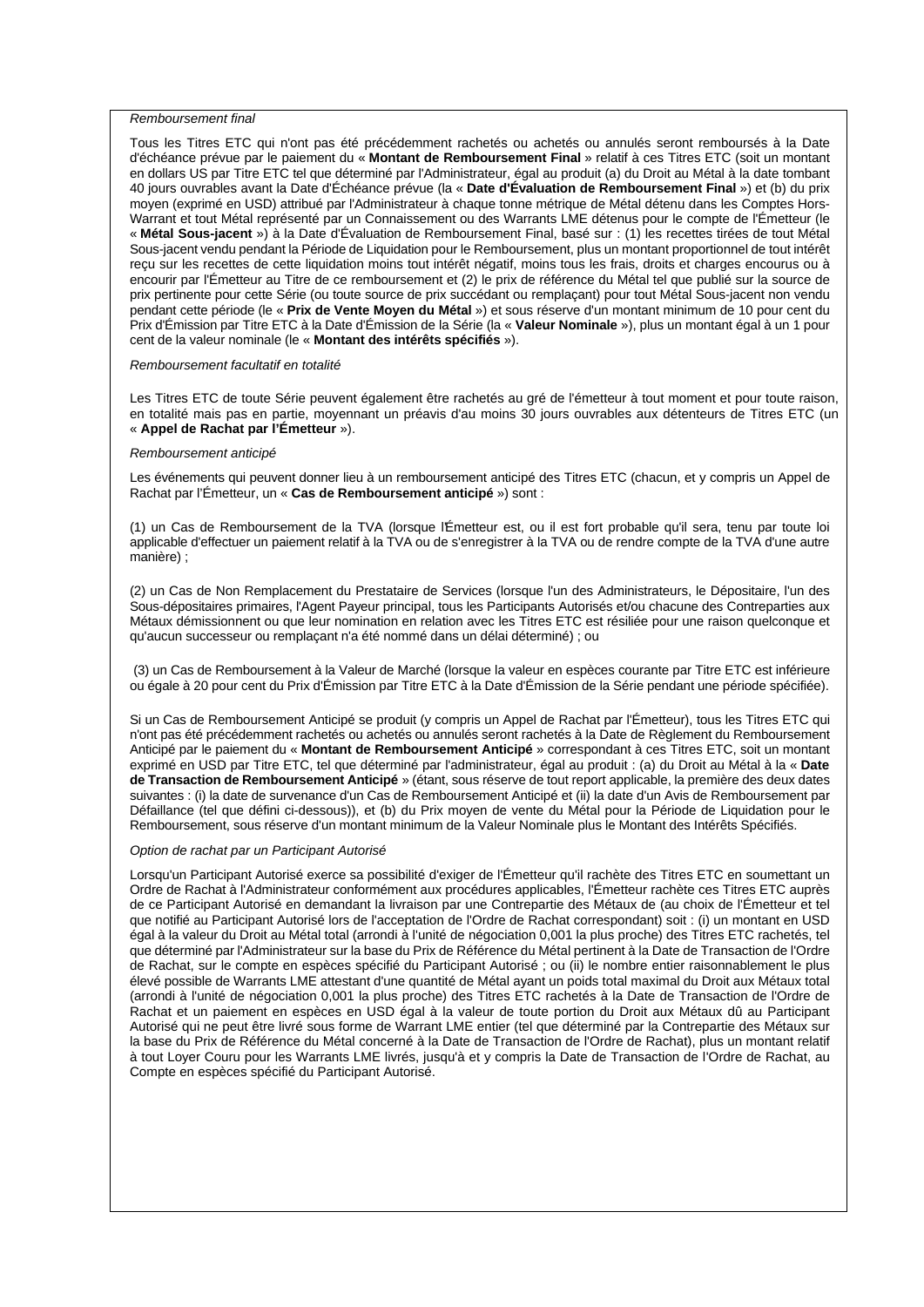# *Cas de Défaut*

Si l'un des événements suivants (« **Cas de Défaut** ») se produit, le fiduciaire doit, si cela lui est demandé, et peut, à sa discrétion, donner notification à l'émetteur (un « **Avis de Remboursement en Cas de Défaut** ») que les Titres ETC sont, et qu'ils deviennent immédiatement, dus et payables : (i) l'Émetteur n'exécute pas ou ne respecte pas une ou plusieurs de ses obligations importantes (autres qu'une obligation de paiement) en vertu des Titres ETC, des Documents de Garantie ou de l'Acte de Fiducie, ce manquement ne pouvant être réparé ou, si le Fiduciaire estime qu'il est possible de le faire, il n'y est pas remédié dans un délai de 30 jours ouvrables; (ii) toute ordonnance doit être rendue par un tribunal compétent ou toute résolution adoptée pour la liquidation ou la dissolution de l'émetteur, sauf aux fins d'une fusion, d'un regroupement, d'une consolidation, d'une réorganisation ou de tout autre arrangement similaire selon des modalités préalablement approuvées par écrit par le Fiduciaire ou par une Résolution Extraordinaire; ou (iii) un examinateur est nommé à l'égard de l'Émetteur.

## *Retenue d'impôt*

Tous les paiements relatifs aux Titres ETC sont effectués nets et après déduction de toute retenue ou déduction pour, ou au Titre de, tout Impôt. Dans le cas où une retenue, une réduction ou une déduction au Titre d'un Impôt s'applique aux paiements relatifs aux Titres ETC, les Détenteurs de Titres ETC seront soumis à cet Impôt, cette réduction ou cette déduction et n'auront pas le droit de recevoir des montants pour compenser cet Impôt, cette réduction ou cette déduction. Aucun Cas de Défaut ne peut résulter d'une telle retenue, réduction ou déduction.

#### *Droit applicable*

Les Titres ETC seront régis par le droit irlandais. L'Acte de Fiducie relatif aux Titres dans le droit anglais (English Law Security Trust Deed) et la Convention de Banque teneuse de Compte seront régis par le droit anglais. Tous les autres documents de transaction relatifs au Programme seront régis par le droit irlandais

# **C.1.4** *Rang des Titres dans la structure du capital de l'Émetteur en cas d'insolvabilité*

Les Titres ETC sont des obligations garanties à recours limité de l'Émetteur et les Titres ETC d'une Série sont toujours de rang égal et sans préférence entre eux. Les obligations de l'Émetteur en vertu de ces Titres sont garanties par la Garantie.

# Sûreté

Les Titres ETC de chaque Série seront garantis par des sûretés accordées conformément à un acte de fiducie relatif aux titres dans le droit irlandais (le « Irish Law Security Trust Deed ») et un acte de fiducie relatif aux titres dans le droit anglais (le « English Law Security Trust Deed »), chacun en faveur d'APEX Corporate Trustees (UK) Limited (le « Fiduciaire de Sûreté ») pour lui-même et pour les autres parties énumérées et ayant droit au paiement dans les Priorités de Paiement (définies ci-dessous) (les « Créanciers Garantis »), comme indiqué dans les Conditions des Titres ETC (les « Conditions »).

En vertu de l'Acte de Fiducie relatif aux Titres dans le droit irlandais, ces sûretés comprennent :

- i. une cession à Titre de garantie de tous les droits (mais non des obligations), Titres, intérêts et avantages présents et futurs de l'Émetteur à l'encontre du Dépositaire, des Sous-dépositaires primaires et de chacun des Sousdépositaires (le cas échéant) et des Contreparties des Métaux relatifs au Métal sous-jacent en vertu de la Convention de Dépôt, des Conventions de Sous-Dépôt primaire et de toute Convention de Sous-Dépôt, de la Convention de Contrepartie des Métaux et autres;
- ii. une première charge fixe sur et dans la mesure du Titre de l'Émetteur sur chaque Compte alloué (dans le cas d'une Série adossée à un Métal précieux) ou Compte hors-warrant (dans le cas d'une Série adossée à un Métal de base), tous les Métaux sous-jacents détenus dans les Comptes alloués (dans le cas d'une Série adossée à un Métal précieux) ou dans les Comptes hors-warrant (dans le cas d'une Série adossée à un Métal de base), chaque Récépissé d'entrepôt, chaque Warrant LME et chaque Connaissement détenus par le Dépositaire ou un Sousdépositaire principal pour le compte de l'Émetteur périodiquement, et toutes les sommes et actifs qui en découlent;
- iii. une cession à Titre de garantie de tous les droits (mais non des obligations), Titres, intérêts et avantages présents et futurs de l'Émetteur dans, en faveur et en vertu de la Convention d'Administration, des Conventions de Participants Autorisés, de la Convention de Mandat, de la Convention de Dépôt et de la/des Convention(s) de Contrepartie des Métaux ; et
- iv. une première charge fixe sur et dans la mesure du Titre de l'Émetteur sur toutes les sommes, les Métaux et/ou tout autre bien détenu actuellement ou à l'avenir par l'Agent Payeur principal, le Dépositaire, les Sous-Dépositaires primaires et/ou tout(s) Sous-Dépositaire(s) ou les Contreparties des Métaux pour faire face aux paiements et/ou livraisons dus au Titre de toute Obligation d'Émetteur Sécurisé ou autre Obligation d'Émetteur relative aux Titres ETC et (II) toutes les sommes, Métal et tout autre bien détenu ou reçu maintenant ou à l'avenir par les Contreparties des Métaux, en rapport avec la vente de Métal TER ou de Métal sous-jacent conformément à la/les Convention(s) de Contrepartie des Métaux.

En vertu de l'Acte de Fiducie relatif aux Titres dans le droit anglais, ces sûretés comprennent :

i. une cession à Titre de garantie de tous les droits (mais non des obligations), Titres, intérêts et avantages présents et futurs de l'Émetteur dans, vers et en vertu de la Convention de Banque teneuse de Compte ; et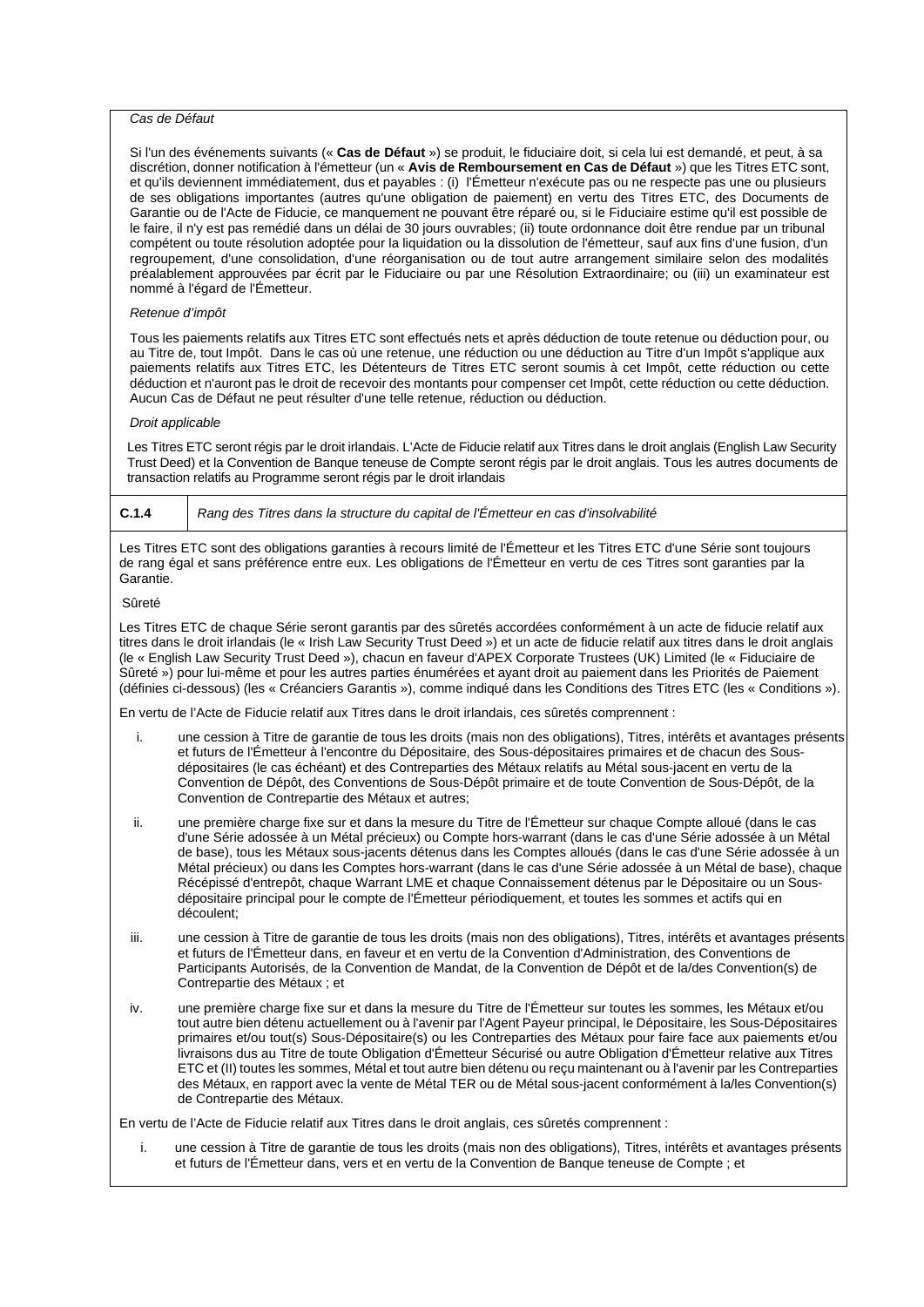ii. une première charge fixe sur le Compte Espèces de l'Émetteur et sur tous les montants figurant périodiquement à son crédit (ainsi que tous les intérêts qui y sont produits périodiquement et les dettes qui y sont représentées),

(ces sûretés collectivement, la « **Sûreté** »).

Les Détenteurs de Titres ETC n'auront, du fait de la détention de Titres ETC, aucune prétention à l'encontre de la Propriété garantie en ce qui concerne toute autre Série de Titres ETC. La Garantie ne deviendra exécutoire que si le paiement du montant de remboursement relatif à ces Titres ETC n'est pas effectué quand il est dû à une Date de Règlement de Remboursement Anticipé ou à la Date d'Échéance Prévue.

#### *Recours limité*

En ce qui concerne toute Série de Titres ETC, les Parties à la Transaction et les Titulaires de Titres ETC n'auront recours qu'aux biens de l'Émetteur qui sont soumis à la Garantie (les « **Biens Garantis** ») en ce qui concerne cette Série, sous réserve toujours de la Garantie et non de tout autre actif de l'Émetteur. Si, suite à la réalisation intégrale des Biens Garantis de cette Série et à l'utilisation des actifs disponibles, une créance, une dette, une obligation ou un engagement de l'Émetteur relatif à cette Série reste impayé, alors cette créance, dette, obligation ou engagement sera éteint et aucune dette ne sera due par l'Émetteur à cet égard. Une fois que les Biens Garantis ont été réalisés et que les recettes nettes ont été distribuées, aucune des parties ou toute personne agissant en leur nom ne peut prendre d'autres mesures contre l'Émetteur pour recouvrer une autre somme et aucune dette ne sera due par l'Émetteur à l'égard de cette somme.

#### *Priorités de paiement*

Lors de toute exécution de la Garantie, les créances des détenteurs de Titres ETC et des autres Créanciers Garantis relatives aux Titres ETC d'une Série se classeront conformément aux priorités de paiement définies dans les Conditions des Titres ETC (les « **Priorités de Paiement** »), par conséquent, les droits des Détenteurs de Titres ETC se classeront conformément à celles-ci. En conséquence de ces dispositions, les Détenteurs de Titres ETC pourraient ne pas recevoir intégralement le Montant de Remboursement Final ou le Montant de Remboursement Anticipé payable en vertu d'un Titre ETC.

**C.1.5** *Restrictions à la libre transférabilité des Titres*

La distribution du Prospectus de Base et l'offre ou la vente des Titres ETC dans certaines juridictions peuvent être limitées par la loi. Les personnes en possession du Prospectus de Base ou des Conditions Définitives sont tenues de s'informer sur ces restrictions et de les respecter. Les intérêts des Titres ETC négociés dans un système de compensation seront transférés conformément aux procédures et règlements de ce système de compensation. Les Titres ETC n'ont pas été et ne seront pas enregistrés en vertu de la loi américaine sur les Titres de 1933, dans sa version modifiée (la « **Loi sur les Titres** »). Sous réserve de certaines exceptions, les Titres ETC ne peuvent être proposés, vendus ou livrés aux États-Unis ou à des ressortissants américains.

#### **C.2** *Où seront négociés les Titres ?*

Une demande a été déposée pour l'admission des Titres ETC au London Stock Exchange, Deutsche Börse et Borsa Italiana pour l'admission des Titres ETC à la négociation sur leur marchés réglementés et/ou marchés principaux. Il est possible qu'une demande soit déposée pour que les Titres ETC soient cotés sur d'autres bourses et admis à la négociation sur d'autres marchés.

#### **C.3** *Quels sont les principaux risques propres aux Titres ?*

Les Titres ETC ne sont pas protégés en capital et constituent un investissement à haut risque. Les détenteurs de Titres ETC ne sont pas assurés du remboursement du capital investi, ni du paiement d'un quelconque intérêt.

ii. Le Montant du Remboursement Final et le Montant du Remboursement Anticipé payables sur les Titres ETC dépendront (a) des prix auxquels la Contrepartie des Métaux concernée, pour le compte de l'Émetteur, est en mesure de vendre le Métal

sous-jacent après la Date d'Évaluation du Remboursement Final ou une Date de Transaction du Remboursement Anticipé, selon le cas et (b) pour tout Métal sous-jacent qui n'a pas pu être vendu pendant la Période de Liquidation pour le Remboursement concernée, du Prix de Référence du Métal concerné pour ce Métal sous-jacent à ce moment.

iii. Le Droit au Métal par Titre ETC est soumis à la déduction du Ratio des Dépenses totales. Rien ne garantit que les augmentations du prix du marché du Métal sous-jacent pour une Série dépasseront le Ratio des Dépenses totales dont le Droit au Métal est réduit, ce qui signifie que la valeur de l'investissement d'un Détenteur de Titres ETC pourrait diminuer avec le temps.

iv. Les Titres ETC de chaque Série sont des obligations garanties à recours limité de l'émetteur. Les détenteurs de Titres ETC et les autres parties à la transaction n'auront recours qu'aux Biens garantis en ce qui concerne les Titres ETC et non aux autres actifs de l'émetteur. Si, après la réalisation intégrale des Biens garantis relatifs aux Titres ETC et l'application du produit disponible conformément aux Priorités de Paiement, une quelconque créance impayée reste impayée, alors cette créance sera éteinte et aucune dette ne sera due par l'Émetteur à cet égard.

v. La capacité de l'Émetteur à remplir ses obligations en vertu des Titres ETC dépendra du paiement de toutes les sommes dues par et de la livraison de toutes les quantités de Métal sous-jacent livrable par la Contrepartie des Métaux et tout autre prestataire de services à l'Émetteur en vertu des Titres ETC effectuant les paiements et/ou livraisons concernés à l'Émetteur. L'Émetteur et les Détenteurs de Titres ETC sont exposés au risque de crédit de la Contrepartie des Métaux, du Dépositaire,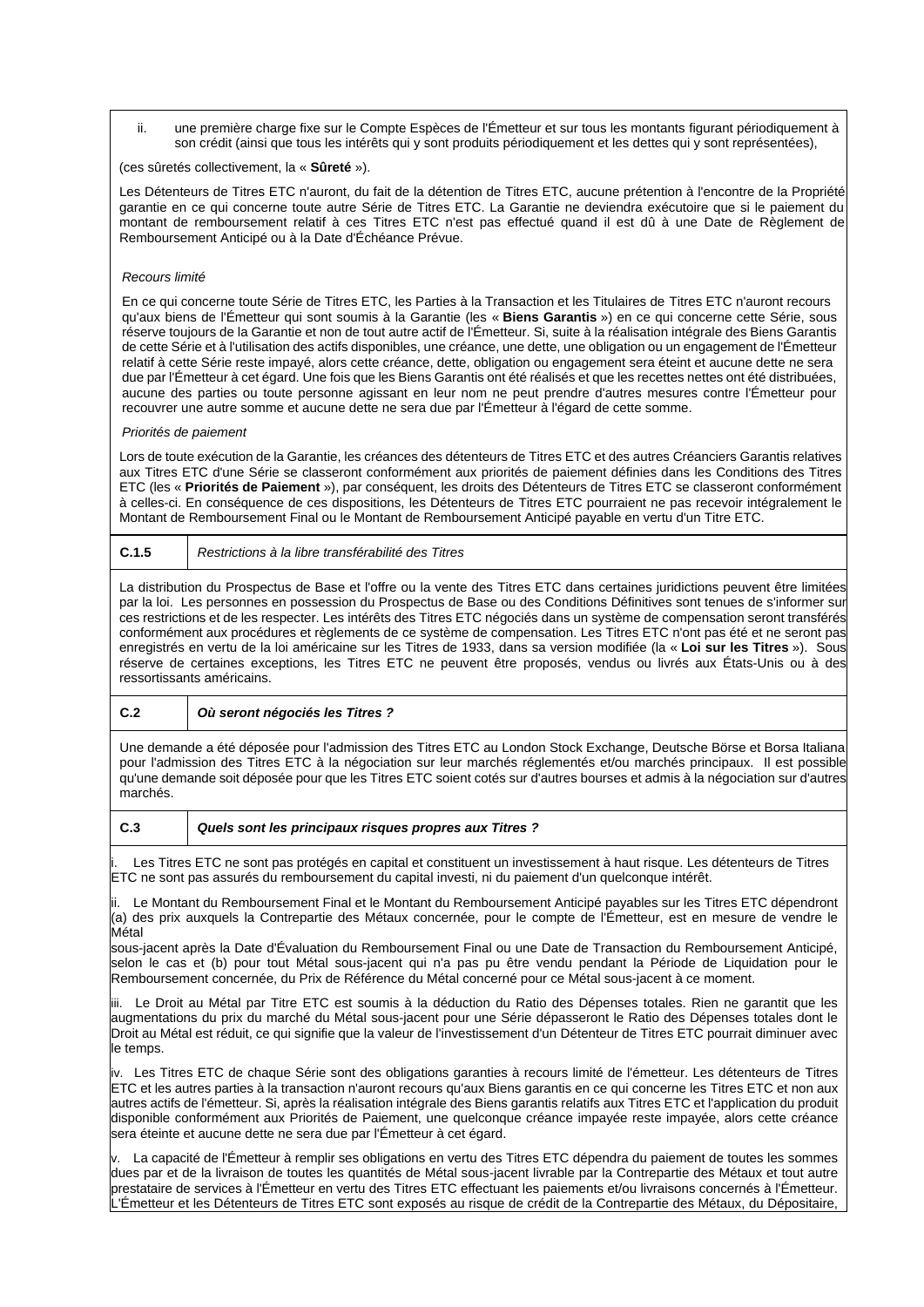vi. La valeur des Titres ETC et le montant payable relatif aux Titres ETC sont liés à la performance du Métal sous-jacent. Le prix du Métal Sous-jacent peut baisser aussi rapidement qu'il peut monter et les investisseurs peuvent ne pas récupérer le montant investi et risquer de perdre tout leur investissement. Les prix des métaux sont généralement plus volatils que les prix des autres classes d'actifs. La performance antérieure du Métal concerné ne doit pas être considérée comme une indication de la performance future de ce Métal pendant la durée de toute Série de Titres ETC liée à ce Métal. Si la valeur de ce Métal sous-jacent baisse, cela réduira les montants payables relatifs aux Titres ETC. Si les prix des Métaux sous-jacents chutent à zéro ou à un montant proche de zéro, les détenteurs de Titres ETC peuvent perdre tout ou une partie de leur investissement.

vii. Les Titres ETC émis dans le cadre du Programme ne seront garantis par aucune entité et aucune personne autre que l'Émetteur ne sera tenue d'effectuer des paiements sur les Titres ETC d'une quelconque Série. Les Titres ETC n'auront pas le statut de dépôt bancaire et ne seront pas couverts par un système de protection des dépôts ou de protection de l'argent des clients et ne sont pas assurés ou garantis par un gouvernement, une agence gouvernementale ou un autre organisme.

viii. Dans certaines circonstances, un remboursement anticipé des Titres ETC peut être imposé aux investisseurs, ce qui peut entraîner que les Titres ETC soient remboursés plus tôt que souhaité. Le remboursement en raison d'un Cas de Défaut ou d'un Cas de Remboursement Anticipé se produirait indépendamment du prix alors en vigueur du Métal Sous-jacent. Rien ne garantit que le Montant du Remboursement Anticipé sera supérieur ou égal au montant investi par tout Détenteur de Titres ETC.

ix. Tout Métal sous-jacent sera entreposé par ou pour le compte du Dépositaire sur un compte dans les locaux de l'entrepôt agréé par la Bourse des Métaux de Londres (LME) d'un Sous-dépositaire Primaire ou d'un Sous-dépositaire. Il existe un risque que le Métal sous-jacent d'une Série de Titres ETC soit perdu, volé ou endommagé et que l'Émetteur ne soit pas en mesure de satisfaire à ses obligations relatives aux Titres ETC. Il ne peut être garanti que l'Émetteur sera en mesure d'obtenir la livraison et/ou la réalisation de ce Métal Sous-jacent (en tout ou en partie) en temps voulu. En cas d'insolvabilité du Dépositaire, un Sous-Dépositaire Primaire ou Sous-dépositaire, un liquidateur peut chercher à geler l'accès aux Métaux sousjacents détenus dans tous les comptes tenus par le Dépositaire, le Sous-Dépositaire Primaire ou le Sous-Dépositaire. Bien que l'Émetteur puisse revendiquer la propriété des Métaux sous-jacents correctement alloués, l'Émetteur pourrait encourir des dépenses en relation avec cette revendication, et cette revendication par le liquidateur pourrait retarder les rachats et le règlement des Titres ETC.

x. Les Titres ETC peuvent avoir une échéance à long terme et le seul moyen pour un investisseur de réaliser la valeur d'un Titre ETC avant sa Date d'Échéance prévue peut être de le vendre à son prix de marché actuel dans une transaction sur le marché secondaire ou (sous réserve de la satisfaction de certaines conditions, y compris le paiement des frais applicables) de soumettre un Ordre de Rachat à l'Émetteur.

xi. Le métal en transit attesté par un Connaissement détenu pour l'Émetteur peut être perdu, volé ou endommagé pendant son acheminement vers un entrepôt agréé par la LME, à la suite de phénomènes naturels, comme des tempêtes ou d'autres phénomènes météorologiques extrêmes, d'une erreur humaine ou d'autres actions humaines, comme une attaque terroriste. Dans le cas d'un tel événement, l'Émetteur (ou le Dépositaire pour le compte de l'Émetteur) devra chercher à récupérer la valeur de tout Métal perdu auprès de l'expéditeur du Métal, ces pertes pouvant être couvertes par la police d'assurance de l'expéditeur. Une telle procédure peut être coûteuse et longue et il n'y a aucune garantie que l'Émetteur récupère entièrement la valeur du métal.

| D   | Informations clés sur l'Offre de Titres au Public et l'Admission à la Négociation sur un Marché<br>Réglementé |
|-----|---------------------------------------------------------------------------------------------------------------|
| D.1 | Dans quelles conditions et selon quel calendrier puis-je investir dans ce Titre?                              |

Lors de l'émission initiale, les Titres ETC sont mis à disposition par l'Émetteur pour souscription uniquement aux entités (les « **Participants Autorisés** ») autorisées à acheter et à vendre des Titres ETC directement auprès de et à l'Émetteur en vertu d'un accord de participant autorisé avec l'Émetteur. Toute offre ou vente de Titres ETC à un investisseur par un Participant Autorisé ou un autre distributeur ou courtier autorisé à utiliser le Prospectus de Base (chacun, un « **Offrant Autorisé** ») sera effectuée conformément aux conditions et autres arrangements en place entre ce Participant Autorisé ou Offrant Autorisé et l'investisseur en question, y compris en ce qui concerne le prix, les allocations et les arrangements de règlement. Il incombera à l'intermédiaire financier concerné au moment de cette offre de fournir ces informations à l'investisseur et ni l'Émetteur ni aucune autre personne n'est responsable de ces informations.

Les investisseurs noteront toutefois les points suivants :

**Quantité de l'offre** : Le nombre de Titres ETC faisant l'objet de l'offre est de 524,806.

**Prix de l'offre :** Lors de l'émission initiale, le prix de l'offre par Titre ETC sera égal au Prix d'émission spécifié dans les Conditions Finales

**Durée de l'offre :** Les Titres ETC peuvent être proposés à un investisseur à tout moment entre la Date d'émission de la première Tranche d'une Série de Titres ETC et la Date d'échéance prévue de cette Série.

**Conflits d'intérêts :** L'arrangeur, le fiduciaire, le dépositaire de Titres, l'agent payeur, les participants autorisés, les contreparties des métaux et/ou leurs affiliés peuvent négocier ou détenir activement des positions dans le Métal concerné et peuvent émettre ou souscrire à d'autres instruments financiers basés sur le Métal ou liés à celui-ci. Ces activités présentent des conflits d'intérêts et pourraient avoir une incidence négative sur le prix et la liquidité des Titres ETC et/ou sur la valeur du Métal sous-jacent lié aux Titres ETC.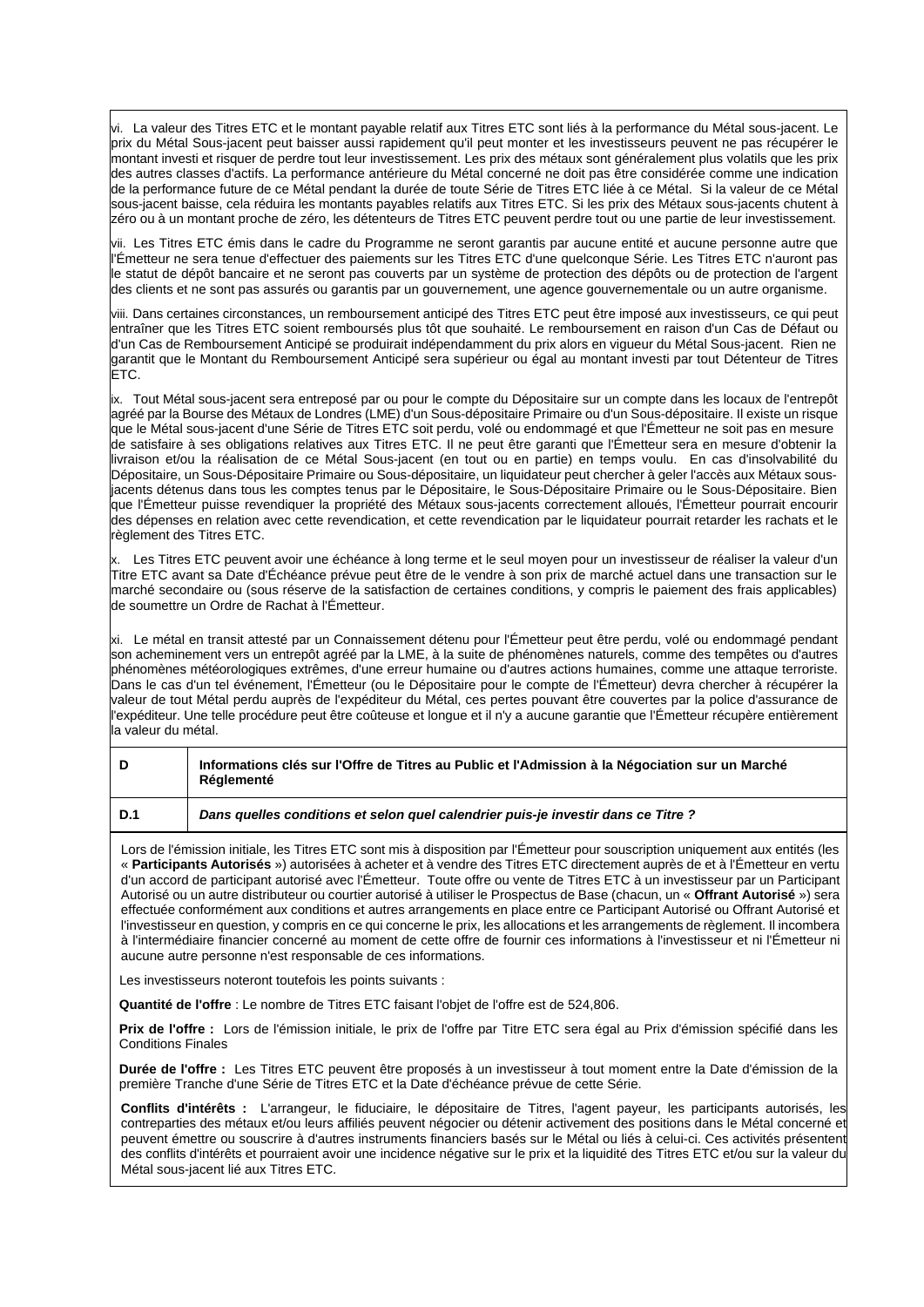# **D.2** *Pourquoi ce prospectus a-t-il été réalisé ?*

Les Titres ETC sont conçus pour fournir aux investisseurs un accès au métal sous-jacent sans avoir à en recevoir physiquement la livraison et pour permettre aux investisseurs d'acheter et de vendre cet intérêt en négociant un Titre en bourse. Le Prospectus de Base donne des informations sur l'Émetteur et son Programme d'émission de Titres ETC. Le prospectus de base constitue un prospectus de base aux fins du Règlement Prospectus et dans le but de donner des informations sur l'Émetteur et les Titres ETC qui, selon la nature particulière de l'Émetteur et des Titres ETC, sont nécessaires pour permettre aux investisseurs d'évaluer en connaissance de cause le patrimoine, la situation financière, les profits et pertes et les perspectives de l'Émetteur et des droits liés aux Titres ETC.

## *Utilisation et montant net estimé des recettes*

Les recettes nettes de l'émission des Titres ETC correspondront à une quantité de métal physique qui sera détenue sur les Comptes Hors-Warrant relatifs à la Série ou attesté par un Connaissement ou un Warrant LME détenu auprès d'un Sousdépositaire Primaire ou d'un Sous-dépositaire. Ces métaux seront utilisés pour satisfaire aux obligations de l'Émetteur en vertu des Titres ETC.

## *Conflits d'intérêts importants liés à l'offre ou à l'admission à la négociation*

À la connaissance de l'Émetteur, aucune personne impliquée dans l'offre des Titres ETC n'y a d'intérêt significatif.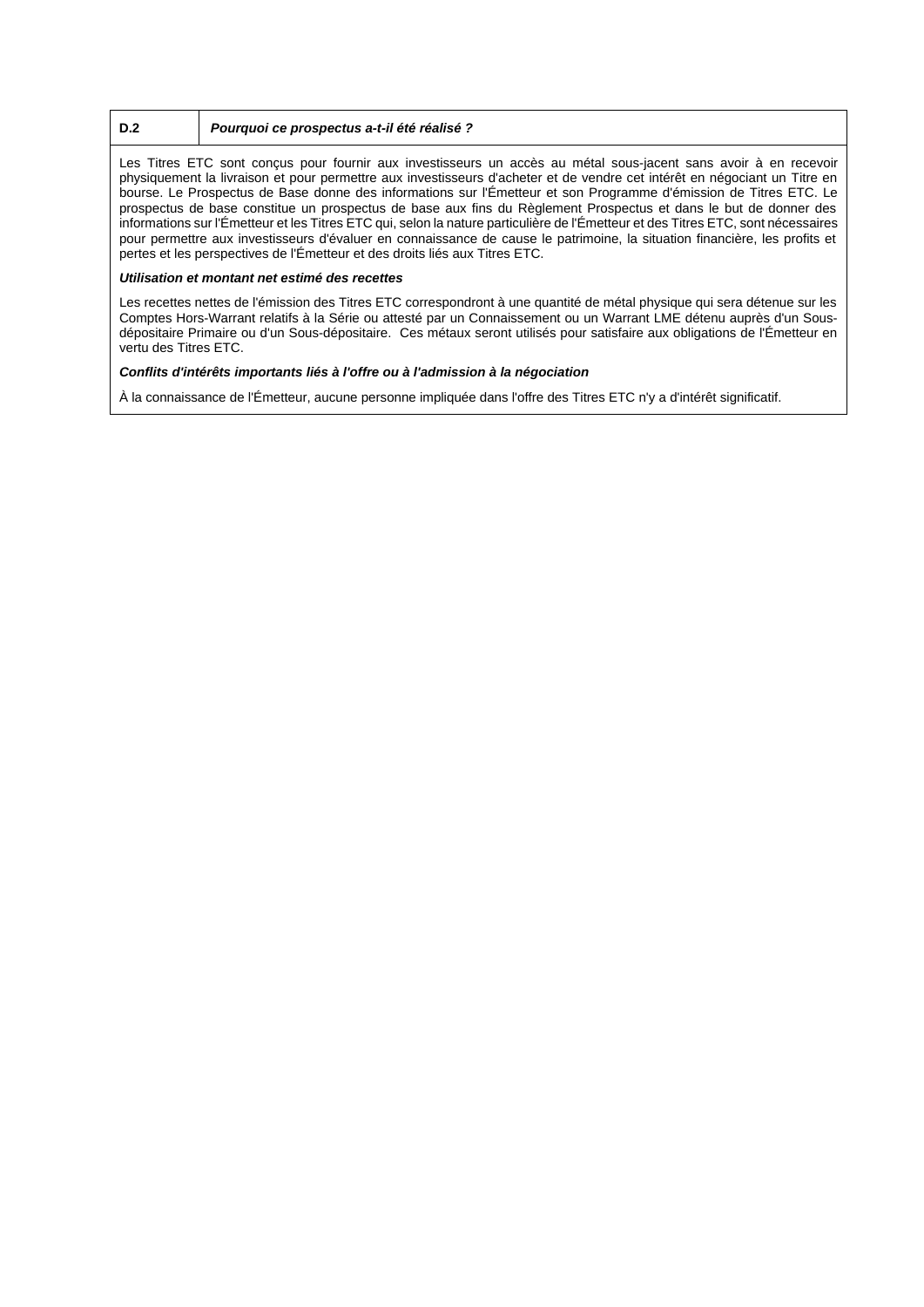# **ZUSAMMENFASSUNG DER EINZELEMISSIONEN**

|              | Zusammenfassung                                                                                                                                                                                                                                                                                                                                                                                                                                                                                                                                                                                                                                                                                                                                                                                                                                                                                                                                                                                                                                                                                                                                                                                                                                                                                                                                                                                                                                                                                                                                                                                                                                                                                                                                                                          |
|--------------|------------------------------------------------------------------------------------------------------------------------------------------------------------------------------------------------------------------------------------------------------------------------------------------------------------------------------------------------------------------------------------------------------------------------------------------------------------------------------------------------------------------------------------------------------------------------------------------------------------------------------------------------------------------------------------------------------------------------------------------------------------------------------------------------------------------------------------------------------------------------------------------------------------------------------------------------------------------------------------------------------------------------------------------------------------------------------------------------------------------------------------------------------------------------------------------------------------------------------------------------------------------------------------------------------------------------------------------------------------------------------------------------------------------------------------------------------------------------------------------------------------------------------------------------------------------------------------------------------------------------------------------------------------------------------------------------------------------------------------------------------------------------------------------|
| A            | Einführung und Warnungen                                                                                                                                                                                                                                                                                                                                                                                                                                                                                                                                                                                                                                                                                                                                                                                                                                                                                                                                                                                                                                                                                                                                                                                                                                                                                                                                                                                                                                                                                                                                                                                                                                                                                                                                                                 |
| A.1.1        | Bezeichnung und international Wertpapierkennnummer (ISIN) der Securities                                                                                                                                                                                                                                                                                                                                                                                                                                                                                                                                                                                                                                                                                                                                                                                                                                                                                                                                                                                                                                                                                                                                                                                                                                                                                                                                                                                                                                                                                                                                                                                                                                                                                                                 |
|              | Tranche 1 von bis zu 200,000,000 GPF Physical Copper ETC Securities due 14. Juni 2081 (die "ETC Securities")                                                                                                                                                                                                                                                                                                                                                                                                                                                                                                                                                                                                                                                                                                                                                                                                                                                                                                                                                                                                                                                                                                                                                                                                                                                                                                                                                                                                                                                                                                                                                                                                                                                                             |
|              | ISIN Code: XS2314659447                                                                                                                                                                                                                                                                                                                                                                                                                                                                                                                                                                                                                                                                                                                                                                                                                                                                                                                                                                                                                                                                                                                                                                                                                                                                                                                                                                                                                                                                                                                                                                                                                                                                                                                                                                  |
| A.1.2        | Identität und Kontaktdaten des Emittenten, einschließlich dessen Rechtspersönlichkeitskennung (LEI)                                                                                                                                                                                                                                                                                                                                                                                                                                                                                                                                                                                                                                                                                                                                                                                                                                                                                                                                                                                                                                                                                                                                                                                                                                                                                                                                                                                                                                                                                                                                                                                                                                                                                      |
|              | GPF Metals plc (der "Emittent") ist eine in Irland eingetragene Aktiengesellschaft. Ihre eingetragene Adresse lautet 2nd<br>Floor, Block 5, Irish Life Centre, Abbey Street Lower, Dublin 1, D01 P767, Irland. Die Telefonnummer des Emittenten<br>lautet +353 1 411 2949 und die Kennung der juristischen Person lautet 635400GOSP3D7JDGKZ62.                                                                                                                                                                                                                                                                                                                                                                                                                                                                                                                                                                                                                                                                                                                                                                                                                                                                                                                                                                                                                                                                                                                                                                                                                                                                                                                                                                                                                                           |
| A.1.3        | Identität und Kontaktdaten der zuständigen Behörde, die den Basisprospekt genehmigt                                                                                                                                                                                                                                                                                                                                                                                                                                                                                                                                                                                                                                                                                                                                                                                                                                                                                                                                                                                                                                                                                                                                                                                                                                                                                                                                                                                                                                                                                                                                                                                                                                                                                                      |
|              | Der Basisprospekt wurde von der Central Bank of Ireland (die "Zentralbank") als zuständige Behörde mit Sitz bei der<br>Central Bank of Ireland, New Wapping Street, North Wall Quay, Dublin 1 D01 F7X3, Irland und Telefonnummer: +353 (0)1<br>224 6000, in Übereinstimmung mit der Verordnung (EU) 2017/1129 genehmigt.                                                                                                                                                                                                                                                                                                                                                                                                                                                                                                                                                                                                                                                                                                                                                                                                                                                                                                                                                                                                                                                                                                                                                                                                                                                                                                                                                                                                                                                                 |
| A.1.4        | Genehmigungsdatum des Basisprospekts                                                                                                                                                                                                                                                                                                                                                                                                                                                                                                                                                                                                                                                                                                                                                                                                                                                                                                                                                                                                                                                                                                                                                                                                                                                                                                                                                                                                                                                                                                                                                                                                                                                                                                                                                     |
|              | Der Basisprospekt wurde am 1. Dezember 2020 genehmigt, am 22. Dezember 2020, 9 Juni 2021, und 12 Juli 2021 ergänzt,<br>und kann von Zeit zu Zeit geändert und/oder ergänzt werden.                                                                                                                                                                                                                                                                                                                                                                                                                                                                                                                                                                                                                                                                                                                                                                                                                                                                                                                                                                                                                                                                                                                                                                                                                                                                                                                                                                                                                                                                                                                                                                                                       |
| A.1.5        | Warnung                                                                                                                                                                                                                                                                                                                                                                                                                                                                                                                                                                                                                                                                                                                                                                                                                                                                                                                                                                                                                                                                                                                                                                                                                                                                                                                                                                                                                                                                                                                                                                                                                                                                                                                                                                                  |
|              | Diese Zusammenfassung wurde in Übereinstimmung mit Artikel 7 der Verordnung (EU) 2017/1129 erstellt und sollte als<br>Einleitung zum Basisprospekt ("Basisprospekt") gelesen werden. Jede Entscheidung, in ETC Securities zu investieren,<br>sollte auf der Berücksichtigung des Basisprospektes als Ganzes durch den Anleger beruhen. Eine Investition in ETC<br>Securities ist mit einem erheblichen Risiko verbunden und jeder Anleger könnte sein investiertes Kapital ganz oder<br>teilweise verlieren. Wird vor einem Gericht ein Anspruch in Bezug auf die im Basisprospekt enthaltenen Informationen<br>geltend gemacht, könnte der klagende Anleger nach den nationalen Rechtsvorschriften der Mitgliedstaaten die Kosten für<br>die Umsetzung des Basisprospekts vor Einleitung des Gerichtsverfahrens tragen müssen. Zivilrechtlich haftbar sind nur<br>diejenigen Personen, die die Zusammenfassung einschließlich einer Übersetzung davon eingereicht haben, jedoch nur<br>dann, wenn die Zusammenfassung irreführend, ungenau oder widersprüchlich ist, wenn sie zusammen mit den anderen<br>Teilen des Basisprospekts gelesen wird, oder wenn sie, wenn sie zusammen mit den anderen Teilen des Basisprospekts<br>gelesen wird, keine wesentlichen Informationen enthält, die Anlegern bei der Entscheidung, ob sie in die ETC Securities<br>investieren sollen, helfen sollen. Dieses Dokument stellt weder ein Angebot noch eine Aufforderung an eine Person zur<br>Zeichnung oder zum Kauf von ETC Securities dar. Es wurde in Verbindung mit den entsprechenden endgültigen<br>Bedingungen für diese Tranche (die "Endgültigen Bedingungen") erstellt.<br>Sie sind im Begriff, ein Produkt zu erwerben, das nicht einfach und möglicherweise schwer verständlich ist. |
| В            | Wichtige Informationen über den Emittenten                                                                                                                                                                                                                                                                                                                                                                                                                                                                                                                                                                                                                                                                                                                                                                                                                                                                                                                                                                                                                                                                                                                                                                                                                                                                                                                                                                                                                                                                                                                                                                                                                                                                                                                                               |
| B.1          | Wer ist der Emittent der Securities?                                                                                                                                                                                                                                                                                                                                                                                                                                                                                                                                                                                                                                                                                                                                                                                                                                                                                                                                                                                                                                                                                                                                                                                                                                                                                                                                                                                                                                                                                                                                                                                                                                                                                                                                                     |
| B.1.1        | Wohnsitz, Rechtsform, LEI, Rechtsordnung der Gründung und Land der Geschäftstätigkeit                                                                                                                                                                                                                                                                                                                                                                                                                                                                                                                                                                                                                                                                                                                                                                                                                                                                                                                                                                                                                                                                                                                                                                                                                                                                                                                                                                                                                                                                                                                                                                                                                                                                                                    |
|              | Der Emittent ist eingetragen und hat seinen eingetragenen Sitz in Irland. Die Kennung der juristischen Person lautet<br>635400GOSP3D7JDGKZ62. Der Emittent wurde am 15. Juli 2020 in Irland als Aktiengesellschaft nach dem irischen<br>Unternehmensgesetz 2014 unter der Registernummer 673920 registriert und eingetragen.                                                                                                                                                                                                                                                                                                                                                                                                                                                                                                                                                                                                                                                                                                                                                                                                                                                                                                                                                                                                                                                                                                                                                                                                                                                                                                                                                                                                                                                             |
| <b>B.1.2</b> | Hauptaktivitäten des Emittenten                                                                                                                                                                                                                                                                                                                                                                                                                                                                                                                                                                                                                                                                                                                                                                                                                                                                                                                                                                                                                                                                                                                                                                                                                                                                                                                                                                                                                                                                                                                                                                                                                                                                                                                                                          |
|              | Der Emittent wurde als Zweckgesellschaft für die Emission von ETC Securities, die mit Metallen besichert sind, gegründet.<br>Der Emittent hat ein Programm (das "Programm") eingerichtet, in dessen Rahmen sie von Zeit zu Zeit Serien (jeweils eine<br>"Serie") von besicherten börsengehandelten ETC Securities emittieren kann, die an bestimmte Basis- und Edelmetalle<br>(jeweils ein "Metall") gebunden sind (die "ETC Securities"). Jede angebotene Serie kann in Tranchen (jeweils eine<br>"Tranche") ausgegeben und/oder an denselben oder verschiedenen Emissionstagen zum Handel zugelassen werden.                                                                                                                                                                                                                                                                                                                                                                                                                                                                                                                                                                                                                                                                                                                                                                                                                                                                                                                                                                                                                                                                                                                                                                           |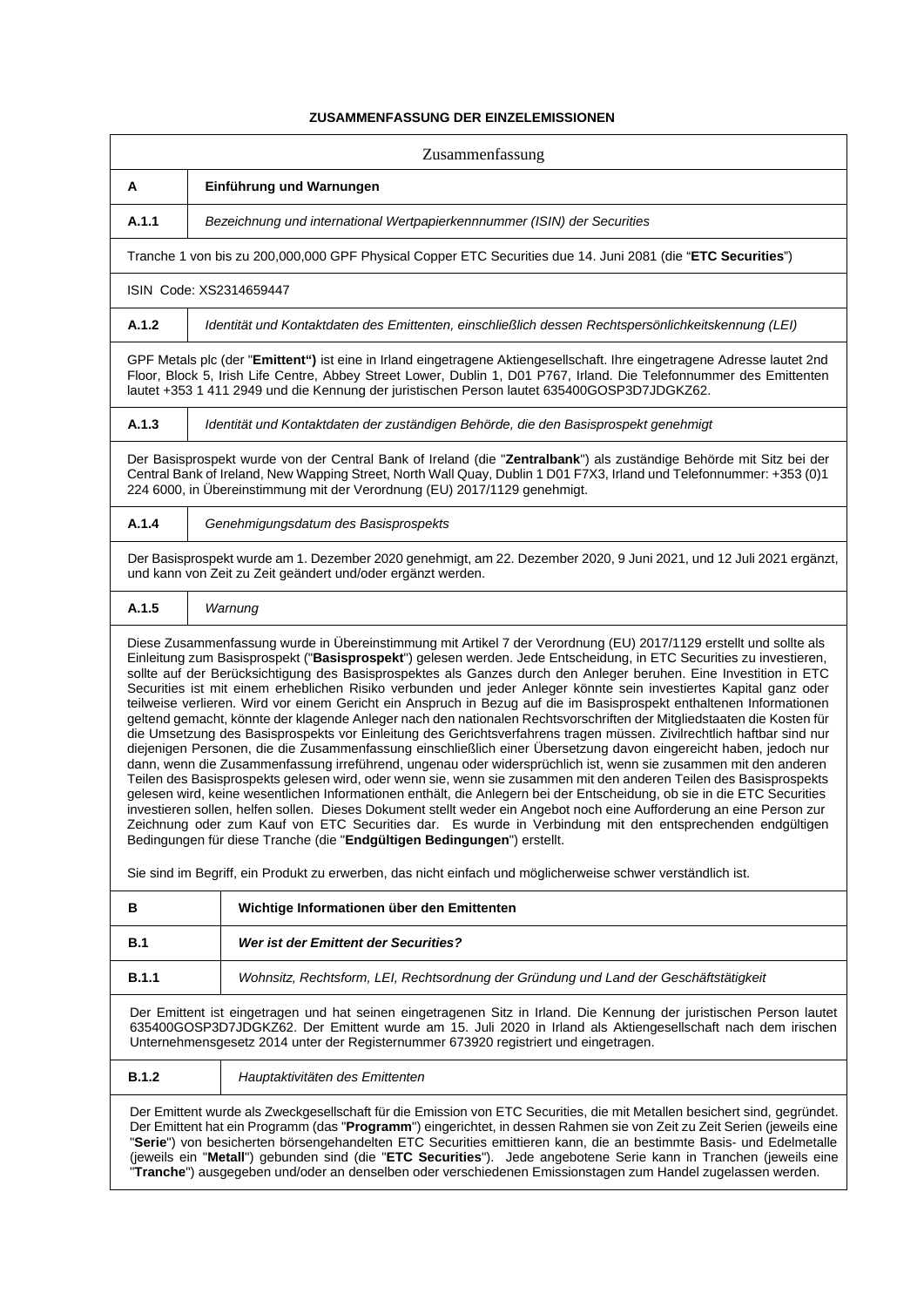| <b>B.1.3</b> | Bedeutende Aktionäre                                                                                                                                                                                                                                                                                                                                                                                                                                                                                                                                                                                                                                                                                                                                                                                                                                                                                                                                                                                                                                                                                                                                                                                                                                                                                                                                                                                                                                                                                                         |
|--------------|------------------------------------------------------------------------------------------------------------------------------------------------------------------------------------------------------------------------------------------------------------------------------------------------------------------------------------------------------------------------------------------------------------------------------------------------------------------------------------------------------------------------------------------------------------------------------------------------------------------------------------------------------------------------------------------------------------------------------------------------------------------------------------------------------------------------------------------------------------------------------------------------------------------------------------------------------------------------------------------------------------------------------------------------------------------------------------------------------------------------------------------------------------------------------------------------------------------------------------------------------------------------------------------------------------------------------------------------------------------------------------------------------------------------------------------------------------------------------------------------------------------------------|
|              | Der Emittent verfügt über ein genehmigtes Aktienkapital von 25.000 € Der Emittent hat 25.000 Stammaktien ausgegeben,<br>die alle voll eingezahlt sind. Alle diese ausgegebenen Stammaktien werden von Apex TSI Limited (der<br>"Aktientreuhänder") gemäß den Bedingungen einer Treuhanderklärung vom 2. November 2020 gehalten, nach der der<br>Aktientreuhänder sie treuhänderisch für wohltätige Zwecke hält. Der Aktientreuhänder hat kein wirtschaftliches Interesse<br>und zieht keinen Nutzen (abgesehen von seinen Gebühren für seine Tätigkeit als Aktientreuhänder) aus seinem Besitz der<br>Aktien an den Emittenten.                                                                                                                                                                                                                                                                                                                                                                                                                                                                                                                                                                                                                                                                                                                                                                                                                                                                                              |
| <b>B.1.4</b> | Hauptgeschäftsführung                                                                                                                                                                                                                                                                                                                                                                                                                                                                                                                                                                                                                                                                                                                                                                                                                                                                                                                                                                                                                                                                                                                                                                                                                                                                                                                                                                                                                                                                                                        |
|              | Michael Carroll, Rhys Owens                                                                                                                                                                                                                                                                                                                                                                                                                                                                                                                                                                                                                                                                                                                                                                                                                                                                                                                                                                                                                                                                                                                                                                                                                                                                                                                                                                                                                                                                                                  |
| <b>B.1.5</b> | Identität der Abschlussprüfung                                                                                                                                                                                                                                                                                                                                                                                                                                                                                                                                                                                                                                                                                                                                                                                                                                                                                                                                                                                                                                                                                                                                                                                                                                                                                                                                                                                                                                                                                               |
|              | Grant Thornton Ireland, 13-18, City Quay, Dublin Docklands, Dublin, D02 ED70, Irland                                                                                                                                                                                                                                                                                                                                                                                                                                                                                                                                                                                                                                                                                                                                                                                                                                                                                                                                                                                                                                                                                                                                                                                                                                                                                                                                                                                                                                         |
| B.2          | Was sind die wichtigsten Finanzinformationen über den Emittenten?                                                                                                                                                                                                                                                                                                                                                                                                                                                                                                                                                                                                                                                                                                                                                                                                                                                                                                                                                                                                                                                                                                                                                                                                                                                                                                                                                                                                                                                            |
|              | Die Finanzberichte sind noch nicht verfügbar. Zum Zeitpunkt dieser Zusammenfassung hat der Emittent noch keine<br>geprüften Jahresabschlüsse veröffentlicht.                                                                                                                                                                                                                                                                                                                                                                                                                                                                                                                                                                                                                                                                                                                                                                                                                                                                                                                                                                                                                                                                                                                                                                                                                                                                                                                                                                 |
| B.3          | Was sind die für den Emittenten spezifischen Hauptrisiken?                                                                                                                                                                                                                                                                                                                                                                                                                                                                                                                                                                                                                                                                                                                                                                                                                                                                                                                                                                                                                                                                                                                                                                                                                                                                                                                                                                                                                                                                   |
| 2.           | 1. Zweckgesellschaft. Der Emittent ist eine Zweckgesellschaft, deren einzige Aufgabe darin besteht, das Programm<br>einzurichten, die ETC Securities zu emittieren, das zugrundeliegende Metall für jede Serie über die Depotbank zu halten und<br>seine Verpflichtungen gemäß den Transaktionsdokumenten einzugehen und zu erfüllen. Als solche verfügt der Emittent über<br>keinerlei Vermögenswerte außer (i) den kleinen Geldbeträgen, die durch die Emission von Aktien aufgebracht werden, (ii) den<br>Gebühren (falls zutreffend), die im Zusammenhang mit der Emission von ETC Securities jeder Serie von ETC Securities von Zeit<br>zu Zeit an ihn zu zahlen sind, und (iii) allen Rechten, Eigentum oder anderen Vermögenswerten, auf denen die im Rahmen des<br>Programms ausgegebenen ETC Securities gesichert sind. Wenn die Vermögenswerte, durch die eine Serie von ETC Securities<br>besichert ist, nicht ausreichen, um die von dem Emittenten in Bezug auf diese Serie zu zahlenden Beträge zu erfüllen, stehen dem<br>Emittenten keine anderen<br>Vermögenswerte zur Verfügung, um diese Zahlungen zu leisten. Unter diesen Umständen würden die ETC-Inhaber<br>nicht die vollen Beträge erhalten, die ihnen aufgrund der ETC Securities zustehen, was dazu führen kann, dass die<br>ETC-Inhaber weniger oder wesentlich weniger als ihre ursprüngliche Investition erhalten.<br>Keine Regulierung des Emittenten durch eine Regulierungsbehörde. Der Emittent ist nicht verpflichtet, gemäß              |
|              | den geltenden Wertpapier-, Waren-, Versicherungs- oder Bankgesetzen seiner Gründungsjurisdiktion lizenziert, registriert oder<br>zugelassen zu sein, und wird ohne Aufsicht durch eine Regulierungsbehörde in irgendeiner Jurisdiktion tätig sein. Insbesondere<br>wird der Emittent infolge der Emission der ETC Securities nicht von der Zentralbank reguliert und wird dies auch nicht tun.<br>Daher werden viele der Anforderungen, die mit einer solchen Lizenzierung, Registrierung oder Zulassung verbunden sind (was<br>als zusätzlicher Anlegerschutz angesehen werden kann), weder auf den Emittenten noch auf die ETC Securities anwendbar sein.                                                                                                                                                                                                                                                                                                                                                                                                                                                                                                                                                                                                                                                                                                                                                                                                                                                                  |
| 3.           | Insolvenz. Ungeachtet der in Bedingung 6 (Beschränkungen) der ETC Securities beschriebenen Beschränkungen<br>und der Bestimmungen über die beschränkte Rückgriffsmöglichkeit und das Verbot des Konkursverfahrens, sollte der Emittent<br>ausstehende Verbindlichkeiten gegenüber Dritten haben, die er nicht erfüllen kann, oder sollten sich die Bestimmungen über die<br>beschränkte Rückgriffsmöglichkeit oder das Verbot der Rückgriffsmöglichkeit in einer bestimmten Rechtsordnung als nicht<br>durchsetzbar erweisen und der Emittent infolgedessen nach dem Recht eines Landes, das für ihn oder eines seiner<br>Vermögenswerte zuständig ist, zahlungsunfähig wird oder für zahlungsunfähig erklärt wird, können die Insolvenzgesetze dieses<br>Landes die Gültigkeit der Ansprüche von ETC-Inhabern bestimmen und können ETC-Inhaber an der Durchsetzung ihrer Rechte<br>hindern oder die Durchsetzung verzögern. Insbesondere kann die zugunsten des Sicherheitentreuhänders geschaffene Sicherheit<br>je nach der betreffenden Rechtsordnung und der Art der Vermögenswerte und des Wertpapiers beiseitegelegt werden oder im<br>Rang hinter bestimmten anderen Gläubigern zurückstehen, und die Vermögenswerte, die Gegenstand dieser Sicherheit sind,<br>können auf eine andere Person übertragen werden, die frei von dieser Sicherheit ist, mit dem Ergebnis, dass der Emittent nicht<br>über ausreichende Vermögenswerte verfügt, um seine Verpflichtungen aus den ETC Securities vollständig zu erfüllen. |
| 4.           | Keine Bankeinlage. Der Emittent wird aufgrund der Emission der ETC Securities nicht von der Zentralbank reguliert.<br>Jegliche Investition in die ETC Securities hat nicht den Status einer Bankeinlage in Irland und fällt nicht in den<br>Anwendungsbereich des von der Zentralbank betriebenen Einlagensicherungssystems.                                                                                                                                                                                                                                                                                                                                                                                                                                                                                                                                                                                                                                                                                                                                                                                                                                                                                                                                                                                                                                                                                                                                                                                                 |
| C            | Hauptinformationen über die Securities                                                                                                                                                                                                                                                                                                                                                                                                                                                                                                                                                                                                                                                                                                                                                                                                                                                                                                                                                                                                                                                                                                                                                                                                                                                                                                                                                                                                                                                                                       |
| C.1          | Was sind die Hauptmerkmale der Securities?                                                                                                                                                                                                                                                                                                                                                                                                                                                                                                                                                                                                                                                                                                                                                                                                                                                                                                                                                                                                                                                                                                                                                                                                                                                                                                                                                                                                                                                                                   |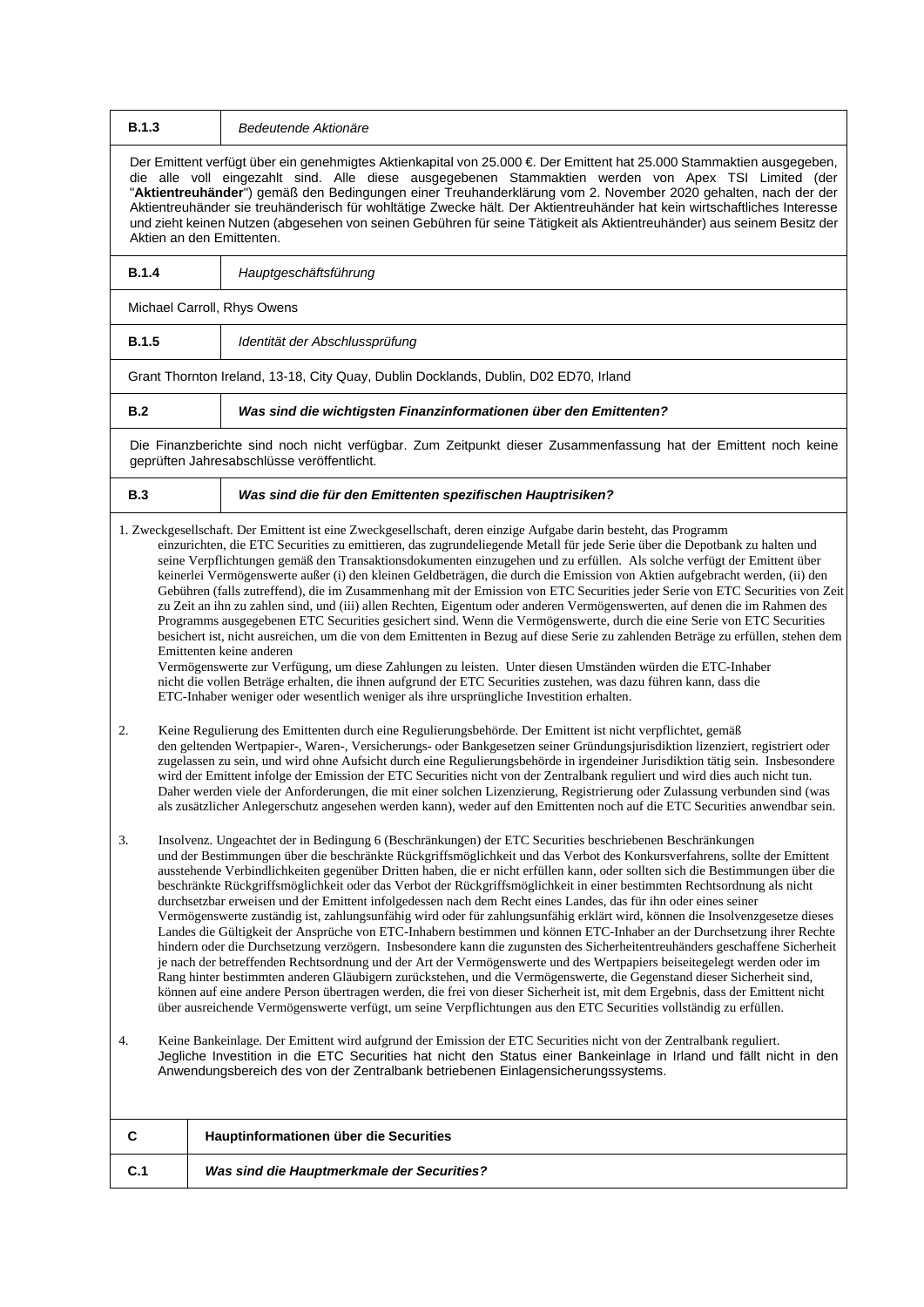| C.1.1 | Art, Gattung und ISIN                                                                                                                                                                                                                                                                                                                                                                                                                                                                                                                         |
|-------|-----------------------------------------------------------------------------------------------------------------------------------------------------------------------------------------------------------------------------------------------------------------------------------------------------------------------------------------------------------------------------------------------------------------------------------------------------------------------------------------------------------------------------------------------|
|       | Bei den ETC Securities handelt es sich um gesicherte, begrenzte Rückgriffsverpflichtungen, die mit Metallen unterlegt sind.<br>Jede Serie wird zunächst durch ein globales Namenspapier vertreten, das auf den Namen eines Nominierten für den<br>gemeinsamen Verwahrer als Nominee für den gemeinsamen Verwahrer für Euroclear und Clearstream, Luxemburg,<br>eingetragen und bei diesem hinterlegt wird. Einzelne Securities werden nur unter bestimmten Umständen verfügbar sein.<br>Der ISIN-Code der ETC Securities lautet XS2314659447. |
| C.1.2 | Währung, Stückelung, Nennwert, Anzahl der ausgegebenen Securities und Laufzeit                                                                                                                                                                                                                                                                                                                                                                                                                                                                |
|       | $\mathbf{u}$ . The contract of the contract of the contract of the contract of the contract of the contract of the contract of the contract of the contract of the contract of the contract of the contract of the contract of th                                                                                                                                                                                                                                                                                                             |

Die ETC Securities sind in US-Dollar denominiert. Das planmäßige Fälligkeitsdatum der ETC Securities (das "**planmäßige Fälligkeitsdatum")** ist der 14. Juni 2081. Ab dem Emissiondatum dieser Tranche von ETC Securities wird es 524,806 ETC Securities der ausgegebenen Serie geben. Die ETC Securities werden von dem Emittenten so behandelt, als hätten sie eine Mindeststückelung von weniger als 100.000 EUR.

**C.1.3** *Mit den Securities verbundenen Rechten*

*Übersicht*

Die ETC Securities sollen Anlegern ein Engagement in einem Metall ermöglichen, ohne dass das Metall physisch geliefert werden muss. Die Basiswerte für die ETC Securities sind der festgelegte Kupferpool (das "**Metall**"), der von Zeit zu Zeit in den entsprechenden Depotkonten des Emittenten bei der Depotbank des Programms verbucht wird. Jedes einzelne der ETC Securities bezieht sich auf eine bestimmte, in den Endgültigen Bedingungen festgelegte Gewichtsmenge Metall, die als "**Metallberechtigung**" pro ETC Security bezeichnet wird. Es wird erwartet, dass ein solcher Pool zu einem beliebigen Zeitpunkt eine Metallmenge umfasst, die nicht geringer ist als die Summe der Metallberechtigung für alle ausstehenden ETC Securities der Serie. Der in den Endgültigen Bedingungen für die erste Tranche der Serie angegebene Metallanspruch (der "**Anfängliche Metallanspruch**") wird täglich um ein Verhältnis (die "**Gesamtkostenquote**") reduziert, ist der von Apex Fund Services (Irland) Limited (der "**Verwalter**") festgelegte Prozentsatz, der erforderlich ist, um die Zahlung der Betriebsgebühr an den Arrangeur durch den Emittenten in Bezug auf die von dem Emittenten an seine Dienstleister in Bezug auf die Serie zu zahlenden Gebühren und Aufwendungen (die "**Betriebsgebühr**") zu finanzieren, unter der Annahme, dass der Tagessatz der in den Endgültigen Bedingungen festgelegte Jahressatz geteilt durch 365 (oder 366 in einem Schaltjahr) ist und entsprechend angewendet wird.

Das Metall wird von Atomyze AG. (oder einem Nachfolger oder Ersatz) (die "**Depotbank**") für den Emittenten gehalten und auf getrennten off-warrant-Konten zur Metalllagerung (die "**Off-Warrant-Konten**") im Namen des Emittenten bei der Depotbank verwahrt, im Namen der Depotbank im Namen des Emittenten bei der Metaal Transport B.V. (die "**primären Unterdepotbank**") oder im Namen der Depotbank oder einer primären Unterdepotbank bei anderen Unterdepotbanken, die von der Depotbank oder einer primären Unterdepotbank, welche eine andere primäre Unterdepotbank sein kann (jeder einzelne eine "**Unterdepotbank**") ernannt wurden, und wird auf einer "auf Lager" Basis gehalten. Dies bedeutet, dass jedes spezifisch identifizierte physische Bündel von Basismetall, das für den Emittenten gehalten wird, eine von der LME zugelassene Marke ist, die den anwendbaren physischen LME-Kontraktspezifikationen für das betreffende Basismetall entspricht, und gemäß einer Vereinbarung mit einem LME-zugelassenen Lagerhaus off-warrant gelagert wird, sowie die Bestimmungen enthält, nach denen der Metalleigentümer das Lagerhaus anweisen kann, das Metall jederzeit auf Warrant zu stellen. Konnossemente, die Metall im Transit verbriefen, oder LME Warrants, die LME-Chargen des Metalls repräsentieren, können auch bei der Abwicklung von Zeichnungen der ETC Securities geliefert und von der Depotbank bei einer primären Unterdepotbank oder einer Unterdepotbank im Namen des Emittenten vorübergehend gehalten werden, bis diese Konnossemente oder LME Warrants in physisches Metall umgetauscht werden können

Ein Teil des zugrundeliegenden Metalls wird regelmäßig von den Off-Warrant-Konten abgezogen und von Global Palladium Fund, LP oder einem anderen Unternehmen, das als Metall-Gegenpartei in Bezug auf die Serie fungiert (jeweils eine "**Metall-Gegenpartei"),** im Namen des Emittenten verkauft und die Erlöse daraus an den Emittenten oder seine Order zur Finanzierung der Zahlung der Betriebsgebühr gezahlt.

#### *Zinsen*

Die ETC Securities werden keine periodischen Zinsen zahlen. Der Vorzeitige Rückzahlungsbetrag bzw. der Endgültige Rückzahlungsbetrag (jeweils wie unten definiert) kann einen Zinsrückzahlungsaufschlag in dem Umfang enthalten, in dem der Vorzeitige Rückzahlungsbetrag bzw. der Endgültige Rückzahlungsbetrag den in den Endgültigen Bedingungen festgelegten Preis pro ETC Security (der "**Emissionspreis**") für die erste Tranche der betreffenden Serie am Emissionstag dieser Tranche (der "**Emissionstag der Serie**") übersteigt.

# *Rückzahlung*

Jedes ETC Security gibt dem Inhaber (jeweils ein "**ETC-Inhaber**") das Recht, bei seiner Rückzahlung die entsprechende Zahlung zu erhalten. Die betreffende Metallgegenpartei wird angewiesen, das zugrundeliegende Metall während des in den Bedingungen festgelegten Veräußerungszeitraums (der "**Rückzahlungs-Veräußerungszeitraum**") im Namen des Emittenten zu liquidieren und den Nettoveräußerungserlös des zugrundeliegenden Metalls auf das von der Bank of New York Mellon, London Branch als Kontobank (die "**Kontobank**") geführte Geldkonto für die Serie (das "**Emittenten-**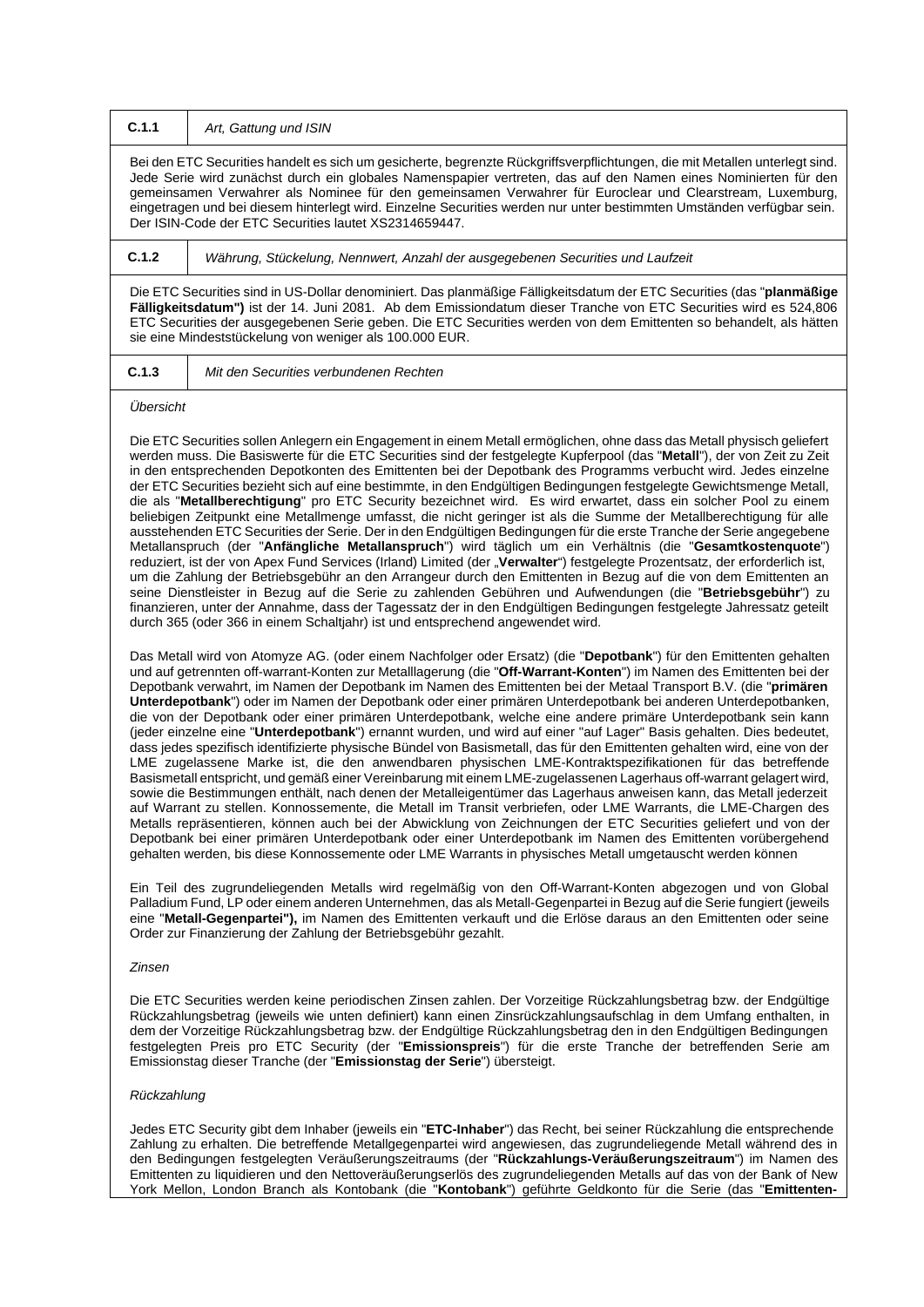**Geldkonto**") zu zahlen, wie von Apex Fund Services (Ireland) Limited als Programmverwalter (der "**Verwalter**") zur Weiterleitung der Zahlung an die ETC-Inhaber angewiesen.

## *Endgültige Rückzahlung*

Alle ETC Securities, die nicht zuvor zurückgekauft oder annulliert wurden, werden am Planmäßigen Fälligkeitstag durch Zahlung des "**Endrückzahlungsbetrags**" in Bezug auf diese ETC Securities zurückgezahlt (wobei es sich um einen Betrag in US-Dollar pro ETC Security handelt, der vom Verwalter festgelegt wird, gleich dem Produkt aus (a) dem Metallanspruch zu dem Zeitpunkt, der 40 Geschäftstage vor dem geplanten Fälligkeitsdatum (dem "**Endrücknahme-Bewertungstag**") liegt, und (b) dem Durchschnittspreis (ausgedrückt in USD), den der Verwalter jeder Tonne Metall, die am Endrücknahme-Bewertungstag auf den Off-Warrant-Konten gehalten wird, sowie jeglichem Metall, das durch ein Konnossement oder ein LME Warrant im Auftrag des Emittenten gehalten wird (das "zugrundeliegende Metall"), auf der Grundlage des Endrücknahme-Bewertungstages zuweist:(1) dem Erlös, der für jedes zugrundeliegende Metall erzielt wurde, das während der Rückkauf-Veräußerungsperiode verkauft wurde, zuzüglich eines anteiligen Betrags aller Zinsen, die auf den Erlös einer solchen Veräußerung erhalten wurden, abzüglich aller negativen Zinsen und abzüglich aller Kosten, Gebühren und Kosten, die dem Emittenten in Bezug auf einen solchen Rückkauf entstanden sind oder noch entstehen werden, und (2) dem Referenzpreis für das Metall, wie er in der entsprechenden Preisquelle für diese Serie (oder einer Nachfolge- oder Ersatzpreisquelle) in Bezug auf zugrundeliegendes Metall, das während dieses Zeitraums nicht verkauft wurde, veröffentlicht wird (der "**Durchschnittliche Metallverkaufspreis**") und vorbehaltlich eines Mindestbetrags von 10 Prozent des Emissionspreises pro ETC Securities am Emissionstag der Serie (der "**Nominalbetrag**") zuzüglich eines Betrags in Höhe von 1 Prozent des Nominalbetrags (der "**Spezifizierte Zinsbetrag**")

#### *Optionale Rückzahlung in Gänze*

Die ETC Securities jeder Serie können auch nach Wahl des Emittenten jederzeit und aus beliebigem Grund mit einer Frist von nicht weniger als 30 Kalendertagen gegenüber den ETC-Inhabern ganz oder teilweise zurückgekauft werden (ein "**Rückzahlungsereignis auf Wunsch des Emittenten**")

## *Vorzeitige Rückzahlung*

Ereignisse, die zu einer vorzeitigen Rückzahlung der ETC Securities führen können (jedes und einschließlich eines Rückzahlungsereignisses auf Wunsch des Emittenten, ein "**Vorzeitiges Rückzahlungsereignisses**") sind:

(1) ein MwSt.-Rückzahlungsereignis (bei dem der Emittent nach geltendem Recht verpflichtet ist oder mit hoher Wahrscheinlichkeit verpflichtet sein wird, eine Zahlung in Bezug auf die MwSt. zu leisten oder sich für die MwSt. registrieren zu lassen oder anderweitig die MwSt. abzurechnen);

(2) ein Ersatzloses Ereignis des Dienstleisters (wenn einer der Verwalter, die Depotbank, eine der primären Unterdepotbanken, die Hauptzahlstelle, alle autorisierten Teilnehmer und/oder jede der Metall-Gegenparteien zurücktritt oder ihre Bestellung in Bezug auf die ETC Securities aus irgendeinem Grund beendet wird und innerhalb eines bestimmten Zeitraums kein Nachfolger oder Ersatz ernannt wurde); oder

(3) ein Marktwert-Rückzahlungsereignis (bei dem der vorherrschende Barwert pro ETC Security weniger als oder gleich 20 Prozent des Emissionspreises pro ETC Security am Emissionstag der Serie während eines bestimmten Zeitraums beträgt).

Tritt ein Vorzeitiger Rückzahlungsereignis ein (einschließlich eines Rückzahlungsereignis auf Wunsch des Emittenten), werden alle ETC Securities, die zuvor nicht zurückgezahlt oder gekauft oder annulliert wurden, am Abrechnungstag der Vorzeitigen Rückzahlung durch Zahlung des entsprechenden "**Vorzeitigen Rückzahlungsbetrags**" in Bezug auf solche ETC Securities zurückgezahlt, wobei es sich um einen auf USD lautenden Betrag pro ETC Securities handelt, der vom Verwalter festgelegt wird und dem Produkt aus : (a) dem Metallanspruch zum "**Vorzeitigen Rückzahlungs-Handelstag**" (vorbehaltlich eines anwendbaren Aufschubs der frühere der folgenden Zeitpunkte: (i) das Datum des Eintritts eines Vorzeitigen Rückzahlungsereignisses und (ii) das Datum einer Benachrichtigung über das Eintreten eines Verzugsereignisses (wie unten definiert)) und (b) dem durchschnittlichen Metallverkaufspreis für den Rückzahlungs-Veräußerungszeitraum, vorbehaltlich eines Mindestbetrags des Nennbetrags zuzüglich des festgelegten Zinsbetrag.

#### *Rückkaufoption für autorisierte Teilnehmer*

Wenn ein autorisierter Teilnehmer seine Option ausübt, den Emittenten zum Rückkauf von ETC Securities zu verpflichten, indem er dem Verwalter einen Rückkaufauftrag gemäß den geltenden Verfahren vorlegt, kauft der Emittent diese ETC Securities von diesem autorisierten Teilnehmer zurück, indem er die Lieferung durch eine Metall-Gegenpartei von (je nach Bedarf des Emittenten und entsprechend der Mitteilung an die autorisierten Teilnehmer nach Annahme des relevanten Rückkaufantrags) entweder: (i) einer Menge in USD gleichwertig dem gesamten Metallanspruch (abgerundet auf 0,001 der nächstliegenden Handelseinheit) der zurückgekauften ETC Securities, wie sie durch den Verwalter auf Grund des relevanten Metallreferenzpreises entsprechend des Rückkaufdatums festgelegt wurden, auf das spezifische Geldkonto des autorisierten Teilnehmers; oder (ii) die höchstmögliche, noch als praktikabel geltende ganzheitliche Menge an LME Warrants, die eine Metallmenge mit einer Gewichtsentsprechung des gesamten Metallanspruches (abgerundet auf 0,001 der nächstliegenden Handelseinheit) der zum Rückkaufhandelsdatum zurückgekauften ETC Securities nachweisen, und eine Geldzahlung in USD im Einklang mit an den autorisierten Teilnehmer fälligen Anteil von Metallansprüchen, die nicht als ganzheitliche LME Warrants (festgelegt durch die Metall-Gegenpartei auf Grundlage des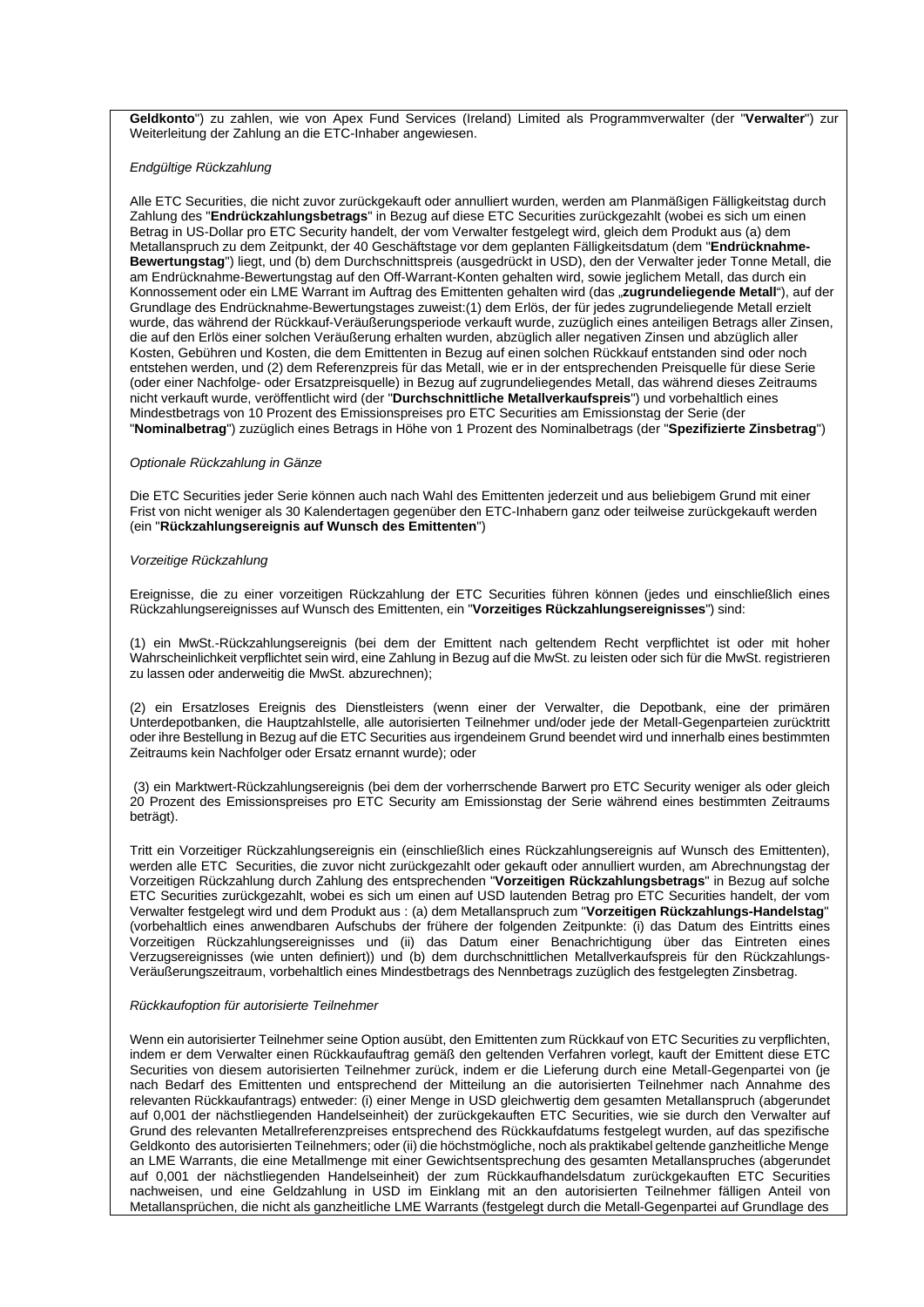relevanten Metallreferenzpreises entsprechend des Rückkaufhandelsdatums) geliefert werden können, sowie eine festgelegte Menge bezüglich aufgelaufener Mieten für gelieferte LME Warrants bis einschließlich des Rückkaufabrechnungsdatums auf das angegebene Geldkonto des autorisierten Teilnehmers beschafft.

#### *Verzugsereignisse*

Tritt eines der folgenden Ereignisse ("**Verzugsereignisse**") ein, so hat der Treuhänder, sofern er entsprechend angewiesen wird, dem Emittenten nach eigenem Ermessen mitzuteilen (eine "**Verzugsrückzahlungsanzeige**"), dass die ETC Securities fällig und zahlbar sind und sofort fällig werden, falls der Emittent eine oder mehrere seiner wesentlichen Verpflichtungen (mit Ausnahme einer Zahlungsverpflichtung) aus den ETC Securities, den Wertpapierdokumenten oder der Treuhandurkunde nicht erfüllt oder einhält, wobei die Nichterfüllung nicht innerhalb von 30 Kalendertagen behoben werden kann oder, falls sie nach Ansicht des Treuhänders nicht behoben werden kann, nicht innerhalb von 30 Kalendertagen behoben wird; falls eine Anordnung durch ein zuständiges Gericht oder ein Beschluss zur Liquidation oder Auflösung des Emittenten getätigt wurde, außer zum Zwecke der Fusion, Verschmelzung, Konsolidierung, Reorganisation oder einer anderen ähnlichen Vereinbarung zu Bedingungen, die zuvor schriftlich vom Treuhänder oder durch einen außerordentlichen Beschluss genehmigt wurden; oder falls ein Prüfer für den Emittenten ernannt wird.

#### *Quellensteuer*

Alle Zahlungen in Bezug auf die ETC Securities erfolgen nach Abzug und unter Berücksichtigung etwaiger Einbehalte oder Abzüge für oder aufgrund von Steuern. Für den Fall, dass auf Zahlungen in Bezug auf die ETC Securities ein Steuerrückbehalt, eine Steuerermäßigung oder ein Steuerabzug für oder aufgrund von Steuern angewendet wird, unterliegen die ETC-Inhaber einer solchen Steuer oder Ermäßigung oder einem solchen Abzug und sind nicht berechtigt, Beträge zum Ausgleich einer solchen Steuer oder Ermäßigung oder eines solchen Abzugs zu erhalten. Kein Verzugsfall tritt infolge eines solchen Einbehalts oder einer solchen Ermäßigung oder eines solchen Abzugs ein.

#### *Geltendes Recht*

Die ETC Securities werden dem irischen Recht unterliegen. Die Sicherheits-Treuhandurkunde nach englischem Recht und die Kontobankvereinbarung unterliegen englischem Recht. Alle anderen Transaktionsdokumente im Zusammenhang mit dem Programm unterliegen irischem Recht.

**C.1.4** *Rang der Wertpapiere in der Kapitalstruktur des Emittenten bei Insolvenz*

Die ETC Securities sind besicherte, begrenzte Rückgriffsverpflichtungen des Emittenten, und die ETC Securities einer Serie sind jederzeit pari passu und ohne Präferenz untereinander. Die Verpflichtungen des Emittenten hieraus sind durch die Schuldverschreibung besichert.

#### Sicherheit

Die ETC Securities jeder Serie werden durch Sicherheitsrechte besichert, die gemäß einer Sicherheits-Treuhandurkunde nach irischem Recht (die "Sicherheits-Treuhandurkunde nach irischem Recht") und einer Sicherheits-Treuhandurkunde nach englischem Recht (die "Sicherheits-Treuhandurkunde nach englischem Recht") jeweils zugunsten von APEX Corporate Trustees (UK) Limited (der "Sicherheitstreuhänder") für sich selbst und für die anderen in den (nachstehend definierten) Zahlungsprioritäten aufgeführten und zur Zahlung berechtigten Parteien (die "gesicherten Gläubiger") gemäß den Bedingungen der ETC Securities (die "Bedingungen") gewährt werden.

Gemäß der Sicherheits-Treuhandurkunde nach irischem Recht umfasst ein solches Sicherungsrecht:

- i. eine Sicherungsabtretung aller gegenwärtigen und zukünftigen Rechte (aber nicht Verpflichtungen), Titel, Zinsen und Vorteile des Emittenten gegenüber der Depotbank, den primären Unterdepotbanken und jeder der Unterdepotbanken (falls zutreffend) und den Metall-Gegenparteien in Bezug auf das zugrundeliegende Metall gemäß dem Depotvertrag, den primären Unterdepotverträgen und allen Unterdepotverträgen, den Metall-Gegenparteienverträgen und anderweitig;
- ii. eine erste feste Gebühr über und in Höhe des Titels des Emittenten auf jedem zugewiesenen Konto (im Falle einer

Serie, die mit einem Edelmetall unterlegt ist) oder auf einem Sonderkonto (im Falle einer Serie, die mit einem Basismetall unterlegt ist), das gesamte zugrundeliegende Metall, das sich auf den zugewiesenen Konten (im Falle

einer Serie, die mit einem Edelmetall unterlegt ist) oder den Konten außerhalb der Warrants (im Falle einer Serie, die mit einem Basismetall unterlegt ist) befindet, jeder Lagerschein, jeder LME-Warrant und jedes Konnossement, die von Zeit zu Zeit von der Depotbank oder einer primären Unterdepotbank im Namen des Emittenten gehalten werden, sowie alle daraus abgeleiteten Beträge und Vermögenswerte;

iii. eine Sicherungsabtretung aller gegenwärtigen und zukünftigen Rechte (aber nicht Verpflichtungen), Titel, Zinsen und Vorteile des Emittenten an und aus dem Verwaltungsvertrag, den Verträgen mit den autorisierten Teilnehmern, dem Agenturvertrag, dem Verwahrungsvertrag und dem/den Metall-Gegenparteienvertrag(en); und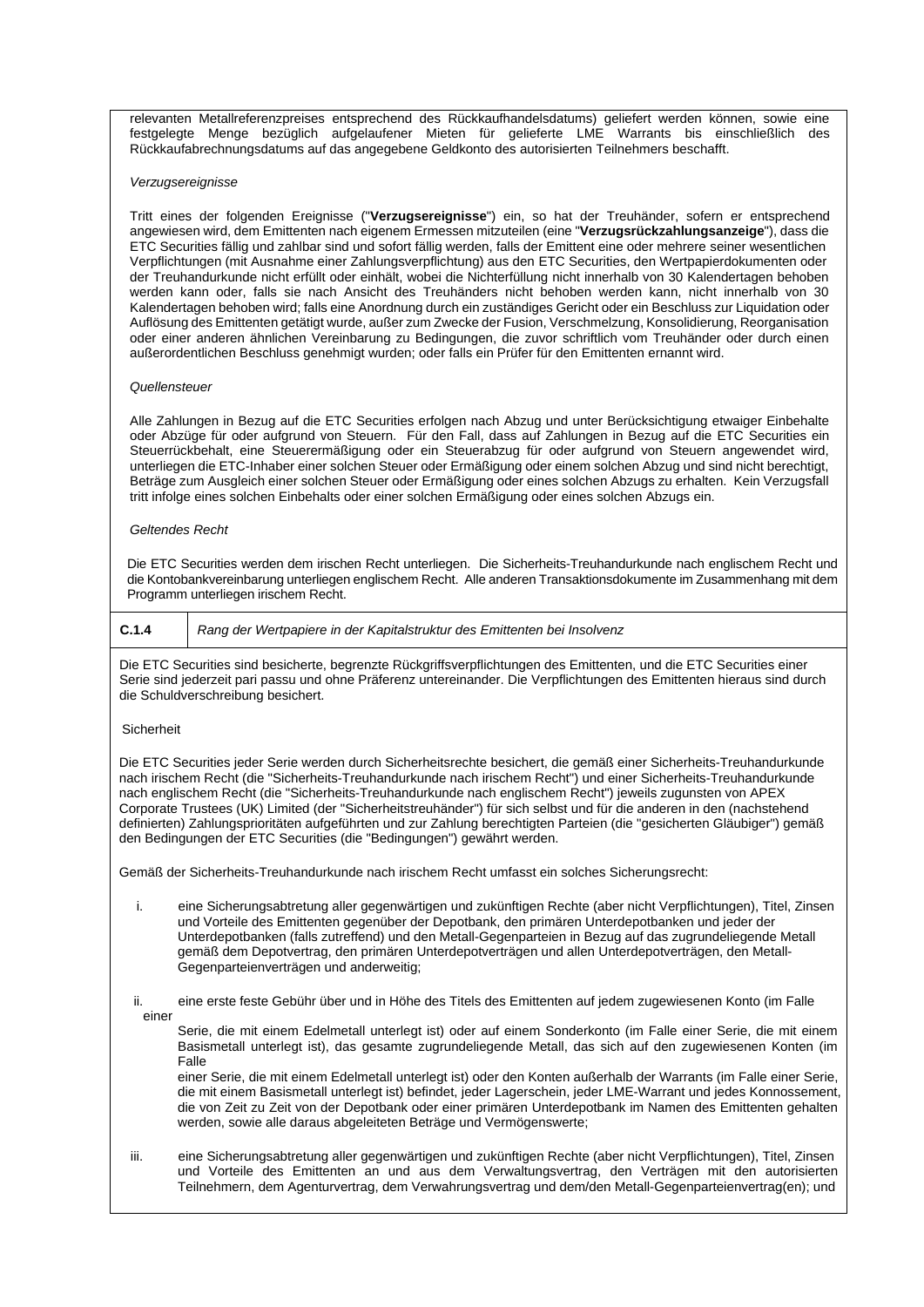Unterdepotbanken und/oder einer oder mehreren Unterdepotbanken oder den Metallgegenparteien gehalten werden, um fällige Zahlungen und/oder Lieferungen in Bezug auf eine gesicherte Emittentenverpflichtung oder eine andere Emittentenverpflichtung in Bezug auf die ETC Securities zu erfüllen, und (II) allen Beträgen, Metall und jedes andere Eigentum, das jetzt oder in Zukunft von den Metall-Gegenparteien im Zusammenhang mit dem Verkauf von TER-Metall oder zugrundeliegendem Metall gemäß den Vereinbarungen der Metall-Gegenpartei(en) gehalten oder erhalten wird,

Gemäß der Sicherheits-Treuhandurkunde nach englischem Recht umfasst ein solches Sicherungsrecht:

- i. eine Sicherungsabtretung aller Rechte (aber nicht Verpflichtungen), Titel, Zinsen und Vorteile des Emittenten, die gegenwärtig und zukünftig in, an und unter dem Kontobankvertrag bestehen; und
- ii. eine erste feste Belastung des Emittenten-Kassenkontos und alle Beträge, die von Zeit zu Zeit auf dem Emittenten-
	- Kassenkonto gutgeschrieben werden (zusammen mit allen von Zeit zu Zeit darauf anfallenden Zinsen und den dadurch repräsentierten Schulden),

(diese Sicherheitsinteressen werden kollektiv als "**Sicherheit**" bezeichnet).

ETC-Inhaber haben aufgrund des Besitzes von ETC Securities keinen Anspruch gegen das gesicherte Eigentum in Bezug auf eine andere Serie von ETC Securities. Die Sicherheit wird nur dann durchsetzbar, wenn die Zahlung des Rückzahlungsbetrags in Bezug auf diese ETC Securities nicht bei Fälligkeit an einem vorzeitigen Rückzahlungsabrechnungstag oder dem geplanten Fälligkeitstag erfolgt.

## *Begrenzter Rückgriff*

In Bezug auf eine Serie von ETC Securities können die Transaktionsparteien und die ETC-Inhaber nur auf das Eigentum des Emittenten, das der Sicherheit unterliegt (das "**gesicherte Eigentum**"), in Bezug auf diese Serie zurückgreifen, wobei stets die Sicherheit und keine anderen Vermögenswerte des Emittenten betroffen sind. Wenn nach der vollständigen Verwertung des gesicherten Eigentums einer solchen Serie und der Verwendung verfügbarer Vermögenswerte eine ausstehende Forderung oder Schuld, Verbindlichkeit oder Verpflichtung des Emittenten in Bezug auf diese Serie unbezahlt bleibt, dann wird diese ausstehende Forderung, Schuld, Verbindlichkeit oder Verpflichtung getilgt, und der Emittent hat diesbezüglich keine Schulden zu begleichen. Sobald das gesicherte Eigentum verwertet und der Nettoerlös verteilt wurde, darf keine der Parteien oder eine in ihrem Namen handelnde Person weitere Schritte gegen den Emittenten unternehmen, um weitere Beträge einzuziehen, und der Emittent hat keine Schulden in Bezug auf diese Beträge.

## *Zahlungsprioritäten*

Bei einer etwaigen Geltendmachung der Schuldverschreibungen werden die Ansprüche der Inhaber von ETC Securities und der anderen gesicherten Gläubiger in Bezug auf die ETC Securities einer Serie gemäß den in den Bedingungen der ETC Securities festgelegten Zahlungsprioritäten (die "**Zahlungsprioritäten**") rangieren, daher werden die Rechte der ETC-Inhaber entsprechend rangieren. Infolge solcher Bestimmungen erhalten die ETC-Inhaber möglicherweise nicht den in Bezug auf ETC<br>Securities zu zahlenden Endrückzahlungsbetrag oder Vorzeitige Rückzahlungsbetrag in voller Höhe Securities zu zahlenden Endrückzahlungsbetrag oder Vorzeitige Rückzahlungsbetrag in voller Höhe.

**C.1.5** *Beschränkungen der freien Übertragbarkeit der Securities*

Die Verteilung des Basisprospektes und das Angebot oder der Verkauf der ETC Securities kann in bestimmten Rechtsordnungen gesetzlich eingeschränkt sein. Personen, in deren Besitz der Basisprospekt oder etwaige Endgültige Bedingungen gelangen, sind verpflichtet, sich über solche Beschränkungen zu informieren und diese zu beachten. Anteile an ETC Securities, die in einem Clearingsystem gehandelt werden, werden in Übereinstimmung mit den Verfahren und Vorschriften dieses Clearingsystems übertragen. Die ETC Securities wurden und werden nicht gemäß dem United States Securities Act von 1933 in der jeweils gültigen Fassung (der "**Securities Act**") registriert. Vorbehaltlich bestimmter Ausnahmen dürfen ETC Securities weder innerhalb der Vereinigten Staaten noch an US-Personen angeboten, verkauft oder geliefert werden.

# **C.2** *Wo werden die Securities gehandelt?*

Es wurde ein Antrag auf Zulassung der ETC Securities an die London Stock Exchange, die Deutschen Börse und Borsa Italiana für die Zulassung der ETC Securities zum Handel an deren geregeltem Markt und/oder Hauptmärkten gestellt. Die Notierung der ETC Securities an weiteren Börsen und die Zulassung der ETC Securities zum Handel an weiteren Märkten kann von Zeit zu Zeit beantragt werden.

**C.3** *Was sind die für die Securities spezifischen Hauptrisiken?*

Die ETC Securities sind nicht kapitalgeschützt und stellen eine hochriskante Anlage dar. Den ETC-Inhabern wird weder die Rückzahlung des investierten Kapitals noch die Zahlung von Zinsen zugesichert.

ii. Der auf die ETC Securities zu zahlende Endrückzahlungsbetrag und Vorzeitige Rückzahlungsbetrag hängt ab von (a) den Preisen, zu denen die betreffende Metallgegenpartei im Namen des Emittenten das zugrundeliegende Metall nach dem Endrückzahlungs-Bewertungstag bzw. einem Vorzeitige Rückzahlungs-Handelstag verkaufen kann, und (b) in Bezug auf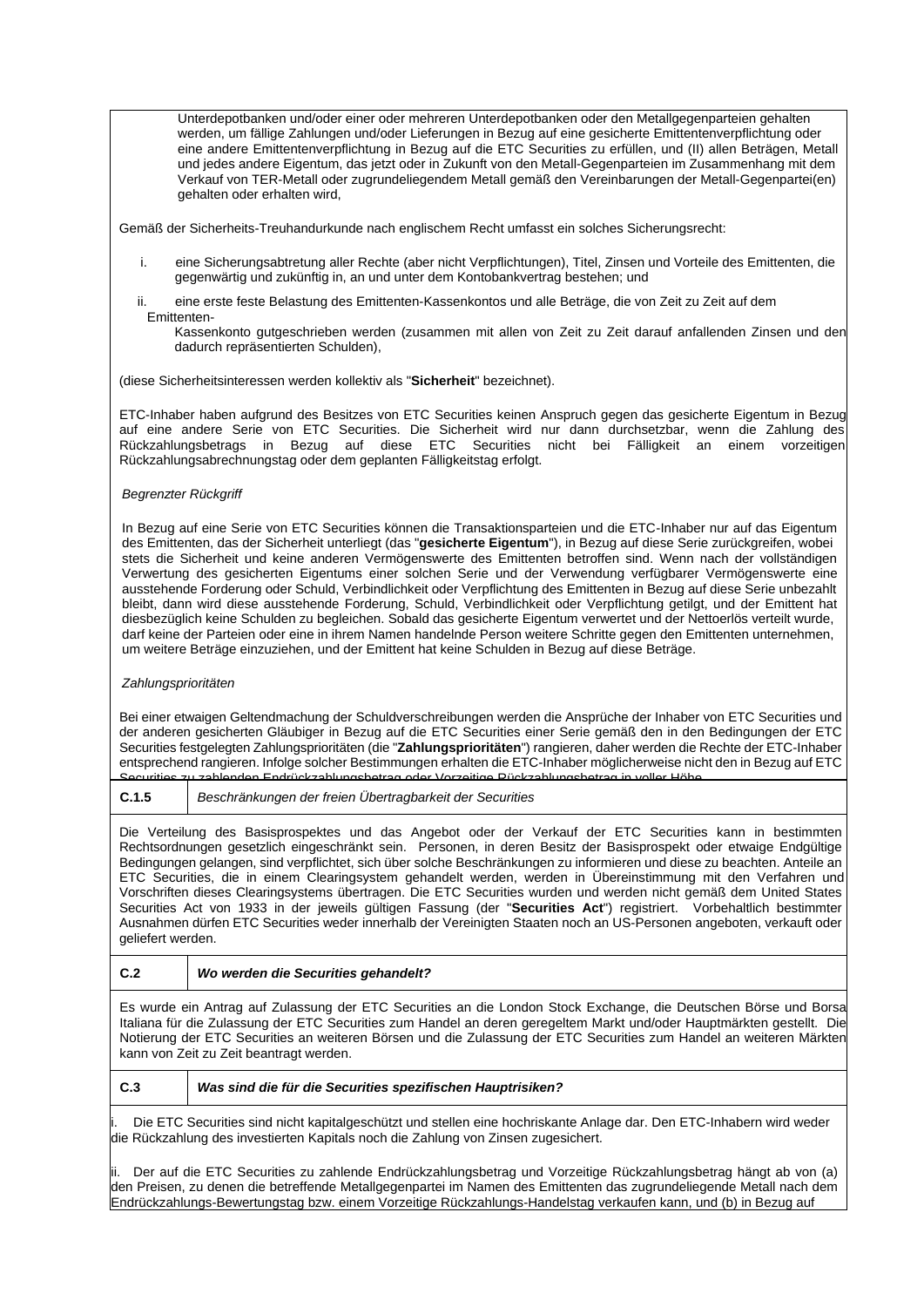jedes zugrundeliegende Metall, das während des betreffenden Rückzahlungs-Veräußerungszeitraums nicht verkauft werden konnte, dem betreffenden Metallreferenzpreis für dieses zugrundeliegende Metall zu diesem Zeitpunkt.

iii. Der Metallanspruch pro ETC Securities unterliegt dem Abzug der Gesamtkostenquote. Es kann nicht garantiert werden, dass Erhöhungen des Marktpreises des zugrundeliegenden Metalls für eine Serie die Gesamtkostenquote, um die der Metallanspruch reduziert wird, übersteigen werden, was bedeutet, dass der Wert der Anlage eines ETC-Inhabers im Laufe der Zeit sinken könnte.

iv. Die ETC Securities jeder Serie sind besicherte, begrenzte Rückgriffsverpflichtungen des Emittenten. Die ETC-Inhaber und andere Transaktionsparteien können in Bezug auf die ETC Securities nur auf das gesicherte Eigentum und nicht auf andere Vermögenswerte des Emittenten zurückgreifen. Wenn nach der vollständigen Verwertung des gesicherten Eigentums in Bezug auf die ETC Securities und der Verwendung der verfügbaren Erlöse gemäß den Zahlungsprioritäten eine ausstehende Forderung unbezahlt bleibt, dann wird diese Forderung getilgt, und der Emittent hat diesbezüglich keine Schulden zu begleichen.

Die Fähigkeit des Emittenten, seinen Verpflichtungen im Rahmen der ETC Securities nachzukommen, hängt von der Zahlung aller fälligen Beträge und der Lieferung aller Beträge des zugrundeliegenden Metalls ab, die von der Metallgegenpartei und allen anderen Dienstleistern an den Emittenten in Bezug auf die ETC Securities geliefert werden, die die entsprechenden Zahlungen und/oder Lieferungen an den Emittenten vornehmen. Der Emittent und die ETC-Inhaber sind dem Kreditrisiko der Metall-Gegenpartei, der Depotbank, der primären Unterdepotbanken, etwaiger Unterdepotbanken und der Kontobank ausgesetzt.

vi. Der Wert der ETC Securities und der in Bezug auf die ETC Securities zu zahlende Betrag sind an die Wertentwicklung des zugrunde liegenden Metalls gebunden. Der Kurs des zugrundeliegenden Metalls kann ebenso schnell fallen wie er steigen kann und Anleger erhalten den investierten Betrag möglicherweise nicht zurück und riskieren, ihre gesamte Investition zu verlieren. Metallpreise sind im Allgemeinen volatiler als die Preise in anderen Anlageklassen. Die vergangene Wertentwicklung des betreffenden Metalls sollte nicht als Hinweis auf die zukünftige Wertentwicklung dieses Metalls während der Laufzeit einer Serie von ETC Securities, die an dieses Metall gebunden sind, genommen werden. Wenn der Wert des zugrundeliegenden Metalls fällt, verringert dies die in Bezug auf die ETC Securities zu zahlenden Beträge. Falls die Preise des zugrundeliegenden Metalls auf Null oder nahe Null fallen, können ETC-Inhaber einen Teil oder ihre gesamte Anlage verlieren.

vii. Die im Rahmen des Programms emittierten ETC Securities werden von keiner Stelle garantiert, und keine andere Person als der Emittent ist verpflichtet, Zahlungen auf die ETC Securities einer Serie zu leisten. Die ETC Securities haben nicht den Status einer Bankeinlage und fallen nicht in den Anwendungsbereich eines Einlagensicherungssystems oder eines Geldschutzsystems für Kunden und sind nicht durch eine Regierung, Regierungsbehörde oder sonstige Stelle versichert oder garantiert.

viii. Unter bestimmten Umständen kann den Anlegern eine vorzeitige Rückzahlung der ETC Securities auferlegt werden, was dazu führen kann, dass die ETC Securities früher als gewünscht zurückgezahlt werden. Eine Rückzahlung aufgrund eines Verzugsereignisses oder eines vorzeitigen Rückzahlungsereignisses würde unabhängig vom dann aktuellen Kurs des zugrundeliegenden Metalls erfolgen. Es kann nicht garantiert werden, dass der Vorzeitige Rückzahlungsbetrag größer oder gleich dem von einem ETC-Inhaber investierten Betrag ist.

ix. Jegliches zugrundeliegende Metall wird von der Depotbank oder im dessen Auftrag auf einem Konto eines von LME zugelassenen Lagerhausgrundstücks einer primären Unterdepotbank oder Unterdepotbank gelagert. Es besteht das Risiko, dass das einer Serie von ETC Securities zugrunde liegende Metall verloren gehen, gestohlen oder beschädigt werden könnte und der Emittent nicht in der Lage wäre, seinen Verpflichtungen in Bezug auf die ETC Securities nachzukommen. Es kann nicht garantiert werden, dass der Emittent in der Lage sein wird, das zugrundeliegende Metall (ganz oder teilweise) rechtzeitig zu erhalten und/oder zu verwerten. Im Falle der Insolvenz der Depotbank, einer primären Unterdepotbank oder Unterdepotbank kann ein Liquidator versuchen, den Zugang zu den zugrundeliegenden Metallen, die in allen von der Depotbank, der primären Unterdepotbank oder Unterdepotbank geführten Konten gehalten werden, einzufrieren. Obwohl der Emittent in der Lage wäre, das Eigentum an ordnungsgemäß zugeteilten zugrundeliegenden Metallen zu beanspruchen, könnten dem Emittenten im Zusammenhang mit der Geltendmachung solcher Ansprüche Kosten entstehen, und die Geltendmachung eines solchen Anspruchs durch den Liquidator könnte die Rücknahme und Abrechnung von ETC Securities verzögern.

x. ETC Securities können eine lange Laufzeit haben, und das einzige Mittel, durch das ein Anleger den Wert eines ETC Securities vor seinem geplanten Fälligkeitsdatum realisieren kann, kann darin bestehen, es in einer Sekundärmarkt-Transaktion zu seinem damaligen Marktpreis zu verkaufen oder (vorbehaltlich der Erfüllung bestimmter Bedingungen, einschließlich der Zahlung anwendbarer Gebühren) einen Rückkaufauftrag an den Emittenten zu erteilen.

xi. Metall im Transit, nachgewiesen durch ein für den Emittenten verwahrtes Konossement, kann auf dem Weg zu einem durch LME zugelassenes Lagerhaus auf Grund von Naturereignissen wie Stürmen oder anderen schweren Wetterzuständen, durch menschliches Versagen oder andere menschengemachte Handlungen wie Terroranschläge verloren gehen, gestohlen oder beschädigt werden. In einem solchen Fall liegt es am Emittenten (oder der im Auftrag des Emittenten handelnden Depotbank), eine Wertaufholung des verlorenen Metalls beim relevanten Transporteur anzuweisen, dessen Verlust möglicherweise durch die Versicherung des Transporteurs abgedeckt ist. Solche Verfahren können kosten- und zeitintensiv sein und geben keine Garantie, dass der Emittent den Wert des Metalls vollständig aufholt.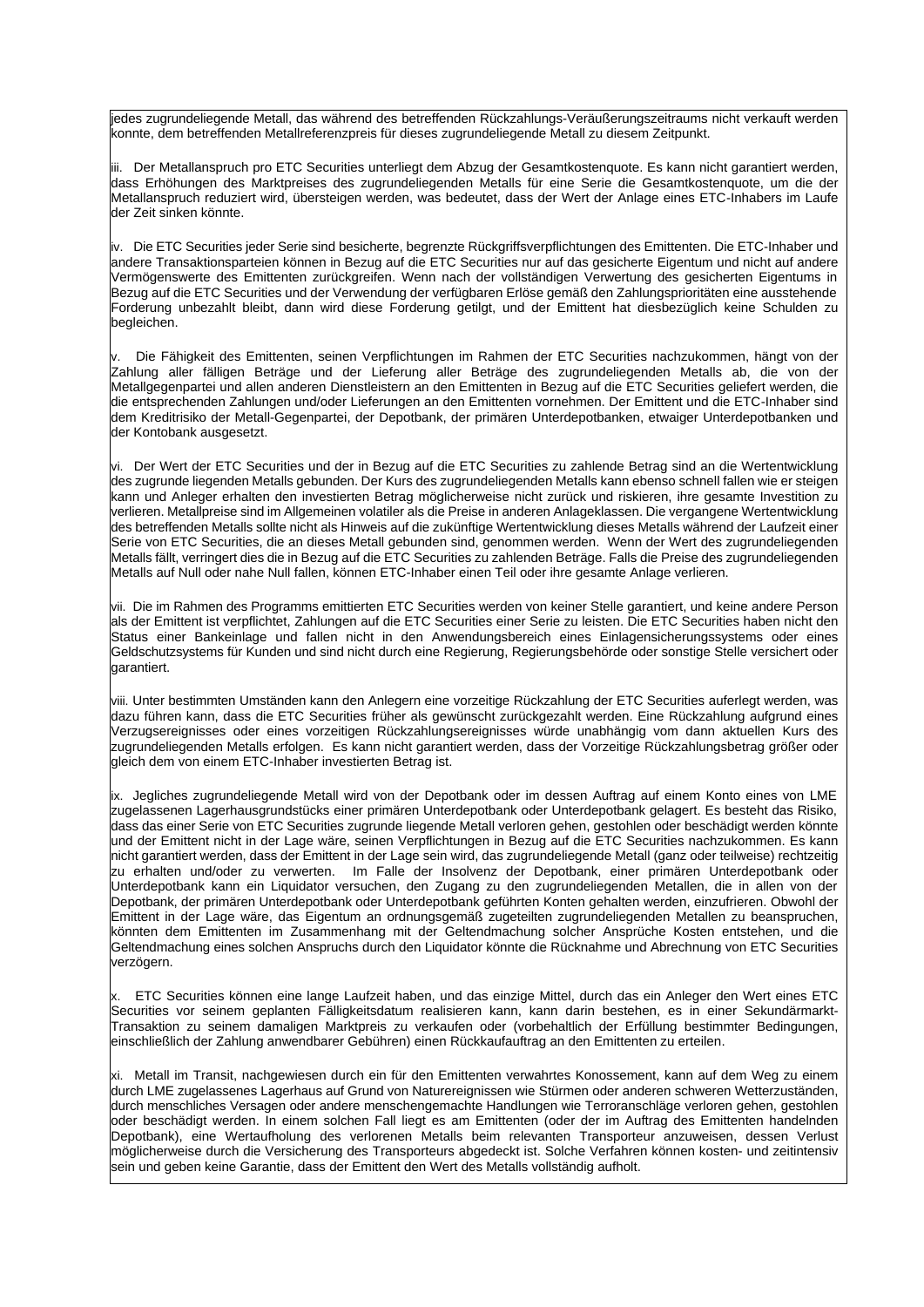|  | Wesentliche Informationen zum öffentlichen Angebot von Securities und zur Zulassung zum<br>Handel an einem geregelten Markt |
|--|-----------------------------------------------------------------------------------------------------------------------------|
|--|-----------------------------------------------------------------------------------------------------------------------------|

# **D.1** *Unter welchen Bedingungen und nach welchem Zeitplan kann ich in diese Security investieren?*

Jedes Angebot oder jeder Verkauf von ETC Securities an einen Anleger durch einen autorisierten Teilnehmer oder einen anderen Vertriebshändler oder Makler, der zur Verwendung des Basisprospekts berechtigt ist (jeweils ein "**autorisierter Anbieter**"), erfolgt in Übereinstimmung mit den Bedingungen und sonstigen Vereinbarungen, die zwischen dem autorisierten Teilnehmer oder autorisierten Anbieter und dem Anleger bestehen, einschließlich der Preis-, Zuteilungs- und Abwicklungsvereinbarungen. Es liegt in der Verantwortung des zum Zeitpunkt eines solchen Angebots anwendbaren Finanzintermediärs, dem Investor diese Informationen zur Verfügung zu stellen, und weder der Emittent noch irgendeine andere Person ist für diese Informationen verantwortlich oder haftbar.

Anleger sollten jedoch Folgendes beachten:

**Betrag des Angebots**: Die Anzahl der ETC Securities, die Gegenstand des Angebots sind, beträgt 524.806.

**Angebotspreis:** Bei der Erstemission entspricht der Angebotspreis pro ETC-Schuldverschreibung dem in den Endgültigen Bedingungen festgelegten Emissionspreis.

**Angebotszeitraum:** ETC Securities können einem Anleger jederzeit zwischen dem Emissionsdatum der ersten Tranche einer Serie von ETC Securities und dem geplanten Fälligkeitsdatum dieser Serie angeboten werden.

**Interessenkonflikt:** Der Arrangeur, Treuhänder, Wertpapier-Treuhänder, die Zahlstelle, autorisierte Teilnehmer, Metall-Gegenparteien und/oder ihre verbundenen Unternehmen können aktiv mit dem betreffenden Metall handeln oder Positionen in diesem Metall halten und können andere Finanzinstrumente auf der Grundlage des Metalls oder im Zusammenhang mit dem Metall ausgeben oder eingehen. Solche Aktivitäten stellen Interessenkonflikte dar und könnten den Preis und die Liquidität von ETC Securities und/oder den Wert des den ETC Securities zugrunde liegenden Metalls nachteilig beeinflussen.

# **D.2** *Warum wurde der Prospekt erstellt?*

Die ETC Securities sollen Anlegern ein Engagement in dem zugrundeliegenden Metall ermöglichen, ohne das Metall physisch übernehmen zu müssen, und es Anlegern ermöglichen, dieses Interesse durch den Handel mit einem Wertpapier an einer Börse zu kaufen und zu verkaufen. Der Basisprospekt enthält Informationen über den Emittenten und sein Programm für die Emission von ETC Securities. Der Basisprospekt stellt einen Basisprospekt für die Zwecke der Prospektverordnung und zum Zweck der Erteilung von Informationen in Bezug auf den Emittenten und die ETC Securities dar, die je nach dem besonderen Charakter des Emittenten und der ETC Securities erforderlich sind, um es Anlegern zu ermöglichen, eine fundierte Beurteilung der Vermögens-, Finanz- und Ertragslage, der Gewinne und Verluste und der Aussichten des Emittenten und der mit den ETC Securities verbundenen Rechte vorzunehmen.

### *Verwendung und geschätzter Nettobetrag der Erlöse*

Der Nettoerlös aus der Emission der ETC Securities wird eine Menge an physischem Metall sein, das auf den Off-Warrant-Konten in Bezug auf die Serie oder nachgewiesen durch ein Konossement oder durch eine primäre Unterdepotbank oder Unterdepotbank gehaltenes LME Warrant aufbewahrt wird. Dieses Metall wird zur Erfüllung der Verpflichtungen des Emittenten im Rahmen der ETC Securities verwendet.

## *Wesentliche Interessenkonflikte im Zusammenhang mit dem Angebot oder der Zulassung zum Handel*

Soweit dem Emittenten bekannt ist, hat keine Person, die an dem Angebot der ETC Securities beteiligt ist, eine wesentliche Beteiligung an dem Angebot.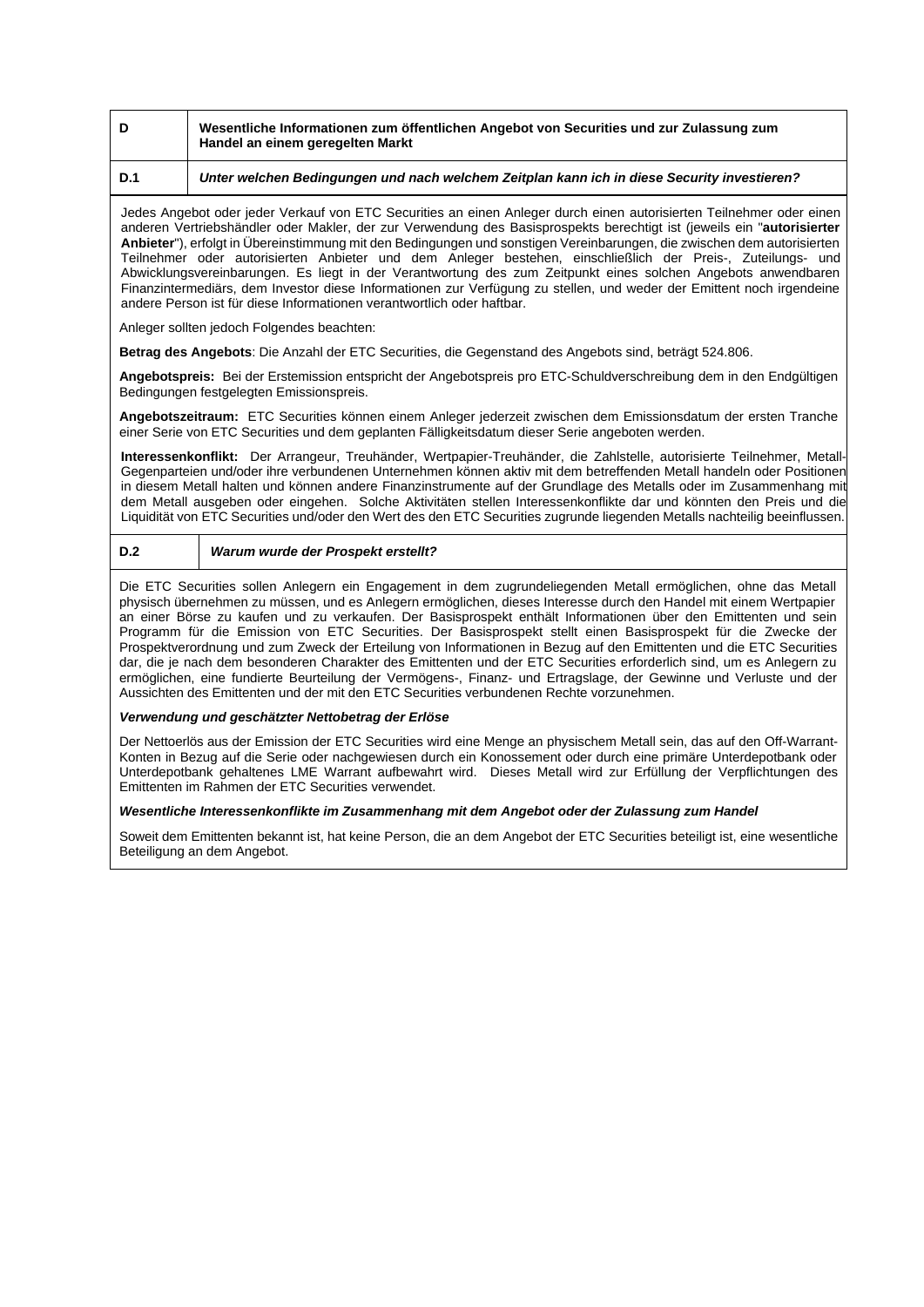# **NOTA DI SINTESI DELL'EMISSIONE INDIVIDUALE**

|                                                                                                                                                                                                                                                                                                                                                                                                                                                                                                                                                                     | Nota di sintesi                                                                                                                                                                                                                                                                                                                                                                                                                                                                                                                                                                                                                                                                                                                                                                                                                                                                                                                                                                                                                                                                                                                                                                                                                                                                                                                                                                                                                                                                                                                              |
|---------------------------------------------------------------------------------------------------------------------------------------------------------------------------------------------------------------------------------------------------------------------------------------------------------------------------------------------------------------------------------------------------------------------------------------------------------------------------------------------------------------------------------------------------------------------|----------------------------------------------------------------------------------------------------------------------------------------------------------------------------------------------------------------------------------------------------------------------------------------------------------------------------------------------------------------------------------------------------------------------------------------------------------------------------------------------------------------------------------------------------------------------------------------------------------------------------------------------------------------------------------------------------------------------------------------------------------------------------------------------------------------------------------------------------------------------------------------------------------------------------------------------------------------------------------------------------------------------------------------------------------------------------------------------------------------------------------------------------------------------------------------------------------------------------------------------------------------------------------------------------------------------------------------------------------------------------------------------------------------------------------------------------------------------------------------------------------------------------------------------|
| A                                                                                                                                                                                                                                                                                                                                                                                                                                                                                                                                                                   | Introduzione e avvertenze                                                                                                                                                                                                                                                                                                                                                                                                                                                                                                                                                                                                                                                                                                                                                                                                                                                                                                                                                                                                                                                                                                                                                                                                                                                                                                                                                                                                                                                                                                                    |
| A.1.1                                                                                                                                                                                                                                                                                                                                                                                                                                                                                                                                                               | Nome e numero internazionale di identificazione dei titoli (ISIN, International Securities Identification<br>Numbering) dei Titoli                                                                                                                                                                                                                                                                                                                                                                                                                                                                                                                                                                                                                                                                                                                                                                                                                                                                                                                                                                                                                                                                                                                                                                                                                                                                                                                                                                                                           |
|                                                                                                                                                                                                                                                                                                                                                                                                                                                                                                                                                                     | Tranche 1 of up to 200,000,000 GPF Physical Copper ETC Securities due 14 June 2081 (the "ETC Securities")                                                                                                                                                                                                                                                                                                                                                                                                                                                                                                                                                                                                                                                                                                                                                                                                                                                                                                                                                                                                                                                                                                                                                                                                                                                                                                                                                                                                                                    |
|                                                                                                                                                                                                                                                                                                                                                                                                                                                                                                                                                                     | ISIN Code: XS2314659447                                                                                                                                                                                                                                                                                                                                                                                                                                                                                                                                                                                                                                                                                                                                                                                                                                                                                                                                                                                                                                                                                                                                                                                                                                                                                                                                                                                                                                                                                                                      |
| A.1.2                                                                                                                                                                                                                                                                                                                                                                                                                                                                                                                                                               | Identità e dettagli di contatto dell'emittente, compreso il codice LEI (Legal Entity Identifier)                                                                                                                                                                                                                                                                                                                                                                                                                                                                                                                                                                                                                                                                                                                                                                                                                                                                                                                                                                                                                                                                                                                                                                                                                                                                                                                                                                                                                                             |
|                                                                                                                                                                                                                                                                                                                                                                                                                                                                                                                                                                     | GPF Metals plc (l'"Emittente") è una società per azioni costituita in Irlanda. Il suo indirizzo registrato è 2nd Floor, Block<br>5, Irish Life Centre, Abbey Street Lower, Dublin 1, D01 P767. Il numero di telefono dell'Emittente è +353 1 411 2949 e il<br>codice LEI è 635400GOSP3D7JDGKZ62.                                                                                                                                                                                                                                                                                                                                                                                                                                                                                                                                                                                                                                                                                                                                                                                                                                                                                                                                                                                                                                                                                                                                                                                                                                             |
| A.1.3                                                                                                                                                                                                                                                                                                                                                                                                                                                                                                                                                               | Identità e recapiti dell'autorità competente che approva il Prospetto di Base                                                                                                                                                                                                                                                                                                                                                                                                                                                                                                                                                                                                                                                                                                                                                                                                                                                                                                                                                                                                                                                                                                                                                                                                                                                                                                                                                                                                                                                                |
|                                                                                                                                                                                                                                                                                                                                                                                                                                                                                                                                                                     | Il Prospetto di Base è stato approvato dalla Banca Centrale d'Irlanda (la "Banca Centrale") come autorità competente,<br>con sede presso la Banca Centrale d'Irlanda, New Wapping Street, North Wall Quay, Dublino 1 D01 F7X3 e numero di<br>telefono: + 353 (0) 1224 6000, ai sensi del Regolamento (UE) 2017/1129.                                                                                                                                                                                                                                                                                                                                                                                                                                                                                                                                                                                                                                                                                                                                                                                                                                                                                                                                                                                                                                                                                                                                                                                                                         |
| A.1.4                                                                                                                                                                                                                                                                                                                                                                                                                                                                                                                                                               | Data di approvazione del Prospetto di Base                                                                                                                                                                                                                                                                                                                                                                                                                                                                                                                                                                                                                                                                                                                                                                                                                                                                                                                                                                                                                                                                                                                                                                                                                                                                                                                                                                                                                                                                                                   |
|                                                                                                                                                                                                                                                                                                                                                                                                                                                                                                                                                                     | Il Prospetto di Base è stato approvato il 1º dicembre 2020, integrato il 22 dicembre 2020, 9 giugno 2021, e 12 luglio 2021<br>e può essere modificato e/o integrato di volta in volta.                                                                                                                                                                                                                                                                                                                                                                                                                                                                                                                                                                                                                                                                                                                                                                                                                                                                                                                                                                                                                                                                                                                                                                                                                                                                                                                                                       |
| A.1.5                                                                                                                                                                                                                                                                                                                                                                                                                                                                                                                                                               | Avvertenze                                                                                                                                                                                                                                                                                                                                                                                                                                                                                                                                                                                                                                                                                                                                                                                                                                                                                                                                                                                                                                                                                                                                                                                                                                                                                                                                                                                                                                                                                                                                   |
|                                                                                                                                                                                                                                                                                                                                                                                                                                                                                                                                                                     | La presente nota di sintesi è stata redatta in conformità con l'Articolo 7 del Regolamento (UE) 2017/1129 e deve essere<br>letta come un'introduzione al Prospetto di Base ("Prospetto di Base"). Qualsiasi decisione di investire nei Titoli ETC<br>dovrebbe essere basata sull'esame del Prospetto di Base nel suo insieme da parte dell'investitore. Un investimento in<br>Titoli ETC comporta un livello di rischio significativo e qualsiasi investitore potrebbe perdere tutto o parte del capitale<br>investito. Qualora un reclamo relativo alle informazioni contenute nel Prospetto di Base sia presentato dinanzi a un<br>tribunale, l'investitore ricorrente potrebbe, ai sensi della legislazione nazionale degli Stati Membri, dover sostenere i costi<br>di traduzione del Prospetto di Base prima dell'avvio del procedimento legale. La responsabilità civile ricade solo sulle<br>persone che hanno presentato la nota di sintesi, inclusa qualsiasi traduzione, ma solo se la nota di sintesi è fuorviante,<br>inesatta o incoerente se letta insieme alle altre parti del Prospetto di base o non fornisce, se letta insieme alle altre parti<br>del Prospetto di Base, informazioni chiave per aiutare gli investitori nel valutare se investire nei Titoli ETC. Il presente<br>documento non costituisce un'offerta o un invito a nessuna persona a sottoscrivere o ad acquistare titoli ETC. È stato<br>predisposto in relazione alle relative condizioni definitive per questa tranche (le "Condizioni Definitive"). |
|                                                                                                                                                                                                                                                                                                                                                                                                                                                                                                                                                                     | Stai per acquistare un prodotto che non è semplice e potrebbe essere difficile da capire.                                                                                                                                                                                                                                                                                                                                                                                                                                                                                                                                                                                                                                                                                                                                                                                                                                                                                                                                                                                                                                                                                                                                                                                                                                                                                                                                                                                                                                                    |
| в                                                                                                                                                                                                                                                                                                                                                                                                                                                                                                                                                                   | Informazioni chiave sull'Emittente                                                                                                                                                                                                                                                                                                                                                                                                                                                                                                                                                                                                                                                                                                                                                                                                                                                                                                                                                                                                                                                                                                                                                                                                                                                                                                                                                                                                                                                                                                           |
| B.1                                                                                                                                                                                                                                                                                                                                                                                                                                                                                                                                                                 | Chi è l'emittente dei titoli?                                                                                                                                                                                                                                                                                                                                                                                                                                                                                                                                                                                                                                                                                                                                                                                                                                                                                                                                                                                                                                                                                                                                                                                                                                                                                                                                                                                                                                                                                                                |
| <b>B.1.1</b>                                                                                                                                                                                                                                                                                                                                                                                                                                                                                                                                                        | Domicilio, forma giuridica, codice LEI, giurisdizione di costituzione e paese di attività                                                                                                                                                                                                                                                                                                                                                                                                                                                                                                                                                                                                                                                                                                                                                                                                                                                                                                                                                                                                                                                                                                                                                                                                                                                                                                                                                                                                                                                    |
| L'Emittente è una società costituita e ha la sua sede legale in Irlanda. Il codice LEI è 635400GOSP3D7JDGKZ62.<br>L'Emittente è stato registrato e costituito in Irlanda come società per azioni (PLC in inglese) il 15 luglio 2020 ai sensi<br>dell'Irish Companies Act 2014, numero di registrazione 673920.                                                                                                                                                                                                                                                      |                                                                                                                                                                                                                                                                                                                                                                                                                                                                                                                                                                                                                                                                                                                                                                                                                                                                                                                                                                                                                                                                                                                                                                                                                                                                                                                                                                                                                                                                                                                                              |
| <b>B.1.2</b>                                                                                                                                                                                                                                                                                                                                                                                                                                                                                                                                                        | Attività principali                                                                                                                                                                                                                                                                                                                                                                                                                                                                                                                                                                                                                                                                                                                                                                                                                                                                                                                                                                                                                                                                                                                                                                                                                                                                                                                                                                                                                                                                                                                          |
| L'Emittente è stato istituito come società veicolo allo scopo di emettere titoli ETC garantiti da metalli. L'Emittente ha stabilito<br>un programma (il "Programma") in base al quale può, di volta in volta, emettere delle serie (ciascuna, una "Serie") di Titoli<br>ETC garantiti negoziati in borsa collegati a determinati metalli di base e preziosi (ciascuno un "Metallo") (i "Titoli ETC").<br>Ciascuna Serie offerta può essere emessa in tranche (ciascuna una "Tranche") e/o ammessa alle negoziazioni nella stessa<br>o in date di emissione diverse. |                                                                                                                                                                                                                                                                                                                                                                                                                                                                                                                                                                                                                                                                                                                                                                                                                                                                                                                                                                                                                                                                                                                                                                                                                                                                                                                                                                                                                                                                                                                                              |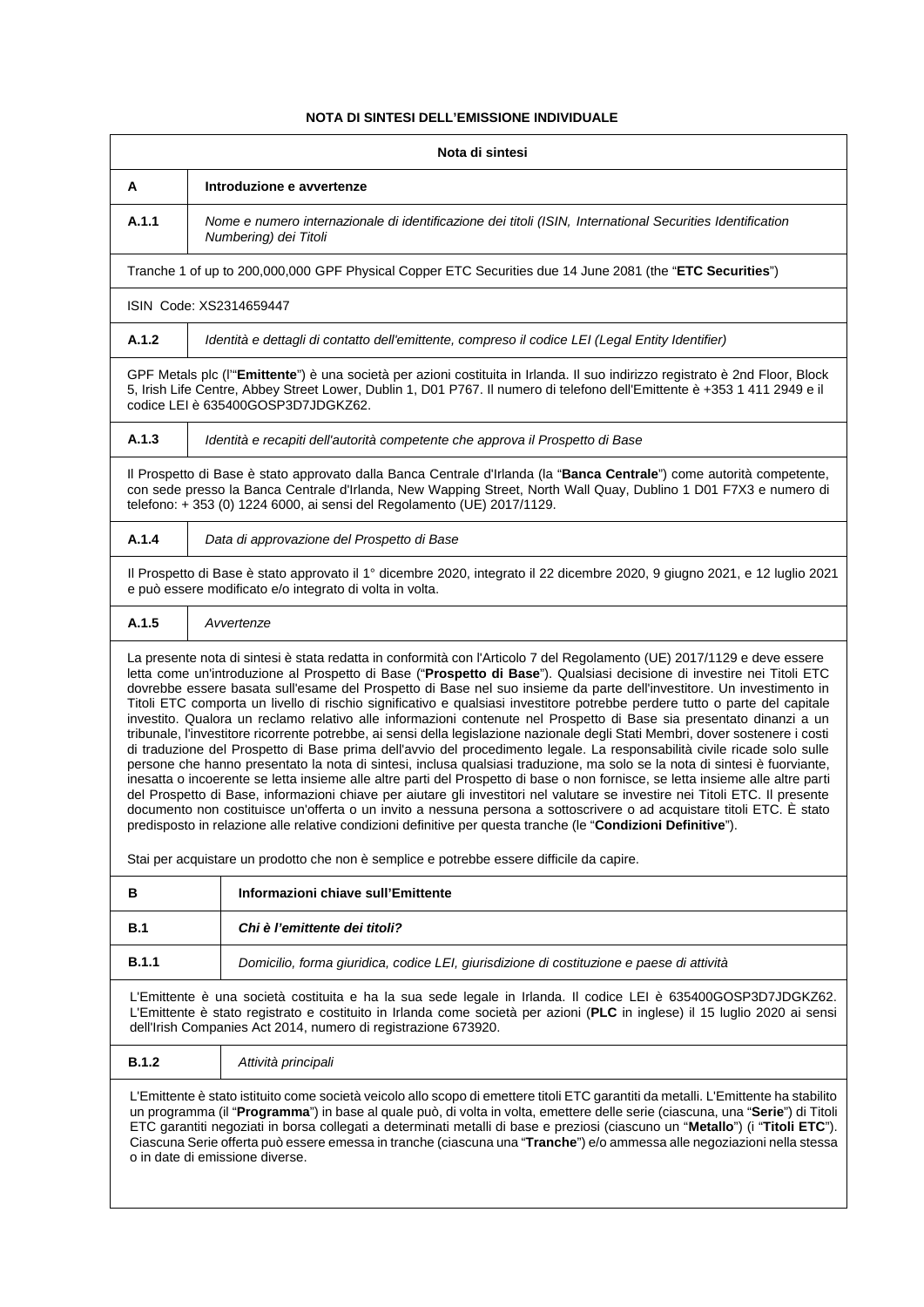| <b>B.1.3</b>                                                                                                                                                                                                                                                                                                                                                                                                                                                                                                       | Principali azionisti                                                                                                                                                                                                                                                                                                                                                                                                                                                                                                                                                                                                                                                                                                                                                                                                                                                                                                                                                                                                                                                                                                                                                                                                                                                                                                                                                                                                                                                                                                                                                                                                                                                                                           |
|--------------------------------------------------------------------------------------------------------------------------------------------------------------------------------------------------------------------------------------------------------------------------------------------------------------------------------------------------------------------------------------------------------------------------------------------------------------------------------------------------------------------|----------------------------------------------------------------------------------------------------------------------------------------------------------------------------------------------------------------------------------------------------------------------------------------------------------------------------------------------------------------------------------------------------------------------------------------------------------------------------------------------------------------------------------------------------------------------------------------------------------------------------------------------------------------------------------------------------------------------------------------------------------------------------------------------------------------------------------------------------------------------------------------------------------------------------------------------------------------------------------------------------------------------------------------------------------------------------------------------------------------------------------------------------------------------------------------------------------------------------------------------------------------------------------------------------------------------------------------------------------------------------------------------------------------------------------------------------------------------------------------------------------------------------------------------------------------------------------------------------------------------------------------------------------------------------------------------------------------|
|                                                                                                                                                                                                                                                                                                                                                                                                                                                                                                                    | L'Emittente ha un capitale sociale autorizzato di €25.000. L'Emittente ha emesso 25.000 azioni ordinarie, tutte interamente<br>liberate. Tutte queste azioni ordinarie emesse sono detenute da Apex TSI Limited (il "Fiduciario delle azioni") in base ai<br>termini di una dichiarazione di fiducia datata 2 novembre 2020, in base alla quale il Fiduciario delle azioni le detiene in trust<br>a fini di beneficenza. Il fiduciario delle azioni non ha alcun interesse beneficiario e non trae alcun profitto (oltre alle sue<br>commissioni per agire in qualità di Fiduciario delle Azioni) dalla sua detenzione delle azioni dell'Emittente.                                                                                                                                                                                                                                                                                                                                                                                                                                                                                                                                                                                                                                                                                                                                                                                                                                                                                                                                                                                                                                                            |
| <b>B.1.4</b>                                                                                                                                                                                                                                                                                                                                                                                                                                                                                                       | Amministratori delegati chiave                                                                                                                                                                                                                                                                                                                                                                                                                                                                                                                                                                                                                                                                                                                                                                                                                                                                                                                                                                                                                                                                                                                                                                                                                                                                                                                                                                                                                                                                                                                                                                                                                                                                                 |
|                                                                                                                                                                                                                                                                                                                                                                                                                                                                                                                    | Michael Carroll, Rhys Owens                                                                                                                                                                                                                                                                                                                                                                                                                                                                                                                                                                                                                                                                                                                                                                                                                                                                                                                                                                                                                                                                                                                                                                                                                                                                                                                                                                                                                                                                                                                                                                                                                                                                                    |
| <b>B.1.5</b>                                                                                                                                                                                                                                                                                                                                                                                                                                                                                                       | Identità del revisore legale                                                                                                                                                                                                                                                                                                                                                                                                                                                                                                                                                                                                                                                                                                                                                                                                                                                                                                                                                                                                                                                                                                                                                                                                                                                                                                                                                                                                                                                                                                                                                                                                                                                                                   |
|                                                                                                                                                                                                                                                                                                                                                                                                                                                                                                                    | Grant Thornton Ireland, 13-18, City Quay, Dublin Docklands, Dublin, D02 ED70                                                                                                                                                                                                                                                                                                                                                                                                                                                                                                                                                                                                                                                                                                                                                                                                                                                                                                                                                                                                                                                                                                                                                                                                                                                                                                                                                                                                                                                                                                                                                                                                                                   |
| B.2                                                                                                                                                                                                                                                                                                                                                                                                                                                                                                                | Quali sono le informazioni finanziarie chiave relative all'Emittente?                                                                                                                                                                                                                                                                                                                                                                                                                                                                                                                                                                                                                                                                                                                                                                                                                                                                                                                                                                                                                                                                                                                                                                                                                                                                                                                                                                                                                                                                                                                                                                                                                                          |
| certificati.                                                                                                                                                                                                                                                                                                                                                                                                                                                                                                       | Il bilancio non è ancora disponibile. Alla data della presente nota di sintesi, l'Emittente non ha pubblicato rendiconti finanziari                                                                                                                                                                                                                                                                                                                                                                                                                                                                                                                                                                                                                                                                                                                                                                                                                                                                                                                                                                                                                                                                                                                                                                                                                                                                                                                                                                                                                                                                                                                                                                            |
| <b>B.3</b>                                                                                                                                                                                                                                                                                                                                                                                                                                                                                                         | Quali sono i principali rischi specifici per l'Emittente?                                                                                                                                                                                                                                                                                                                                                                                                                                                                                                                                                                                                                                                                                                                                                                                                                                                                                                                                                                                                                                                                                                                                                                                                                                                                                                                                                                                                                                                                                                                                                                                                                                                      |
| 1.<br>stabilire il                                                                                                                                                                                                                                                                                                                                                                                                                                                                                                 | Società Veicolo (SPV, Special Purpose Vehicle). L'Emittente è una società veicolo con l'unico compito di                                                                                                                                                                                                                                                                                                                                                                                                                                                                                                                                                                                                                                                                                                                                                                                                                                                                                                                                                                                                                                                                                                                                                                                                                                                                                                                                                                                                                                                                                                                                                                                                       |
| 2.                                                                                                                                                                                                                                                                                                                                                                                                                                                                                                                 | l'Emittente non ha, e avrà, altre attività oltre (i) alle piccole somme di denaro raccolte mediante l'emissione di<br>azioni, (ii) le commissioni (se presenti) in quanto pagabili a questo in relazione all'emissione di qualsiasi<br>Serie di Titoli ETC di volta in volta e (iii) qualsiasi diritto, proprietà o altra attività su cui sono garantite Serie<br>di Titoli ETC emesse ai sensi del Programma. Se le attività su cui è garantita una Serie di Titoli ETC non sono<br>sufficienti a soddisfare le somme dovute dall'Emittente in relazione a quella Serie, non ci sono altre attività<br>che sono a disposizione dell'Emittente per effettuare tali pagamenti.<br>In tali circostanze, i Titolari di ETC non riceverebbero l'intero importo dovuto loro ai sensi dei Titoli ETC, il<br>che potrebbe comportare che i Titolari di ETC ricevano meno, o sostanzialmente meno, rispetto al loro<br>investimento iniziale.<br>Nessun regolamento dell'Emittente da parte di alcuna autorità di regolamentazione. L'Emittente non è tenuto<br>ad ottenere la licenza, ad essere registrato o autorizzato ai sensi delle leggi vigenti in materia di titoli, merci,<br>assicurazioni o banche della sua giurisdizione di costituzione e opererà senza la supervisione di alcuna<br>autorità di regolamentazione in qualsiasi giurisdizione. In particolare, l'Emittente non è e non sarà<br>regolamentato dalla Banca Centrale a seguito dell'emissione dei Titoli ETC. Pertanto, molti dei requisiti<br>relativi a tale licenza, registrazione o autorizzazione (che possono essere visti come una protezione<br>aggiuntiva per gli investitori) non si applicheranno all'Emittente o ai Titoli ETC. |
| 3.<br>Insolvenza. Nonostante le restrizioni descritte nella Condizione 6 (Restrizioni) dei Titoli ETC e le disposizioni<br>di ricorso<br>limitato e di non petizione, se l'Emittente ha passività in essere verso terzi che non è in grado di adempiere o<br>se le disposizioni di ricorso limitato o non petizione sono ritenute inapplicabili in una particolare<br>giurisdizione e di conseguenza l'Emittente diventa o viene dichiarato insolvente secondo la legge di qualsiasi<br>paese avente giurisdizione |                                                                                                                                                                                                                                                                                                                                                                                                                                                                                                                                                                                                                                                                                                                                                                                                                                                                                                                                                                                                                                                                                                                                                                                                                                                                                                                                                                                                                                                                                                                                                                                                                                                                                                                |
|                                                                                                                                                                                                                                                                                                                                                                                                                                                                                                                    | su di esso o su uno qualsiasi dei suoi beni, le leggi sull'insolvenza di quel paese possono determinare la<br>validità delle<br>richieste dei Titolari di ETC e possono impedire ai Titolari di ETC di far valere i propri diritti o ritardare tale<br>applicazione.<br>In particolare, a seconda della giurisdizione interessata e della natura delle attività e del titolo (security), il<br>titolo creato a favore del Fiduciario del Titolo (Security Trustee) può essere accantonato o classificato a<br>livello inferiore rispetto ad altri creditori e le attività soggette a tale titolo possono essere trasferite ad un'altra                                                                                                                                                                                                                                                                                                                                                                                                                                                                                                                                                                                                                                                                                                                                                                                                                                                                                                                                                                                                                                                                         |
| C                                                                                                                                                                                                                                                                                                                                                                                                                                                                                                                  | Informazioni chiave sui Titoli                                                                                                                                                                                                                                                                                                                                                                                                                                                                                                                                                                                                                                                                                                                                                                                                                                                                                                                                                                                                                                                                                                                                                                                                                                                                                                                                                                                                                                                                                                                                                                                                                                                                                 |
| C.1                                                                                                                                                                                                                                                                                                                                                                                                                                                                                                                | Quali sono le principali caratteristiche dei Titoli?                                                                                                                                                                                                                                                                                                                                                                                                                                                                                                                                                                                                                                                                                                                                                                                                                                                                                                                                                                                                                                                                                                                                                                                                                                                                                                                                                                                                                                                                                                                                                                                                                                                           |
| C.1.1                                                                                                                                                                                                                                                                                                                                                                                                                                                                                                              | Tipo, classe e ISIN                                                                                                                                                                                                                                                                                                                                                                                                                                                                                                                                                                                                                                                                                                                                                                                                                                                                                                                                                                                                                                                                                                                                                                                                                                                                                                                                                                                                                                                                                                                                                                                                                                                                                            |
|                                                                                                                                                                                                                                                                                                                                                                                                                                                                                                                    | I Titoli ETC sono obbligazioni garantite e a ricorso limitato garantite da metalli. Ciascuna Serie sarà inizialmente<br>rappresentata da un titolo globale registrato che sarà registrato a nome di un intestatario per il depositario comune come                                                                                                                                                                                                                                                                                                                                                                                                                                                                                                                                                                                                                                                                                                                                                                                                                                                                                                                                                                                                                                                                                                                                                                                                                                                                                                                                                                                                                                                             |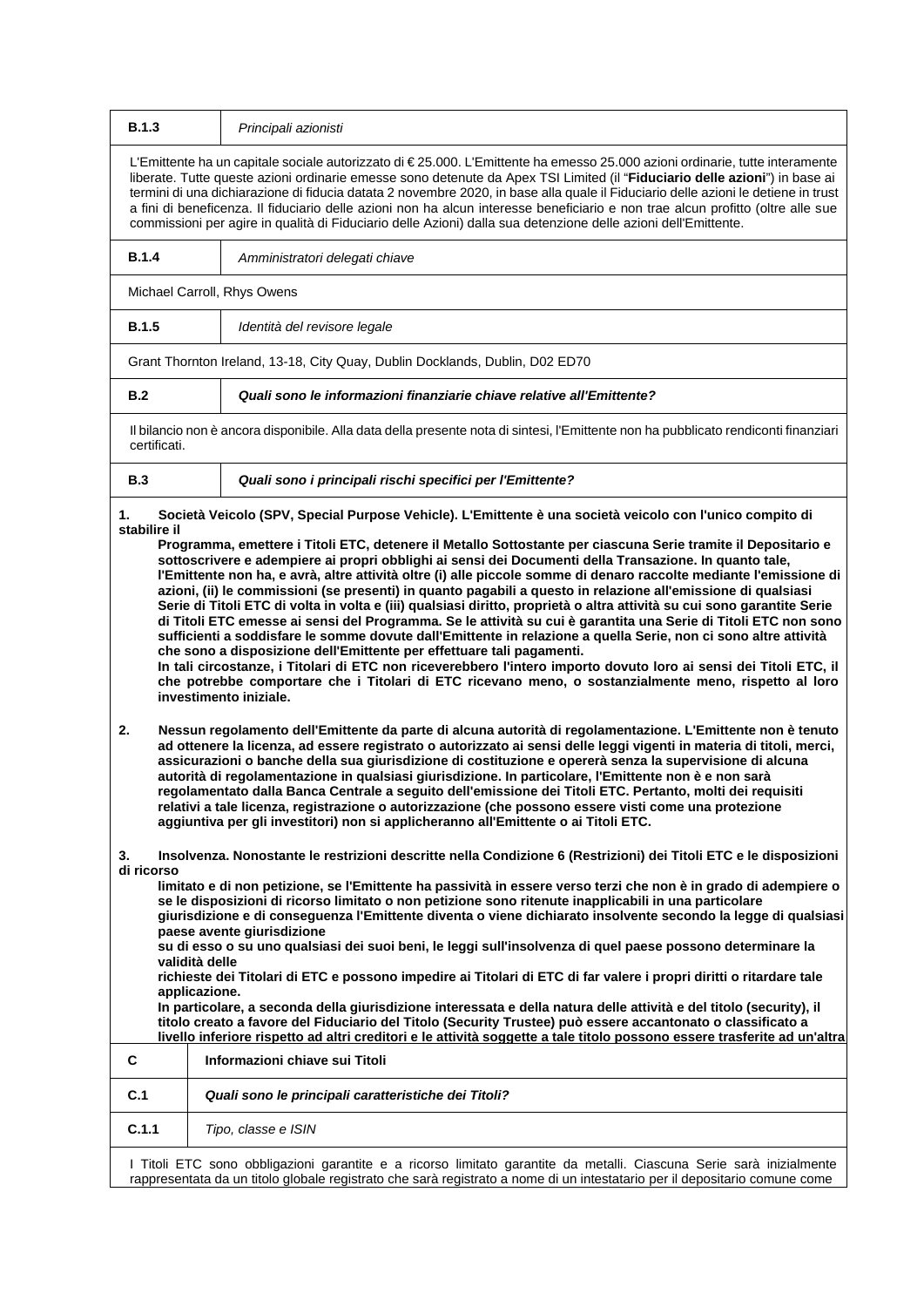intestatario e depositato presso il depositario comune per Euroclear e Clearstream, Lussemburgo. I singoli titoli saranno disponibili solo in circostanze limitate. Il codice ISIN dei titoli ETC è XS2314659447.

**C.1.2** *Valuta, denominazione, valore nominale, numero di titoli emessi e durata*

I Titoli ETC sono denominati in dollari USA. La data di scadenza programmata dei Titoli ETC (la "**Data di scadenza programmata**") è 14 giugno 2081. Alla data di emissione di questa Tranche di Titoli ETC, ci saranno 524,806 Titoli ETC della Serie in emissione. L'Emittente considera i Titoli ETC come aventi un valore nominale minimo inferiore a EUR 100.000.

# **C.1.3** *Diritti collegati ai Titoli*

#### *Quadro generale*

I Titoli ETC sono progettati per fornire agli investitori un'esposizione ad un metallo senza dover ricevere la consegna fisica del metallo. Le attività sottostanti per i Titoli ETC sono il pool del rame specificato (il "**Metallo**") registrato di volta in volta nei conti di deposito titoli (custody accounts) relativi dell'Emittente presso il depositario del Programma. Ciascun Titolo ETC corrisponde ad un importo specifico in peso del Metallo, specificato nelle Condizioni Definitive, noto come il "**Metal Entitlement**" per Titolo ETC. In qualsiasi data, si prevede che tale pool comprenda un importo di Metallo non inferiore all'aggregato di quello del Diritto al Metallo per tutti i Titoli ETC della Serie in circolazione. Il Diritto al Metallo specificato nelle Condizioni Definitive per la prima Tranche della Serie ("**Metal Entitlement Iniziale**") è ridotto su base giornaliera secondo l'indicatore **TER** (il "**Total Expenses Ratio**"), essendo il tasso percentuale -determinato da Apex Fund Services (Irlanda) Limited (l' "**Amministratore"**)- richiesto di finanziare il pagamento da parte dell'Emittente della commissione operativa all'Arranger (coordinatore) in relazione alle commissioni e alle spese pagabili dall'Emittente ai suoi fornitori di servizi in relazione alla Serie (la "**Commissione Operativa**"), supponendo che la tariffa giornaliera sarà il tasso annuo specificato nelle Condizioni Definitive diviso per 365 (o 366 in un anno bisestile) e applicato di conseguenza.

Il Metallo sarà detenuto per l'Emittente da Atomyze AG. (o qualsiasi successore o sostituto) (il "**Depositario**") e archiviato in conti di stoccaggio del metallo segregato off-warrant (ossia non giacente in depositi LME), (i "**Conti Off-Warrant**") a nome dell'Emittente presso il Depositario, a nome del Depositario per conto dell'Emittente presso Metaal Transport B.V. (i "**Sub-Depositario Primari**") o a nome del Depositario o di un Sub-depositario primario con qualsiasi altro sub-depositario nominato dal Depositario o un Sub-depositario primario (il quale può essere un altro Sub-Depositario Primario) (ognuno, un "**Sub-Depositario**") e saranno detenuti su base di "un vicino deposito". Ciò significa che ogni pacchetto fisico di Metallo Base specificamente identificato detenuto per l'Emittente è di un marchio approvato LME che soddisfa le specifiche del contratto fisico LME applicabili per il Metallo Base relativo ed è immagazzinato off warrant ai sensi di un accordo con il deposito approvato LME Approved Warehouse che include disposizioni in base al quale il proprietario del metallo può incaricare il magazzino di mettere on warrant il metallo in qualsiasi momento. Le polizze di carico che attestano il metallo in transito o i warrant LME che rappresentano lotti LME del Metallo possono anche essere consegnati al momento del regolamento delle sottoscrizioni per i titoli ETC e detenuti temporaneamente dal Depositario insieme a un Sub-Depositario primario o Sub-Depositario per conto dell'Emittente di volta in volta fino a quando tali polizze di carico o i Warrant LME possono essere scambiati con Metallo fisico.

Una parte del Metallo sottostante sarà periodicamente ritirata dai Conti Off-Warrant e venduta da Global Palladium Fund, LP (Limited Partnership) o qualsiasi altra entità che agisca come controparte dei metalli in relazione alla Serie (ciascuna, una "**Controparte dei Metalli**") per conto dell'Emittente e i relativi proventi versati all'Emittente o al suo ordine di finanziamento del pagamento della Commissione Operativa.

#### *Interesse*

I Titoli ETC non pagheranno interessi periodici. L'Importo di Rimborso Anticipato o l'Importo di Rimborso Finale, a seconda dei casi (ciascuno come definito di seguito), può incorporare un premio di rimborso di interessi nella misura in cui tale Importo di rimborso anticipato o Importo di rimborso finale, a seconda dei casi, superi il prezzo per Titolo ETC specificato nelle Condizioni Definitive (il "**Prezzo di Emissione**") per la prima Tranche della Serie relativa alla data di emissione di tale Tranche (la "**Data di Emissione della Serie**").

#### *Rimborso*

Ciascun Titolo ETC conferisce al titolare (ciascuno, un "**Titolare ETC**") il diritto di ricevere il pagamento applicabile (o in determinate circostanze, la consegna fisica di un importo del Metallo sottostante (- vedere *Opzione di consegna fisica del metallo del titolare ETC* di seguito) sul suo rimborso. La Controparte relativa ai Metalli sarà incaricata di liquidare il Metallo Sottostante durante il periodo di cessione come specificato nelle Condizioni (il "**Periodo di Cessione del Rimborso**") per conto dell'Emittente e pagherà i proventi netti della cessione del Metallo Sottostante al conto in contanti per la Serie (il "**Conto in Contanti dell'Emittente**") mantenuto da The Bank of New York Mellon, Filiale di Londra come banca depositaria del conto (la "**Banca del conto**") come indicato da Apex Fund Services (Irlanda) Limited in qualità di amministratore del programma (l' "**Amministratore**") per il pagamento successivo ai titolari di ETC.

#### *Rimborso finale*

Tutti i Titoli ETC che non sono stati precedentemente rimborsati o acquistati o cancellati saranno rimborsati alla Data di Scadenza Programmata mediante pagamento dell' "**Importo di Rimborso Finale**" in relazione a tali Titoli ETC (che è un importo in dollari USA per Titolo ETC come determinato dall'Amministratore, pari al prodotto di (a) il Metal Entitlement alla data che cade 40 giorni lavorativi precedenti alla Data di scadenza programmata (la "**Data Di Valutazione Del Rimborso Finale**") e (b) il prezzo medio (espresso in USD) attribuito dall'Amministratore a ciascuna tonnellata fina di Metallo detenuta nei Conti Off-Warrant e qualunque Metallo rappresentato da una polizza di carico o dai Warrant LME detenuti per conto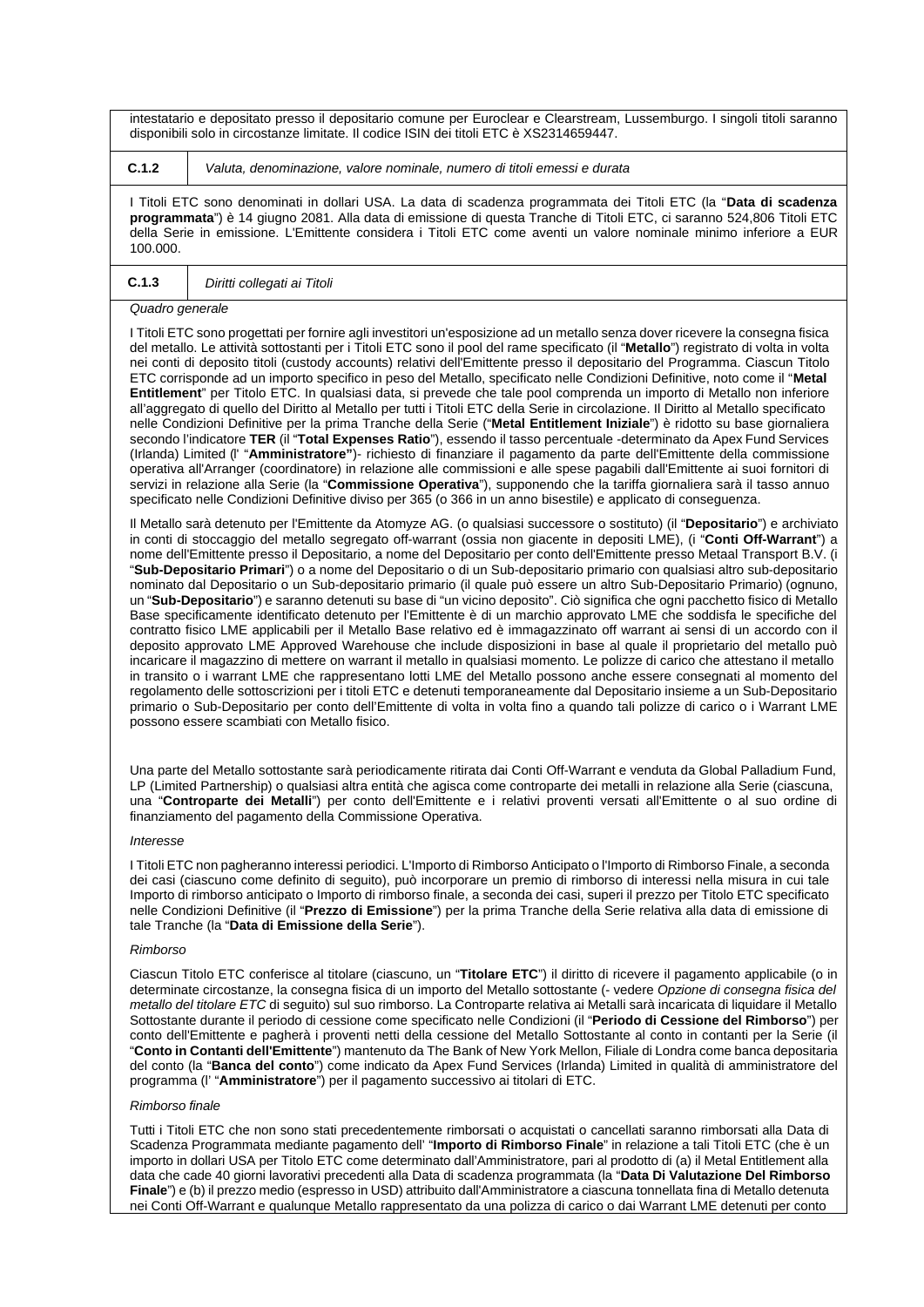dell'Emittente (**il Metallo Sottostante**) alla Data Di Valutazione Del Rimborso Finale in base a: (1) i proventi ricevuti su qualsiasi Metallo Sottostante venduto durante il Periodo Di Cessione Del Rimborso, più un importo proporzionale di qualsiasi interesse ricevuto sui proventi di tale cessione meno eventuali interessi negativi, meno tutte le spese, commissioni e oneri sostenuti o da sostenere dall'Emittente in relazione a tale rimborso e (2) il prezzo di riferimento del Metallo come pubblicato in base alla fonte di prezzo pertinente per tale Serie (o qualsiasi fonte di prezzo sostitutiva o successiva) in relazione a qualsiasi Metallo Sottostante non venduto durante tale periodo (il "**Prezzo Di Vendita Medio Del Metallo**") e soggetto ad un importo minimo del 10 per cento del Prezzo di Emissione per Titolo ETC alla Data di Emissione della Serie (l' "**Importo Nominale**") più un importo pari all'1 per cento dell'importo nominale (l' "**Importo specificato degli interessi**").

#### *Rimborso facoltativo in toto*

I Titoli ETC di qualsiasi Serie possono anche essere rimborsati a scelta dell'Emittente in qualsiasi momento e per qualsiasi motivo, in tutto ma non in parte, dando un preavviso di almeno 30 giorni di calendario ai Titolari di ETC (un "**Evento di richiesta (call) di Rimborso dell'Emittente**").

#### *Rimborso anticipato*

Gli eventi che possono dar luogo ad un rimborso anticipato dei Titoli ETC (ciascuno, incluso un Evento di richiesta (call) di Rimborso dell'Emittente, un "**Evento di Rimborso Anticipato**") sono:

(1) un Evento di Rimborso dell'IVA (in cui l'Emittente è, o vi è una sostanziale probabilità che gli sarà, richiesto da qualsiasi legge applicabile di effettuare un pagamento in relazione all'IVA o registrarsi per l'IVA o altrimenti contabilizzare l'IVA);

(2) un Evento Di Non Sostituzione Del Fornitore Di Servizi (in cui una qualsiasi parte -l'Amministratore, il Depositario, uno qualsiasi dei Sub-Depositari Principali, l'Agente Principale per i Pagamenti, tutti i Partecipanti Autorizzati e/o ciascuna delle Controparti dei Metalli- si dimette o la loro nomina in relazione ai Titoli ETC viene terminata per qualsiasi motivo e non è stato nominato alcun successore o sostituto entro un determinato periodo); oppure

(3) un Evento di Rimborso del Valore di Mercato (in cui il valore in contanti prevalente per Titolo ETC è inferiore o uguale al 20% del Prezzo di Emissione per Titolo ETC alla Data di Emissione della Serie durante un periodo specificato).

Se si verifica un Evento di Rimborso Anticipato (incluso un Evento di richiesta (call) di Rimborso dell'Emittente), tutti i Titoli ETC che non sono stati precedentemente rimborsati o acquistati o annullati saranno rimborsati alla Data di Liquidazione del Rimborso Anticipato (Early Redemption Settlement Date) mediante pagamento del relativo "**Importo di Rimborso Anticipato**" in relazione a tali Titoli ETC, essendo un importo denominato in USD per Titolo ETC, come determinato dall'Amministratore pari al prodotto di: (a) il Metal Entitlement alla "**Data di Negoziazione del Rimborso Anticipato**" (essendo, soggetto a qualsiasi rinvio applicabile, precedente (i) alla data in cui si verifica un Evento di Rimborso Anticipato e (ii) la data di un Evento di Inadempienza di Avviso di Rimborso (Event of Default Redemption Notice) (come definito di seguito)) e (b) il Prezzo di Vendita Medio del Metallo per il Periodo di Cessione del Rimborso, soggetto ad un importo minimo dell'Importo Nominale più l'Importo dell'Interesse Specificato.

## *Opzione di riacquisto da parte di un Partecipante Autorizzato*

Laddove un Partecipante Autorizzato eserciti la sua opzione di richiedere all'Emittente di riacquistare Titoli ETC inviando un Ordine di Riacquisto all'Amministratore in conformità con le procedure applicabili, l'Emittente dovrà riacquistare tali Titoli ETC da tale Partecipante Autorizzato ordinando la consegna da parte di una Controparte Metalli di (a scelta dell'Emittente e come comunicato al Partecipante Autorizzato al momento dell'accettazione del relativo Ordine di Riacquisto): (i) un importo in USD pari al valore dell'aggregato Metal Entitlement (arrotondato per difetto all'unità di negoziazione 0,001 più vicina) dei Titoli ETC riacquistati, come determinato dall'Amministratore sulla base del prezzo di riferimento del metallo relativo alla Data di negoziazione del riacquisto sul conto di cassa specificato del Partecipante autorizzato ; o (ii) il numero intero ragionevolmente più elevato di LME Warrants che dimostri una quantità di Metallo avente un peso aggregato fino al Metal Entitlement aggregato (arrotondato per difetto all'Unità di Negoziazione 0,001 più vicina) dei Titoli ETC riacquistati alla Data di Negoziazione del riacquisto e un pagamento in contanti in USD pari al valore di qualsiasi parte del Metal Entitlement dovuto al Partecipante Autorizzato che non può essere consegnato come un intero Warrant LME (come determinato dalla Controparte Metalli sulla base del Prezzo di Riferimento del Metallo relativo alla Data di negoziazione del riacquisto), più un importo in relazione a qualsiasi Canone Maturato per i Warrant LME consegnati, fino a e includendo la Data di Regolamento del riacquisto, sul conto di cassa specificato del Partecipante Autorizzato.

### *Eventi di inadempienza*

Se si verifica uno dei seguenti eventi ("**Eventi di inadempienza**"), il fiduciario (trustee), se così indicato, può, a sua discrezione, notificare all'Emittente (un "**Evento di Inadempienza di Avviso di Rimborso**") che i Titoli ETC sono, e diverranno immediatamente esigibili e pagabili: l'Emittente non adempie o compie con uno o più dei suoi obblighi sostanziali (diversi da un obbligo di pagamento) ai sensi dei Titoli ETC, dei Documenti sui Titoli o dell'Accordo fiduciario (Trust Deed), la cui inadempienza non è in grado di rimediare o, se a giudizio del fiduciario è in grado di porre rimedio, non lo è a parere del Fiduciario rimediato entro 30 giorni di calendario; qualsiasi ordine sarà emesso da qualsiasi tribunale competente o qualsiasi risoluzione approvata per la liquidazione o la cessazione dell'Emittente, salvo ai fini di amalgamazione, fusione, consolidamento, riorganizzazione o altro accordo simile a termini precedentemente approvati per iscritto dal Fiduciario o da una Delibera Straordinaria; oppure viene nominato un esaminatore nei confronti dell'Emittente.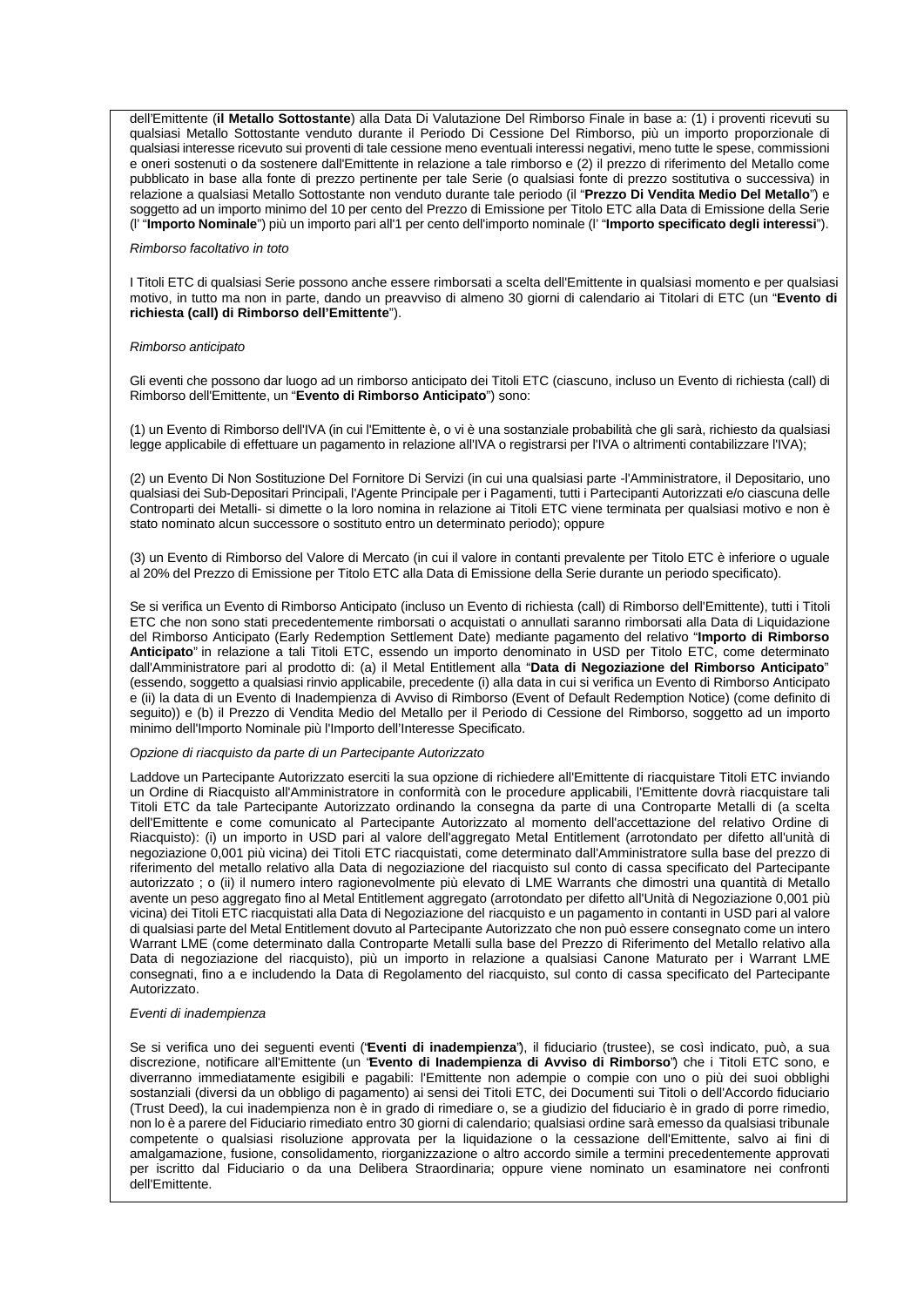| Ritenuta d'acconto                                                                                                                                                                                                                                                                                                                                                                                                                                                                                                                                                                                                                                                                     |  |  |
|----------------------------------------------------------------------------------------------------------------------------------------------------------------------------------------------------------------------------------------------------------------------------------------------------------------------------------------------------------------------------------------------------------------------------------------------------------------------------------------------------------------------------------------------------------------------------------------------------------------------------------------------------------------------------------------|--|--|
| Tutti i pagamenti in relazione ai Titoli ETC devono essere effettuati al netto e dopo la detrazione per qualsiasi ritenuta o<br>deduzione per, o in ragione di, eventuali Imposte. Nel caso in cui ai pagamenti in relazione ai Titoli ETC si applichi<br>qualsiasi ritenuta, riduzione o deduzione per, o in ragione di, qualsiasi imposta, i titolari di ETC saranno soggetti a tale<br>imposta o riduzione o detrazione e non avranno diritto a ricevere importi per compensare tale imposta, riduzione o<br>detrazione. Nessun Evento di Inadempienza si verificherà a seguito di tali ritenute, riduzioni o deduzioni.                                                            |  |  |
| Legge governativa                                                                                                                                                                                                                                                                                                                                                                                                                                                                                                                                                                                                                                                                      |  |  |
| I Titoli ETC saranno regolati dalle leggi dell'Irlanda. L'Accordo Fiduciario del Titolo della Legge Inglese (English Law<br>Security Trust Deed) e il Contratto di Conto Bancario saranno regolati dalla legge inglese. Tutti gli altri<br>documenti di transazione relativi al Programma saranno regolati dalla legge irlandese.                                                                                                                                                                                                                                                                                                                                                      |  |  |
| C.1.4<br>Grado dei Titoli nella struttura del capitale dell'Emittente in caso di insolvenza                                                                                                                                                                                                                                                                                                                                                                                                                                                                                                                                                                                            |  |  |
| I Titoli ETC sono obbligazioni garantite a ricorso limitato dell'Emittente e i Titoli ETC di una Serie si classificano sempre di<br>pari passo e senza alcuna preferenza tra loro. Le obbligazioni dell'Emittente ai sensi dello stesso sono garantite dal Titolo.                                                                                                                                                                                                                                                                                                                                                                                                                     |  |  |
| Titolo                                                                                                                                                                                                                                                                                                                                                                                                                                                                                                                                                                                                                                                                                 |  |  |
| I Titoli ETC di ciascuna Serie saranno garantiti dal diritto di garanzia (security interest) concesso ai sensi di un Accordo<br>Fiduciario del Titolo della Legge Irlandese ("Irish Law Security Trust Deed") e di un Accordo Fiduciario del Titolo della<br>Legge Inglese (l' "English Law Security Trust Deed"), ciascuno a favore di APEX Corporate Trustees (UK) Limited (il<br>Fiduciario del Titolo, il Security Trustee") per sé e per le altre parti elencate e aventi diritto al pagamento nelle Priorità di<br>pagamento (definite di seguito) (i "Creditori garantiti"), come stabilito nelle Condizioni dei Titoli ETC (le "Condizioni").                                  |  |  |
| Ai sensi della legge irlandese Security Trust Deed, tale garanzia include:                                                                                                                                                                                                                                                                                                                                                                                                                                                                                                                                                                                                             |  |  |
| i.<br>una girata (assignment) a titolo di garanzia di tutti i diritti dell'Emittente (ma non gli obblighi), titolo, interesse e<br>profitto presenti e futuri nei confronti del Depositario, dei Sub-Depositari primari e di ciascuno dei Sub-depositario/i<br>(se presenti) e le Controparti dei Metalli relative al Metallo Sottostante ai sensi dell'Accordo di Deposito, gli Accordi<br>di Sub-Deposito Primario e qualsiasi Accordo di Sub-Deposito, l'Accordo/i di Controparte dei Metalli e altro;                                                                                                                                                                              |  |  |
| un primo addebito fisso su e nella misura del titolo dell'Emittente in ciascun Conto Allocato (nel caso di una Serie<br>ii.<br>garantita da un Metallo Prezioso) o Conto Off-Warrant (nel caso di una Serie garantita da un Metallo Base), tutti i<br>metalli sottostanti detenuti nei conti allocati (nel caso di una Serie garantita da un Metallo Prezioso) o nei Conti<br>Off-Warrant (nel caso di una serie garantita da un Metallo Base), ogni ricevuta di magazzino, ogni warrant LME<br>e ciascuna Polizza di carico detenuta di volta in volta dal Depositario o da un Sub-Depositario primario per conto<br>dell'Emittente, e tutte le somme e le attività da essa derivate; |  |  |
| iii.<br>girata (assignment) a titolo di garanzia di tutti i diritti dell'Emittente (ma non gli obblighi), titolo, interesse e profitto<br>presenti e futuri in, ai sensi del Contratto di Amministrazione, dei Contratti di Partecipante Autorizzato, del<br>Contratto di agenzia, del Contratto di Deposito e del Contratto di Controparte dei Metalli; e                                                                                                                                                                                                                                                                                                                             |  |  |
| una prima commissione fissa su e nella misura del titolo dell'Emittente in (I) tutte le somme, Metallo e/o qualsiasi<br>IV.<br>altra proprietà detenuta ora o in futuro dal Principale Agente Pagatore, dal Depositario, dai sub-Depositari primari<br>e/o qualsiasi Sub-depositario o Controparti dei Metalli per soddisfare i pagamenti e/o le consegne dovute in<br>relazione a qualsiasi Obbligazione dell'Emittente Garantita o Altra Obbligazione dell'Emittente relativa ai Titoli<br><b>ETC</b>                                                                                                                                                                                |  |  |
| e (II) tutte le somme, Metallo e qualsiasi altra proprietà detenuta o ricevuta ora o in futuro dalle Controparti dei<br>Metalli in relazione alla vendita di Metallo TER (Total Expense Ratio) o Sottostante ai sensi degli Accordi di<br>Controparte dei Metalli.                                                                                                                                                                                                                                                                                                                                                                                                                     |  |  |
| Ai sensi della legge inglese Security Trust Deed, tale garanzia include:                                                                                                                                                                                                                                                                                                                                                                                                                                                                                                                                                                                                               |  |  |
| i.<br>una girata a titolo di garanzia di tutti i diritti (ma non gli obblighi), il titolo, gli interessi e i profitti dell'Emittente<br>presenti e futuri in e ai sensi del Contratto della Banca del conto; e                                                                                                                                                                                                                                                                                                                                                                                                                                                                         |  |  |
| una prima commissione fissa sul Conto in Contanti dell'Emittente e tutti gli importi di volta in volta dovuti al relativo<br>ii.<br>accredito (insieme a tutti gli interessi di volta in volta maturati e ai debiti da esso rappresentati),                                                                                                                                                                                                                                                                                                                                                                                                                                            |  |  |
| (tali diritti di garanzia collettivamente, la "Garanzia").                                                                                                                                                                                                                                                                                                                                                                                                                                                                                                                                                                                                                             |  |  |
| I Titolari di ETC non potranno, in quanto detentori di Titoli ETC, avere alcun diritto nei confronti della Proprietà Garantita<br>in relazione a qualsiasi altra Serie di Titoli ETC. Il Titolo diventerà esecutivo solo se il pagamento dell'importo di rimborso<br>in relazione a tali Titoli ETC non viene effettuato quando dovuto in una qualsiasi Data di Regolamento del Rimborso<br>Anticipato (Early Redemption Settlement Date) o alla Data di Scadenza Programmata.                                                                                                                                                                                                         |  |  |
| Rivalsa limitata                                                                                                                                                                                                                                                                                                                                                                                                                                                                                                                                                                                                                                                                       |  |  |
| In relazione a qualsiasi Serie di Titoli ETC, le Parti della Transazione e i Titolari di ETC potranno fare rivalsa solo alla                                                                                                                                                                                                                                                                                                                                                                                                                                                                                                                                                           |  |  |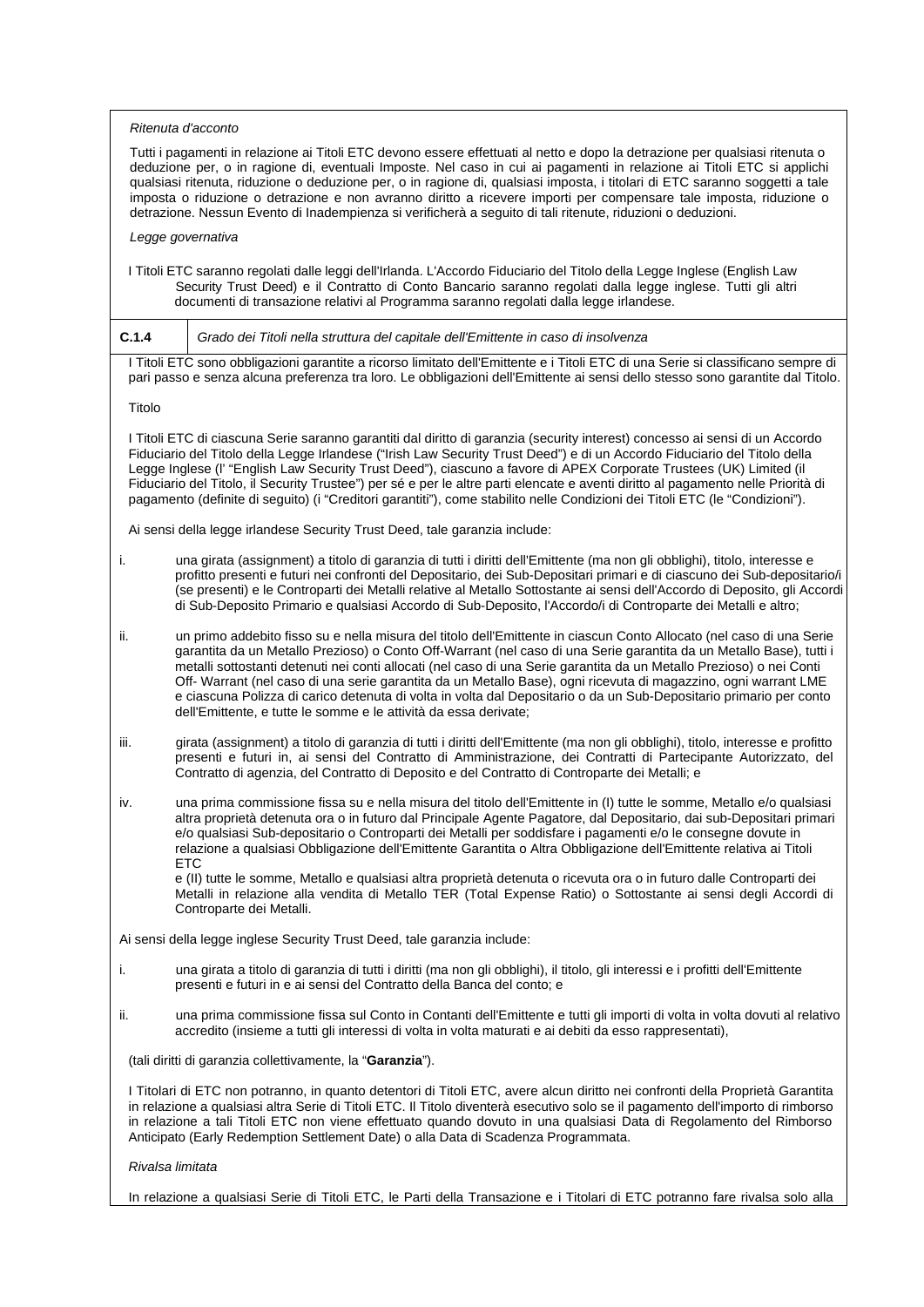Titolo e non ad altre attività dell'Emittente. Se, a seguito della realizzazione completa della Proprietà garantita di tale Serie e dell'applicazione delle attività disponibili, qualsiasi richiesta, debito, responsabilità o obbligo in sospeso nei confronti dell'Emittente relativo a tale Serie rimane non pagato, allora tale richiesta, debito, responsabilità o obbligo sarà estinto e nessun debito sarà dovuto dall'Emittente in relazione ad esso. Una volta che la Proprietà Garantita è stata realizzata e i proventi netti distribuiti, nessuna delle parti o chiunque agisca per loro conto potrà intraprendere ulteriori azioni contro l'Emittente per recuperare qualsiasi ulteriore somma e nessun debito sarà dovuto dall'Emittente in relazione a tale somma.

# *Priorità di pagamento*

In seguito a qualsiasi applicazione dei Titoli, le richieste (claim) dei detentori di Titoli ETC e degli altri Creditori Garantiti in relazione ai Titoli ETC di una Serie saranno classificate in base alle priorità di pagamento stabilite nelle Condizioni dei Titoli ETC (il "**Priorità di Pagamento**"), pertanto, le richieste dei Titolari di ETC saranno classificate in base a quanto stabilito. In conseguenza a tali disposizioni, i Titolari di ETC potrebbero non ricevere integralmente l'Importo di Rimborso Finale o l'Importo di Rimborso Anticipato pagabile in relazione a un Titolo ETC.

**C.1.5** *Restrizioni alla libera trasferibilità dei titoli*

La distribuzione del Prospetto di Base e l'offerta o la vendita dei Titoli ETC in alcune giurisdizioni possono essere limitate dalla legge. Le persone in possesso del Prospetto di Base o delle Condizioni Definitive sono tenute a informarsi e ad osservare tali limitazioni. Gli interessi sui Titoli ETC negoziati in qualsiasi sistema di compensazione (clearing system) saranno trasferiti in conformità con le procedure e i regolamenti di tale sistema di compensazione. I Titoli ETC non sono stati e non saranno registrati ai sensi dello United States Securities Act del 1933, ed eventuali modifiche (il "**Securities Act**", Atto dei Titoli). Fatte salve alcune eccezioni, i Titoli ETC non possono essere offerti, venduti o consegnati negli Stati Uniti o a soggetti statunitensi.

# **C.2** *Dove saranno negoziati i Titoli?*

È stata presentata domanda per l'ammissione dei Titoli ETC sui London Stock Exchange, Deutsche Börse e Borsa Italiana per l'ammissione dei Titoli ETC alla negoziazione nei relativi mercati regolamentati e/o nei principali mercati. Può essere richiesta la quotazione dei Titoli ETC su ulteriori borse valori e l'ammissione alla negoziazione su altri mercati di volta in volta.

# **C.3** *Quali sono i principali rischi specifici dei Titoli?*

i. I Titoli ETC non sono a capitale protetto e sono un investimento ad alto rischio. Ai titolari di ETC non è garantito il rimborso del capitale investito, né il pagamento di alcun interesse.

ii. L'Importo di Rimborso Finale e l'Importo di Rimborso Anticipato pagabile sui Titoli ETC dipenderanno da (a) i prezzi ai quali la relativa Controparte dei Metalli, per conto dell'Emittente, è in grado di vendere il Metallo Sottostante dopo la Data di Valutazione del Rimborso Finale o la Data della Negoziazione di Rimborso, come applicabile e (b) in relazione a qualsiasi Metallo Sottostante che non ha potuto essere venduto durante il Periodo di Cessione del Rimborso relativo, il Prezzo di Riferimento del Metallo relativo per tale Metallo Sottostante in quel momento.

Il Metal Entitlement per Titolo ETC Security è soggetto alla deduzione del Total Expenses Ratio (TER). Non vi è alcuna garanzia che gli aumenti del prezzo di mercato del Metallo Sottostante per una Serie supererà il Total Expenses Ratio da cui viene ridotto il Il Metal Entitlement, il che significa che il valore dell'investimento di un Titolare di ETC potrebbe diminuire nel tempo.

iv. I Titoli ETC di ciascuna Serie sono obbligazioni garantite e a ricorso limitato dell'Emittente. I Titolari di ETC e le altre parti della transazione faranno ricorso solo alla Proprietà Garantita in relazione ai Titoli ETC e non a qualsiasi altra attività dell'Emittente. Se, in seguito alla realizzazione completa della Proprietà Garantita relativa ai Titoli ETC e all'applicazione dei proventi disponibili in conformità con le Priorità di Pagamento, qualsiasi diritto (claim) in sospeso rimane non pagato, tale diritto sarà estinto e l'Emittente non sarà debitore in rispetto di ciò.

La capacità dell'Emittente di adempiere ai propri obblighi ai sensi dei Titoli ETC dipenderà dal pagamento di tutte le somme dovute e dalla consegna di tutti gli importi del Metallo Sottostante consegnabile dalla Controparte dei Metalli e da qualsiasi altro fornitore di servizi all'Emittente in relazione al Titoli ETC che effettuano i relativi pagamenti e/o consegne all'Emittente. L'Emittente e i Titolari di ETC sono esposti al rischio di credito delle Controparti dei Metalli, del Depositario, dei Sub-Depositari Primari, di eventuali Sub-Depositari e della Banca del Conto.

vi. Il valore dei Titoli ETC e l'importo pagabile in relazione ai Titoli ETC sono legati alla performance del Metallo sottostante. Il prezzo del Metallo sottostante può diminuire tanto rapidamente quanto aumentare e gli investitori potrebbero non recuperare l'importo investito rischiando di perdere tutto il loro investimento. I prezzi dei metalli sono generalmente più volatili dei prezzi di altre classi di attività. La performance passata del Metallo relativo non deve essere considerata come un'indicazione della performance futura di quel Metallo durante la durata di qualsiasi Serie di Titoli ETC collegata a tale Metallo. Se il valore di tale Metallo Sottostante diminuisce, ciò ridurrà gli importi pagabili in relazione ai Titoli ETC. Nel caso in cui i prezzi del Metallo sottostante scendano a zero o prossimi allo zero, i titolari di ETC potrebbero perdere tutto o parte del loro investimento.

vii. I Titoli ETC emessi nell'ambito del Programma non saranno garantiti da alcuna entità e nessun soggetto diverso dall'Emittente sarà obbligato ad effettuare pagamenti sui Titoli ETC di qualsiasi Serie. I Titoli ETC non avranno lo status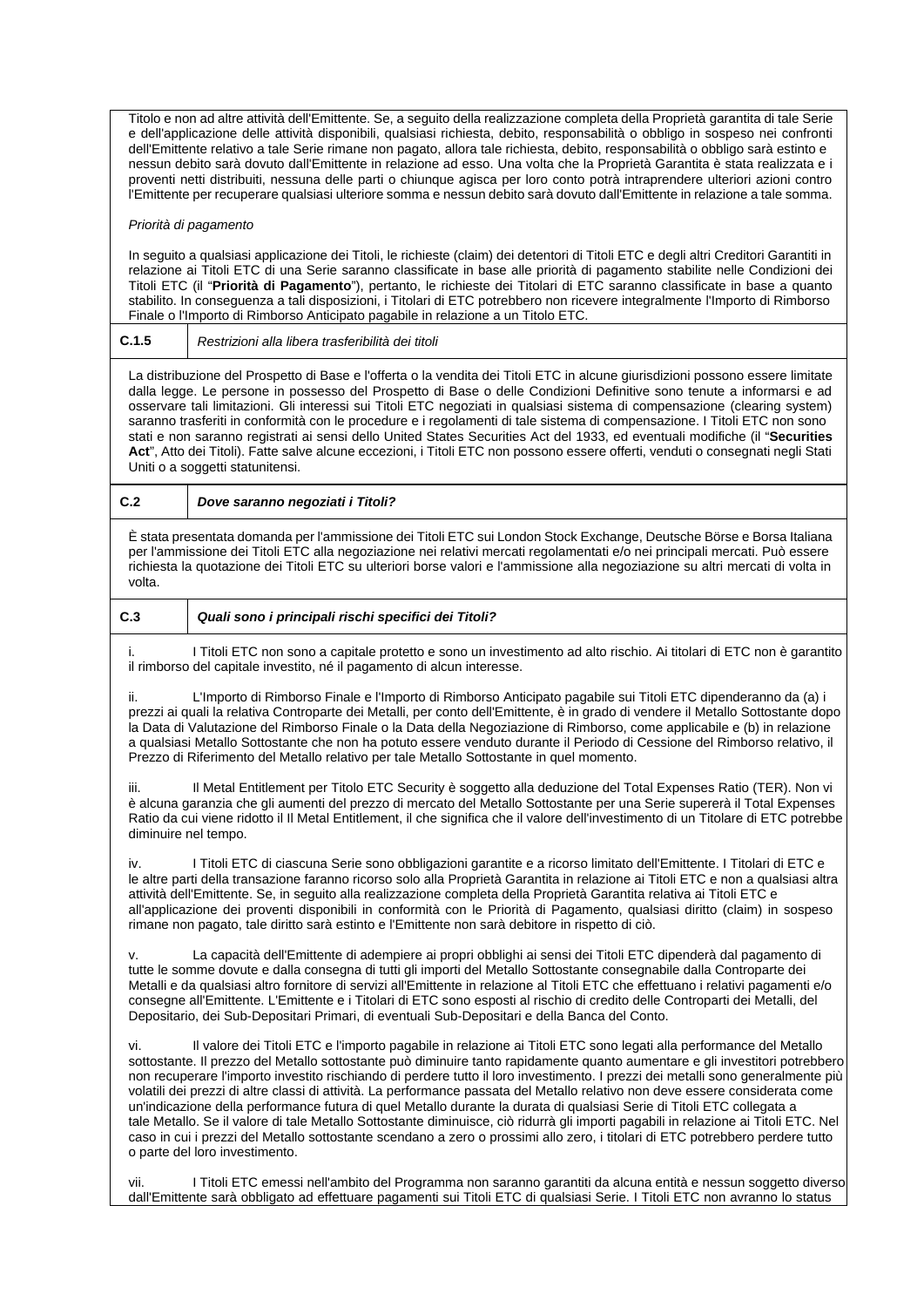di deposito bancario e non rientreranno nell'ambito di applicazione di alcun sistema di protezione dei depositi o di alcun sistema di protezione del denaro dei clienti e non sono assicurati o garantiti da alcun governo, agenzia governativa o altro ente.

viii. In determinate circostanze, agli investitori può essere imposto un rimborso anticipato dei Titoli ETC, il che può comportare il rimborso dei Titoli ETC prima di quanto desiderato. Il rimborso a causa di un Evento di Insolvenza o di Rimborso Anticipato avverrebbe indipendentemente dal prezzo corrente del Metallo sottostante. Non può esserci alcuna garanzia che l'Importo di Rimborso Anticipato sarà maggiore o uguale all'importo investito da qualsiasi Titolare di ETC.

ix. Qualsiasi Metallo sottostante sarà depositato da o per conto del Depositario in un conto presso i depositi approvati LME Approved Warehouse di un Sub-Depositario primario o Sub-Depositario. Esiste il rischio che il Metallo sottostante per una Serie di Titoli ETC possa essere perso, rubato o danneggiato e l'Emittente non sarebbe in grado di soddisfare i propri obblighi in relazione ai Titoli ETC. Non vi è alcuna garanzia che l'Emittente sarà in grado di ottenere la consegna e/o monetizzare tale Metallo sottostante (sia in tutto che in parte) in modo tempestivo. In caso di insolvenza del Depositario, di un Sub-Depositario Primario o un Sub-Depositario, un liquidatore può cercare di congelare l'accesso ai Metalli Sottostanti detenuti in tutti i conti tenuti dal Depositario, Sub-Depositario Primario o Sub-Depositario. Sebbene l'Emittente sarebbe in grado di rivendicare la proprietà dei Metalli Sottostanti correttamente allocati, l'Emittente potrebbe sostenere delle spese in relazione alla rivendicazione di tali diritti e l'affermazione di tale diritto da parte del liquidatore potrebbe ritardare i rimborsi e la liquidazione dei Titoli ETC.

I Titoli ETC possono avere una lunga durata e l'unico mezzo attraverso il quale un investitore può realizzare valore da un Titolo ETC prima della sua Data di Scadenza Programmata potrebbe essere quello di venderlo al suo prezzo di mercato in una transazione sul mercato secondario o (soggetto alla soddisfazione di alcune condizioni, compreso il pagamento delle commissioni applicabili) per inviare un Ordine di Riacquisto all'Emittente.

xi. Il metallo in transito evidenziato da una polizza di carico detenuta per conto dell'Emittente potrebbe essere perso, rubato o danneggiato durante il viaggio verso un deposito approvato LME, a seguito di eventi naturali, come tempeste o altri eventi meteorologici gravi, errore umano o altre azioni umane, come l'attacco terroristico. In tal caso, l'Emittente (o il Depositario per conto dell'Emittente) dovrà cercare di recuperare il valore di qualsiasi Metallo perso contro il mittente del Metallo, le cui perdite possono essere coperte dalla polizza assicurativa del mittente. Tali procedimenti possono essere costosi e dispendiosi in termini di tempo e non vi può essere alcuna garanzia che l'Emittente recupererà completamente il valore del Metallo.

| D                                                                                                                                                                                                                                                                                                                                                                                                                                                                                                                                                                                                                                                                                                                                                                                                                                                                                                                                                                                                                  | Informazioni chiave sull'offerta al pubblico di titoli e sull'ammissione alla negoziazione in un<br>mercato regolamentato |  |
|--------------------------------------------------------------------------------------------------------------------------------------------------------------------------------------------------------------------------------------------------------------------------------------------------------------------------------------------------------------------------------------------------------------------------------------------------------------------------------------------------------------------------------------------------------------------------------------------------------------------------------------------------------------------------------------------------------------------------------------------------------------------------------------------------------------------------------------------------------------------------------------------------------------------------------------------------------------------------------------------------------------------|---------------------------------------------------------------------------------------------------------------------------|--|
| D.1                                                                                                                                                                                                                                                                                                                                                                                                                                                                                                                                                                                                                                                                                                                                                                                                                                                                                                                                                                                                                | In quali condizioni e tempistiche posso investire in questo titolo?                                                       |  |
| Al momento dell'emissione iniziale, i Titoli ETC vengono messi a disposizione dall'Emittente per la sottoscrizione solo a<br>entità (i "Partecipanti Autorizzati") autorizzate ad acquistare e vendere Titoli ETC direttamente da e all'Emittente ai sensi<br>di un accordo di partecipazione autorizzato con l'Emittente. Qualsiasi offerta o vendita di Titoli ETC ad un investitore da<br>parte di un Partecipante Autorizzato o altro distributore o intermediario (broker) autorizzato a utilizzare il Prospetto di Base<br>(ciascuno, un "Offerente Autorizzato") sarà effettuata in conformità con i termini e gli altri accordi in essere tra tali<br>Partecipante o Offerente Autorizzato e tale investitore, inclusi prezzo, allocazioni e accordi di liquidazione. Sarà<br>responsabilità dell'intermediario finanziario applicabile al momento di tale offerta fornire all'investitore tali informazioni e né<br>l'Emittente né qualsiasi altra entità ha alcuna responsabilità per tali informazioni. |                                                                                                                           |  |
| Gli investitori dovrebbero tuttavia tenere presente quanto segue:                                                                                                                                                                                                                                                                                                                                                                                                                                                                                                                                                                                                                                                                                                                                                                                                                                                                                                                                                  |                                                                                                                           |  |
| Importo dell'offerta: Il numero di Titoli ETC soggetti all'offerta è 524,806.                                                                                                                                                                                                                                                                                                                                                                                                                                                                                                                                                                                                                                                                                                                                                                                                                                                                                                                                      |                                                                                                                           |  |
| Prezzo di offerta: Al momento dell'emissione iniziale, il prezzo di offerta per Titolo ETC sarà uguale al Prezzo di Emissione<br>specificato nelle Condizioni Definitive.                                                                                                                                                                                                                                                                                                                                                                                                                                                                                                                                                                                                                                                                                                                                                                                                                                          |                                                                                                                           |  |
| Periodo di offerta: i Titoli ETC possono essere offerti ad un investitore in qualsiasi momento tra la Data di Emissione della<br>prima Tranche di una Serie di Titoli ETC e la Data di Scadenza Programmata di tale Serie.                                                                                                                                                                                                                                                                                                                                                                                                                                                                                                                                                                                                                                                                                                                                                                                         |                                                                                                                           |  |
| Conflitti di interesse: L'organizzatore, il fiduciario, il fiduciario del Titolo (security trustee), l'agente per i pagamenti, i<br>partecipanti autorizzati, le controparti dei metalli e/o i loro affiliati possono negoziare o detenere attivamente posizioni nel<br>Metallo relativo e possono emettere o stipulare altri strumenti finanziari basati o correlati al Metallo. Tali attività presentano<br>conflitti di interesse e potrebbero influenzare negativamente il prezzo e la liquidità dei Titoli ETC e/o il valore del Metallo<br>sottostante relativo ai Titoli ETC.                                                                                                                                                                                                                                                                                                                                                                                                                               |                                                                                                                           |  |
| D.2                                                                                                                                                                                                                                                                                                                                                                                                                                                                                                                                                                                                                                                                                                                                                                                                                                                                                                                                                                                                                | Perché è stato prodotto il prospetto?                                                                                     |  |
| I titoli ETC sono progettati per fornire agli investitori un'esposizione al Metallo sottostante senza dover ricevere la consegna<br>fisica del metallo e per consentire agli investitori di acquistare e vendere tale interesse attraverso la negoziazione di un<br>titolo in una borsa valori. Il Prospetto di Base fornisce informazioni sull'Emittente e sul suo Programma per l'emissione di<br>Titoli ETC. Il Prospetto di Base costituisce un prospetto di base ai fini del Regolamento del Prospetto e allo scopo di fornire                                                                                                                                                                                                                                                                                                                                                                                                                                                                                |                                                                                                                           |  |

informazioni in merito all'Emittente e ai Titoli ETC. Il prospetto dunque, in base alla particolare natura dell'Emittente e dei Titoli ETC, è necessario per consentire agli investitori di effettuare una valutazione informata delle attività e delle passività, della posizione finanziaria, degli utili e delle perdite e delle prospettive dell'Emittente e dei diritti connessi ai Titoli ETC.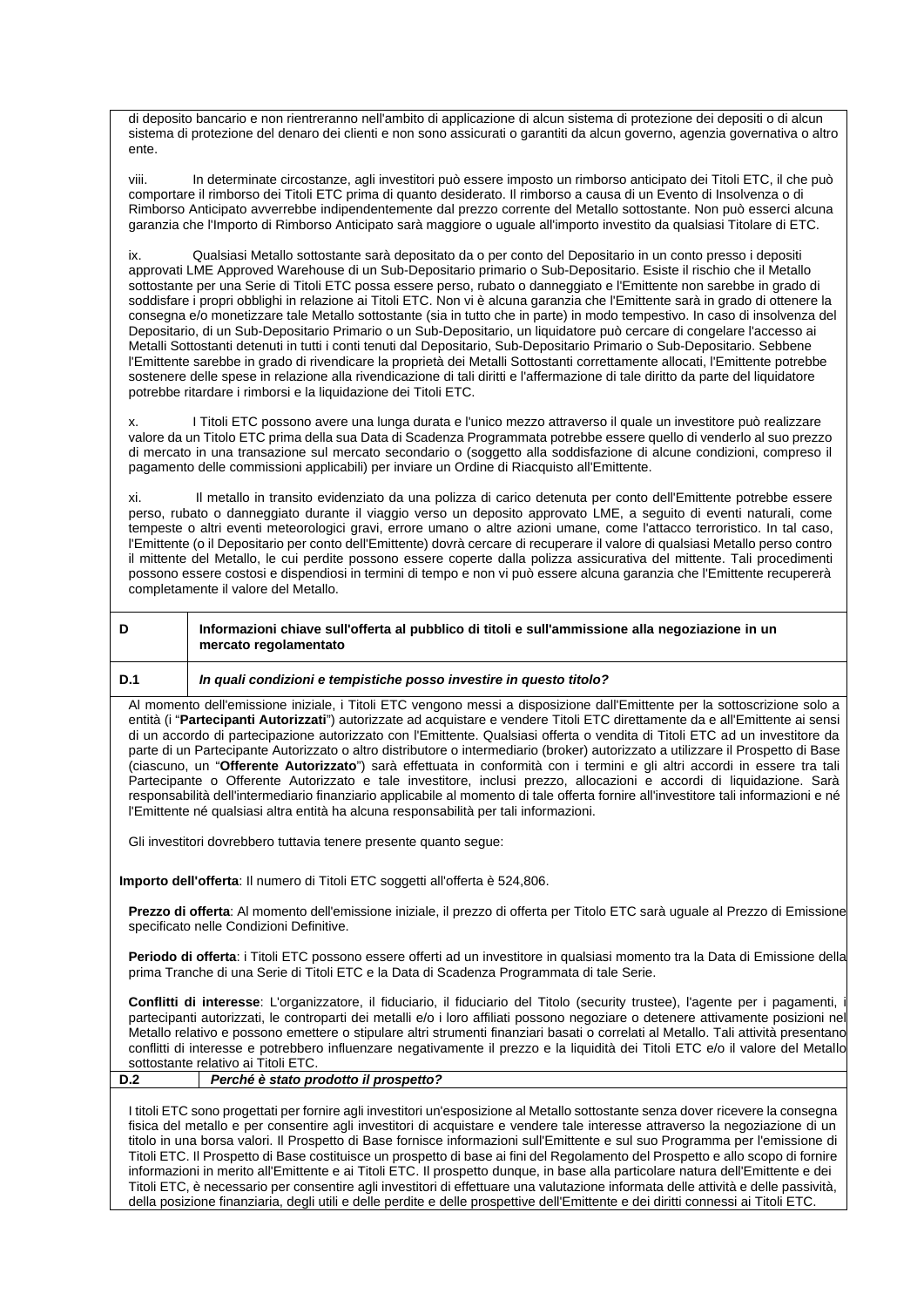# *Utilizzo e importo netto stimato dei proventi*

I proventi netti dell'emissione dei Titoli ETC saranno una quantità di Metallo fisico che verrà detenuto nei Conti Off-Warrant in relazione alle Serie o evidenziato da una polizza di carico o dai Warrant LME e detenuto insieme a un Sub-Depositario Primario o Sub-Depositario. Tale Metallo sarà utilizzato per adempiere agli obblighi dell'Emittente ai sensi dei Titoli ETC.

# *Conflitti di interesse significativi relativi all'offerta o all'ammissione alla negoziazione*

Per quanto a conoscenza dell'Emittente, nessuna persona coinvolta nell'offerta dei Titoli ETC ha un interesse materiale per l'offerta.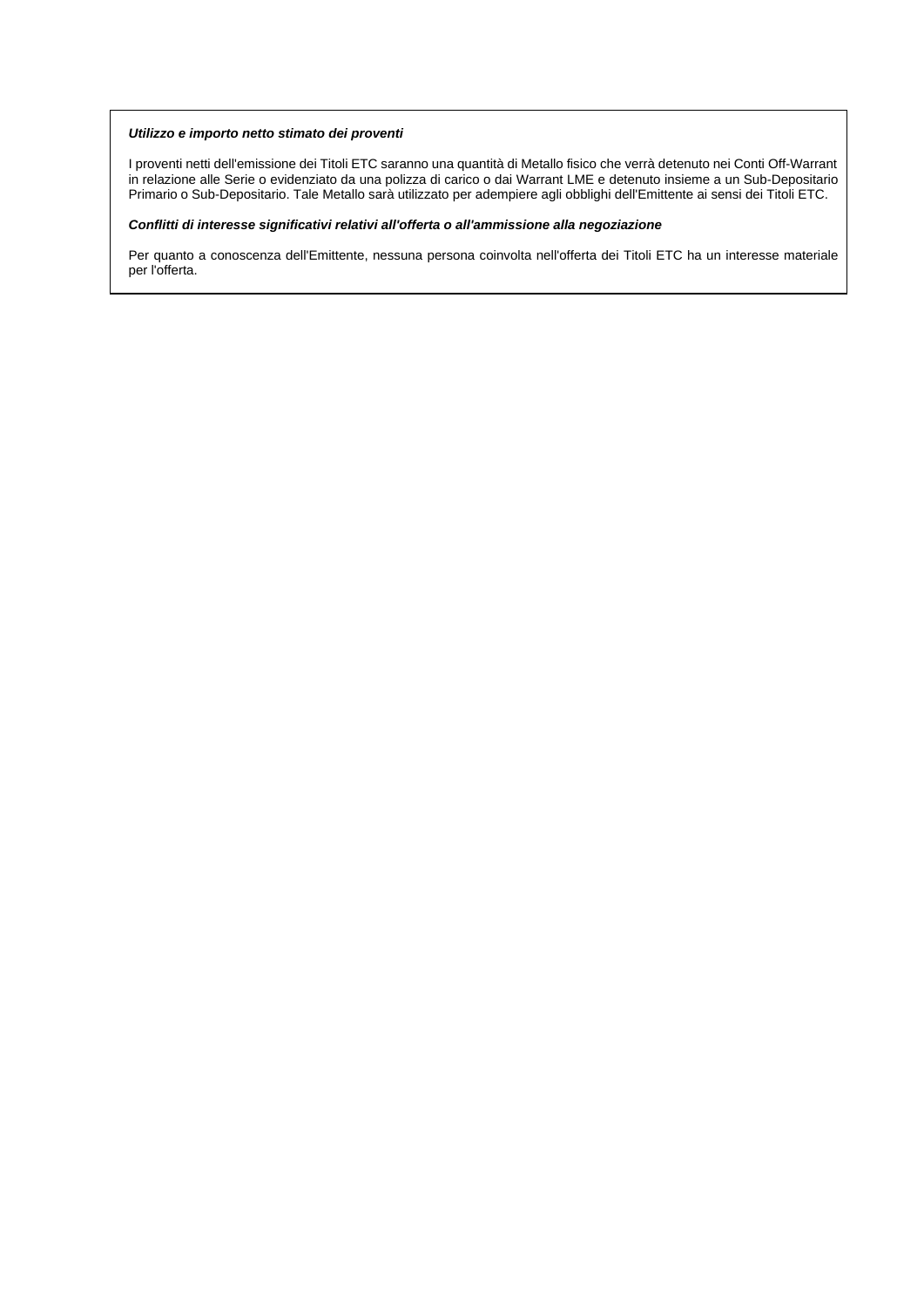# **SAMMANFATTNING AV DEN ENSKILDA EMISSIONEN**

| Sammanfattning                                                                                                                                                                                                                                                                                                                                                                                                                                                                                                                                                                                                                                                                                                                                                                                                                                                                                                                                                                                                                                                                                                                                                                                                                                                                                                                                                                                                                      |                                                                                                         |  |
|-------------------------------------------------------------------------------------------------------------------------------------------------------------------------------------------------------------------------------------------------------------------------------------------------------------------------------------------------------------------------------------------------------------------------------------------------------------------------------------------------------------------------------------------------------------------------------------------------------------------------------------------------------------------------------------------------------------------------------------------------------------------------------------------------------------------------------------------------------------------------------------------------------------------------------------------------------------------------------------------------------------------------------------------------------------------------------------------------------------------------------------------------------------------------------------------------------------------------------------------------------------------------------------------------------------------------------------------------------------------------------------------------------------------------------------|---------------------------------------------------------------------------------------------------------|--|
| А                                                                                                                                                                                                                                                                                                                                                                                                                                                                                                                                                                                                                                                                                                                                                                                                                                                                                                                                                                                                                                                                                                                                                                                                                                                                                                                                                                                                                                   | <b>Introduktion och Varningar</b>                                                                       |  |
| A.1.1                                                                                                                                                                                                                                                                                                                                                                                                                                                                                                                                                                                                                                                                                                                                                                                                                                                                                                                                                                                                                                                                                                                                                                                                                                                                                                                                                                                                                               | Namn och värdepapperens internationella värdepappersnummer (ISIN)                                       |  |
|                                                                                                                                                                                                                                                                                                                                                                                                                                                                                                                                                                                                                                                                                                                                                                                                                                                                                                                                                                                                                                                                                                                                                                                                                                                                                                                                                                                                                                     | Andel 1 av upp till 200,000,000 GPF Physical Copper ETC Securities due 14 juni 2081 ("ETC Värdepapper") |  |
| ISIN kod: XS2314659447                                                                                                                                                                                                                                                                                                                                                                                                                                                                                                                                                                                                                                                                                                                                                                                                                                                                                                                                                                                                                                                                                                                                                                                                                                                                                                                                                                                                              |                                                                                                         |  |
| A.1.2                                                                                                                                                                                                                                                                                                                                                                                                                                                                                                                                                                                                                                                                                                                                                                                                                                                                                                                                                                                                                                                                                                                                                                                                                                                                                                                                                                                                                               | Emittentens identitet och kontaktuppgifter, inklusive dess juridiska enhetsidentifierare (LEI)          |  |
| GPF Metals plc ("emittenten") är ett aktiebolag registrerat på Irland. Dess registrerade säte är 2nd Floor, Block 5, Irish<br>Life Centre, Abbey Street Lower, Dublin 1, D01 P767. Emittentens telefonnummer är +353 1 411 2949 och dess juridiska<br>enhetsidentifierare är 635400GOSP3D7JDGKZ62.                                                                                                                                                                                                                                                                                                                                                                                                                                                                                                                                                                                                                                                                                                                                                                                                                                                                                                                                                                                                                                                                                                                                  |                                                                                                         |  |
| A.1.3                                                                                                                                                                                                                                                                                                                                                                                                                                                                                                                                                                                                                                                                                                                                                                                                                                                                                                                                                                                                                                                                                                                                                                                                                                                                                                                                                                                                                               | Identitet och kontaktuppgifter för den behöriga myndigheten som godkänner basprospektet.                |  |
| Basprospektet har godkänts av Central Bank of Ireland ("centralbanken") som behörig myndighet, med huvudkontor på<br>Central Bank of Ireland, New Wapping Street, North Wall Quay, Dublin 1 D01 F7X3 och telefonnummer: +353 (0)1 224<br>6000, i enlighet med förordning (EU) 2017/1129.                                                                                                                                                                                                                                                                                                                                                                                                                                                                                                                                                                                                                                                                                                                                                                                                                                                                                                                                                                                                                                                                                                                                            |                                                                                                         |  |
| A.1.4                                                                                                                                                                                                                                                                                                                                                                                                                                                                                                                                                                                                                                                                                                                                                                                                                                                                                                                                                                                                                                                                                                                                                                                                                                                                                                                                                                                                                               | Datum för godkännande av basprospektet                                                                  |  |
| Basprospektet godkändes den 1 december 2020, kompletterades den 22 december 2020, 9 juni 2021, och 12 juli 2021 och<br>kan ändras och / eller kompletteras då och då.                                                                                                                                                                                                                                                                                                                                                                                                                                                                                                                                                                                                                                                                                                                                                                                                                                                                                                                                                                                                                                                                                                                                                                                                                                                               |                                                                                                         |  |
| A.1.5                                                                                                                                                                                                                                                                                                                                                                                                                                                                                                                                                                                                                                                                                                                                                                                                                                                                                                                                                                                                                                                                                                                                                                                                                                                                                                                                                                                                                               | Varning                                                                                                 |  |
| Denna sammanfattning har upprättats i enlighet med artikel 7 i förordning (EU) 2017/1129 och bör läsas som en<br>introduktion till basprospektet ("basprospekt"). Varje beslut att investera i ETC-värdepapper bör baseras på investerarens<br>övervägande av basprospektet som helhet. En investering i ETC-värdepapper innebär en betydande risk och alla<br>investerare kan förlora hela eller delar av sitt investerade kapital. Om ett yrkande relaterat till informationen i basprospektet<br>väcks vid domstol, kan den kärande investeraren enligt medlemsstaternas nationella lagstiftning behöva stå för<br>kostnaderna för att översätta basprospektet innan det rättsliga förfarandet inleds. Civilrättsligt ansvar är endast kopplat till<br>de personer som har framlagt sammanfattningen inklusive dess översättning, men bara om sammanfattningen är<br>vilseledande, felaktig eller inkonsekvent när den läses tillsammans med de andra delarna av basprospektet, eller om den<br>inte tillhandahåller nyckelinformation som kan hjälpa investerare när de överväger att investera i ETC-värdepapper, när<br>de läses tillsammans med de andra delarna av basprospektet. Detta dokument utgör inte ett erbjudande eller inbjudan till<br>någon person att teckna eller köpa något ETC-värdepapper. Det har utarbetats i samband med de relaterade slutliga<br>villkoren för denna andel (de "slutliga villkoren".) |                                                                                                         |  |
|                                                                                                                                                                                                                                                                                                                                                                                                                                                                                                                                                                                                                                                                                                                                                                                                                                                                                                                                                                                                                                                                                                                                                                                                                                                                                                                                                                                                                                     | Du håller på att köpa en produkt som inte är enkel och som kan vara svår att förstå.                    |  |
| в                                                                                                                                                                                                                                                                                                                                                                                                                                                                                                                                                                                                                                                                                                                                                                                                                                                                                                                                                                                                                                                                                                                                                                                                                                                                                                                                                                                                                                   | <b>Emittentens nyckelinformation</b>                                                                    |  |
| B.1                                                                                                                                                                                                                                                                                                                                                                                                                                                                                                                                                                                                                                                                                                                                                                                                                                                                                                                                                                                                                                                                                                                                                                                                                                                                                                                                                                                                                                 | Vem är emittent av värdepapperen?                                                                       |  |
| B.1.1                                                                                                                                                                                                                                                                                                                                                                                                                                                                                                                                                                                                                                                                                                                                                                                                                                                                                                                                                                                                                                                                                                                                                                                                                                                                                                                                                                                                                               | Hemvist, juridisk form, LEI, registreringsjurisdiktion och verksamhetsland                              |  |
| Emittenten är registrerad och har sitt registrerade säte på Irland. Dess juridiska enhetsidentifierare är<br>635400GOSP3D7JDGKZ62. Emittenten registrerades och bildades på Irland som ett aktiebolag den 15 juli 2020 enligt<br>Irish Companies Act 2014, registreringsnummer 673920.                                                                                                                                                                                                                                                                                                                                                                                                                                                                                                                                                                                                                                                                                                                                                                                                                                                                                                                                                                                                                                                                                                                                              |                                                                                                         |  |
| <b>B.1.2</b>                                                                                                                                                                                                                                                                                                                                                                                                                                                                                                                                                                                                                                                                                                                                                                                                                                                                                                                                                                                                                                                                                                                                                                                                                                                                                                                                                                                                                        | Huvudsakliga aktiviteter                                                                                |  |
| Emittenten har upprättats som ett specialfordon för emittering av ETC-värdepapper som backas upp av metaller.<br>Emittenten har upprättat ett program ("programmet") under vilket det då och då kan ge ut serier (var och en, en "serie")<br>av säkrade börshandlade ETC-värdepapper kopplade till vissa bas- och ädelmetaller (var och en, en "metal") ("ETC-<br>värdepapperen "). Varje serie som erbjuds kan emitteras i andelar (var och en, en "andel") och / eller upptas på samma<br>eller olika handelsemissionsdatum.                                                                                                                                                                                                                                                                                                                                                                                                                                                                                                                                                                                                                                                                                                                                                                                                                                                                                                      |                                                                                                         |  |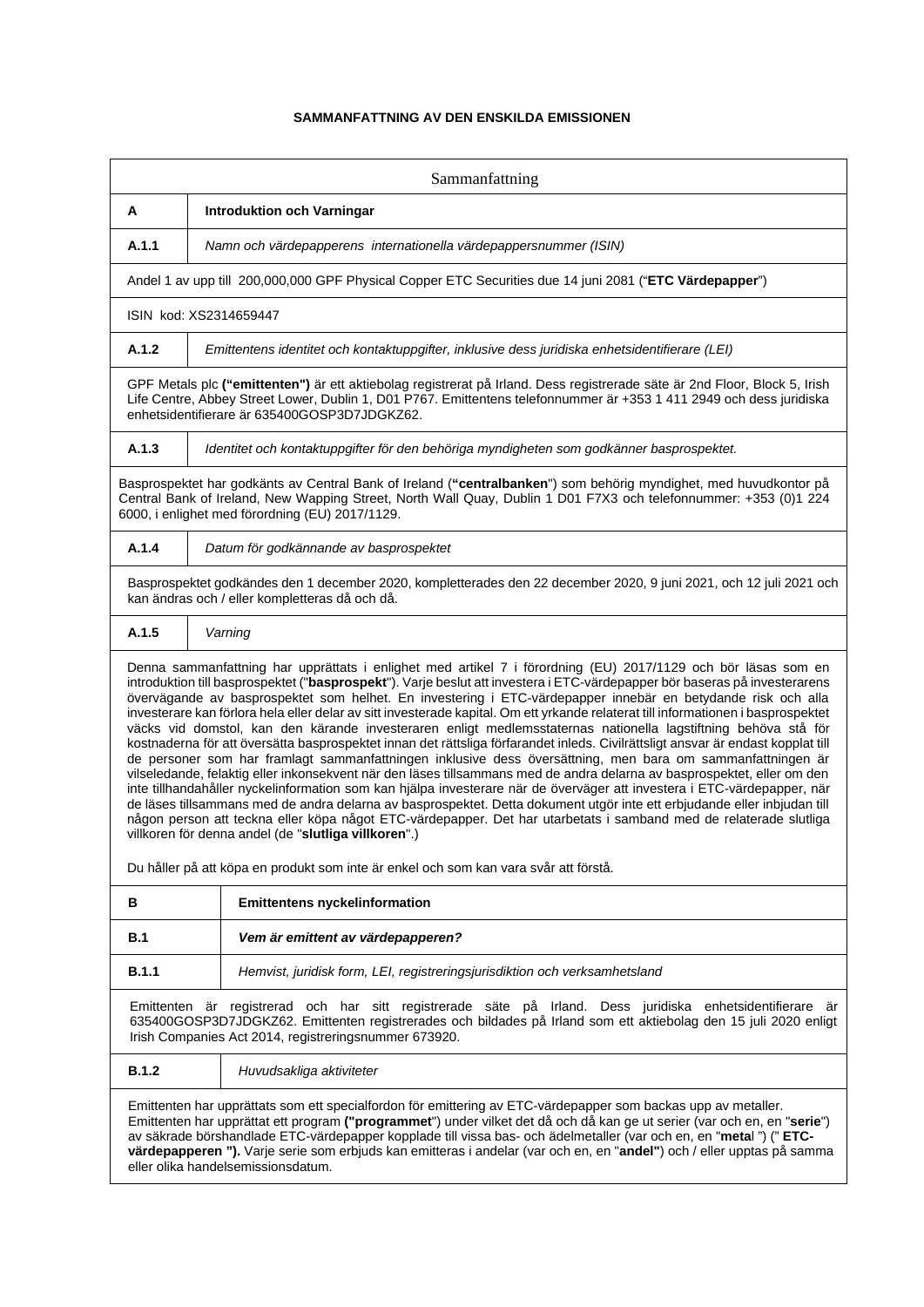| <b>B.1.3</b>                                                                                                                                                                                                                                                                                                                                                                                                                                                                                                                                                                                                                                                                                                                                                                                                                                                                                                                                                                                                                                                                                                                                                                                                                                                                                                                                                                                                                                                                                                                                                                                                                                                                                                                                                                                                                                                                                                                                                                                                                                                                                                                                                                                                                                                                                                                                                                                                                                                                                                                                                                                                                               | Största aktieägarna                                                                                       |  |
|--------------------------------------------------------------------------------------------------------------------------------------------------------------------------------------------------------------------------------------------------------------------------------------------------------------------------------------------------------------------------------------------------------------------------------------------------------------------------------------------------------------------------------------------------------------------------------------------------------------------------------------------------------------------------------------------------------------------------------------------------------------------------------------------------------------------------------------------------------------------------------------------------------------------------------------------------------------------------------------------------------------------------------------------------------------------------------------------------------------------------------------------------------------------------------------------------------------------------------------------------------------------------------------------------------------------------------------------------------------------------------------------------------------------------------------------------------------------------------------------------------------------------------------------------------------------------------------------------------------------------------------------------------------------------------------------------------------------------------------------------------------------------------------------------------------------------------------------------------------------------------------------------------------------------------------------------------------------------------------------------------------------------------------------------------------------------------------------------------------------------------------------------------------------------------------------------------------------------------------------------------------------------------------------------------------------------------------------------------------------------------------------------------------------------------------------------------------------------------------------------------------------------------------------------------------------------------------------------------------------------------------------|-----------------------------------------------------------------------------------------------------------|--|
| Emittenten har ett auktoriserat aktiekapital på €25.000. Emittenten har emitterat 25 000 stamaktier, som alla är fullt betalda.<br>Alla sådana emitterade stamaktier innehas av Apex TSI Limited ("aktieförvaltaren") enligt villkoren i en<br>förtroendedeklaration daterat den 2 november 2020, enligt vilken aktieförvaltaren håller dem i förtroende för<br>välgörenhetsändamål. Aktieförvaltaren har inget gynnsamt intresse av och får ingen fördel (förutom dess arvode för att<br>agera som aktieförvaltare) från att inneha aktierna för emittenten.                                                                                                                                                                                                                                                                                                                                                                                                                                                                                                                                                                                                                                                                                                                                                                                                                                                                                                                                                                                                                                                                                                                                                                                                                                                                                                                                                                                                                                                                                                                                                                                                                                                                                                                                                                                                                                                                                                                                                                                                                                                                              |                                                                                                           |  |
| <b>B.1.4</b>                                                                                                                                                                                                                                                                                                                                                                                                                                                                                                                                                                                                                                                                                                                                                                                                                                                                                                                                                                                                                                                                                                                                                                                                                                                                                                                                                                                                                                                                                                                                                                                                                                                                                                                                                                                                                                                                                                                                                                                                                                                                                                                                                                                                                                                                                                                                                                                                                                                                                                                                                                                                                               | Viktiga verkställande direktörer                                                                          |  |
| Michael Carroll, Rhys Owens                                                                                                                                                                                                                                                                                                                                                                                                                                                                                                                                                                                                                                                                                                                                                                                                                                                                                                                                                                                                                                                                                                                                                                                                                                                                                                                                                                                                                                                                                                                                                                                                                                                                                                                                                                                                                                                                                                                                                                                                                                                                                                                                                                                                                                                                                                                                                                                                                                                                                                                                                                                                                |                                                                                                           |  |
| <b>B.1.5</b>                                                                                                                                                                                                                                                                                                                                                                                                                                                                                                                                                                                                                                                                                                                                                                                                                                                                                                                                                                                                                                                                                                                                                                                                                                                                                                                                                                                                                                                                                                                                                                                                                                                                                                                                                                                                                                                                                                                                                                                                                                                                                                                                                                                                                                                                                                                                                                                                                                                                                                                                                                                                                               | Lagstadgade revisorers identitet                                                                          |  |
| Grant Thornton Ireland, 13-18, City Quay, Dublin Docklands, Dublin, D02 ED70                                                                                                                                                                                                                                                                                                                                                                                                                                                                                                                                                                                                                                                                                                                                                                                                                                                                                                                                                                                                                                                                                                                                                                                                                                                                                                                                                                                                                                                                                                                                                                                                                                                                                                                                                                                                                                                                                                                                                                                                                                                                                                                                                                                                                                                                                                                                                                                                                                                                                                                                                               |                                                                                                           |  |
| B.2                                                                                                                                                                                                                                                                                                                                                                                                                                                                                                                                                                                                                                                                                                                                                                                                                                                                                                                                                                                                                                                                                                                                                                                                                                                                                                                                                                                                                                                                                                                                                                                                                                                                                                                                                                                                                                                                                                                                                                                                                                                                                                                                                                                                                                                                                                                                                                                                                                                                                                                                                                                                                                        | Vilken är emittentens finansiella nyckelinformation?                                                      |  |
| Årsredovisning är inte tillgänglig ännu. På dagen av denna sammanfattning har emittenten inte publicerat en granskad<br>årsredovisning.                                                                                                                                                                                                                                                                                                                                                                                                                                                                                                                                                                                                                                                                                                                                                                                                                                                                                                                                                                                                                                                                                                                                                                                                                                                                                                                                                                                                                                                                                                                                                                                                                                                                                                                                                                                                                                                                                                                                                                                                                                                                                                                                                                                                                                                                                                                                                                                                                                                                                                    |                                                                                                           |  |
| B.3                                                                                                                                                                                                                                                                                                                                                                                                                                                                                                                                                                                                                                                                                                                                                                                                                                                                                                                                                                                                                                                                                                                                                                                                                                                                                                                                                                                                                                                                                                                                                                                                                                                                                                                                                                                                                                                                                                                                                                                                                                                                                                                                                                                                                                                                                                                                                                                                                                                                                                                                                                                                                                        | Vilka är de viktigaste riskerna som är specifika för emittenten?                                          |  |
| 1.                                                                                                                                                                                                                                                                                                                                                                                                                                                                                                                                                                                                                                                                                                                                                                                                                                                                                                                                                                                                                                                                                                                                                                                                                                                                                                                                                                                                                                                                                                                                                                                                                                                                                                                                                                                                                                                                                                                                                                                                                                                                                                                                                                                                                                                                                                                                                                                                                                                                                                                                                                                                                                         | Specialfordon. Emittenten är ett specialfordon som har som enda uppgift att upprätta programmet, emittera |  |
| ETC-<br>värdepapper, förvara den underliggande metallen för varje serie genom förvaltaren och ingå och fullgöra sina<br>skyldigheter enligt transaktionsdokumenten. Som sådan har emittenten inte, och kommer inte att ha, några<br>andra<br>tillgångar än (i) de små summor som samlas in genom att emittera aktier, (ii) avgifter (eventuella) som ska<br>betalas till den då och då i samband med emissionen av någon serie av ETC-värdepapper och (iii) alla<br>rättigheter, egendom eller andra tillgångar på vilka serier av ETC-värdepapper som emitterats enligt<br>programmet är säkrade. Om tillgångarna som en serie med ETC-värdepapper är säkrade inte räcker för att<br>uppnå de belopp som emittenten ska betala för den serien finns det inga andra tillgångar som är tillgängliga<br>för emittenten för att göra dessa betalningar. Under sådana omständigheter skulle ETC-innehavarna inte<br>erhålla hela beloppet som skulle betalas under ETC-värdepapper, vilket kan leda till att ETC-innehavare får ut<br>mindre eller väsentligt mindre än deras ursprungliga investering.<br>Ingen reglering av emittenten av någon tillsynsmyndighet. Emittenten är inte skyldig att vara licensierad,<br>2.<br>registrerad eller auktoriserad under några nuvarande värdepapper, handelsvaror, försäkrings- eller<br>banklagstiftning i dess registreringsjurisdiktion och fungerar utan tillsyn av någon tillsynsmyndighet i någon<br>jurisdiktion. Framförallt är emittenten inte reglerad, och kommer inte att regleras, av centralbanken till följd av<br>emitterandet av ETC-värdepapper. Många av kraven som följer av sådan licensiering, registrering eller<br>auktorisering (som kan ses som ett ytterligare investerarskydd) gäller därför inte för emittenten eller ETC-<br>värdepapperen.<br>Insolvens. Trots begränsningarna som beskrivs i villkor 6 (begränsningar) av ETC-värdepapperen och de<br>3.<br>begränsade<br>bestämmelserna för resurs och icke-framställning, om emittenten har utestående skulder till tredje part som<br>den inte kan fullgöra eller om de begränsade bestämmelserna för resurs och icke-framställning visar sig vara<br>ogenomförbar i en viss jurisdiktion och att emittenten på grund av detta blir eller förklaras insolvent enligt<br>lagen i något land som har jurisdiktion över den eller någon av dess tillgångar, kan insolvenslagarna i det<br>landet avgöra giltigheten av fordringarna från ETC-innehavare och kan hindra ETC-innehavare från att<br>verkställa sina rättigheter eller försena sådan verkställighet. I synnerhet, beroende på vilken jurisdiktion det |                                                                                                           |  |
| rör sig om och tillgångarnas och säkerhetens karaktär, kan den säkerhet som skapas till förmån av<br>säkerhetsförvaltaren avsättas eller rankas bakom vissa andra fordringsägare, och tillgångar som är föremål<br>för sådan säkerhet kan överföras till en annan person utan sådan säkerhet, med resultatet att emittenten inte<br>har tillräckliga tillgångar för att fullgöra sina förpliktelser enligt ETC- värdepapperen.                                                                                                                                                                                                                                                                                                                                                                                                                                                                                                                                                                                                                                                                                                                                                                                                                                                                                                                                                                                                                                                                                                                                                                                                                                                                                                                                                                                                                                                                                                                                                                                                                                                                                                                                                                                                                                                                                                                                                                                                                                                                                                                                                                                                             |                                                                                                           |  |
| C                                                                                                                                                                                                                                                                                                                                                                                                                                                                                                                                                                                                                                                                                                                                                                                                                                                                                                                                                                                                                                                                                                                                                                                                                                                                                                                                                                                                                                                                                                                                                                                                                                                                                                                                                                                                                                                                                                                                                                                                                                                                                                                                                                                                                                                                                                                                                                                                                                                                                                                                                                                                                                          | Nyckelinformation om värdepapperen                                                                        |  |
| C.1                                                                                                                                                                                                                                                                                                                                                                                                                                                                                                                                                                                                                                                                                                                                                                                                                                                                                                                                                                                                                                                                                                                                                                                                                                                                                                                                                                                                                                                                                                                                                                                                                                                                                                                                                                                                                                                                                                                                                                                                                                                                                                                                                                                                                                                                                                                                                                                                                                                                                                                                                                                                                                        | Vilka är värdepapperens viktigaste funktioner?                                                            |  |
| C.1.1                                                                                                                                                                                                                                                                                                                                                                                                                                                                                                                                                                                                                                                                                                                                                                                                                                                                                                                                                                                                                                                                                                                                                                                                                                                                                                                                                                                                                                                                                                                                                                                                                                                                                                                                                                                                                                                                                                                                                                                                                                                                                                                                                                                                                                                                                                                                                                                                                                                                                                                                                                                                                                      | Typ, klass och ISIN                                                                                       |  |
| ETC-värdepapper är säkrade, begränsade resursförpliktelser som stöds av metaller. Varje serie kommer till en början att<br>representeras av ett globalt registrerat värdepapper, vilket kommer att registreras i namnet på en förvaltare till den                                                                                                                                                                                                                                                                                                                                                                                                                                                                                                                                                                                                                                                                                                                                                                                                                                                                                                                                                                                                                                                                                                                                                                                                                                                                                                                                                                                                                                                                                                                                                                                                                                                                                                                                                                                                                                                                                                                                                                                                                                                                                                                                                                                                                                                                                                                                                                                          |                                                                                                           |  |

gemensamma depåförvararen som förvaltare till, och deponerat hos, den gemensamma depåförvararen för Euroclear och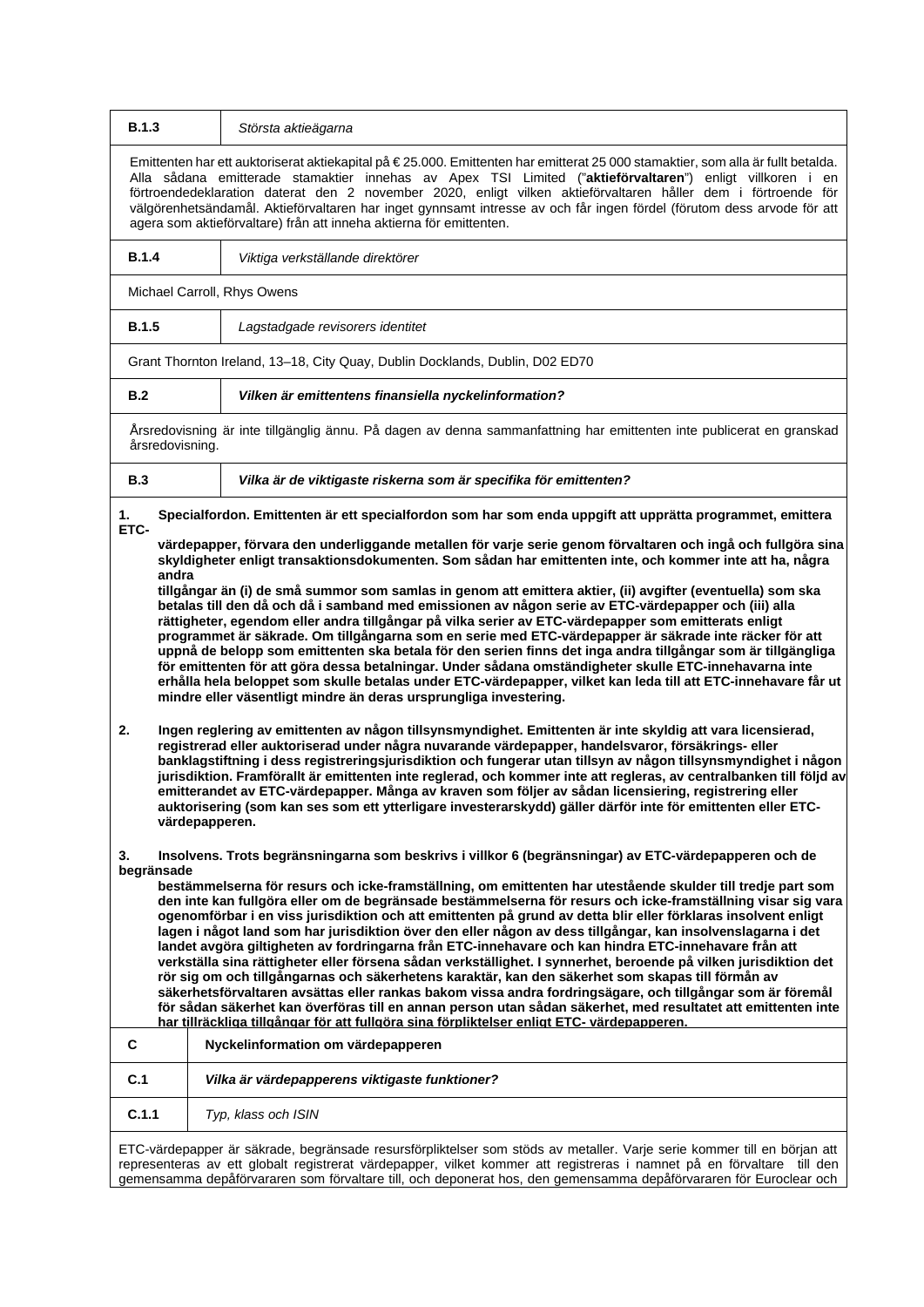Clearstream, Luxemburg. Enskilda värdepapper kommer endast att finnas tillgängliga under begränsade omständigheter. ISIN-koden för ETC-värdepapper är XS2314659447.

**C.1.2** *Valuta, valör, nominellt värde, antal emitterade värdepapper och löptid*

ETC-värdepapper är denominerade i amerikanska dollar. Det planerade förfallodatumet för ETC-värdepapper ("**planerad förfallodag**") är 14 juni 2081. Från och med emissionsdatumet för denna andel av ETC-värdepapper kommer det att finnas 524,806 ETC-värdepapper av emissionsserien, ETC-värdepapper behandlas av emittenten som om de har en lägsta valör på mindre än 100 000 euro.

**C.1.3** *Rättigheter kopplade till värdepapperen*

#### *Översikt*

ETC-värdepapper är utformade för att erbjuda investerare exponering mot en metall utan att behöva ta fysisk leverans av metallen. De underliggande tillgångarna för ETC-värdepapper är den specificerade kopparpoolen ("**metall"**) som registreras i emittentens relevanta depå hos programförvararen då och då. Varje ETC-värdepapper hänför sig till en viss viktmängd av metall, specificerad i de slutgiltiga villkoren, känd som **"metallrätten**" per ETC-värdepapper. En sådan pool förväntas på vilket datum som helst innehålla en mängd metall som inte är mindre än summan av metallrätten för alla utestående ETC-värdepapper i serien. Metallrätten som anges i de slutliga villkoren för den första andelen av serien ("**inledande initial metallrätt**") minskas dagligen med en kvot ("**totalkostnadskvoten"**), det vill säga den procentsats som Apex Fund Services (Ireland) Limited **("administratören")** bestämmer att behövs för att finansiera emittentens betalning av driftsavgiften till arrangören för de avgifter och utgifter som emittenten ska betala till dess tjänsteleverantörer angående serien ("**driftsavgiften**"), under antagande att den dagliga räntan kommer att vara den årliga räntan som anges i de slutliga villkoren dividerat med 365 (eller 366 under ett skottår) och tillämpat därefter.

Metallen kommer att förvaras för emittenten av Atomyze AG (eller en efterträdare eller ersättare) ("**depåförvararen")** och förvaras på segregerade off-warrant metallförvaringskonton ("**off-warrant konton**") under emittentens namn, i namnet på depåförvararen på uppdrag av emittenten hos Metaal Transport B.V. (de "**primära underförvarare**") eller i depåförvararens namn eller en primär underförvarare med andra underförvarare som utsetts av depåförvararen eller en primär underförvarare (som kan vara en annan primär underförvarare) (var och en, "**underförvarare")** och kommer att hållas på en "nära förvaring" basis. Detta innebär att varje specifikt identifierat fysiskt paket av basmetall som innehas för emittenten är av ett LME-godkänt varumärke som uppfyller gällande LME-fysiska kontraktsspecifikationer för den relevanta basmetallen och lagras off-warrant enligt ett avtal med ett LME-godkänt lager som inkluderar bestämmelser enligt vilka metallägaren när som helst kan instruera lagret att placera metallen på teckningsoption. Fraktsedlar som utgör bevis av metall i transit eller LME-teckningsoptioner som representerar LME-delar av metallen kan också då och då levereras vid avveckling av prenumerationer på ETC-värdepapperen och innehas tillfälligt av depåförvararen med en primär underförvarare eller underförvaringsinstitut på uppdrag av emittenten tills sådana fraktsedlar eller LME-teckningsoptioner kan bytas mot fysisk metall.

En del av den underliggande metallen kommer att återkallas med jämna mellanrum från off-warrant kontona och säljas av Global Palladium Fund, LP eller någon annan enhet som agerar som metallmotpart i förhållande till serien (var och en, "**metallmotpart**") på uppdrag av emittenten och intäkterna därav betalade till emittenten eller till dess order att finansiera betalningen av driftsavgiften.

#### *Ränta*

ETC-värdepapper betalar inte ut periodisk ränta. Det tidiga inlösenbeloppet eller det slutliga inlösenbeloppet, enligt vad som är tillämpligt (vart och ett enligt definitionen nedan), kan innehålla en ränteinlösenpremie i den utsträckning sådant tidigt inlösenbelopp eller slutligt inlösenbelopp, i tillämpliga fall, överstiger priset per ETC-värdepapper som anges i de slutliga villkoren ("**emissionspriset**") för den första andelen av den aktuella serien på emissionsdatumet av sådan andel ("**serieemissionsdatume**t").

#### *Inlösen*

Varje ETC-värdepapper ger innehavaren (var och en, en "**ETC-innehavare**") rätten att erhålla tillämplig betalning vid inlösen. Den relevanta metallmotparten kommer att instrueras att avveckla den underliggande metallen under avyttringsperioden enligt vad som anges i villkoren ("**inlösenavyttringsperiod"**) på uppdrag av emittenten och kommer att betala nettovinst för avyttring av den underliggande metallen till seriens kontantkontot ("**emittentens kontantkonto**") som upprätthålls av The Bank of New York Mellon, London filial som kontobank ("**kontobanken**") enligt instruktioner från Apex Fund Services (Ireland) Limited som programadministratör (**"administratören**") för vidare betalning till ETC-innehavarna.

#### *Slutlig inlösen*

Alla ETC-värdepapper som inte har lösts in eller köpt eller annullerats tidigare kommer att lösas in på den planerade förfallodagen genom betalning av det "**slutliga inlösenbeloppet**" för sådana ETC-värdepapper (som är ett belopp i amerikanska dollar per ETC-värdepapper som fastställs av administratören, som är lika med produkten av (a) metallrätten vid det datum som faller 40 arbetsdagar innan det planerade förfallodatumet ("**slutligt inlösenvärderingsdatum")** och (b) genomsnittspriset (uttryckt i USD) tillskrivet av administratören av varje metriskt ton metall som hålls i off-warrant kontona och all metall som representeras av en fraktsedel eller LME-teckningsoptioner som hålls på emittentens vägnar (den **underliggande metallen")** på det slutliga inlösenvärderingsdatumet baserat på: (1) intäkterna som erhållits på underliggande metall som sålts under inlösenavyttringsperioden, plus ett proportionellt belopp av eventuell ränta som erhållits på intäkter från sådan avyttring minus eventuell negativ ränta, minus alla kostnader, betalningar och avgifter som emittenten har ådragit sig, eller kommer att ådra sig, för sådan inlösen och (2) referenspriset för metallen som har publicerats på den relevant priskällan för sådana serier (eller någon efterföljare eller ersättningskälla) för underliggande metall som inte sålts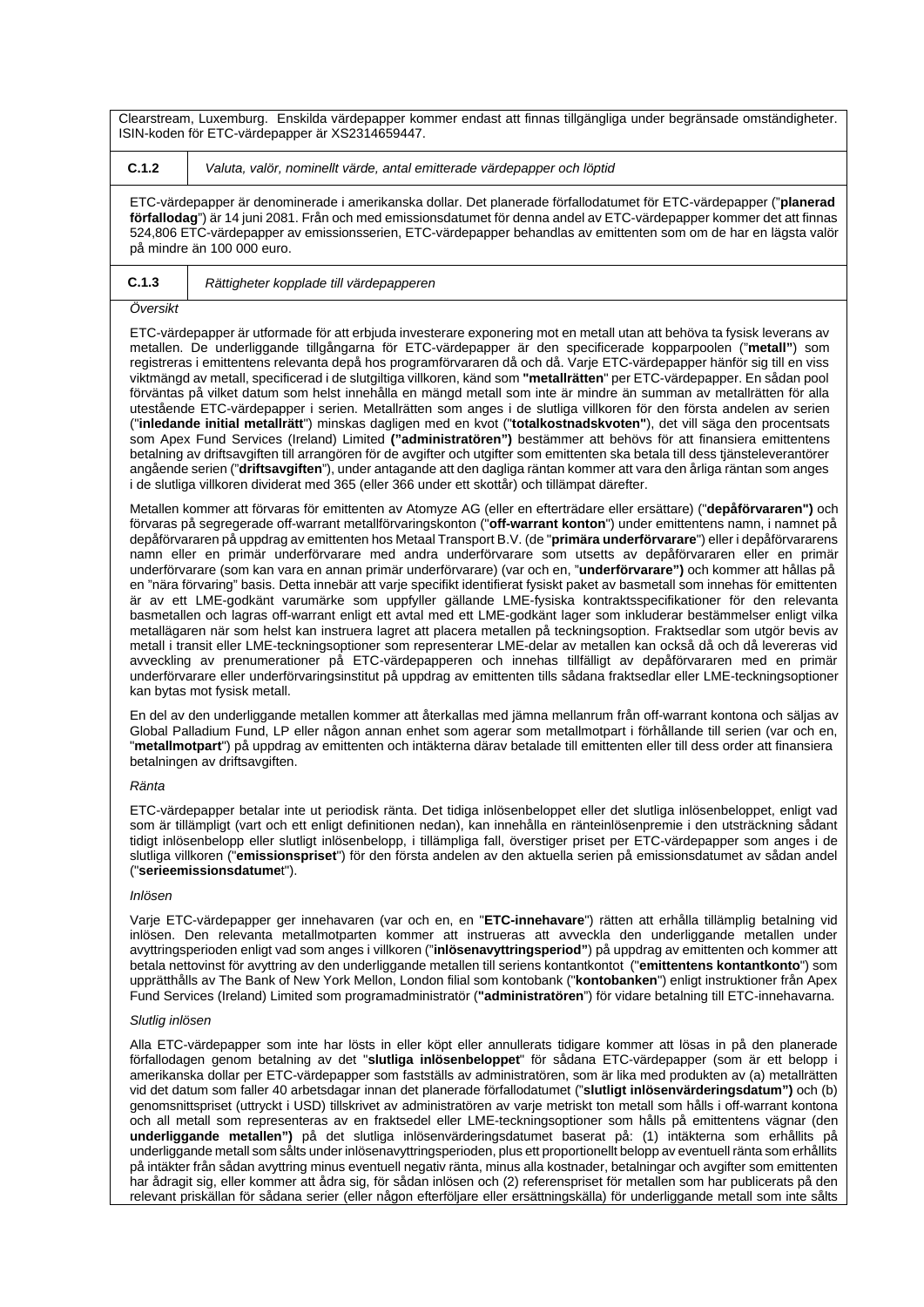under en sådan period ("**genomsnittligt metallförsäljningspris")** och med förbehåll för ett minimibelopp på 10 procent av emissionspriset per ETC-värdepapper på serieemissionsdatumet (det "**nominella beloppet**") plus ett belopp motsvarande 1 procent. av det nominella beloppet (det "**specificerat räntebeloppet**").

#### *Valfri inlösen i helhet*

ETC-värdepapper i vilken serie som helst kan också lösas in av emittenten när som helst och av vilken anledning som helst, i helhet men inte delvis, genom att meddela ETC-innehavarna minst 30 kalenderdagar i förväg (en "händelse av fordran av värdepapperemittenten**").**

# *Tidig inlösen*

Händelser som kan ge upphov till en tidig inlösen av ETC-värdepapper (vardera, och inklusive en händelse av fordran av värdepapperemittenten, en **"tidig inlösenhändelse**) är:

(1) en momsinlösenhändelse (där emittenten enligt tillämplig lag är skyldig, eller där det finns en stor sannolikhet att den kommer att vara skyldig, att betala moms eller registrera sig för moms eller på annat sätt redovisa moms);

(2) en icke ersättande tjänsteleverantörshändelse (där någon av administratören, depåförvararen, någon av de primära underförvararna, den huvudsakliga betalningsagenten, alla auktoriserade deltagare och / eller var och en av metallmotparterna avgår eller deras utnämning i förhållande till ETC-värdepapper avslutas av någon anledning och ingen efterträdare eller ersättare har utsetts inom en angiven period); eller

(3) en marknadsvärderingsinlösenhändelse (där det rådande kontantvärdet per ETC-värdepapper är mindre än eller lika med 20 procent av emissionspriset per ETC-värdepapper vid serieemissionsdatumet under en angiven period).

Om en tidig inlösenhändelse inträffar (inklusive en händelse av fordran av värdepapperemittenten) kommer alla ETCvärdepapper som inte tidigare har lösts in eller köpts eller annullerats att bli inlösta på den tidiga inlösenavvecklingsdagen genom betalning av relevant "**tidigt inlösenbelopp**" med avseende på sådana ETC-värdepapper, som är ett belopp angivet i USD per ETC-värdepapper som fastställs av administratören och är lika med produkten av: (a) metallrätten vid den "**tidiga inlösenhandelsdagen**" (med förbehåll för eventuell uppskjutning, med tidigare (i) datum för förekomsten av en tidig inlösenhändelse och (ii) datum för en standard inlösenmeddelandehändelse (som definieras nedan)), och (b) det genomsnittliga metallförsäljningspriset för inlösenavyttringsperioden, med förbehåll för ett minimibelopp av det nominella beloppet plus det angivna räntebeloppet.

#### *Auktoriserad deltagares återköpsalternativ*

Om en auktoriserad deltagare utnyttjar sin rättighet att kräva att emittenten återköper ETC-värdepapper genom att lämna en återköpsorder till administratören i enlighet med tillämpliga förfaranden, ska emittenten återköpa dessa ETCvärdepapper från sådan auktoriserad deltagare genom att instruera leveransen från en metallmotpart av (efter emittentens val och som meddelats till den auktoriserade deltagaren vid godkännande av den relaterade återköpsordern) antingen: (i) ett belopp i USD som motsvarar värdet av den sammanlagda metallrätten (avrundad ner till närmaste 0,001 handelsenhet) för de ETC-värdepapper som återköps, enligt vad som fastställts av administratören på grundval av det relevanta metallreferenspriset från återköpshandelsdagen till det specificerade kontokontot för den auktoriserade deltagaren; eller (ii) det högst rimligt genomförbara hela antalet LME-teckningsoptioner som bevis av en mängd metall som har en sammanlagd vikt upp till den sammanlagda metallrätten (avrundad till närmaste 0,001 handelsenhet) för ETCvärdepapper som återköps vid återköpshandelsdagen och en kontant betalning i USD som motsvarar värdet av någon del av metalrätten till den auktoriserade deltagaren som inte kan levereras som en hel LME-garanti (som bestäms av metallmotparten på grundval av det relevanta metalreferenspriset på återköpshandelsdagen) plus ett belopp avseende eventuell upplupen hyra för de levererade LME-teckningsoptionerna, till och med återköpsavräkningsdagen, till det specificerade kontantkontot för den auktoriserade deltagaren.

#### *Händelser av fallissemang*

Om någon av följande händelser ("**händelser av fallissemang**") inträffar, ska förvaltaren, om så anges, och efter eget gottfinnande meddela emittenten (ett "**händelse av fallissemanginlösenmeddelande**") att ETC-värdepapperen är, och ska omedelbart bli, förfallna och ska betalas: (i) emittenten inte fullgör eller följer någon eller flera av sina väsentliga skyldigheter (förutom en betalningsskyldighet) enligt ETC-värdepapperen, säkerhetsdokumenten eller förtroendeavtalet, där fallissemang ej kan avhjälpa eller, om det enligt åsikten av förvaltaren som kan avhjälpa, inte är avhjälpt enligt förvaltarens åsikt inom 30 kalenderdagar; (ii) ett beslut fattas av behörig domstol eller ett beslut som fattas för avveckling eller upplösning av emittenten, förutom amalgamering, sammanslagning, konsolidering, omorganisation eller annat liknande arrangemang på villkor som tidigare skriftligen godkänts av förvaltaren eller genom en extraordinär resolution; eller (iii) en examinator utses med avseende på emittenten.

#### *Källskatt*

Alla betalningar gällande ETC-värdepapper bör göras netto och efter källskatteavdrag eller avdrag för eventuella skatter. Om någon källskatt, nedsättningsskatt eller avdrag för eventuella skatter gäller för betalningar avseende ETC-värdepapper, kommer ETC-innehavarna att vara föremål för sådan skatt eller nedsättning eller avdrag och har inte rätt till kompensationsbelopp för någon sådan skatt eller nedsättning eller avdrag . Ingen händelse av fallissemang ska inträffa till följd av sådan källskatt eller nedsättning eller avdrag.

#### *Reglerande lag*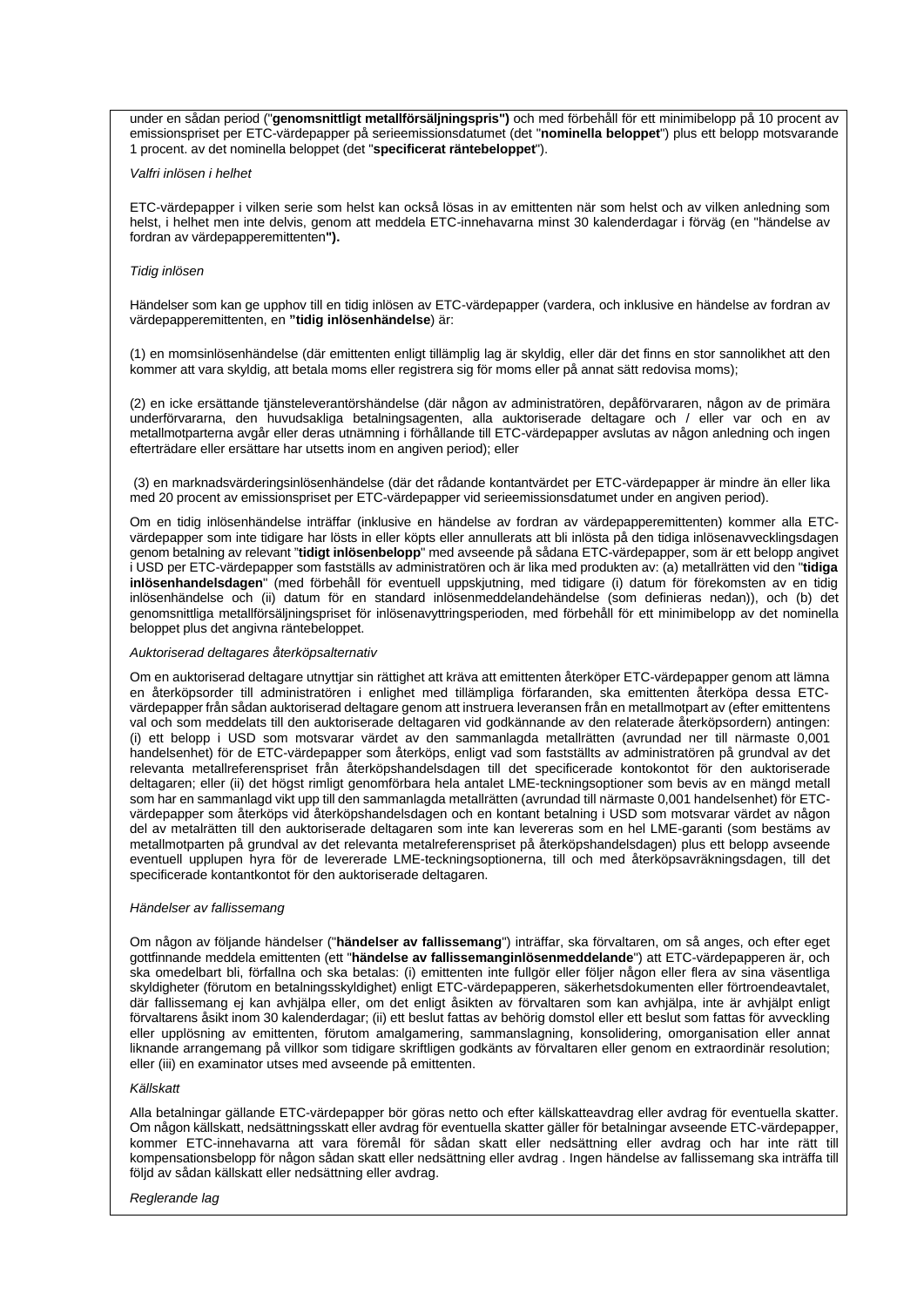ETC-värdepapper regleras av Irlands lagar. The English Law Security Trust Deed och Account Bank Agreement regleras av engelsk lag. Alla andra transaktionsdokument som rör programmet kommer att regleras av irländsk lag.

**C.1.4** *Värdepappersrankningen i emittentens kapitalstruktur vid insolvens*

ETC-värdepapperen är emittentens säkrade, begränsade resursförpliktelser och ETC-värdepapper i en serie rankar alltid pari passu och utan någon preferens mellan sig själva. Emittentens förpliktelser enligt detta säkerställs av Säkerheten.

## Säkerhet

ETC-värdepapperen i varje serie kommer att säkras av säkerhetsintressen som beviljas i enlighet med en irländskt lag säkerhetsförtroendehandling ("Irish Law Security Trust Deed") och en engelsk lag säkerhetsförtroendehandling ("English Law Security Trust Deed"), vardera till förmån för APEX Corporate Trustees (UK) Limited ("säkerhetsförvaltaren") för sig själv och för de andra parter som är listade och berättigade till betalning i betalningsprioriteterna (definieras nedan) ("säkrade fordringsägare"), enligt vad som anges i ETC-värdepapperens villkor ("villkoren").

Enligt Irish Law Security Trust Deed omfattar ett sådant säkerhetsintresse:

- i. en överlåtelse av säkrandet av alla emittentens rättigheter (men inte skyldigheter), äganderätt, nuvarande och framtida ränta och förmåner mot depåförvararen, de primära underförvararna, och var och en av underförvararna (om någon) och metallmotparterna relaterade till den underliggande metallen enligt förvaringsavtalet, de primära underförvaringsavtalen och eventuella andra underförvaringsavtal, metallmotsvarighetsavtal eller annat;
- ii. en första fast avgift för och omfattande emittentens äganderätt av varje tilldelade konto (i händelse av en serie som stöds av en ädelmetall) eller off-warrant konto (i händelse av en serie som stöds av en basmetall), all den underliggande metallen som finns i de tilldelade kontona (i händelse av en serie som backas upp av en ädelmetall) eller off-warrant konton (i händelse av en serie som stöds av en basmetall), varje lagerkvitto, varje LME-garanti och varje fraktsedel som då och då innehas av depåförvararen eller en primär underförvarare på emittentens vägnar, och alla belopp och tillgångar härrörande;
- iii. en överlåtelse av säkrandet av alla emittentens rättigheter (men inte skyldigheter), äganderätt, nuvarande och framtida ränta och förmåner under administrationsavtalet, de auktoriserade deltagaravtalen, förmedlingsavtalet, förvaringsavtalet och metallmotpartsavtalen; och
- iv. en första fast avgift för och omfattande emittentens äganderätt av (I) alla summor, metall och / eller annan egendom som innehas nu eller i framtiden av den huvudbetalande agenten, depåförvararen, den primära underförvararen och / eller alla underförvarare eller metallmotparter för att möta betalningar och / eller leveranser som är förfallna beträffande säkrade förpliktelser eller andra förpliktelser från emittenten relaterade till ETC-värdepapper och (II) alla belopp, metall och annan egendom som innehas eller mottas nu eller i framtiden av metallmotparterna i samband med försäljning av TER Metal eller underliggande metall enligt metallmotpartsavtalen.

Enligt English Law Security Trust Deed, omfattar ett sådant säkerhetsintresse:

- i. en överlåtelse av säkrandet av alla emittentens rättigheter (men inte skyldigheter), äganderätt, nuvarande och framtida ränta och förmåner under bankkontoavtalet; och
- ii. en första fast avgift för emittentens kontantkonto och alla belopp som då och då står till kredit (tillsammans med alla räntor som tillfaller då och då och de skulder som representeras av detta),

(sådana säkerhetsintressen kollektivt, "**säkerhet**en").

ETC-innehavare kommer inte, med anledning att de innehar ETC-värdepapper, att ha någon fordran på den säkrade egendomen med avseende på någon annan serie av ETC-värdepapper. Säkerheten kommer endast att kunna verkställas om betalning av inlösenbeloppet för sådana ETC-värdepapper inte görs när det förfaller på det tidiga inlösenavvecklingsdatum eller det planerade förfallodatumet.

# *Begränsad användning*

Beträffande alla serier av ETC-värdepapper ska transaktionsparterna och ETC-innehavarna endast använda sig av emittentens egendom som är föremål för säkerheten ("den **säkrade egendomen**") med avseende på den serien, som alltid är föremål för säkerheten och inte för andra av emittentens tillgångar. Om en utestående fordran mot, eller skuld, gäld eller skyldighet hos, emittenten avseende sådan serie, efter fullgörandet av den säkra egendomen i en sådan serie och tillämpningen av tillgängliga tillgångar förblir obetald, så ska sådan utestående fordran, skuld, gäld eller skyldighet försvinna och ingen skuld ska betalas av emittenten för detta. När den säkrade egendomen har realiserats och nettovinsten har fördelats får ingen av parterna, eller någon som agerar på deras vägnar, vidta ytterligare åtgärder mot emittenten för att återkräva ytterligare belopp och ingen skuld kommer emellertid att begäras av emittenten.

# *Betalningsprioriteringar*

Vid verkställighet av värdepapper kommer fordringar från ETC-värdepappersinnehavare och andra säkrade fordringsägare med avseende på ETC-värdepapper i en serie att rankas i enlighet med betalningsprioriteringarna som anges i villkoren för ETC-värdepapper ("**betalningsprioriteringar**"), därför kommer ETC-innehavarnas rättigheter att rangordnas i enlighet med detta. Som ett resultat av sådana bestämmelser får ETC-innehavarna kanske inte ut det fulla betalningsbara slutliga inlösenbeloppet eller det fulla betalningsbara tidiga inlösenbeloppet för ett ETC-värdepapper.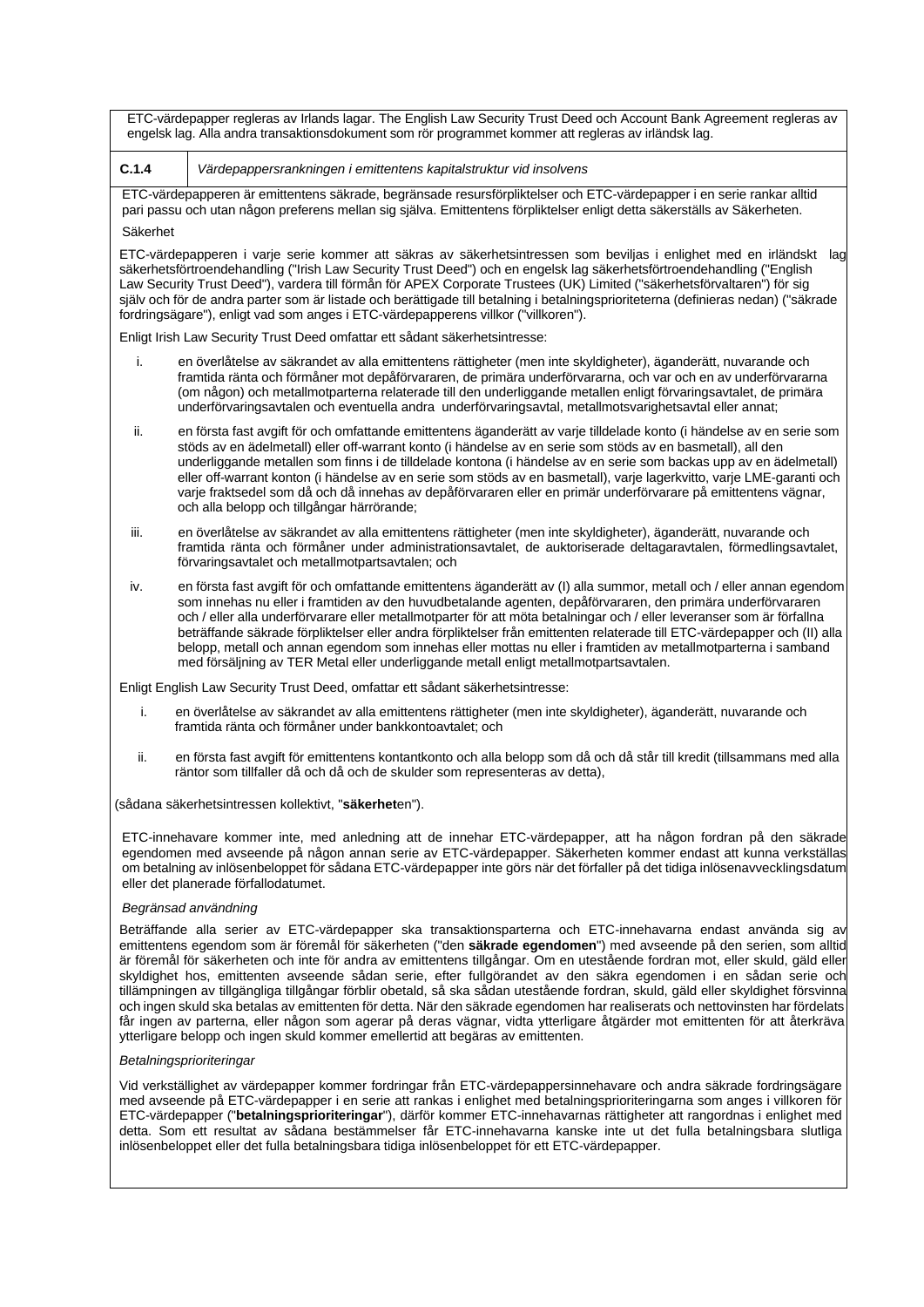# **C.1.5** *Begränsningar av värdepapperens fria överlåtbarhet*

Distributionen av basprospektet och erbjudandet eller försäljningen av ETC-värdepapper i vissa jurisdiktioner kan begränsas av lag. Personer som har fått basprospektet eller slutliga villkor måste informera sig om och iaktta sådana begränsningar. Intressen i ETC-värdepapper som handlas i ett clearingsystem kommer att överlåtas i enlighet med förfaranden och föreskrifterna för det clearingsystemet. ETC-värdepapper har inte registrerats och kommer inte att registreras enligt United States Securities Act från 1933, i dess ändrade lydelse (the "**Securities Act**"). Med förbehåll för vissa undantag får ETCvärdepapper inte erbjudas, säljas eller levereras inom USA eller till amerikanska personer.

**C.2** *Var kommer värdepapperen att handlas?*

Ansökan har gjorts om att ETC-värdepapperen ska tas upp till London Stock Exchange, Deutsche Börse och Borsa Italiana för att värdepapperen ska tas upp till handel på de reglerade marknaderna och / eller huvudmarknaderna i dessa. Ansökan kan göras för att ETC-värdepapper ska noteras på ytterligare börser och då och då tas upp till handel på ytterligare marknader.

# **C.3** *Vilka är de viktigaste riskerna som är specifika för värdepapperen?*

i. ETC-värdepapper är inte kapitalskyddade och är en högriskinvestering. ETC-innehavare är varken försäkrade på återbetalning av det investerade kapitalet eller på att någon ränta betalas.

ii. Det slutliga inlösenbeloppet och det tidiga inlösenbeloppet som betalas på ETC-värdepapperen beror på (a) de priser till vilka den relevanta metallmotparten, på emittentens vägnar, kan sälja den underliggande metallen efter det sista inlösenvärderingsdatumet eller ett tidigt inlösenhandelsdatum, i tillämpliga fall och (b) beträffande underliggande metall som inte kunde säljas under den aktuella inlösenperioden, det relevanta metallreferenspriset för sådan underliggande metall vid den tiden.

iii. Metallrätten per ETC-värdepapper är föremål för avdrag för totalkostnadsförhållandet. Det kan inte finnas någon försäkran om att marknadspriset på den underliggande metallen för en serie kommer att överstiga totalkostnadsförhållandet med vilket metallrätten minskar, vilket innebär att värdet på en ETC-innehavares investering kan minska över tiden.

iv. ETC-värdepapperen i varje serie är emittentens säkrade, begränsade resursförpliktelser. ETC-innehavarna och andra transaktionsparter kommer endast att använda sig av den säkra egendomen med avseende på ETC-värdepapper och inte till några andra tillgångar hos emittenten. Om en utestående fordran efter realiseringen av den säkra egendomen som hänför sig till ETC-värdepapper och tillämpning av tillgängliga intäkter i enlighet med betalningsprioriteterna förblir obetald, försvinner fordran och ingen skuld kommer emellertid att betalas av emittenten i respekt därav.

v. Emittentens förmåga att fullgöra sina förpliktelser enligt ETC-värdepapper kommer att vara beroende av betalning av alla förfallna belopp från, och leverans av, den underliggande metallen som levereras av metallmotparten och alla andra tjänsteleverantörer till emittenten med avseende på av ETC-värdepapper som gör relevanta betalningar och / eller leveranser till emittenten. Emittenten och ETC-innehavarna är exponerade för kreditrisken hos metallmotparten, depåförvararen, de primära underförvararen, andra underförvarare och kontobanken.

vi. Värdet på ETC-värdepapper och det belopp som ska betalas beträffande ETC-värdepapper är kopplat till resultatet för den underliggande metallen. Priset på den underliggande metallen kan falla lika snabbt som det kan stiga och investerare får inte tillbaka det investerade beloppet och riskerar att förlora hela sin investering. Metallpriser är i allmänhet mer volatila än priserna i andra tillgångsslag. Tidigare prestanda för den relevanta metallen bör inte ses som en indikation på den framtida prestandan för metallen under en serie ETC-värdepapper som är kopplade till sådan metall. Om värdet på sådan underliggande metall sjunker kommer det att minska beloppet som ska betalas för ETC-värdepapper. I händelse av att de underliggande metallpriserna sjunker till noll eller nära noll kan ETC-innehavare förlora en del eller hela sin investering.

vii. ETC-värdepapper som utfärdas under programmet garanteras inte av någon enhet och ingen annan än emittenten är skyldig att göra betalningar på ETC-värdepapper i någon serie. ETC-värdepapper kommer inte att ha status som bankinsättning och kommer inte att omfattas av något insättningsskyddssystem eller något klientskyddssystem och är inte försäkrade eller garanterade av någon stat, myndighet eller annat organ.

viii. Under vissa omständigheter kan en tidig inlösen av ETC-värdepapper införas för investerare som kan leda till att ETCvärdepapper löses in tidigare än önskat. Inlösen på grund av en händelse med fallissemang eller tidig inlösenhändelse sker oavsett det dåvarande priset på den underliggande metallen. Det finns ingen försäkran om att det tidiga inlösenbeloppet kommer att vara större än eller lika med det belopp som investerats av någon ETC-innehavare.

ix. Varje underliggande metall kommer att förvaras av eller på uppdrag av depåförvararen på ett konto på i LME-godkända lagerlokaler hos en primär underförvarare eller underförvarare. Det finns en risk att den underliggande metallen för en serie av ETC-värdepapper kan förloras, stjälas eller skadas och emittenten inte skulle kunna uppfylla sina skyldigheter avseende ETC-värdepapper. Det finns inte någon försäkran om att emittenten kommer att kunna få leverans av och / eller realisera sådan underliggande metall (helt eller delvis) i tid. I händelse av depåförvararens, en primär underförvarares eller en underförvarares insolvens kan en likvidator försöka frysa åtkomst till de underliggande metallerna som finns i alla konton som depåförvararen, primär underförvararen eller underförvararen har. Även om emittenten skulle kunna göra anspråk på ägande av korrekt tilldelade underliggande metaller, kan emittenten ådra sig kostnader i samband med att göra anspråk på sådana fordringar, och likvidatorns påstående om ett sådant krav kan försena inlösen och avveckling av ETC-värdepapper.

x. ETC-värdepapper kan vara långfristiga och det enda sättet genom vilket en investerare kan realisera värde från ett ETCvärdepapper före dess planerade förfallodag kan vara att sälja det till dess dåvarande marknadspris i en sekundärmarknadstransaktion eller (med förbehåll för att vissa villkor, inklusive betalning av tillämpliga avgifter) att lämna in en återköpsorder till emittenten.